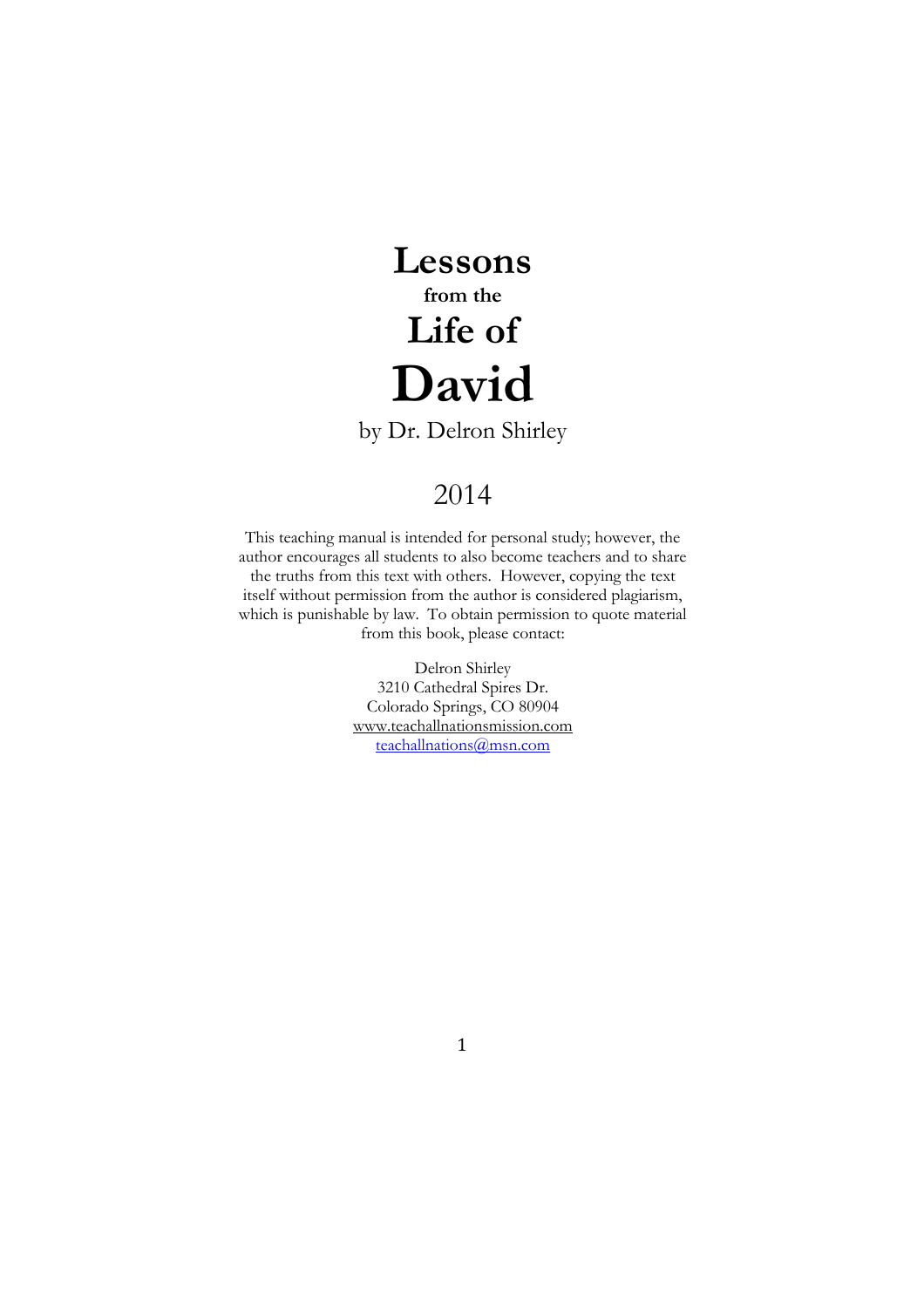#### **Introduction**

In 2004, Michelangelo's famous sculpture, David, went through an extensive cleaning and restoration process in celebration of its five-hundredth birthday. Half a millennium of grime has been removed to once again reveal the majestic splendor with which the masterpiece sparkled when it was first placed in the Piazza Signoria in Florence, Italy. This famous marble statue has often been noted as a most perfect depiction of the human body. And we often think of its subject -- the biblical David -- as being perfect as well. However, the wonderful thing about the Bible is that it tells the truth -- even about its greatest heroes. They are presented to us as uncovered as Michelangelo's subject, with the only difference being that the Bible depicts its subjects with all their warts, mid-rib bulges, scars, and other defects. We often have a tendency to assume that all our biblical heroes are supposed to be perfect. Granted, we remember that David had a bout of failure when he noticed Bathsheba bathing; however, we fail to remember that he also made a serious blunder when he left his camp at Ziklag unprotected (I Samuel 30:1), when he allowed Tamar's incestuous rape to go unrequited (II Samuel 13:21), when he banished his son Absalom (II Samuel 14:24), when he shamed his warriors by lamenting over Absalom's death (II Samuel 19:6), and when he took a census of the fighting men rather than trusting God as his defense (II Samuel 24:10). The wonderful thing about the Bible is that it is historical, accurate, and honest. It doesn't portray its heroes as perfect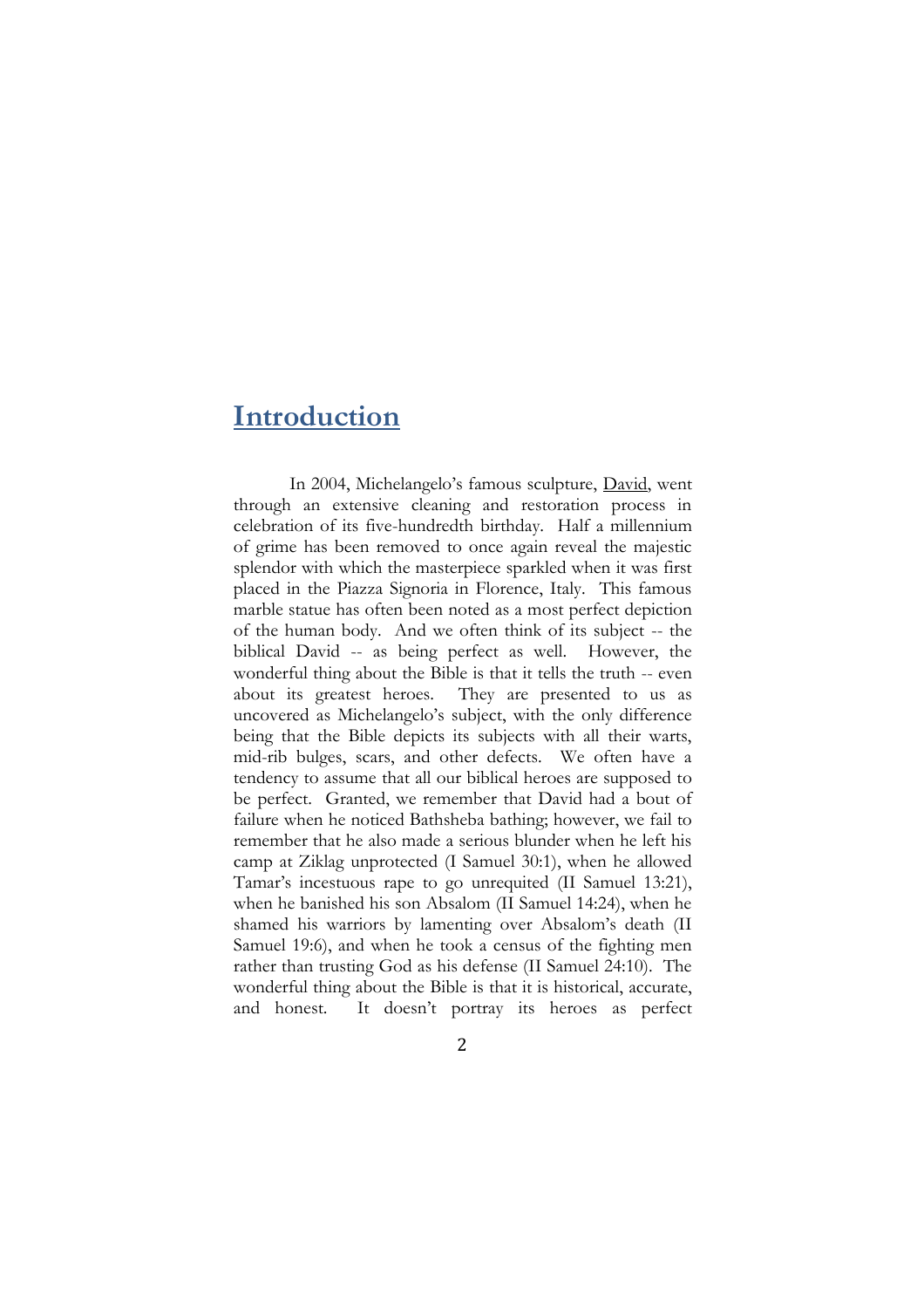superhumans. A careful reading of David's story as God has had it preserved for us gives us a picture of a man who was far from perfect but was a spiritual giant regardless. Actually, this is quite a relief for all of us imperfect humans -- now we have a model of a man who, though as imperfect as we are, was still favored by God. Though David was as human as the rest of us, he maintained the testimony that he was a man after God's own heart. (Acts 13:22)

Though we want to be cautious not to err on the side of trying to be too honest and focusing too strongly on his defects, I think that we can benefit substantially by reviewing David's faults as well as his triumphs.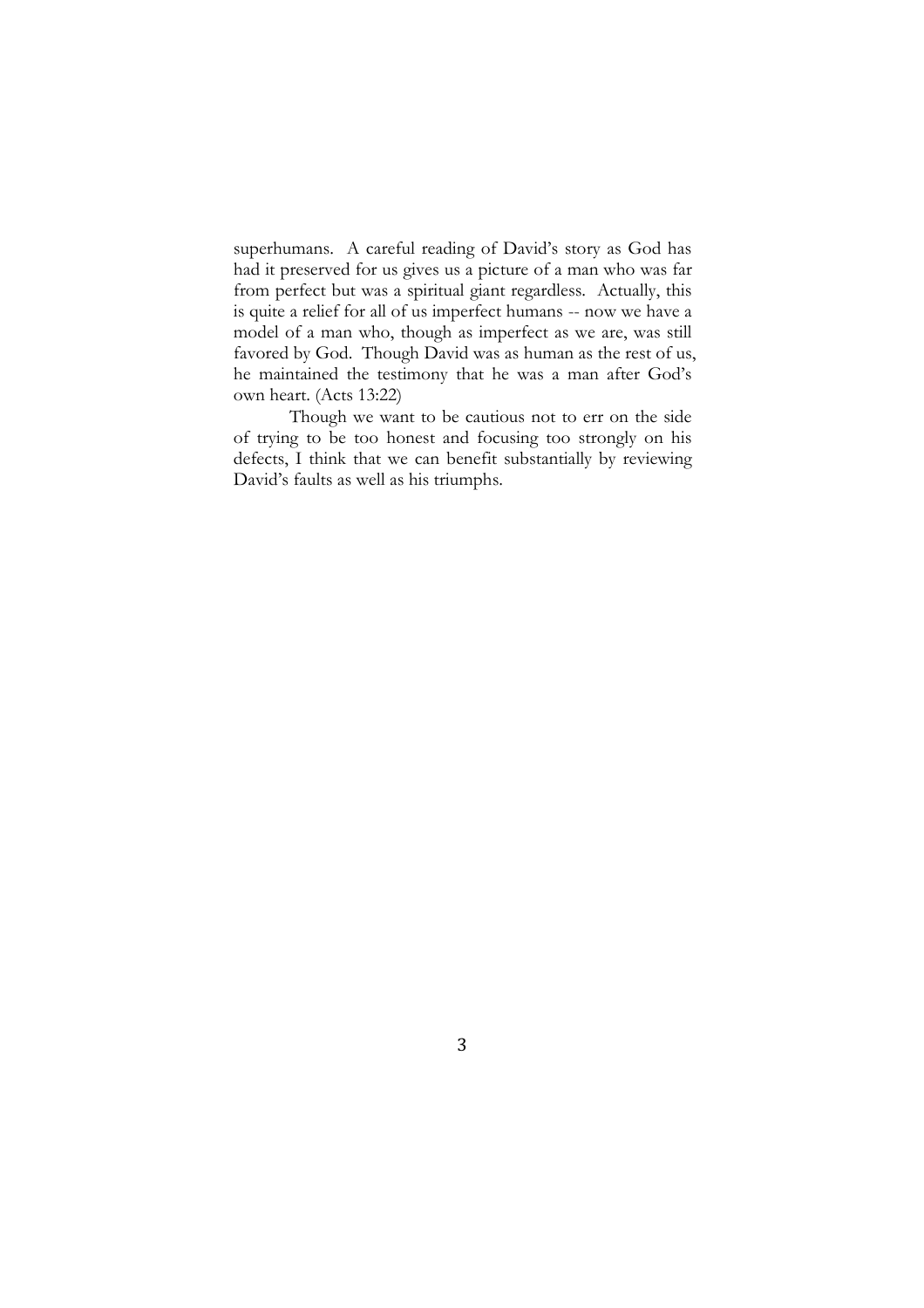#### **Affair with Bathsheba**

The one failure that comes to mind immediately when we think of King David is his moral failure with Bathsheba. The eleventh chapter of II Samuel records the story of how David spied her one evening as she bathed on the roof of the neighboring villa. Some students of the scripture and history have suggested that there might be more to the story than we notice on the first reading. They have suggested that this was not just her regular evening bath but was rather a special monthly ceremony she practiced to cleanse herself after her menstrual period. Assuming this to be the case, these scholars go on to surmise that David may have noticed this practice and even made a mental note of when to expect her next "performance." These students of the ancient culture then go on to suggest that David had actually planned to be there for the next "curtain call." They offer this as the explanation as to why David did not go out to battle with his men as was the custom of the kings (II Samuel 11:1) and the practice he followed until the very last days of his life when his men insisted that he remain behind for his own protection (II Samuel 21:17). Regardless as to whether this was a monthly or a nightly ritual with Bathsheba, the possibility remains that the fateful evening that has become a part of history was not the first time the king had noticed his neighbor's beauty. If this is the case, we see that the trap into which the king fell was one of his own making. Jesus taught us that looking upon a woman to lust after her is as great a sin as actually committing adultery with her. (Matthew 5:28) Notice that He didn't say "look upon a woman and lust after her," rather He said, "look upon a woman to lust after her." The implication in His wording is that there is a difference between premeditated lust and instantaneous lustful thoughts that come when caught in a surprise situation. Did David know what he could expect to see when he looked over his portico that evening? Did he schedule his evening walk just so that the timing would be right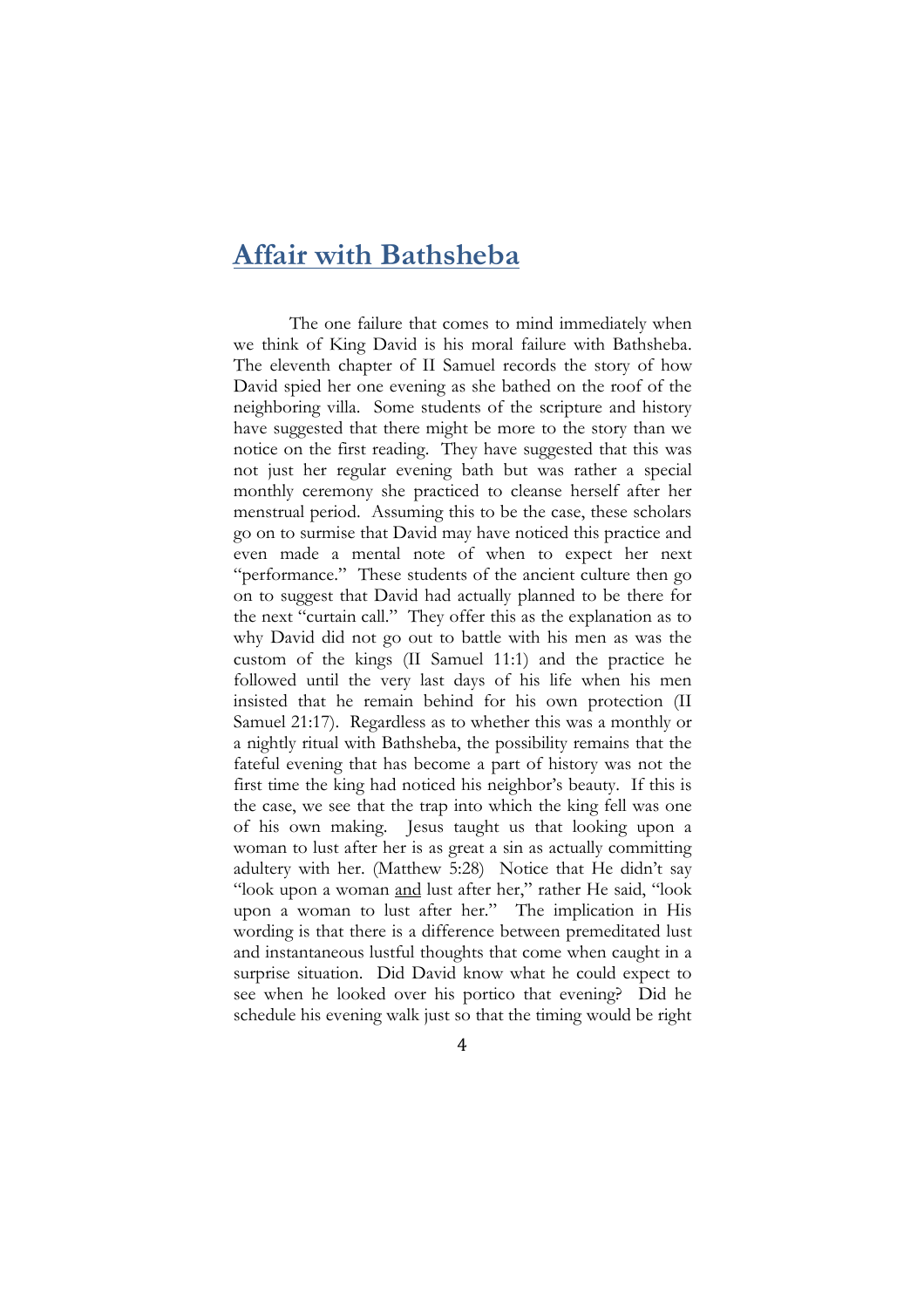for the "opening act"? Did he stay home from the battle because he wanted to be in town for the "next scheduled performance"? We will never know for sure; however, if this is what happened, we see that the king was subject to a premeditated lust that destroyed him.

Yet even if the lust was not something that the king had scheduled into his life, the episode exposes a serious flaw in David's moral fiber. An old saying tells us that we can't stop the birds from flying above our heads, but we can stop them from building a nest in our hair. Even if this was the first time he had ever noticed his voluptuous neighbor and this was the first time he had ever had wondering eyes, he was still guilty of not shooing away the birds of lustful thoughts before they had a chance to build a nest in his heart. James 1:14-15 tells us that sin is the result of temptation that is the product of lust. He adds that we are "drawn away by our own lust," suggesting that lust is not so much an external temptation as it is an internal motivation. At first sighting of the maiden washing herself, he could have quickly turned away and gone back to bed; however, he chose rather to take a second glance, then a longer more intense look, then a stare, then a gaze before he returned to bed -- unfortunately, he was not alone when he finally fell asleep again. David had followed the predictable pattern of allowing a temptation to take root inside his heart and develop into a lustful attitude that eventually resulted in acted out sin. David's most famous flaw was his moral failure with Bathsheba -- the outgrowth of his lack of personal discipline over his thought life.

Intimately linked with his moral failure with Bathsheba was his gross failure in the arena of loyalty as demonstrated in his dealings with Uriah, Bathsheba's husband. Uriah, one of David's most able and dependable warriors, was away at battle at the time of the incident between his wife and the king. When David learned that Bathsheba was pregnant, he called her husband home from the front in order to make it appear that he was the father of the child. The scriptures record a remarkable story of Uriah's loyalty to the troops when he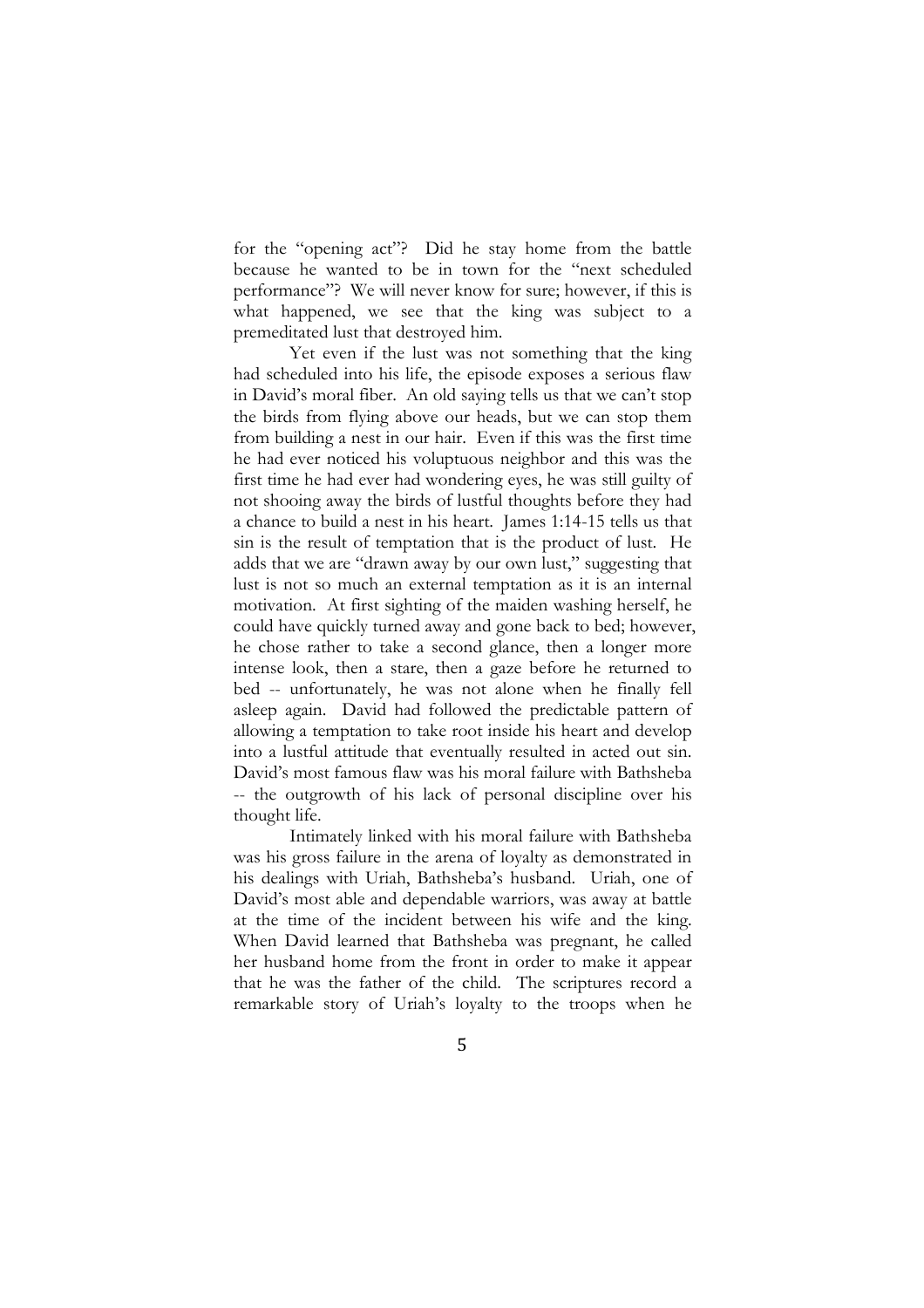refused repeated offers to be with his wife, stating that he could not enjoy privileges that his men were being denied. What a picture of contrast between Uriah who refused his legitimate benefits in respect for his suffering troops and the king who indulged in not only his legitimate privileges but extended into illegitimate pleasures while his men suffered deprivation at the front. The end of the story is that when David could think of no other solution, he had Uriah killed and married Bathsheba with the hopes that no one would count to see if there were nine months between the royal wedding and the birth of the baby. In the most heinous deed of his career, David sent his loyal servant back to the front bearing his own death warrant.

Closely tied to his loyalty failure is David's failure with all his men. As we have already noticed, this episode in the life of David occurred at an point when he did not lead his forces into battle. These were the men whom he had taken when they were the misfits of society and had turned them into mighty warriors. They were ones whom he had personally transformed into heroes, yet this time their mentor was showing an example of a man who was more interested in his own personal leisure than their need for leadership. He had tragically failed them by abdicating his position of personal leadership before them at the front.

One other victim of this tryst is spoken of in Psalm 55:12-21. Although this passage may seem at first to refer to how someone else betrayed David, a little study of the historical background of the verses will show us a totally different side to the story.

> For it was not an enemy that reproached me; then I could have borne it: neither was it he that hated me that did magnify himself against me; then I would have hid myself from him: But it was thou, a man mine equal, my guide, and mine acquaintance. We took sweet counsel together, and walked unto the house of God in company. Let death seize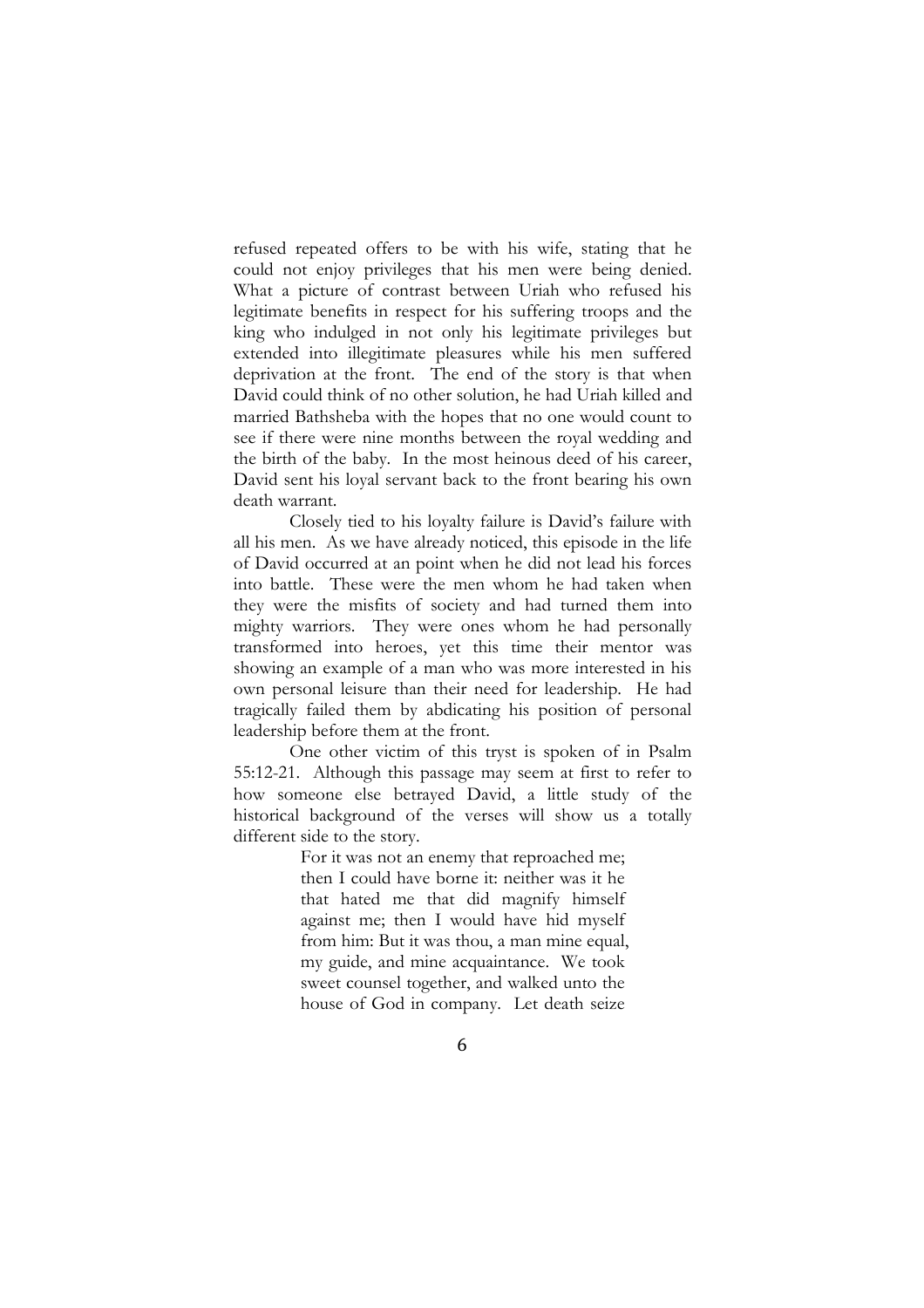upon them, and let them go down quick into hell: for wickedness is in their dwellings, and among them. As for me, I will call upon God; and the LORD shall save me. Evening, and morning, and at noon, will I pray, and cry aloud: and he shall hear my voice. He hath delivered my soul in peace from the battle that was against me: for there were many with me. God shall hear, and afflict them, even he that abideth of old. Selah. Because they have no changes, therefore they fear not God. He hath put forth his hands against such as be at peace with him: he hath broken his covenant. The words of his mouth were smoother than butter, but war was in his heart: his words were softer than oil, yet were they drawn swords.

In this passage David expresses his overwhelming anguish over being betrayed by a close friend and confidant - one who had been a counselor to him and had shared the intimacies of life with him, even including worshiping together. Most Bible scholars conclude that this Psalm refers to Ahithophel who had been one of David's most trusted counselors but turned traitor when Absalom mutinied against his father. (II Samuel chapters 15-17) Certainly, we can relate to the emotional trauma David would have experienced when he learned that such a close associate had turned against him. However, there is another side to the story that we must also understand. Ahithophel was Bathsheba's grandfather. In II Samuel 11:3, we learn that Bathsheba was the daughter of Eliam, and II Samuel 23:34 tells us that Eliam was the son of Ahithophel; thus Ahithophel was her grandfather. Apparently he had held a secret grudge against the king for many years and finally found a way of taking his revenge. If we can empathize with the sorrow in David's heart over the betrayal of Ahithophel, I believe that we can just as equally relate to the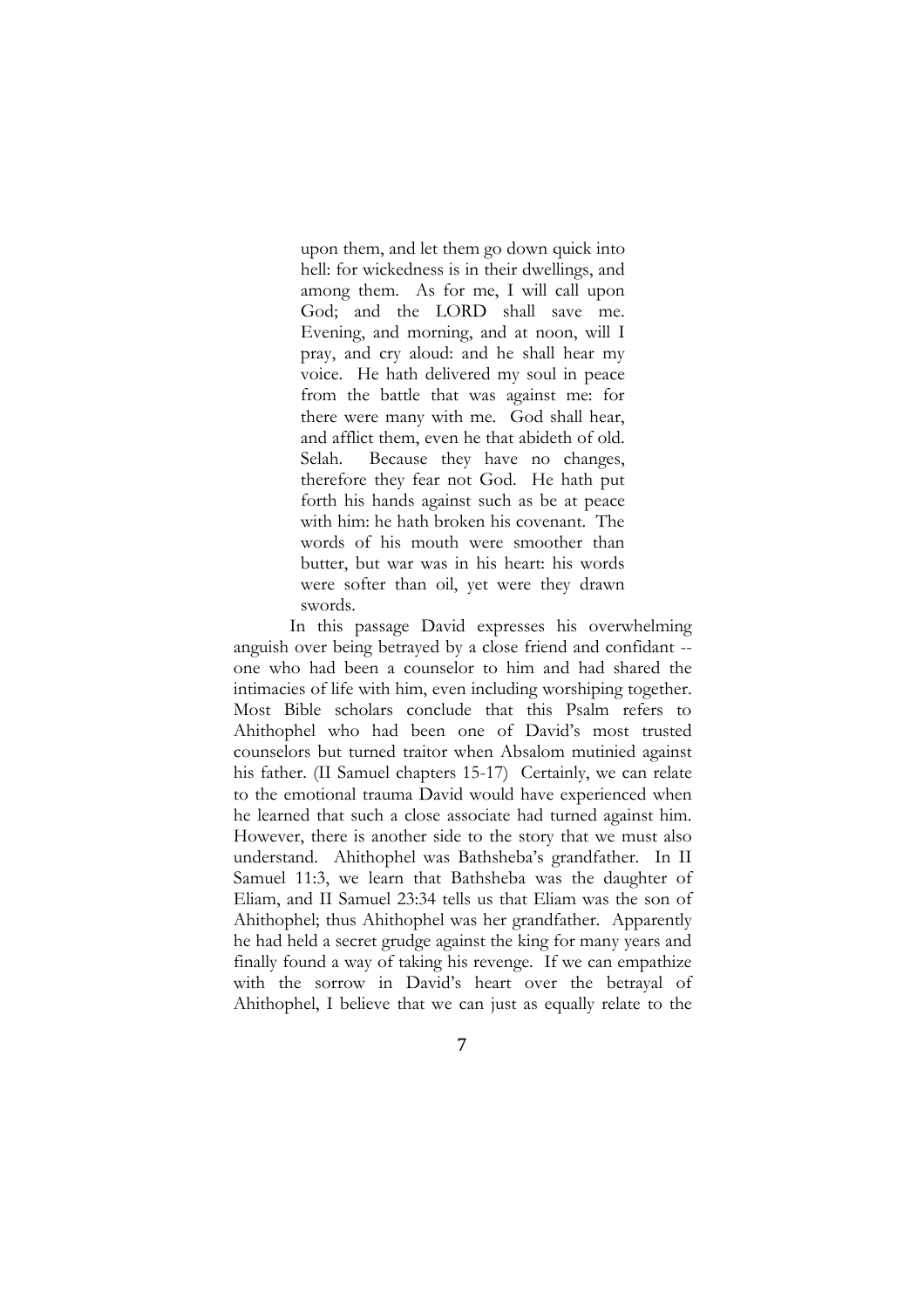gnawing turmoil in Ahithophel's heart over the way David had violated his innocent granddaughter. The difference between David and Ahithophel is that David submitted his disappointment to God for healing, but Ahithophel bottled it up until it eventually drove him to suicide.

On top of all this, we see a failure against his position as king, his entire constituency, and himself in that he dishonestly tried to cover up the whole event. It was only when the prophet Nathan exposed the sin (II Samuel 12:7) that David was willing to admit and address his flaws.

Yet, his faults against Bathsheba, Uriah, his troops, Ahithophel, and the nation he was called to lead were not nearly as serious as his failure toward God. David himself realized this when he framed the prayer recorded in Psalm fifty-one in which he repented for these atrocities. In verse four, David says, "Against You and You alone have I sinned," indicating that he realized that the incidents involving adultery with Bathsheba, the murder of Uriah, his disloyalty to the troops, his betrayal of Ahithophel, and his disregard for the people he was commissioned to serve were only outward manifestations of the inward sin he had committed against God Himself. Apparently, David had slipped away from the intensity in his fellowship with and worship of God. He ends the psalm with a renewal in his commitment to worship, suggesting that he realized that his basic flaw was failing to pursue after the heart of God. When he spoke of his sin against God, David's word for "sin" can be interpreted with either meaning -- "to miss the mark" or "to rebel." In essence, he had missed the mark by failing to intently follow after God's presence resulting in a rebellion against His ways.

I said, LORD, be merciful unto me: heal my

soul; for I have sinned against thee. (Psalm 41:4)

But David's failure toward God can also be seen as a failure toward himself. Through this sin, David came dangerously close to experiencing the Holy Spirit's departing from his life because of his rebellion against God and society.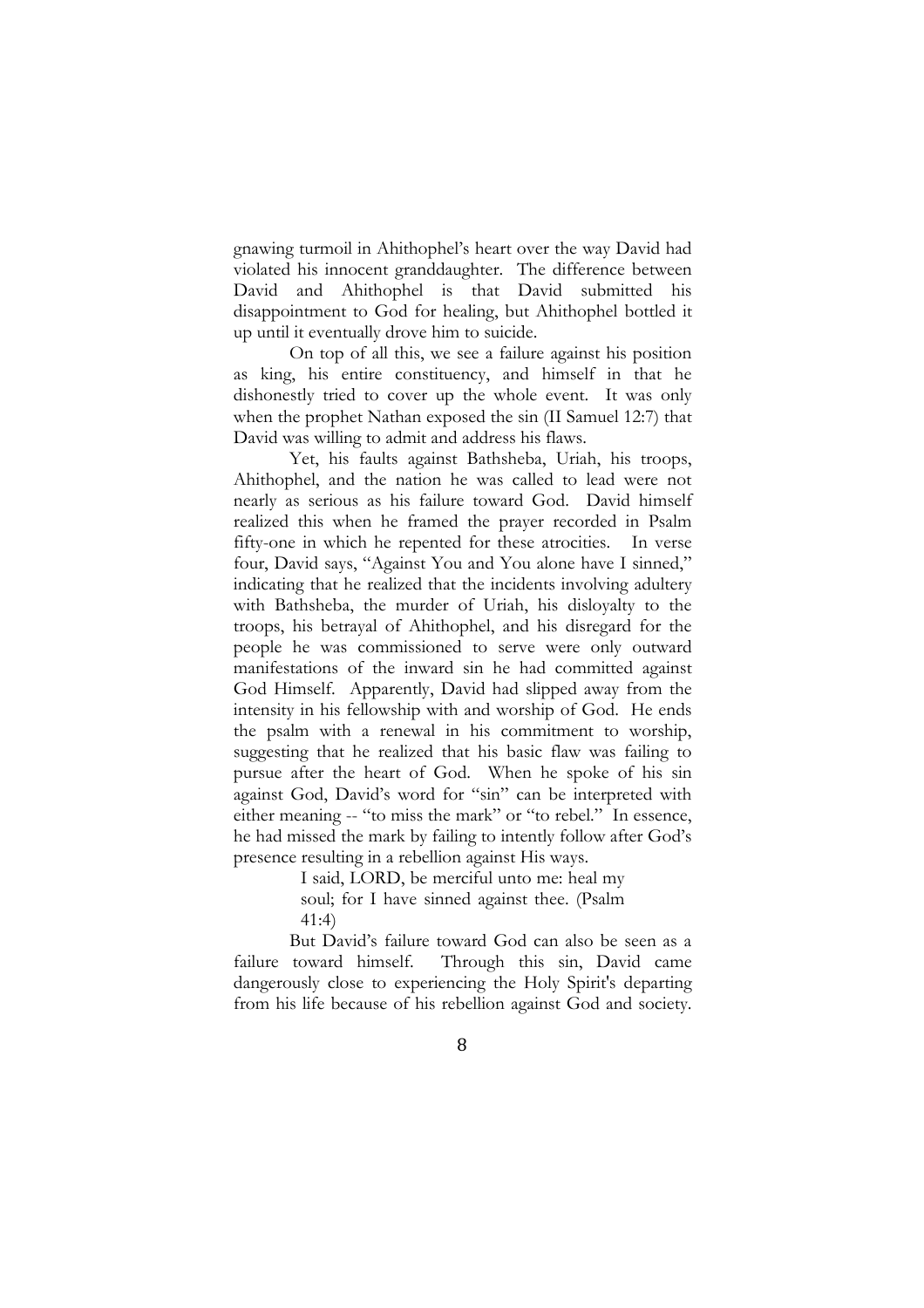The prayer he prayed for restoration after these heinous sins reveals how close he had come to slipping over the edge. But first, let's take a quick look at exactly what happened inside David's soul during this ordeal.

> Then will I go unto the altar of God, unto God my exceeding joy: yea, upon the harp will I praise thee, O God my God. (Psalm 43:4)

"God, my exceeding joy" -- what a wonderful way to express our relationship with God! To David, the Lord was not a source of joy or his reason to be joyful -- but joy itself. Additionally, it was not what God did for David, or even the fact that they had a relationship, that made him joyful; it was God Himself that was the Psalmist's joy. On top of all this, God was not only David's joy; he was his exceeding joy -- joy beyond measure. Yet David's life was not always characterized by joy. In the Psalms, he often speaks of sorrow and anguish. (verses 13:2, 38:17, 39:2, 55:10, 107:39, 116:3, 119:143) At one point, he even described his internal agony as so severe that he said that his tears figuratively made his bed to swim. (verse 6:6) In Psalm 38:3, he mourns, "There is no soundness in my flesh because of thine anger; neither is there any rest in my bones because of my sin." In Psalm 32:3, he laments that, his very bones grew old through his "roaring" (loudly vocalized agony) all the day long. In what seems to be a contradiction of terms, he says that the reason behind these internal roarings is his external silence. His silence was his refusal to confess the sins he had committed during this snowballing escapade. (verses 1- 2) His silence about his sin filled him with sorrow, causing him to roar with agony and float his bed with his tears. His whole problem was that he was cut off from Joy Himself. His reconciliation prayer describes how he renewed his relationship with God and was restored to joy.

> Make me to hear joy and gladness; that the bones which thou hast broken may rejoice…Cast me not away from thy presence; and take not thy holy spirit from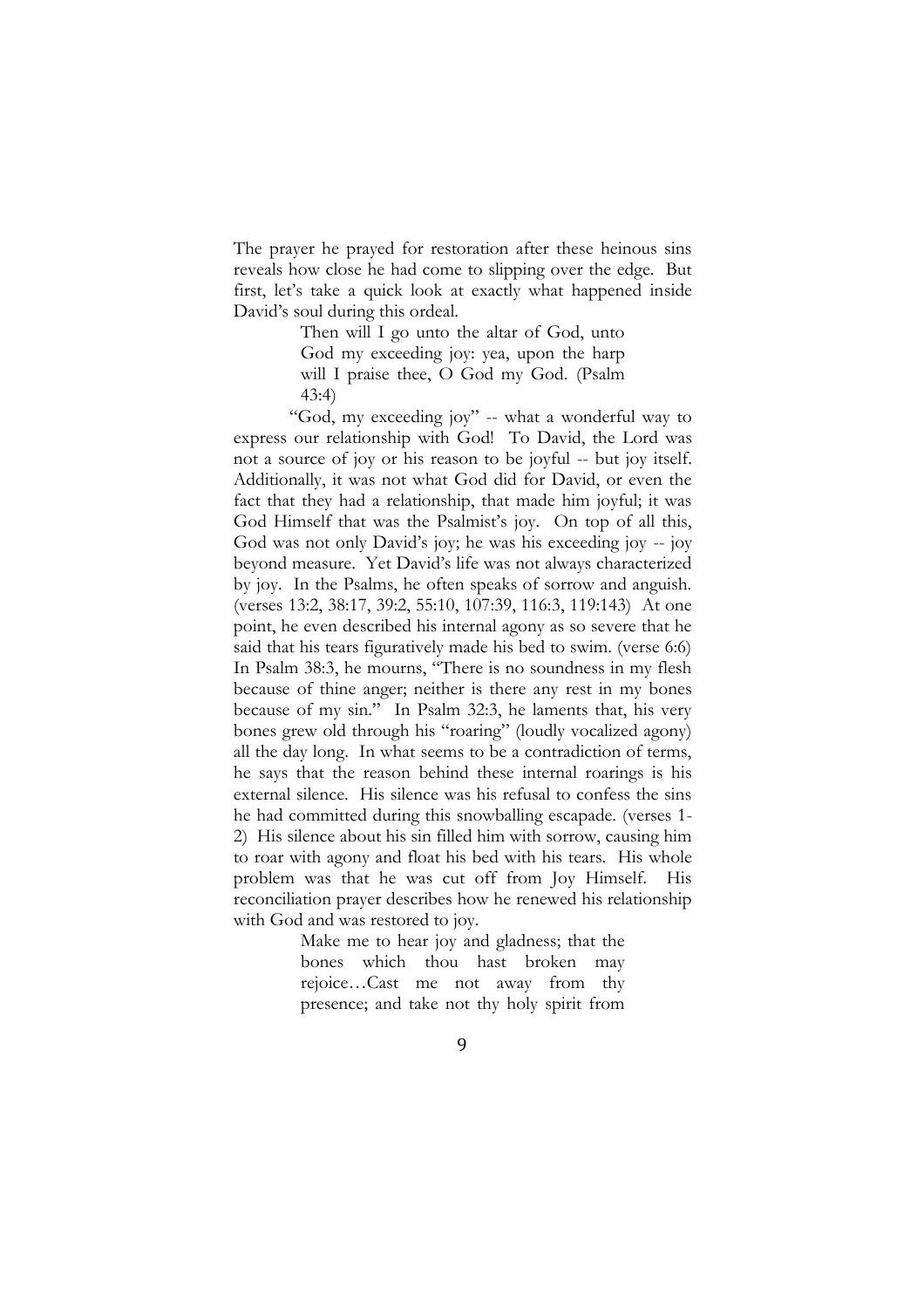me. Restore unto me the joy of thy salvation; and uphold me with thy free spirit. (Psalms 51:8, 11-12)

In another psalm, David seems to have realized where he had gone wrong and requested divine protection to guard himself against being trapped by the same pitfalls again. The Living Bible translation of Psalm 25:21 reads, "Assign me Godliness and Integrity as my bodyguards, for I expect you to protect me." Interestingly, these are the same two bodyguards that God instructed David's son Solomon to employ. (I Kings 9:4) Having a bodyguard means the difference between life and death. When President Abraham Lincoln's bodyguard stepped out of the box in the Ford Theater, our sixteenth President was vulnerable and soon lay on the floor subject to John Wilkes Booth's bullet. President Ronald Reagan, on the other hand, survived an assassination attempt upon his life in 1981 when James Brady bravely threw his body as a human shield in front of John Hinckley Jr.'s bullet. When Godliness and Integrity were lacking, David was subject to the enemy's attacks.

The term "integrity" means completeness. It implies a harmony or complete relationship with oneself. A person of integrity is one who is in harmony throughout his total personality. He doesn't think one thing and say another. He doesn't act one way and feel another. Integrity doesn't allow you to be dishonest or compromising. The term "godliness" may better be translated "uprightness," meaning equity. It means to be truthful and fair to all men. Godliness demands that you live like God in front of your fellowmen, not treat them like the devil. While integrity is being honest with yourself, godliness is being honest with others. These two traits in David's lifestyle would have kept him safe from the assassination attempts of the world, the flesh, and the devil. In Psalm 119:11, he adds that the way he intended to ensure his protection against future sin was to hide the Word of God in his heart. Certainly, the engrafted Word of God produces integrity and uprightness.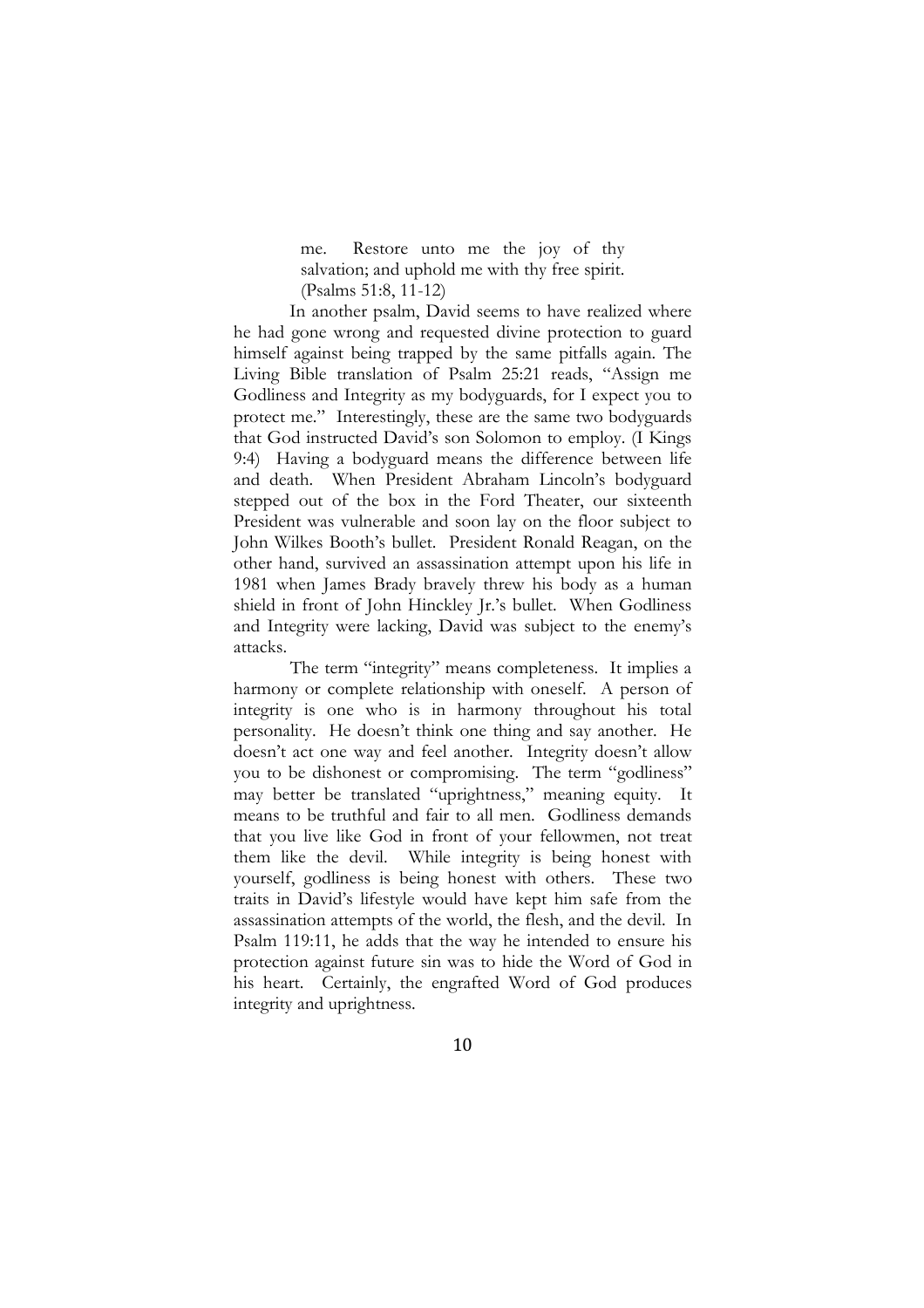When the king's wandering eyes brought his neighbor's wife to David's bedroom and his scheming heart sent his neighbor to his grave, the prophet Nathan declared that the sword would never depart from David's house as a punishment for his sins. (II Samuel 12:10) As a result of this sin, David was never able to know peace from his conflicts and conquests, a factor that kept him from being able to fulfill one of the greatest of his dreams -- that of building a temple in Jerusalem to house the Ark of the Covenant. (I Kings 5:3; I Chronicles 22:8, 28:3) The impact of this story is that David had drawn up all the plans for the temple and collected billions of dollars worth of gold, silver, and building materials for this project, but he was forbidden from initiating the actual construction. (I Chronicles 15:12, 22:14, 28:11-21, 29:2-3) His sin of internally allowing his heart to be turned away from God resulted in David's being disqualified from the one project that would externally demonstrated his passion for Him.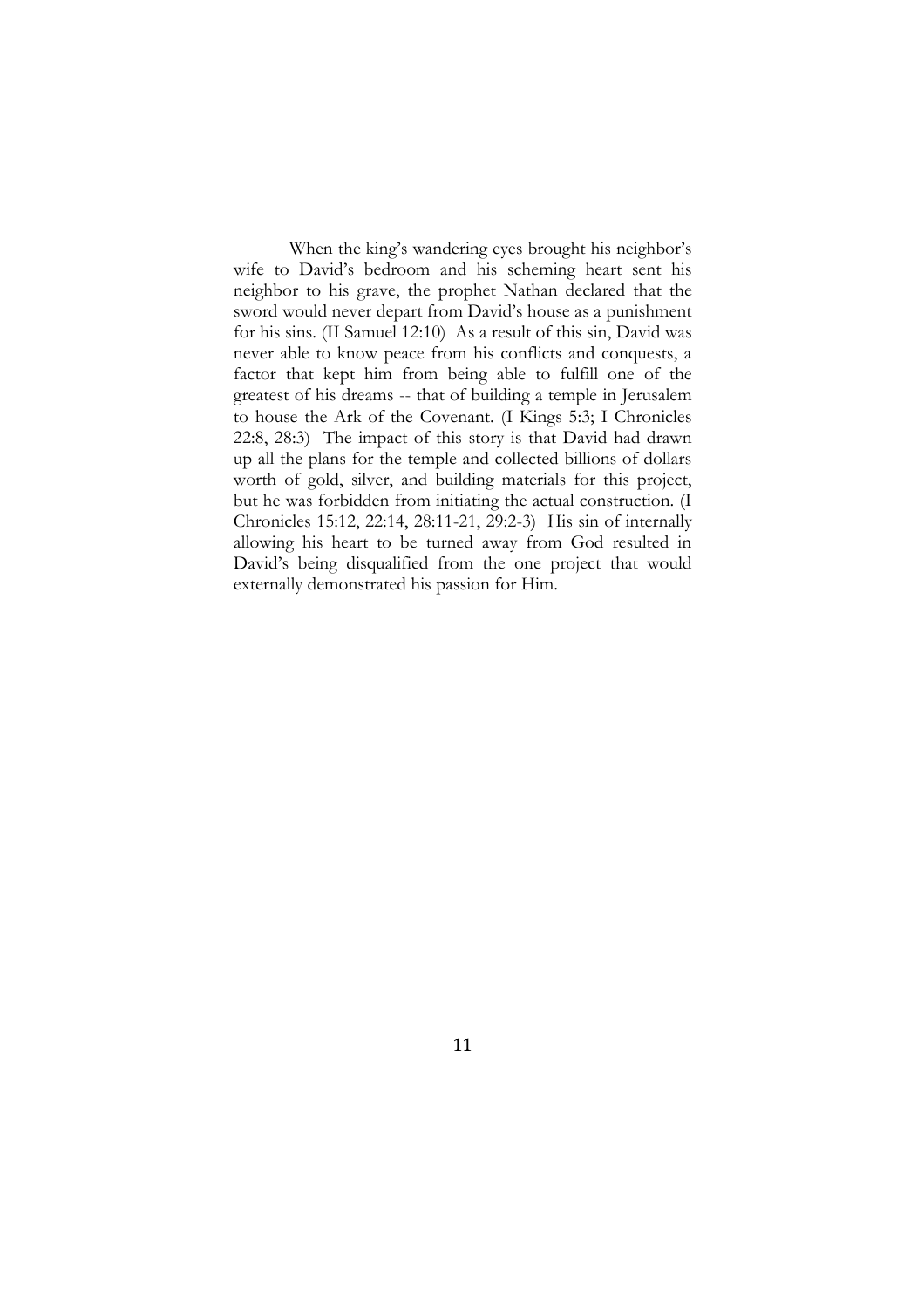#### **And the Innocent Perish**

More tragic than the personal disappointment of not being able to build the temple is the fact that David's misdeeds injured and even took the lives of those who followed him. There are at least four such episodes in David's life in which his rebellious, senseless, or disobedient actions cost innocent people their lives.

Of course, the immediate victim was Uriah, Bathsheba's husband. The innocent Uriah died because of David's gross sin of self-indulgence and his feeling of being above accountability. He could have turned his head the first time he noticed Bathsheba on the neighboring roof, or he could have changed his plans when he was told that she was a married woman. Instead, he pushed headlong with his evil desires and plan, knowing that no one in the royal court would dare to speak out against him as he pursued his carnal gratification -- a sin that even snowballed as he knew that no one would challenge his demand to send Uriah in the heat of the battle with the deliberate intent of abandoning him to be slaughtered. Additionally, he knew that neither Bathsheba nor anyone in the palace would try to stop him from immediately taking her as his wife and that no tongue would dare to speak a word about the fact that the baby was coming long before the necessary nine months.

When those in leadership are able to live without accountability, those whose lives they are responsible for are the ones who suffer.

Yet this wasn't the first time David had jeopardized the lives of others. When he was still serving in the courts of King Saul, the monarch realized that David was destined to be the next king. Interpreting this as a threat to himself and his posterity, Saul set out to take David's life. As a result, the young warrior had to flee the palace and fend for himself while in hiding. The first place he stopped was at the house of Ahimelech, the priest. Here, David presented himself as being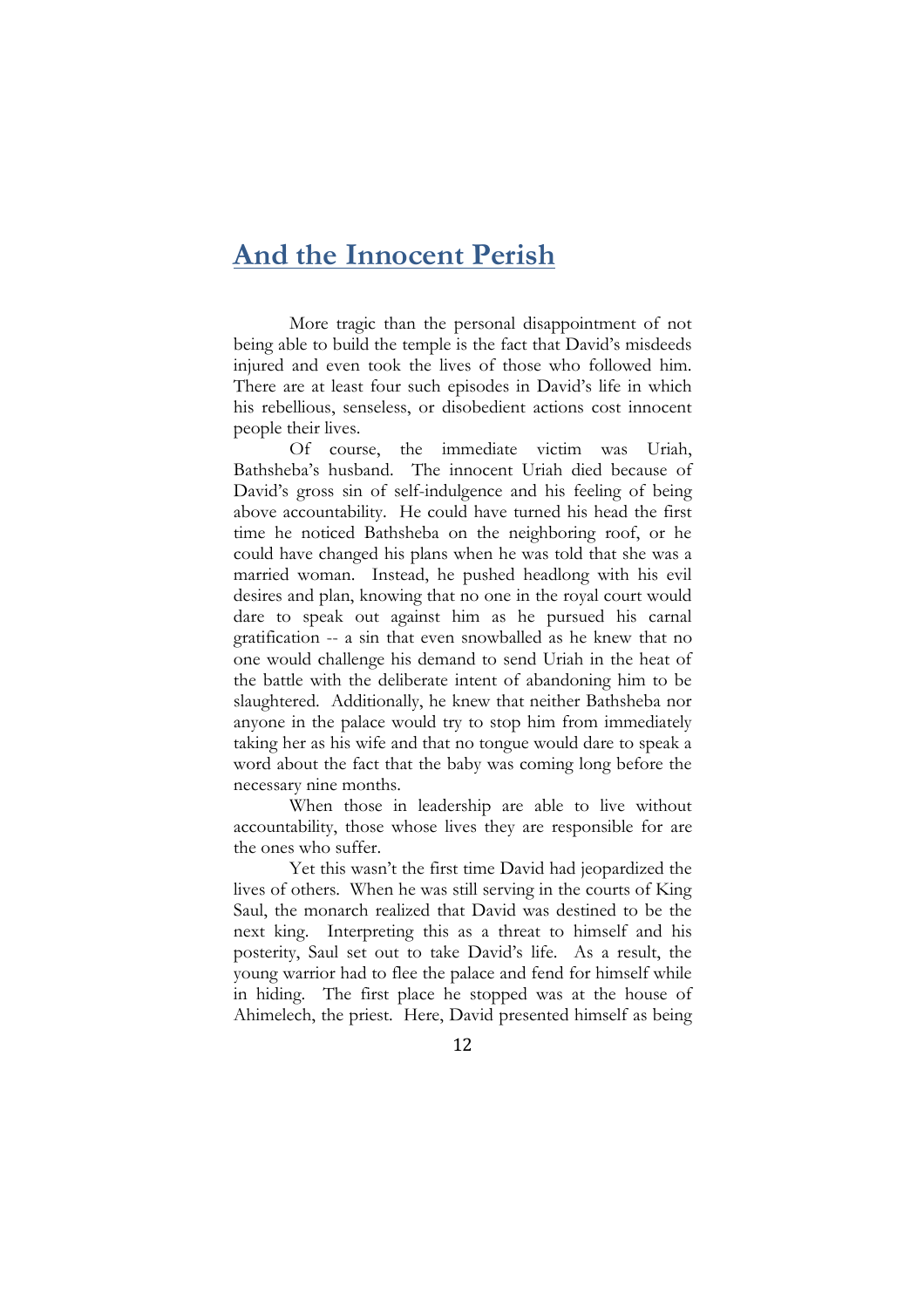on a mission from the king and requested that the priest help speed him on his way by providing food and a sword. (I Samuel 21) When Ahimelech countered that the only bread available was the loaves that had been sanctified for use in the tabernacle, David convinced him that -- under the present conditions -- it was acceptable that the food be given to him. He also took the sword that had been confiscated from Goliath on the day that David defeated the giant in the Valley of Elah. The unfortunate outplay of this brief encounter with the priest at Nob was that once King Saul caught wind of the fact that Ahimelech had assisted the fleeing David, he executed Ahimelech and eighty-five members of his family along with all their animals. (I Samuel 22:18-19)

David set up the conditions that brought about the deaths of so many innocent people simply because he couldn't tell the truth. Understandably, he feared the consequences of revealing the fact that he was a fugitive, fleeing from the king. However, his deception implicated the trusting Ahimelech in a very dangerous way. Essentially, he took advantage of the priest's blind trust, got what he wanted from the innocent man, and ran off leaving him to fend for himself when the truth was revealed.

Even though those in leadership may not present outright lies, it is all too common that they present the truth in a limited or skewed manner in order to get what they want from the Body of Christ. Regardless, the ones who suffer are the innocent who have been deceived. The Apostle Paul warned us of this potential pitfall in leadership.

> Providing for honest things, not only in the sight of the Lord, but also in the sight of

men. (II Corinthians 8:21)

In II Samuel chapter six, we read the enigmatic story of David's attempt to bring the Ark of the Covenant to Jerusalem. After the Philistines captured the ark, they discovered that it brought nothing but trouble to their cities. The idol of their god crashed to the ground, the men suffered from hemorrhoids, and the cities were apparently infected with mice.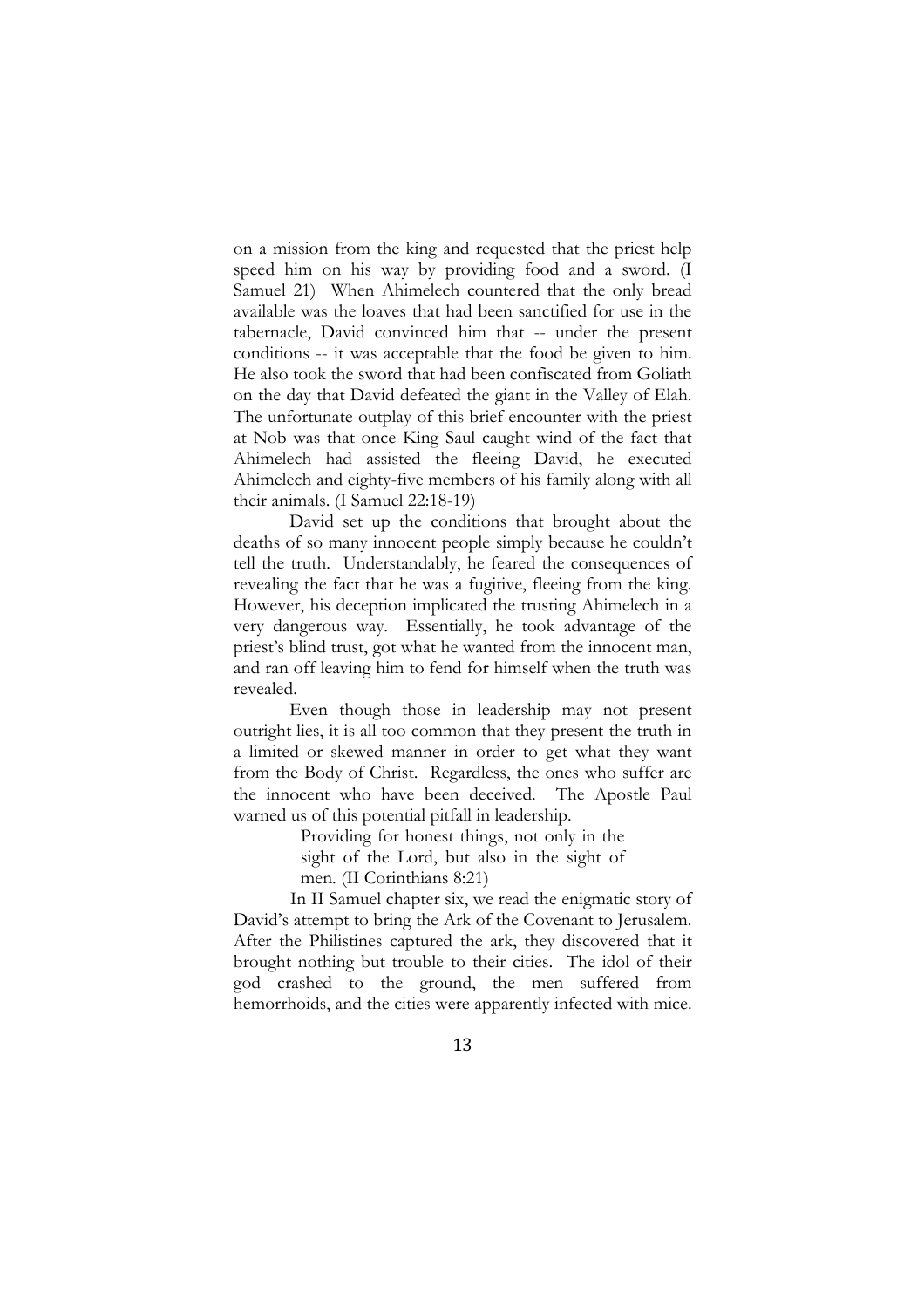Eventually they decided to return the ark to the people of Israel and did so by sending it back on an oxcart. (I Samuel 6:2) Months later, David decided that the ark should be housed in the new national capital; so, he made plans to move it to Jerusalem. Unfortunately, he followed the pattern of the Philistines by placing the ark on an oxcart as he headed to the city. (II Samuel 6:3) Along the way, the cart hit a pothole and started to tip. Uzzah reacted immediately by reaching out to steady the ark before it tumbled to the ground. Instantly, the innocent attendant collapsed dead on the pavement. (II Samuel 6:7)

At first reading, it may seem that God unjustly took the life of Uzzah who tried to steady the ark as the oxcart jostled along the unpaved roadway. Yet, careful study of the passage will reveal that it was not a random, senseless act on God's part; rather, it was another of David's flaws that resulted in this innocent man's death. David had failed to understand the anointing of God. Just as Nadab and Abihu, the sons of Aaron, had been struck dead because they presented strange fire in the tabernacle (Leviticus 10:1, Numbers 3:4, 26:61) and just as the two sons of Eli, Hophni and Phinehas, were slain because they desecrated the altar (I Samuel chapters one through four) and just as the Philistines had suffered severely when they held the ark in their pagan temple and cities (I Samuel chapter five), David should have understood that he was endangering himself and anyone with him who would improperly approach God's sacred presence manifest in the ark. Instead of taking precaution and showing holy reverence for the sacred object, David handled it much like any other piece of furniture, resulting in the tragic loss of a well-intentioned bystander. David's lack of recognition of and respect for the anointing of God certainly hurt him personally but more seriously hurt those for whom he was responsible.

After a period of mourning for the tragic loss of an innocent man and awe over the vengeance of the Almighty, David decided to proceed with his plan to relocate the ark. This time, he was careful to follow the biblical pattern that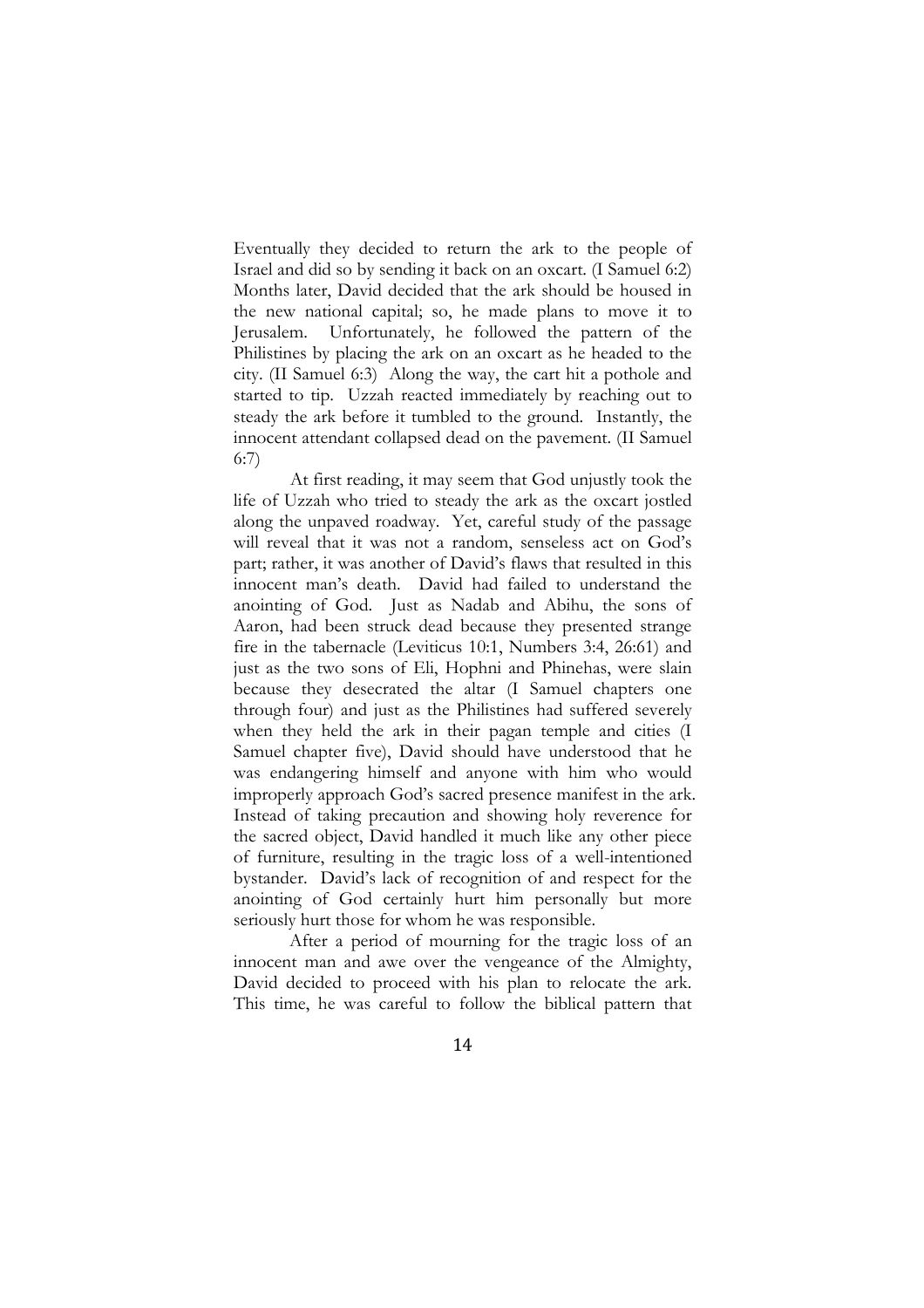God had shown to Moses concerning how the ark was to be handled. (I Chronicles 15:15, Exodus 25:14) He had it transported on the shoulders of the Levitical priests.

David's failure could have been avoided if only he had the Word of God hidden in his heart. Had he remembered Deuteronomy 10:8, he would have never placed the ark on an oxcart as did the pagan Philistines but on the shoulders of the priests as did Moses. The surprising truth is that Deuteronomy 17:18 commands that the kings of Israel handwrite their own personal copy of the Law. Had he been diligent to put it in his heart as he was committing it to paper, he would have diverted his own failure and the death of an innocent citizen. Had David taken the time to study the scriptures rather than follow the worldly pattern, he could have prevented the death on the highway that afternoon. David could have avoided the death of this innocent man, by allowing the scriptures to be the sourcebook and guide for running his life -- a principle that he eventually implemented.

I will delight myself in thy statutes: I will not

forget thy word. (Psalm 119:16)

When Nathan the prophet confronted David after the Bathsheba incident, he reminded the king that God had prospered him with incredible gifts and then went on to declare that He was willing to give David even more. But in the middle of all this prosperity and increase, David desired to have -- and took -- the one thing that God was not willing to give him, his neighbor's wife. It is interesting that the story is explicit in depicting Bathsheba's residence as being so close to David's home that he could see her clearly from his terrace. In other words, she was literally his neighbor. Thus, he defied the commandment against coveting one's neighbor's wife in a literal sense as well as in the figurative sense in which the passage is intended. (Exodus 20:17)

> And I gave thee thy master's house, and thy master's wives into thy bosom, and gave thee the house of Israel and of Judah; and if that had been too little, I would moreover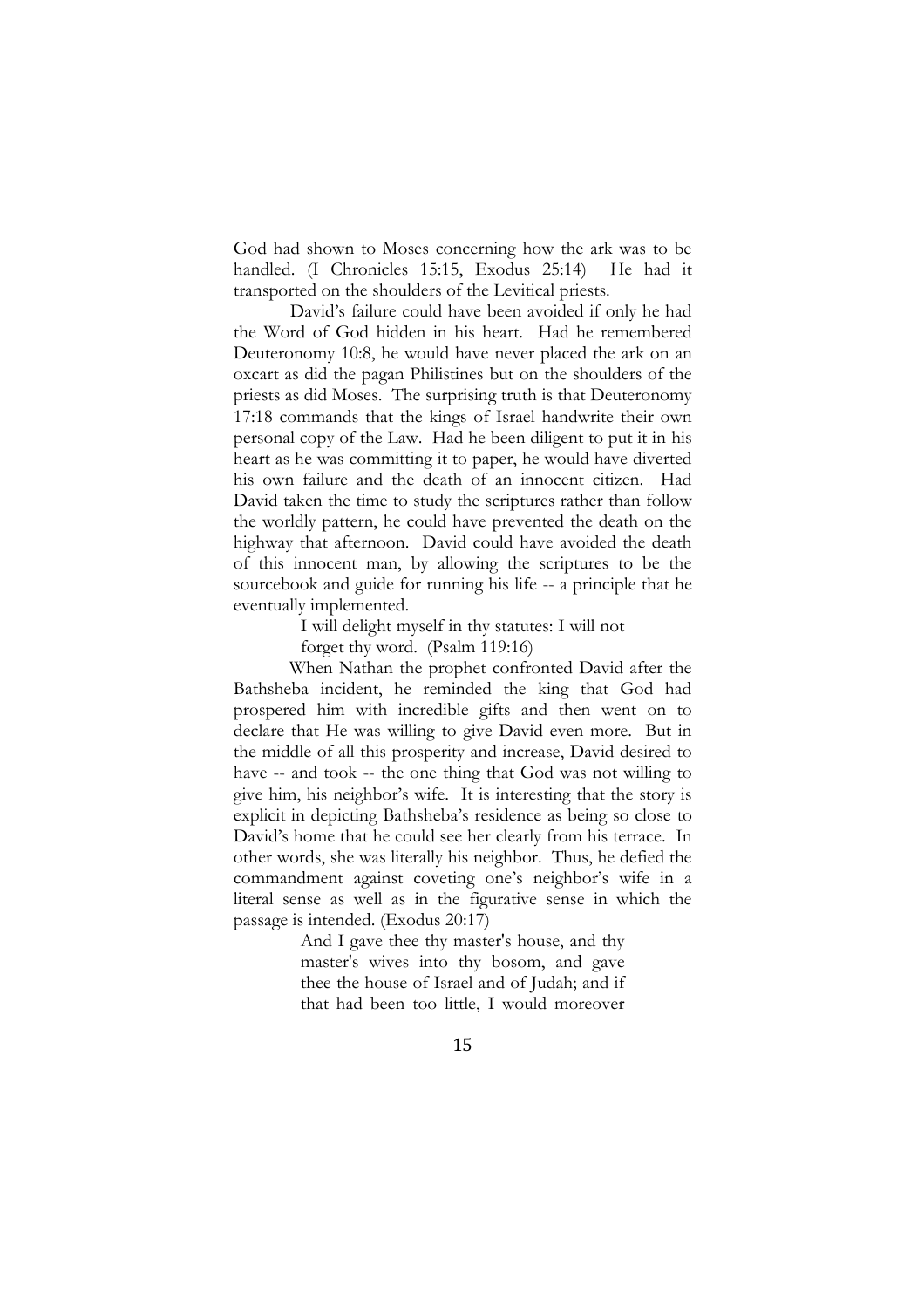have given unto thee such and such things.

(II Samuel 12:8)

However, this malady was nothing new with David. In fact, it dated back to the very Garden of Eden where God was willing to give Adam and Eve every tree in the garden and all the fruit that they bore; however, they wanted the fruit of the one tree that God did not give them. God had promised to give the bounty of the Promised Land to the Israelites, but Achan wanted the goods from the one city that God had said was taboo. Ahab could have had any vineyard in the country, but he could not be satisfied without the one that belonged to Naboth.

The lesson is simple: if we will just curb the greed that makes us crave those things that do not belong to us, God is willing and able to give us even more than we can imagine. Fortunately, David learned this lesson and reaped the abundant benefits of God's blessings.

> Lo, this is the man that made not God his strength; but trusted in the abundance of his riches, and strengthened himself in his wickedness. (Psalms 52:7)

The unfortunate reality is that it is all too easy to forget even after we have learned the truth about God's sufficiency in our lives. Toward the end of David's life he called for a census of the fighting men available to serve under his command. (II Samuel 24) The scriptures record that God's anger was kindled against David as a result of this request. At first, we might question why the Lord would respond so adamantly against this seeming innocent request. After all, the Old Testament is filled with the enumerations of the tribes, clans, and families of the people and the reports on the size of the fighting forces in Israel. Just think of the over-the-top lists given in the book of Numbers. But before we try to analyze why this count was so different from all previous polls, let's take a look at what happened next. God told David that there would be consequences but allowed the king to be the one to determine what they would be: seven years of famine, three months of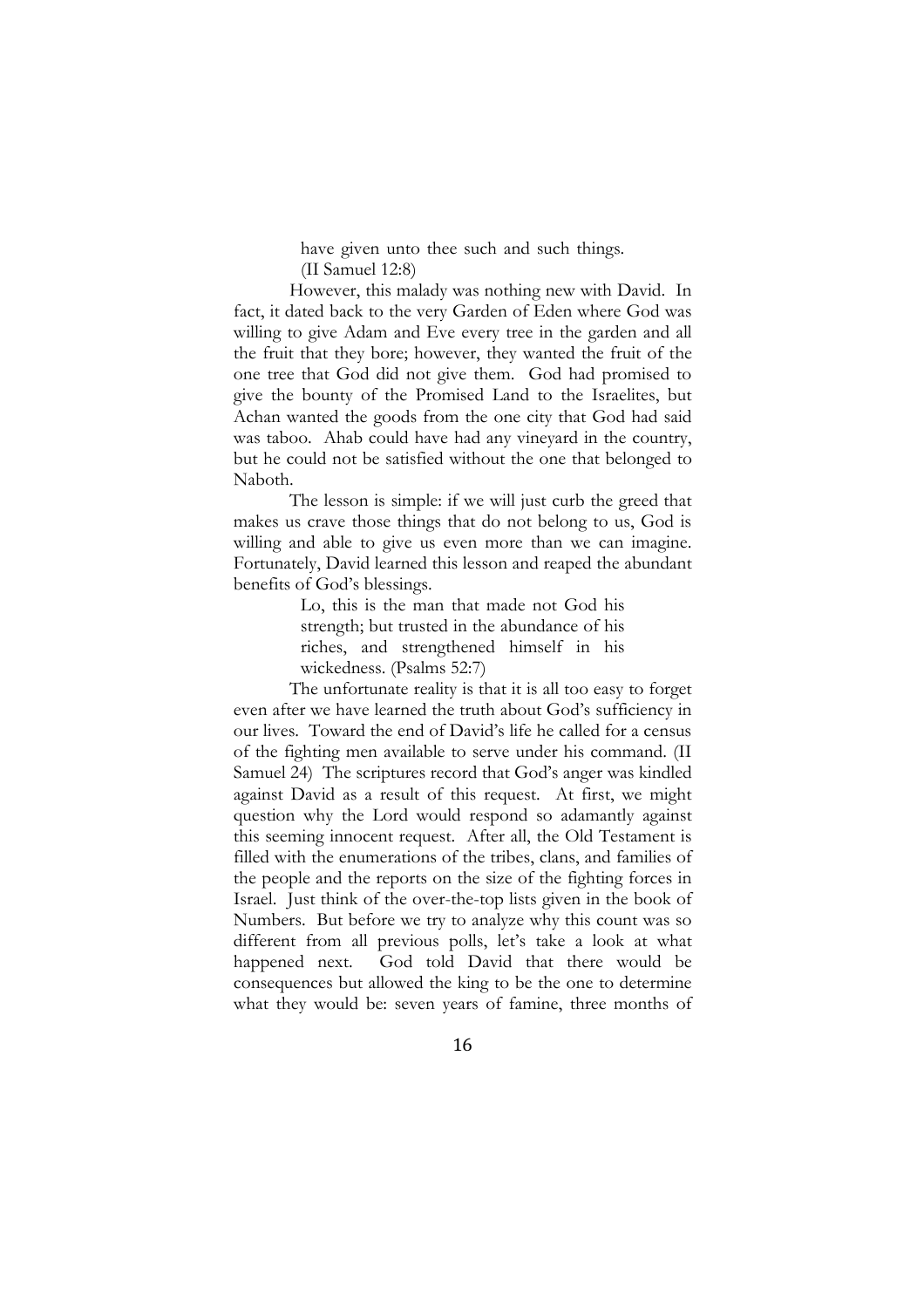conquest by their enemies, or three days' of pestilence in the land. David chose the latter because he knew that it was better to suffer at the hand of God than at the hand of man. However, by the time the plague neared Jerusalem, seventy thousand innocent men, women, and children had already succumbed to the epidemic. At that point, David determined to intercede for the plague to stop. Under divine direction, he went to the spot that eventually became known as the Temple Mount to make a sacrifice. Although he was offered the land, animals for the sacrifice, and materials for the altar for free, David refused and demanded that he pay full price for everything. It was then -- and only then -- that the hand of the death angel was stayed.

When David later wrote, "He that goeth forth and weepeth, bearing precious seed, shall doubtless come again with rejoicing, bringing his sheaves with him," (Psalm 126:6) he was setting forth the very valuable truth: if we are going to have a harvest that causes us to celebrate, we must plant precious seed -- something that hurts us when we sow it. By refusing Araunah's offer of the threshing floor, oxen, and equipment needed to make a sacrifice, David was planting a costly seed in anticipation of a joyous reward.

> And the king said unto Araunah, Nay; but I will surely buy it of thee at a price: neither will I offer burnt offerings unto the LORD my God of that which doth cost me nothing. So David bought the threshingfloor and the oxen for fifty shekels of silver. (II Samuel 24:24)

Now, for an explanation of the Lord's anger. The problem was not because the census in and of itself but because a change in the heart of David. In Psalm 20:7, David had boasted, "Some trust in chariots, and some in horses: but we will remember the name of the LORD our God." In other words, he had proclaimed that his faith was in God regardless of the number of soldiers -- or lack of soldiers -- on his side.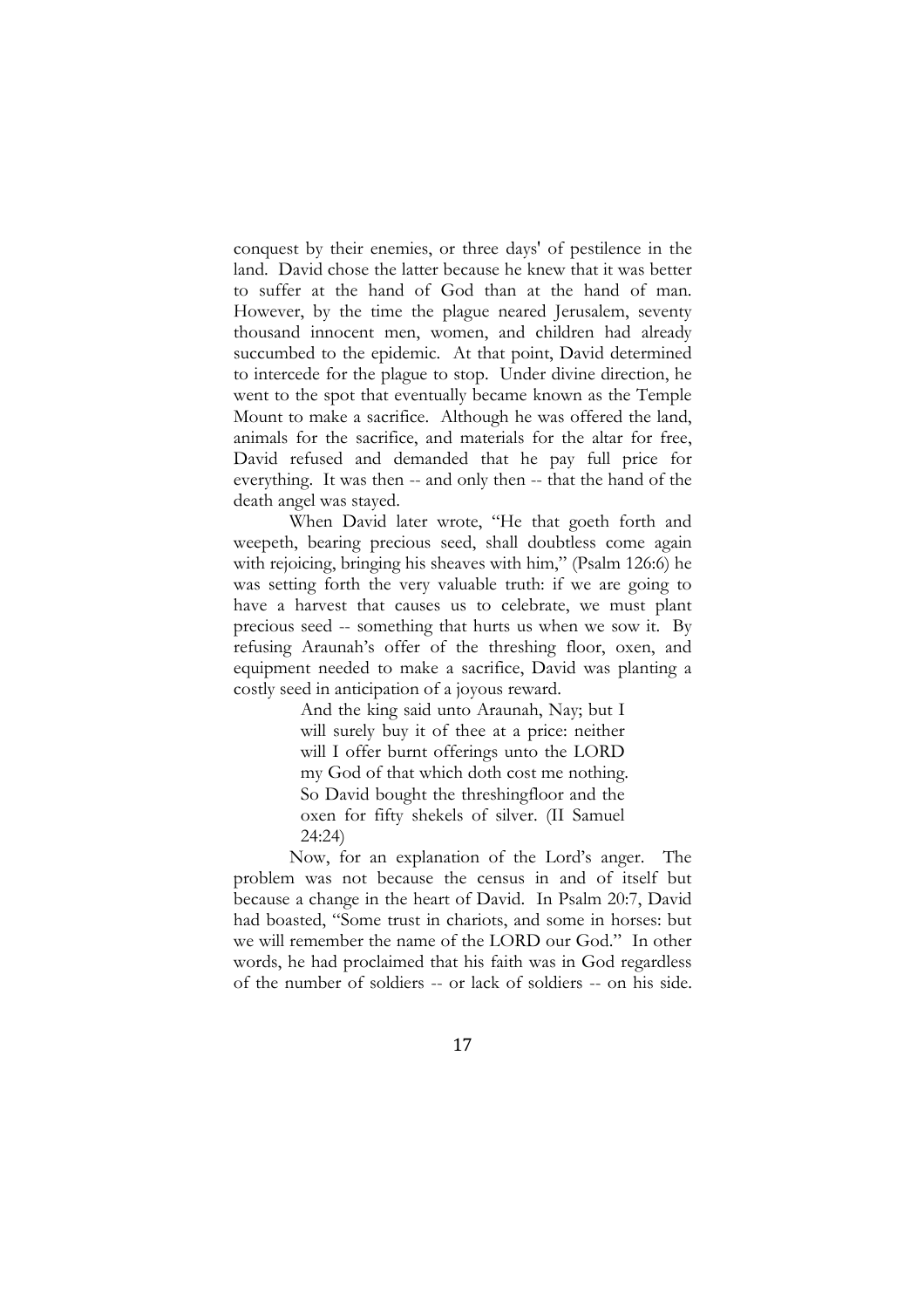Through calling for the census, he was demonstrating that he had fallen from that original trust in God.

Tragically, we see the same change of heart in so many of our leaders today. Men who once boldly forged forward in faith in and dependence upon God now calculate their every move based on their donor base or church membership. In the process, those who suffer are the innocent who depend upon faith-filled ministry.

Now we have to ask the big question: "Why did God allow seventy thousand eighty-seven innocent victims to perish because of one man's rebellious, senseless, or disobedient actions?" Perhaps we can find the answer in the very first introduction we have to David. In I Samuel chapter sixteen, we read the story of Samuel's visit to Jesse's house looking for a replacement for King Saul whom God had rejected. In the process of the selection, Jesse presented each of David's seven older brothers for the prophet to inspect. After carefully reviewing all the candidates and finding that none of them cut the spiritual muster set by God, the prophet asked if there might be another son that he had not yet met. The criterion that God had set was that the prophet should stop looking at the outward appearance of the candidates because He was judging them by their hearts. (I Samuel 16:7) God was desirous of a leader who had a heart after His own heart. (I Samuel 13:14, Acts 13:22) In this simple distinctive, I believe we see why God dealt with David with so much longsuffering. The Lord knew that -- in spite of all his stupidity, insensitivity, and self-determination -- David would eventually turn back to the right way because deep inside his heart actually beat with the same pulse of God Himself.

We see this truth demonstrated in the prayer that King David composed after his sin with Bathsheba and Uriah. In Psalm chapter fifty-one, David prayed, "Create in me a clean heart, O God; and renew a right spirit within me. Cast me not away from thy presence; and take not thy holy spirit from me." (verses 10-11) Even though this may seem like a simple prayer of repentance, it actually revels David's secret to spiritual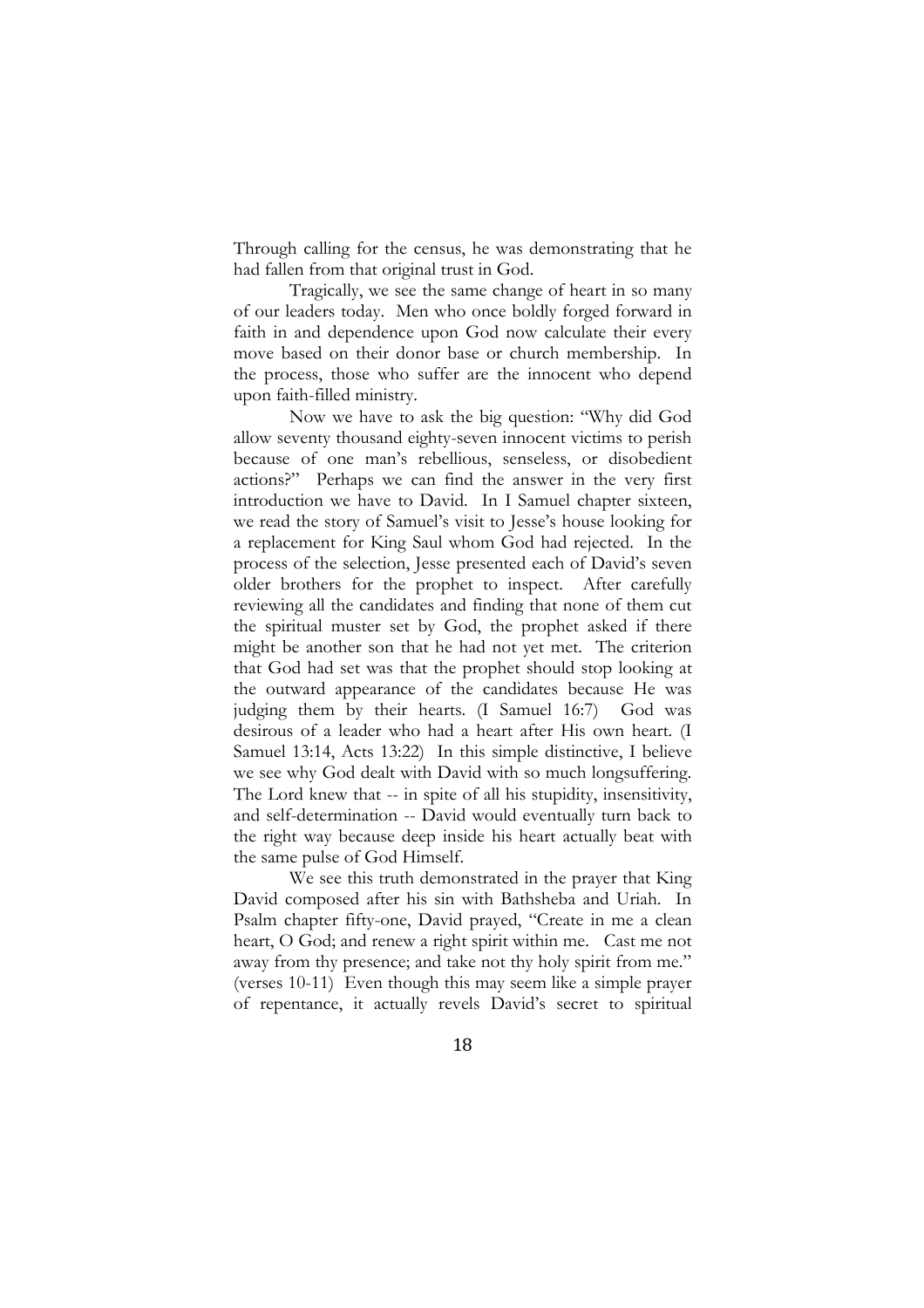success. Even though he prayed for forgiveness of his sins, he realized that the real issue was that his heart was no longer sensitive to the inner prodding of the Spirit of God. The definitive phrase of this prayer is found in verse four, "Against thee, thee only, have I sinned." Even though he had violated a virtuous woman and murdered a noble warrior, David knew that the essence of his sin was not against these humans but against his heart relationship with the Lord. For us today, we must realize that the most important thing in life is to guard our heart relationship with God so that we don't endanger the innocent around us through our foolish or rebellious actions.

Even though our study so far has focused on David's major blunders that not only blotched David's own life but also left a trail of destruction in his wake, we need to realize that all through the time that he was wreaking so much damage he was also raising up a team of powerful men who made a difference in the world they lived in.

Escaping from the threats of King Saul, David hid in the cave of Adullam where a sizable group of misfits collected around him. (I Samuel 22:1-2) These followers were all men who were being chased by the law, men who were in debt, and general riffraff and troublemakers. However, they dedicated their lives and futures to David and his campaigns. As a result they became essentially superheroes who accomplished unimaginable conquests. (I Chronicles 11) Such heroic stories are the result of what these men received from spending time with this man who -- as we have seen -- was in many case nothing more than a disaster looking for a place to happen.

How could this happen? The simple answer is that they learned from his heart more than from his actions. One significant story depicts what must have taken place. As David was fighting in the valley of Rephaim, he remarked that he longed for a drink from the well at Bethlehem. When his warriors heard his comment, they fought their way through the enemy lines to get him the water that he desired and then fought their way back through the enemy forces to bring it back to their commander. When they presented the water to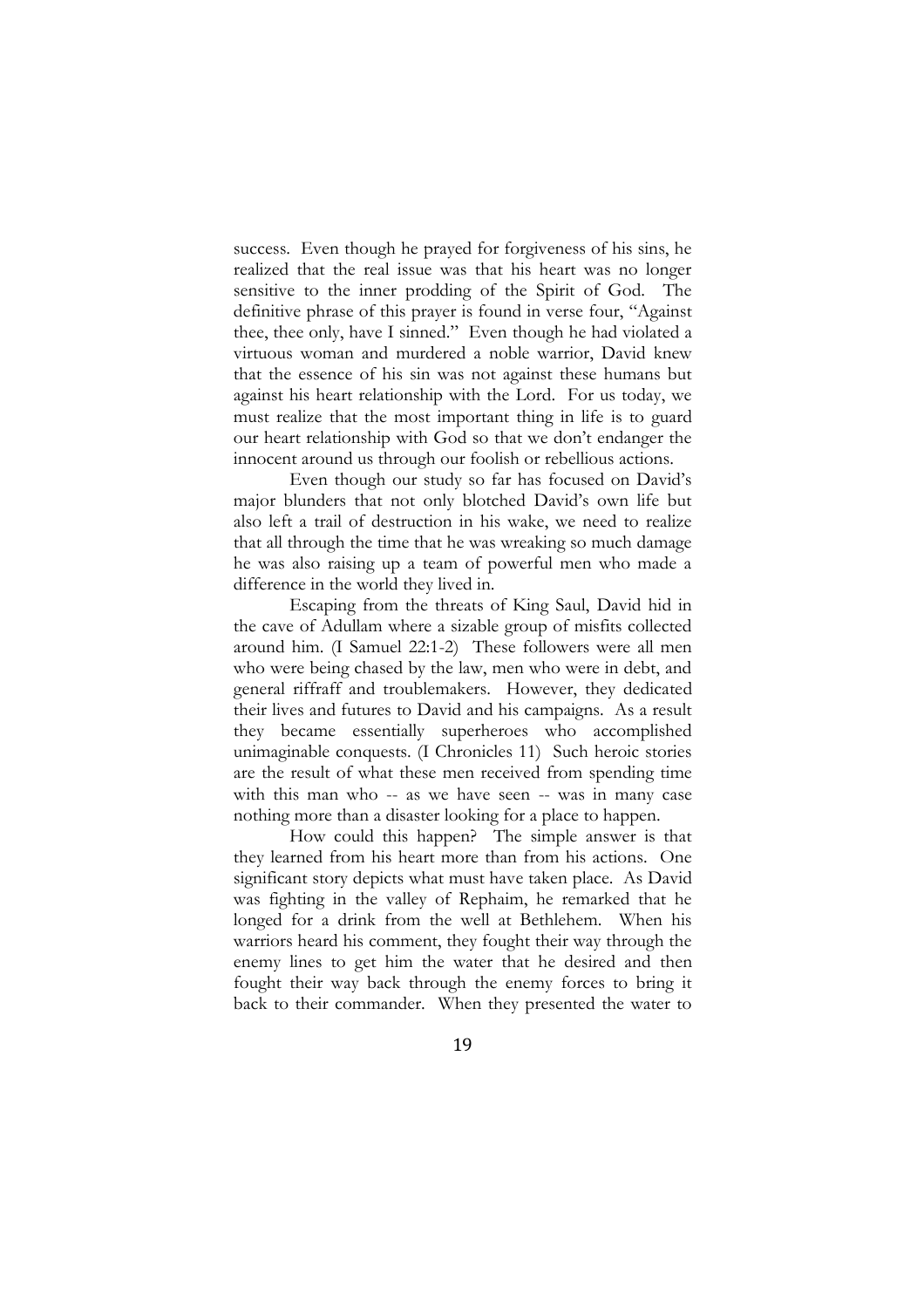David, he did something that at first would seem totally unthinkable -- he poured out the water rather than drinking it. His comment was that the water was really the blood of his warriors and that he wanted it to be given as a sacrifice to the Lord. (II Samuel 23) To make sense of the story, we can understand that he gave the water to God rather than taking it for himself because he realized that the inspiration that caused the men to risk their lives was not really his life, but the life of God that resided inside him. The only way for our leaders today to have a positive impact on the world and the Body of Christ is live so that the life of God shows through their faulty flesh.

> The life which I now live in the flesh I live by the faith of the Son of God, who loved me, and gave himself for me. (Galatians 2:20)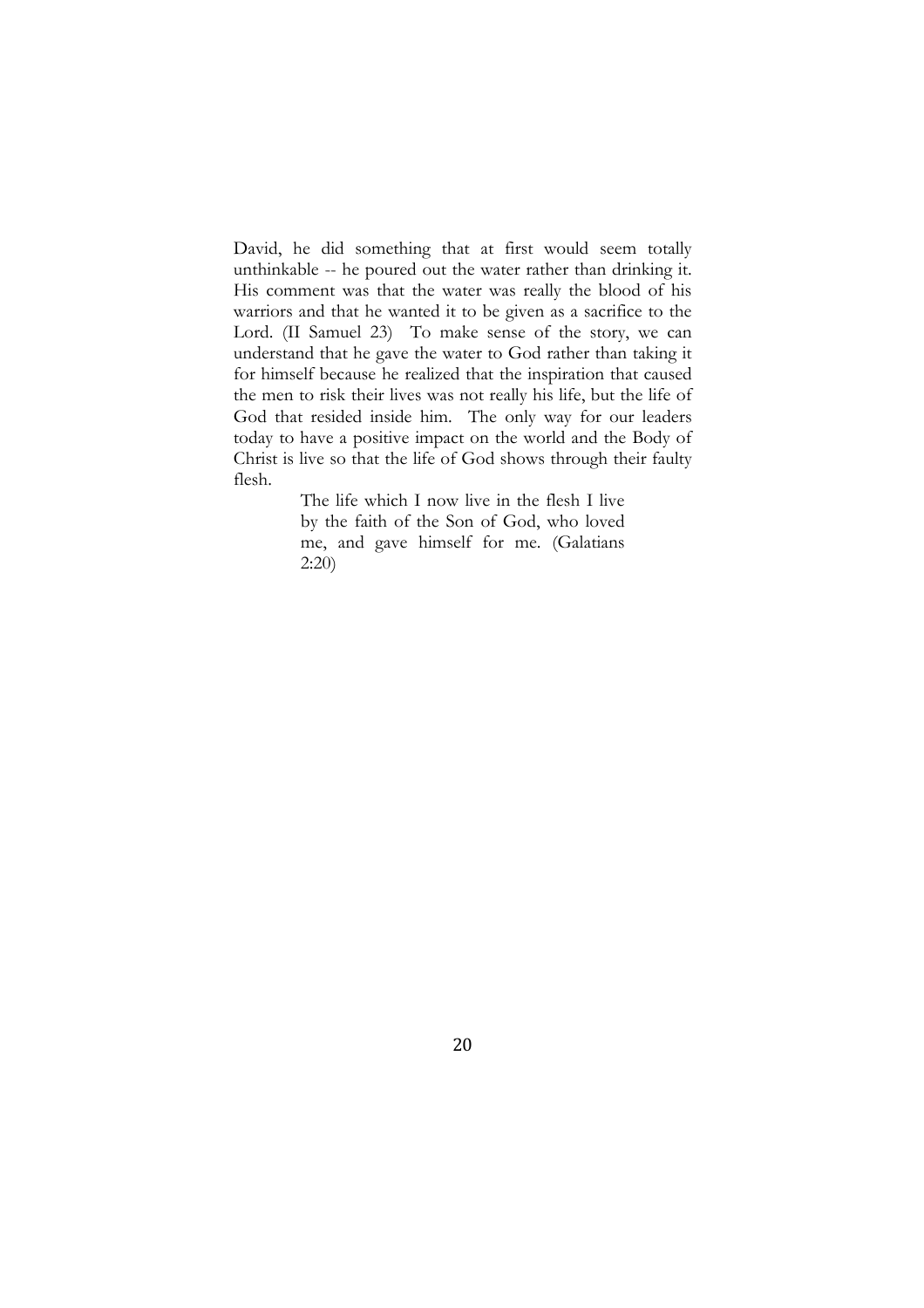### **A Perfect Heart**

Let's fast forward several generations to get a remarkable picture of how this heart quality in David continued to affect the course of history long after he had passed on to his eternal reward.

His eyes glaring and nostrils bulging, the messenger screamed out his threats. He recited a litany of his victories in one ravaging campaign after another, horrifying the people and belittling their ability to defend themselves against his mighty war machine that was camped just outside the city gates. Mockingly he threatened that any assistance that could possibly be summoned from their allies would be like trusting in a paper tiger to come to their defense. His terrorization continued by ridiculing their faith in God to save them and even suggesting that it was God Himself who had sent him to destroy them. Everyone in the range of his voice knew that his threats were valid; after all, their nation was already buckling under the iron fist of his tyrannical rule to the point of robbing every gold and silver coin from not only the public treasury but also the coffers of the temple and even to stripping the gold plating from the sanctuary doors to satisfy the aggressor's greed and avarice.

Only one man out of the whole nation -- an otherwise faceless, voiceless, unknown "nobody" of history -- was chosen to go out and face this raging bully. But on this one occasion, Eliakim the son of Hilkiah stepped out of the shadows to take a significant place in the forefront of the saga of his country's destiny. Eliakim stood squarely in the face of the aggressor and challenged him to stop speaking in the Hebrew language but to rather use the native language of the Assyrians because all the top officials of Israel understood the tongue of their oppressor. Rabshaken retorted that it was his deliberate intention to speak in the language of the common foot soldiers in order to strike fear into them as well as to intimidate the executives and bureaucrats. He even punctuated his decree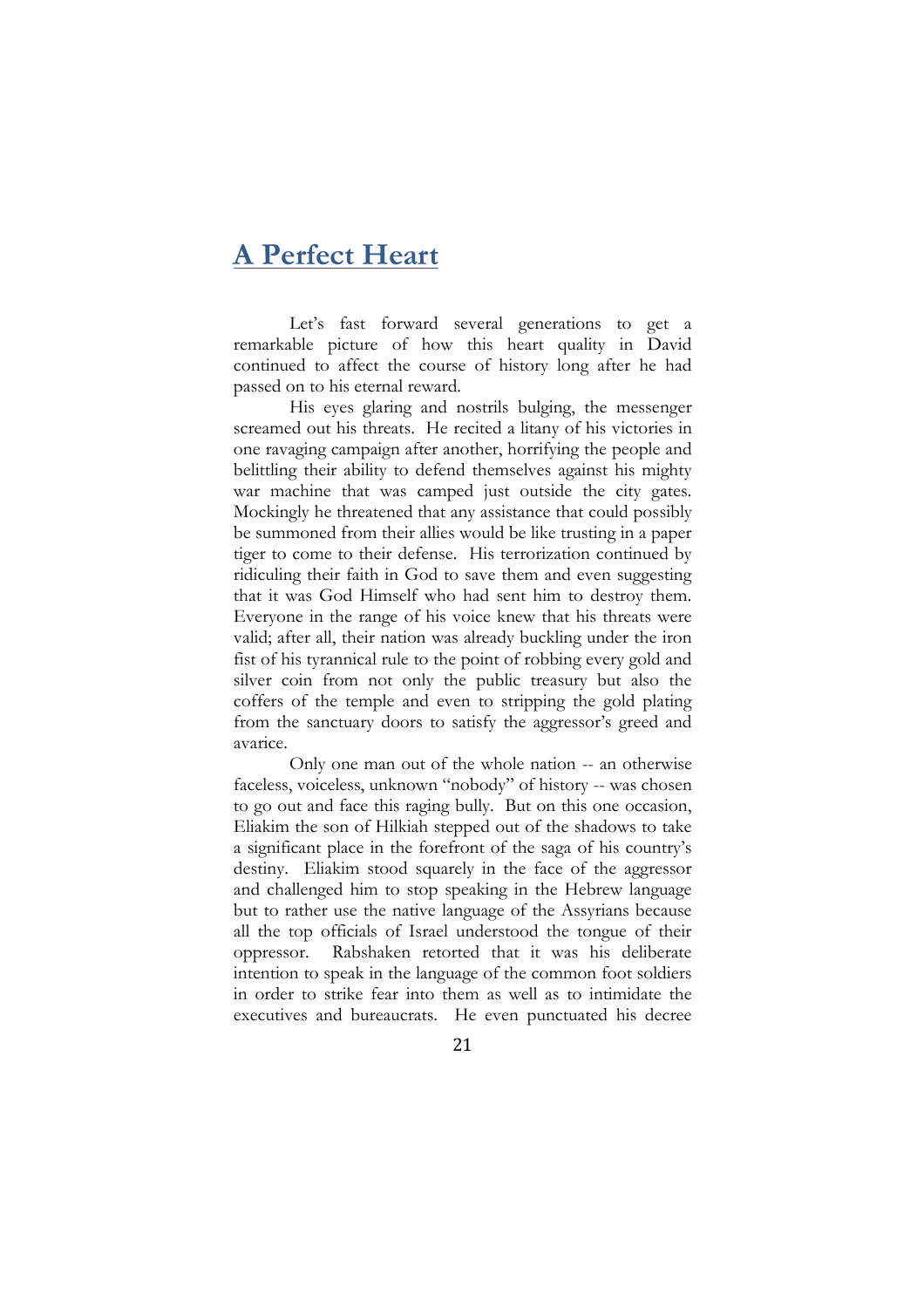with the prediction that by the time his dastardly deeds were done these poor men would be reduced to eating their own dung and drinking their own urine. Then, in an apparent attempt to incite rebellion and insubordination, he offered the soldiers the option of desertion from the ranks and surrender to his forces with the promise of a peaceful, prosperous life.

Eliakim returned to King Hezekiah and testified of the desperate plight that loomed over the nation. Quickly upon the heels of his report came a letter from Rabshaken's potentate, King Sennacherib of Assyria, spelling out the certain destruction that he planned to carry out upon Jerusalem. It was at that moment that the prophet Isaiah stepped forward with a word of comfort that was soon fulfilled as an angel of the Lord waged supernatural war against the Assyrian army, taking out one hundred eighty-five thousand of them and causing the decimated remnant of the army to retreat without even touching the sacred capital.

Even though nothing earthshaking, pivotal, or miraculous took place during the small part that Eliakim played in this episode of Israel's history, it still seems significant that he was chosen to be the one man who marched boldly onto center stage as this drama was unfolding. And we must ask ourselves why he was chosen and what was the import of the role he played. The answer can be found in the words of the same prophet who foretold the decimation and withdrawal of the Assyrian army:

> And it shall come to pass in that day, that I will call my servant Eliakim the son of Hilkiah: And I will clothe him with thy robe, and strengthen him with thy girdle, and I will commit thy government into his hand: and he shall be a father to the inhabitants of Jerusalem, and to the house of Judah. And the key of the house of David will I lay upon his shoulder; so he shall open, and none shall shut; and he shall shut, and none shall open. And I will fasten him as a nail in a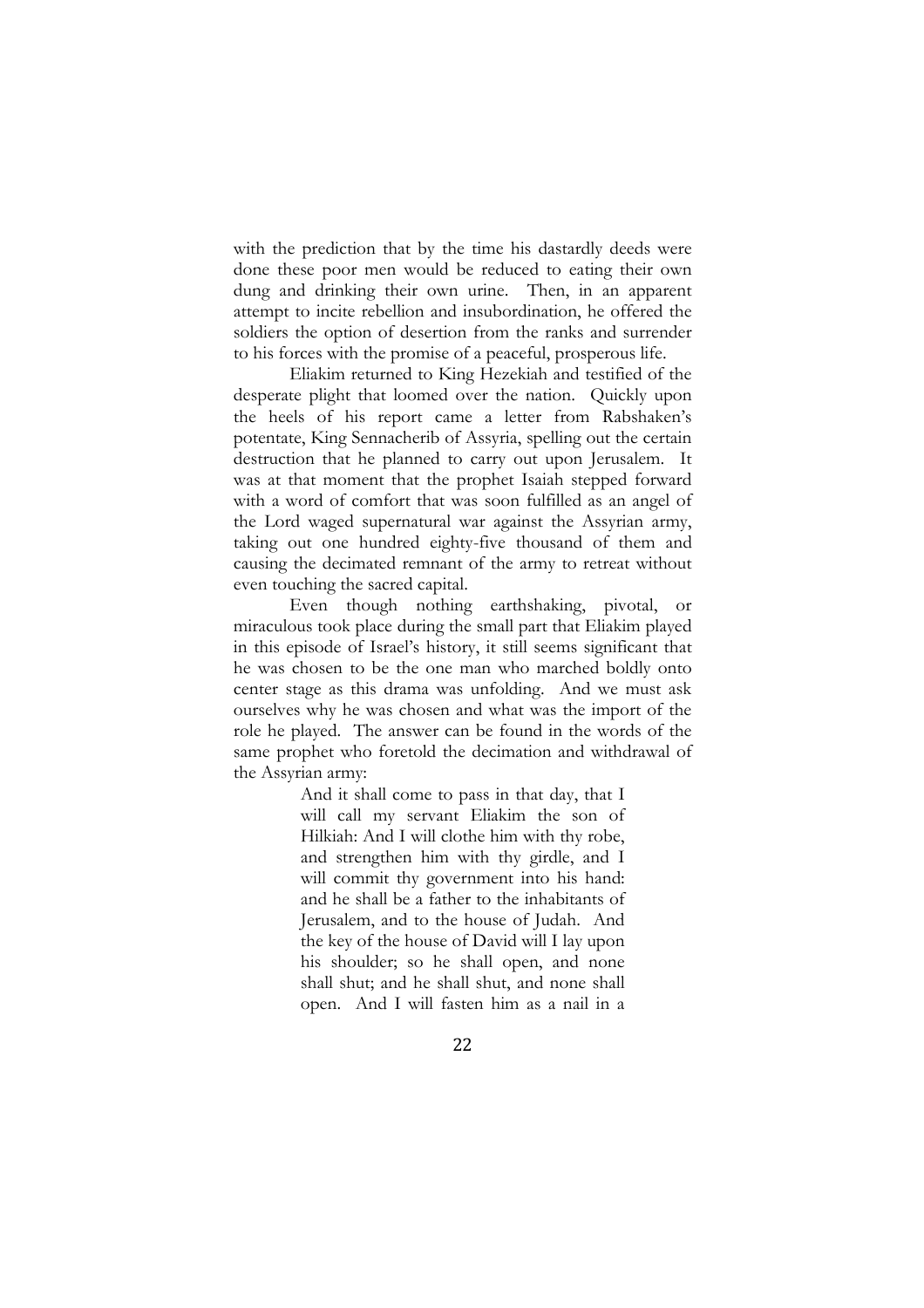sure place; and he shall be for a glorious throne to his father's house. And they shall hang upon him all the glory of his father's house, the offspring and the issue, all vessels of small quantity, from the vessels of cups, even to all the vessels of flagons. (verses 22:20-24)

In this prophecy, it becomes clear that the reason Eliakim became the man of the hour at this particular moment in history was that he -- much like Jesus walking on the stormy waters of the Sea of Galilee -- had a unique God-given, levelheaded, unwavering confidence and trust in God in the face of the tumultuous situation. The importance of his role was to establish a sense of stability in the people, and the unique quality or characteristic that qualified him for this role was that he was the one with the key of David. Eliakim's historic role is recounted twice -- in II Kings chapters eighteen and nineteen and again in Isaiah chapters thirty-six and thirty-seven. In both records, the specific reason given for the deliverance of the city was that it was for the sake of David. (II Kings 19:34 and Isaiah 37:35) In some way, Eliakim stood in the stead of David and held his key. Eliakim's significant contribution was the stance he took against the Assyrian messenger who tried to intimidate the people of Jerusalem into surrendering to his army. Eliakim stood up to this intimidator with faith and confidence in God until the Lord caused the invading army to miraculously retreat.

Though the scriptures do not specifically identify what the key of David was, it is easy for us to look back into the life of David and find one characteristic that seems to stand out that could have made the difference between him and any other who lacked this quality. It is likely that we need not go any further than the criteria set for his selection for the throne of Israel. After Samuel had surveyed the seven older sons of Jesse without finding a worthy candidate, the Lord revealed to him that he was looking at the wrong score card when evaluating his options. God made His point that the heart of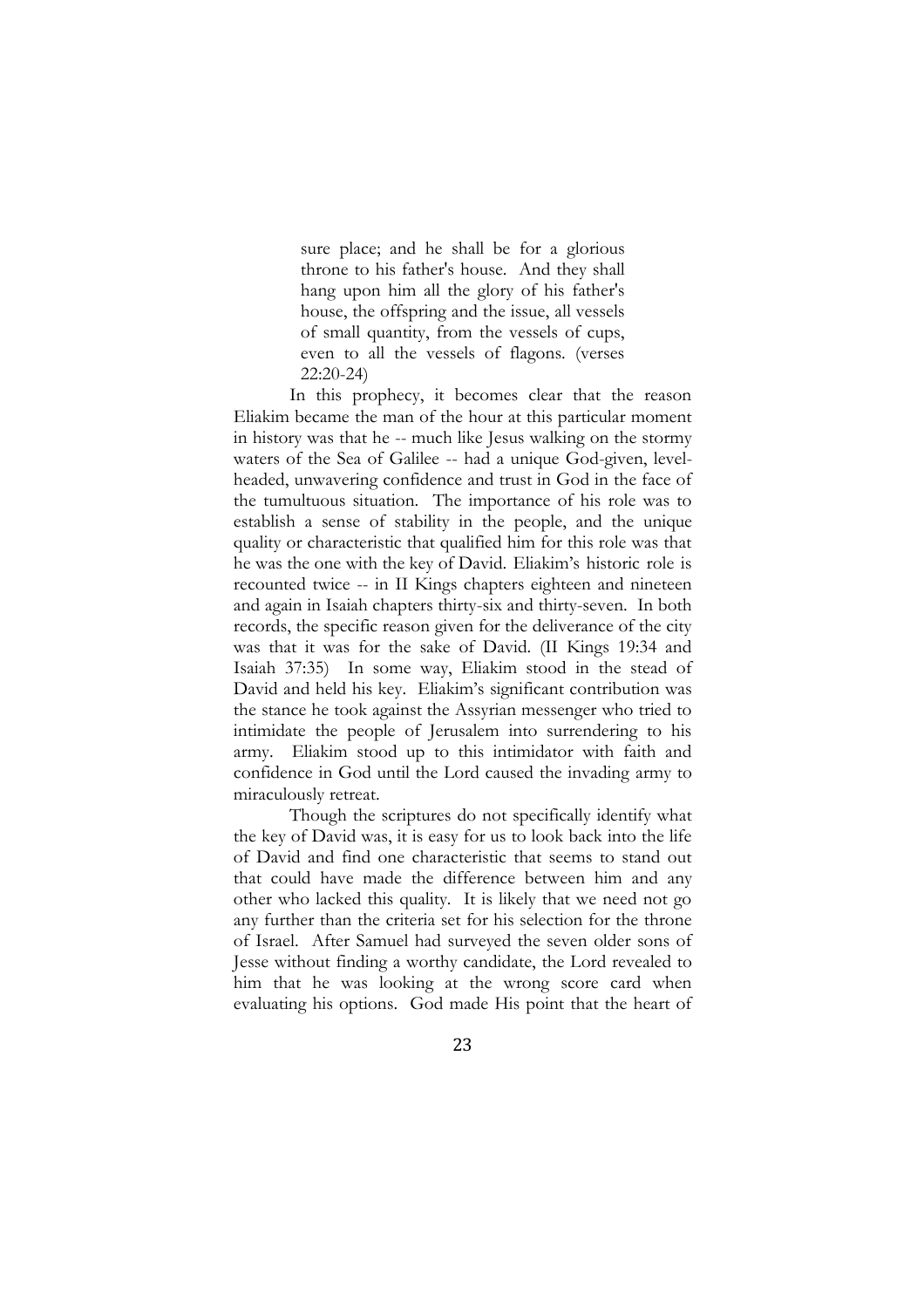the matter is actually the matter of the heart.

But the LORD said unto Samuel, Look not on his countenance, or on the height of his stature; because I have refused him: for the LORD seeth not as man seeth; for man looketh on the outward appearance, but the LORD looketh on the heart. (I Samuel 16:7)

David obviously understood that this was his key to success and determined to keep his heart in a perfect relationship with his God. "I will behave myself wisely in a perfect way. O when wilt thou come unto me? I will walk within my house with a perfect heart." (Psalms 101:2) Even after he sinned with Bathsheba and had her husband killed, the king's prayer was that God would re-establish his heart before Him. (Psalms 51:10) Consequently, the New Testament characterizes David as being a man after God's own heart. (Acts 13:22)

King David desired to pass this spiritual key on to his son Solomon who was to succeed him on the throne. First Chronicles 28:9 records David's instructions to Solomon that he should serve the Lord with a perfect heart. In verse nineteen of the following chapter, we find David in prayer for his son, interceding that the Lord will give him a perfect heart. Unfortunately, the biblical summation of Solomon's life is that "his heart was not perfect with the LORD his God, as was the heart of David his father." (I Kings 11:4)

Second Chronicles 25:2 records that Amaziah did that which was right in the sight of the Lord, yet not with a perfect heart. He was passionate in his campaign to stamp out idolatry, yet he failed to passionately pursue the Lord Himself. Because of this he, like Asa before him, failed to obtain what is likely the greatest promise in the scripture: "The eyes of the LORD run to and fro throughout the whole earth, to shew himself strong in the behalf of them whose heart is perfect toward him." (II Chronicles 16:9) This is the universal blessing and promise of intervention by God that can only be unlocked with the key of David -- a perfect heart before the Lord.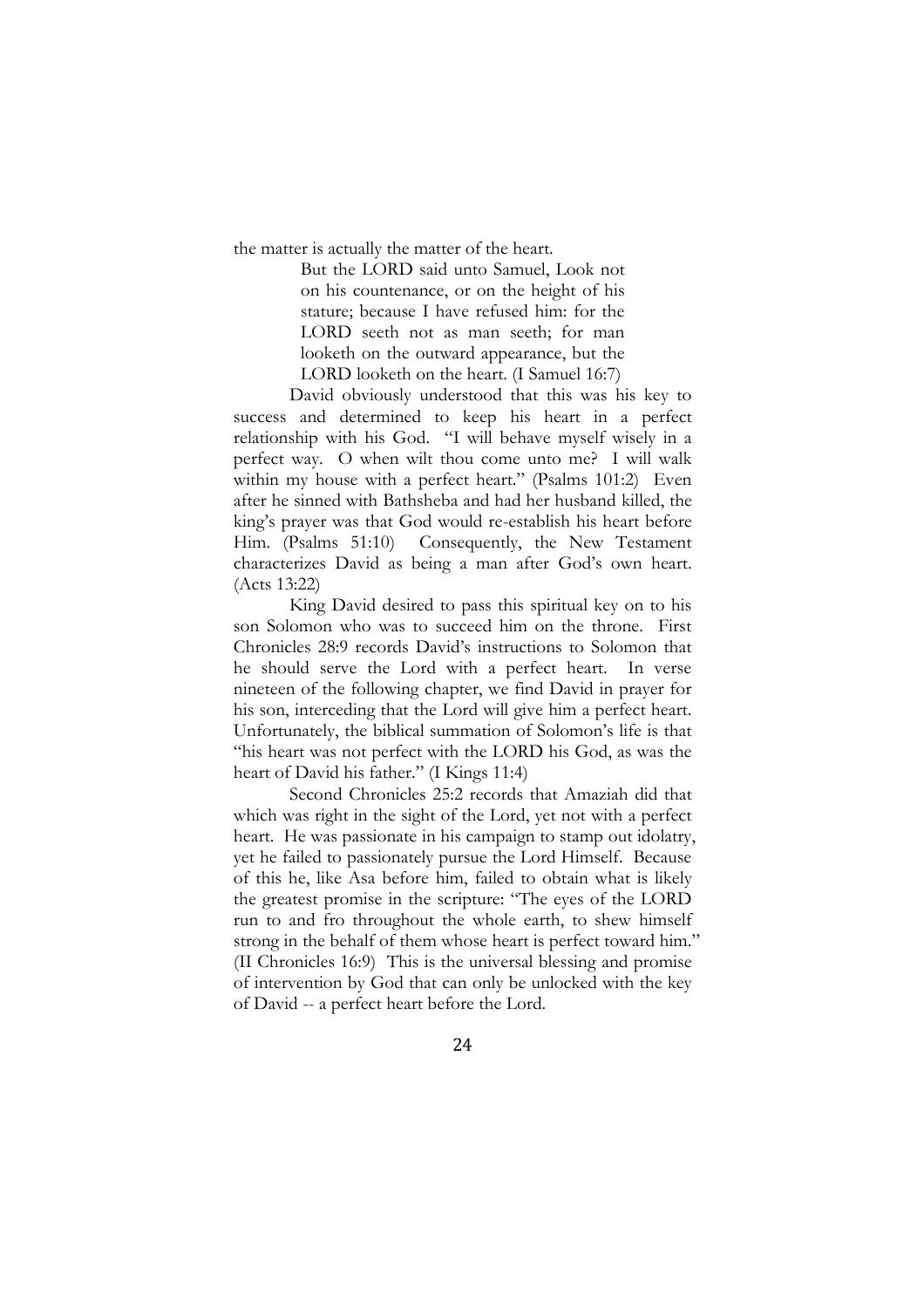It was the promise extended to the church at Philadelphia in Revelation 3:7, which says that the key of David was activated upon their behalf. One unique quality that we notice about the church at Philadelphia is that of all seven churches addressed in chapters two and three of the Apocalypse they are the only one indicated as having any relationship to the Word of God. Not only that, they are twice commended for their faithfulness to God's Word. (verses 3:8, 10) Though all seven churches are admonished to hear what the Spirit is saying, apparently only this one listened and heeded. Like David, they recognized that the key to having a perfect heart was to hide God's Word in their hearts. (Psalms 119:11) For them -- and for us -- the key to the kingdom is a passionate love for the Word of God.

Eliakim apparently had the same heart attitude of love for and confidence in God -- the key of David. With that key, he could stand squarely in the face of terror and have faith until he saw the enemy retreat in defeat, humiliation, and terror. David was considered to be a man after God's own heart (Acts 13:22) even though he had so many moral failures. His prayer of repentance in the fifty-first Psalms explained why. His plea before God was that the Lord would not take the Holy Spirit from him and that He would renew a right heart within him. Apparently David understood the necessity of what Paul would later describe as the seal of the Holy Spirit (Ephesians 1:13, 4:30) -- the quickening work of the Holy Spirit that constantly reminds the sensitive believer of the validity or lack thereof of his every thought, motive, and action.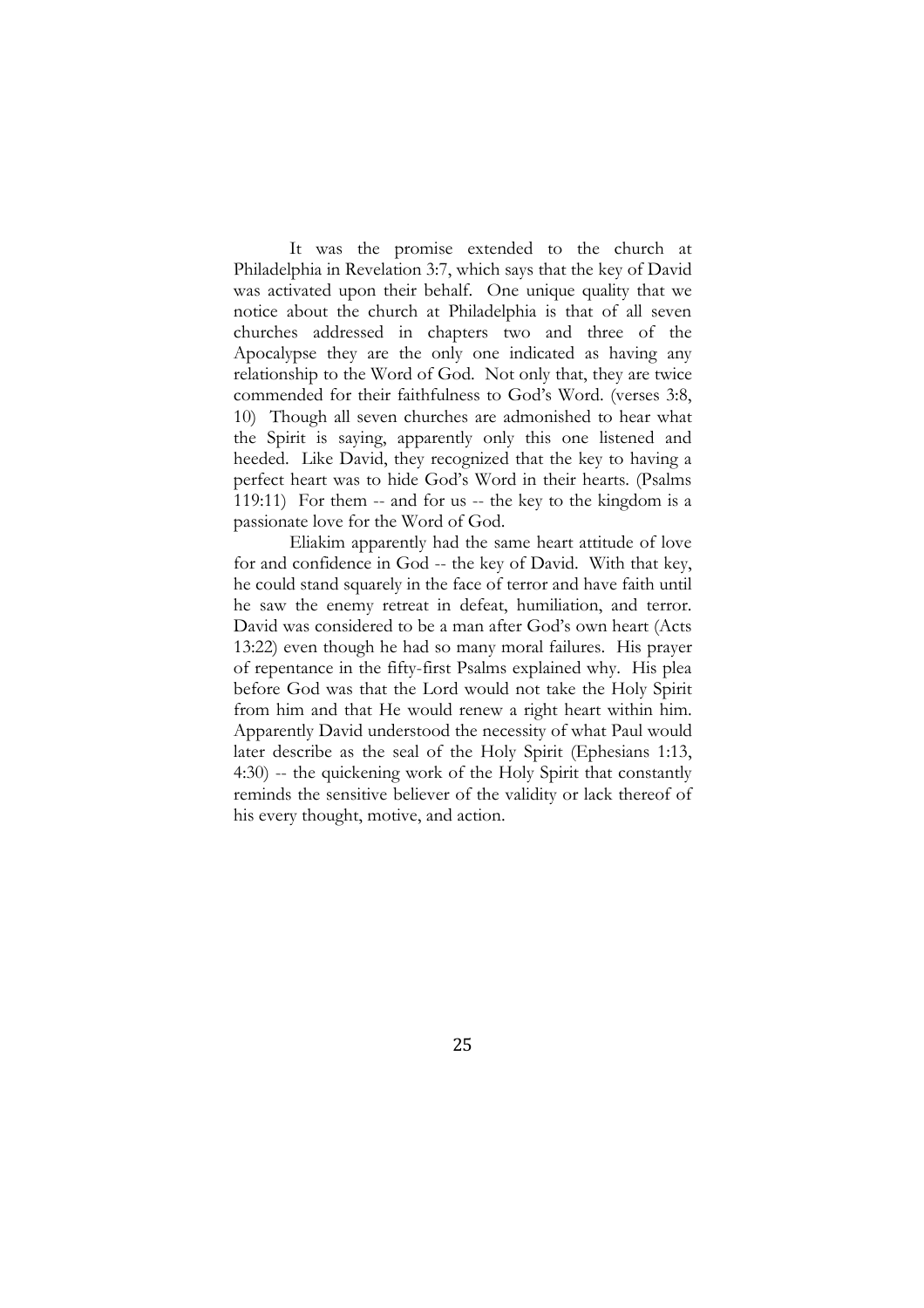## **Fighting Goliath**

It was this uniquely God-oriented heart that first got David "on the map" when he took the field against the Philistine giant Goliath. For King Saul to be willing to put his whole nation at jeopardy in the hands of a little boy who had shown up from nowhere was an unheard-of act of bravery -- or foolishness -- on the part of the ruler. Why was he willing to "put all his eggs in one basket," especially such an unlikely basket as a shepherd boy who said that he was going to confront the ironclad behemoth of a man with just a simple slingshot? Obviously, the king was able to see something more than David's boyish outward appearance. He must have been able to discern that there was a real difference in this young man -- something that imitated form within his heart.

Perhaps the answer lies in the report that had occasioned the lad's entrance into the king's field operations tent. When David had showed up at the battleground, his whole intent was to bring a care package from his father to his three senior brothers who were enlisted in the king's battalions and to collect a little news about his brothers' wellbeing to bring back to the father upon his return. His brothers - embarrassed by their cowardice before the giant's threatenings -- ridiculed the boy, claiming that his objective was to badmouth them when he got back home.

David's response was that he had no evil intent and then questioned their own motives with the enquiry, "Is there not a cause?" Interestingly enough, he was told on at least three occasions that King Saul had put up a generous bounty for anyone who would go up against the giant -- his daughter's hand in marriage, tax-exempt status for his family, and a huge monetary reward for the warrior. Still, none of the king's men was motivated by even such a generous prize that awaited their bravery. David, on the other hand, seemed unaffected by the allurement of the reward money or status afforded to the victor. For him, there was a cause that far exceeded the price tag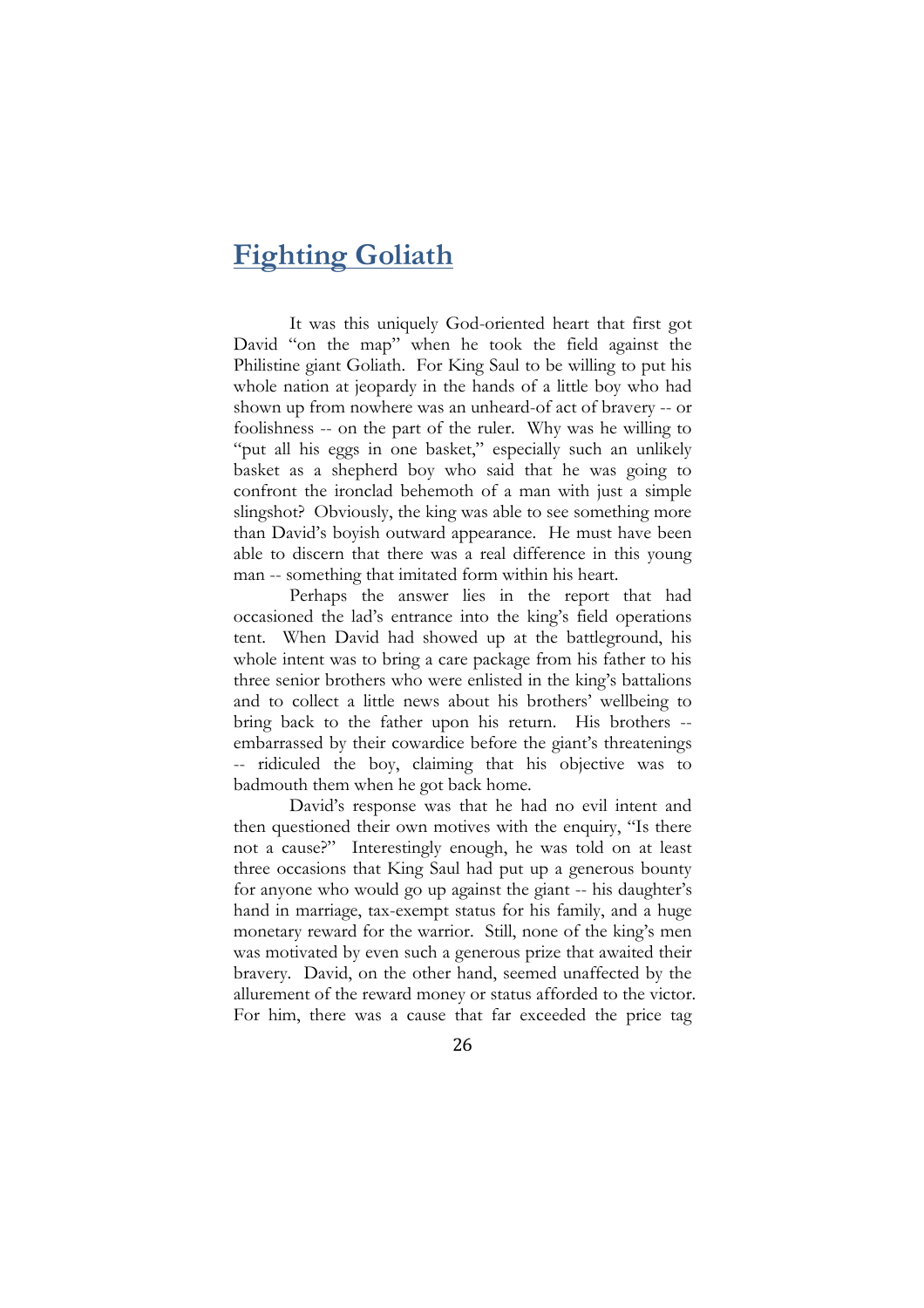attached to the bounty placed on Goliath's head. His concern was that the giant had defied the army of the living God. With God's reputation at stake, the little shepherd boy had a motivation that could not be found in the hearts of any of the other men gathered in the Valley of Elah that day. The love he had for the object of the psalms he had composed as he wandered about the hillsides of Bethlehem was more intense than anything that could be bought with a royal bride, tax-free living, or a bulging purse. Something more powerful burned inside his soul and spirit -- something that when it was reported to the king made the ruler certain that he had found the necessary element for facing the giant's challenge. The thing that burned inside David's young heart was divine purpose.

That purpose of defending the honor of his God separated David from all the other men on the field that day. For forty days, the entire army had cowered before the threats of the giant, yet David boldly stepped forward to take on the over-sized challenge. Why? There are several hints in the passage that tell us how David's perspective was different from that of the rest of the army. In verse eight, Goliath looked at the army and called them "the armies of Israel" and "the servants of Saul." In verse ten, Goliath said, "I defy the armies of Israel this day." In verse nineteen, they are called "the men of Israel," designating a political state to which the men owed their lives. Verse twenty-four states that "the men of Israel" fled from Goliath and were dreadfully afraid. In verse twentyfive, "the men of Israel" spoke of the man who had come up to defy "Israel." Everyone continued to see himself as part of a natural, physical kingdom. However, in verse twenty-six we see a turn.

> And David spake to the men that stood by him, saying, What shall be done to the man that killeth this Philistine, and taketh away the reproach from Israel? for who is this uncircumcised Philistine, that he should defy the armies of the living God?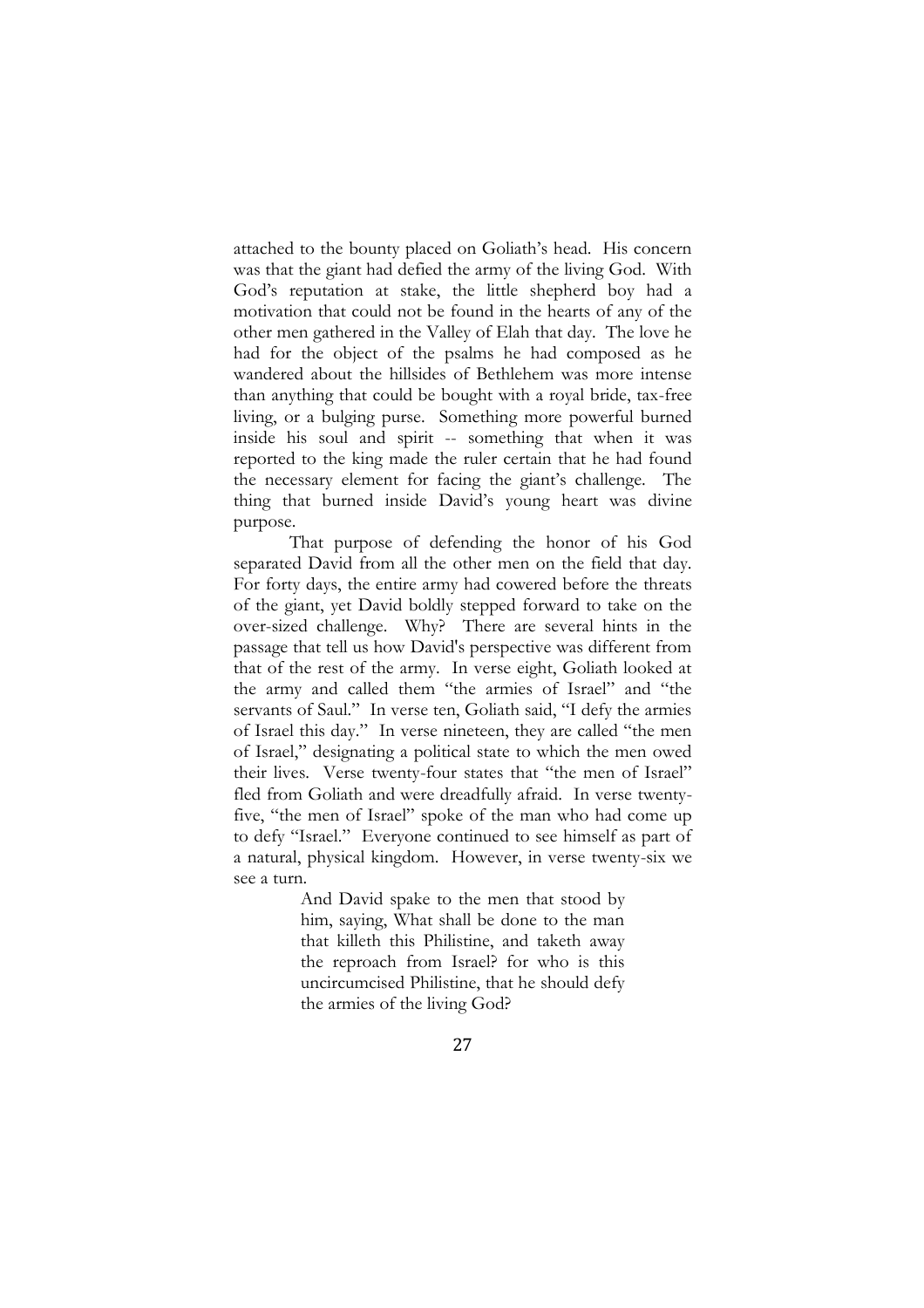It is only David who sees himself as a member of the "army of the living God." That personal relationship with God gave the little shepherd boy a confidence that none of the trained soldiers could muster. No matter how much we acknowledge His omnipotence, if we don't recognize that He is in a personal relationship with us and is, therefore, willing to act on our behalf, we will not be able to appropriate that omnipotent power for our own personal situation.

David showed up with a different vision of himself and the people to whom he belonged; he saw himself as a soldier in the army of the Most High God -- not as just part of a human effort led by a mortal king in a natural nation. By standing up and asking the question, "Who is this uncircumcised Philistine that he should defy the armies of the living God?" David made a quantum leap into a new dimension and broke the monthlong stalemate between the opposing armies. His question became the catalyst for Israel's victory. Even as a teenager, David was able to make a difference because he dared to see himself differently. He saw himself and the situation he was facing through his heart relationship with God.

In this story, we see an example of a young man who was able to move in the spirit in contrast to people who were moving in the soulical realm. All the members of Saul's army looked at the physical size of Goliath -- who was almost ten foot tall. They looked at the physical weight of his spear with the javelin head alone weighing thirteen pounds. They looked at this mighty warrior who had been a champion and a longstanding hero among his people. And they decided that it would be impossible for them to fight him. When David asked about the reward for the person who would go out to fight this man, they immediately began to give him soulical responses. Nobody other than David looked at anything from a spiritual perspective!

David was the only one who was able to divide between the soul and the spirit. Everybody else was seeing things according to their natural perspective. They saw Saul as their leader; they saw Israel as their allegiance. It was only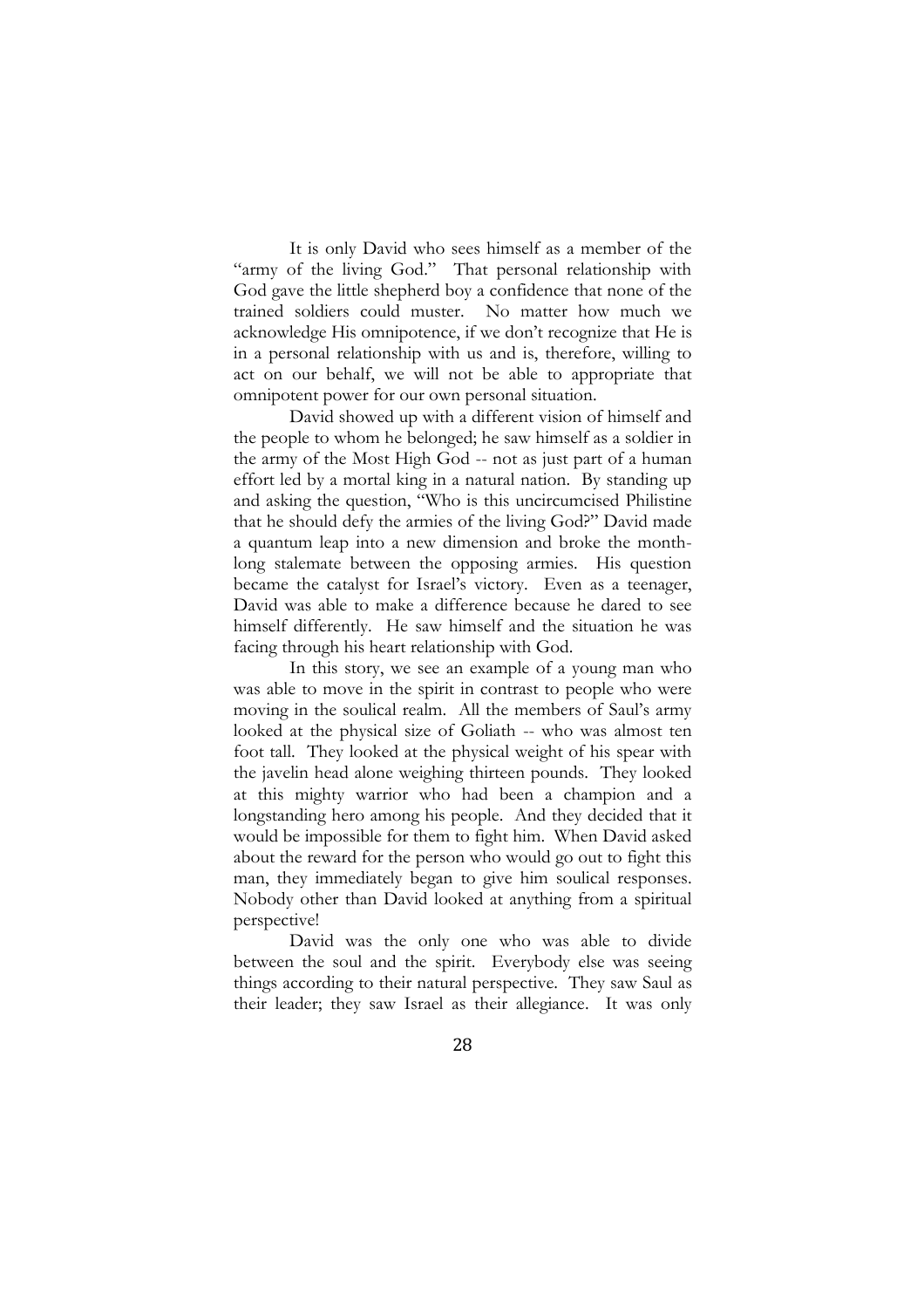David who looked into the spirital realm and saw the situation as a conflict with an uncircumcised Philistine who was defying the army of the living God. In verse thirty-six, David declared, "Thy servant slew both the lion and the bear: and this uncircumcised Philistine shall be as one of them, seeing he hath defied the armies of the living God," and in verse forty-five, he addressed the giant, "Thou comest to me with a sword, and with a spear, and with a shield: but I come to thee in the name of the LORD of hosts, the God of the armies of Israel, whom thou hast defied."

David was able to see that he was in the army of God because he had gotten out of the soulical realm and into the spiritual realm. He had a different perspective on life. To him, it wasn't important that he would be able to marry the king's daughter. To him, it wasn't important that he was going to be exempted from taxes. To him, it wasn't important that he would be given great wealth. The only thing that was important to him was that the God of Israel had been defied; David would be able to uphold and justify the name of his God, the living God.

When the others looked at Goliath, they saw at him with an exclamation point: "He's big! He's mean! Look at that spear and that sword and that armor! Wow! Look at the record he has fighting!" David is the only one who came out against this man -- not with an exclamation point but with a question mark: "Who is he? Who does he think he is to defy the army of the living God?" With his spirit man, he had Superman x-ray vision. He was able to look beyond that shield and behind that man's armor to see something that nobody else had noticed about the man. Nobody else called him "an uncircumcised Philistine;" only David was able to see his spiritual condition. David saw that Goliath was not part of a covenant with God; therefore, it didn't matter how big he was, or what kind of record he had as a warrior, or how much armor he had, or how strong he was. None of that was going to be important because he was not in a covenant with God. David had the total advantage because he was in a covenant.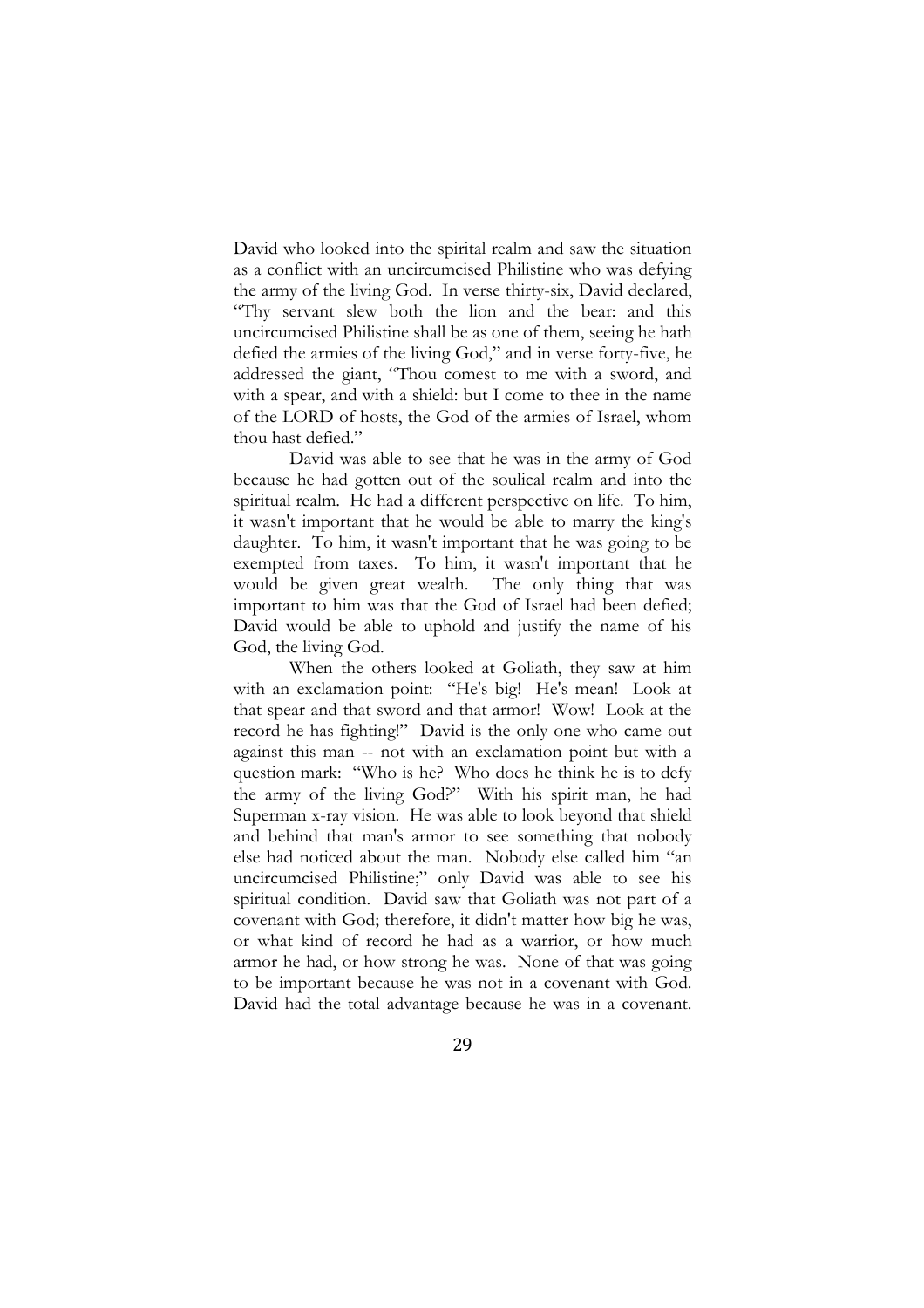This young lad had a spiritual perspective and could see that he had the upper hand.

In Genesis chapter twelve, God promised Abraham that anyone who cursed him or his seed would be cursed. David knew that this was part of his covenant heritage. He knew that he was blessed by God and that whoever came against him would be cursed. The moment Goliath had defied the army of the living God, he had placed himself under a curse and was, therefore, subject to David. As long as Goliath was defying the army of Israel, he could probably win. As long as he was defying the servants of Saul, he probably could win. But when he said, "I defy the army of the living God," David saw that the covenant was called into play and, therefore, David was the victor and Goliath was the victim.

David also knew from the Pentateuch (Deuteronomy 28) that if he would diligently obey the voice of the Lord to observe carefully all His commandments that the Lord would set him above all the nations of the earth -- whether they were pigmies or giants. David understood that he was in a covenant and that he was, therefore, predestined to be seated high above all principalities and all opposition. He understood that he was predestined to be a success and not be defeated. understood that he had an inheritance and that he was able to reach into it because he was living in the spirit and not the soul. His emotions looked at the big Philistine and said "Whoa!" But his spirit looked at the covenant and said, "Go!" David had a circumcision mark that proved that he was in covenant with God and that he had the authority to take on the challenge.

Now, let's read between the lines in an attempt to look beneath the surface for clues to what made David able to attack and take down his nemesis. When we do, we will see that there are several clues hidden in "plain sight."

The first detail that is hidden in plain sight is the difference between the ways everyone else and David assessed themselves. As we've already noted, there are at least nine places where the Israelites and Philistines alike referring to "the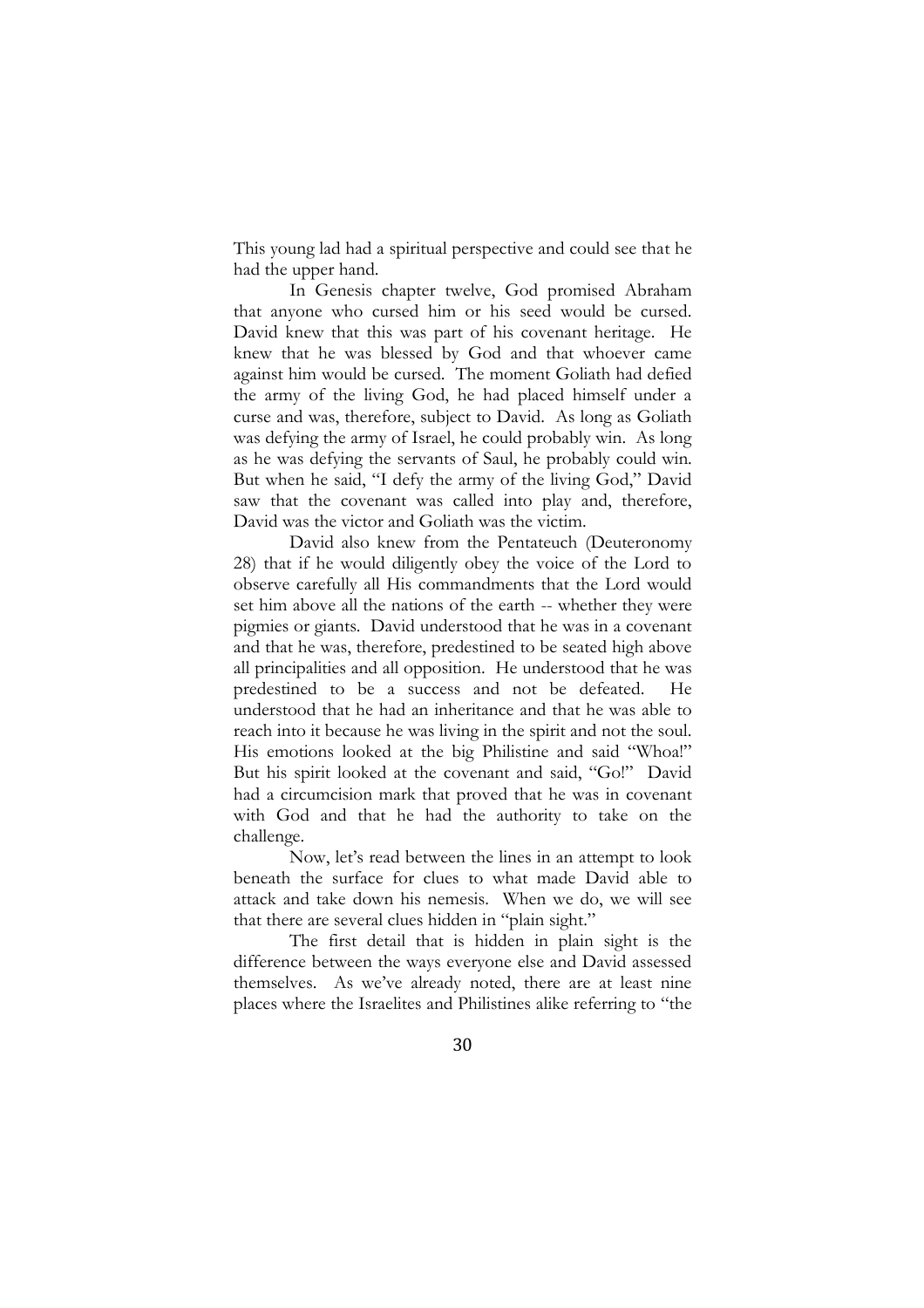men of Israel," "the servants of Saul," "the army of Israel," and simply "Israel." (verses 2, 3, 8, 10,11, 19, 21, 24, 25) Yet when David looked at the situation, he saw it from a totally different perspective; he saw himself as part of "the army of the living God." (verses 26, 36) While everyone else had only a natural vantage point from which to evaluate the situation, David was able to see it from a divine perspective. From a human's point of view the giant was huge, but from a heavenly perspective the giant was no big deal. In this same context, thee is a totally different perspective in the way David looked at the king's reward for fighting the giant. When the young shepherd boy appeared on the scene at the Valley of Elah, he was told by three different sources that the king had issued a monetary reward, the privilege of marrying his daughter, and tax exemption to anyone who would fight and kill Goliath. (verses 25, 27, 30) Yet, for David neither the money, the bride, nor the tax exemption was a significant cause. In fact, the following chapter suggests that David did not claim his prize money in that he sent a message to King Saul indicating that he was too poor to pay the marriage dowry. (verse 23) The very fact that a dowry was required suggests that the king had actually reneged on his offer of tax exemption. In addition, David's question, "Who am I…that I should be the son-in-law of the king?" (verse 18) proves that the marriage promise had been forfeited. Otherwise, David would have readily acknowledged that he was due the honor as a result of having confronted the giant. Instead, for David the stimulus for taking up Goliath's challenge was that an uncircumcised Philistine had defied the armies of the living God. (verses 26, 36) Here again, David was different from the others in that his motivation and purpose were not on the human level of money, marriage, or taxes -- but on the divine level of defending the name and reputation of the living God.

There is another truth that is totally concealed in open view in this story -- David had a scripturally inspired plan of attack. When he confronted his adversary, he announced that his intention was to cut off the giant's head and to feed his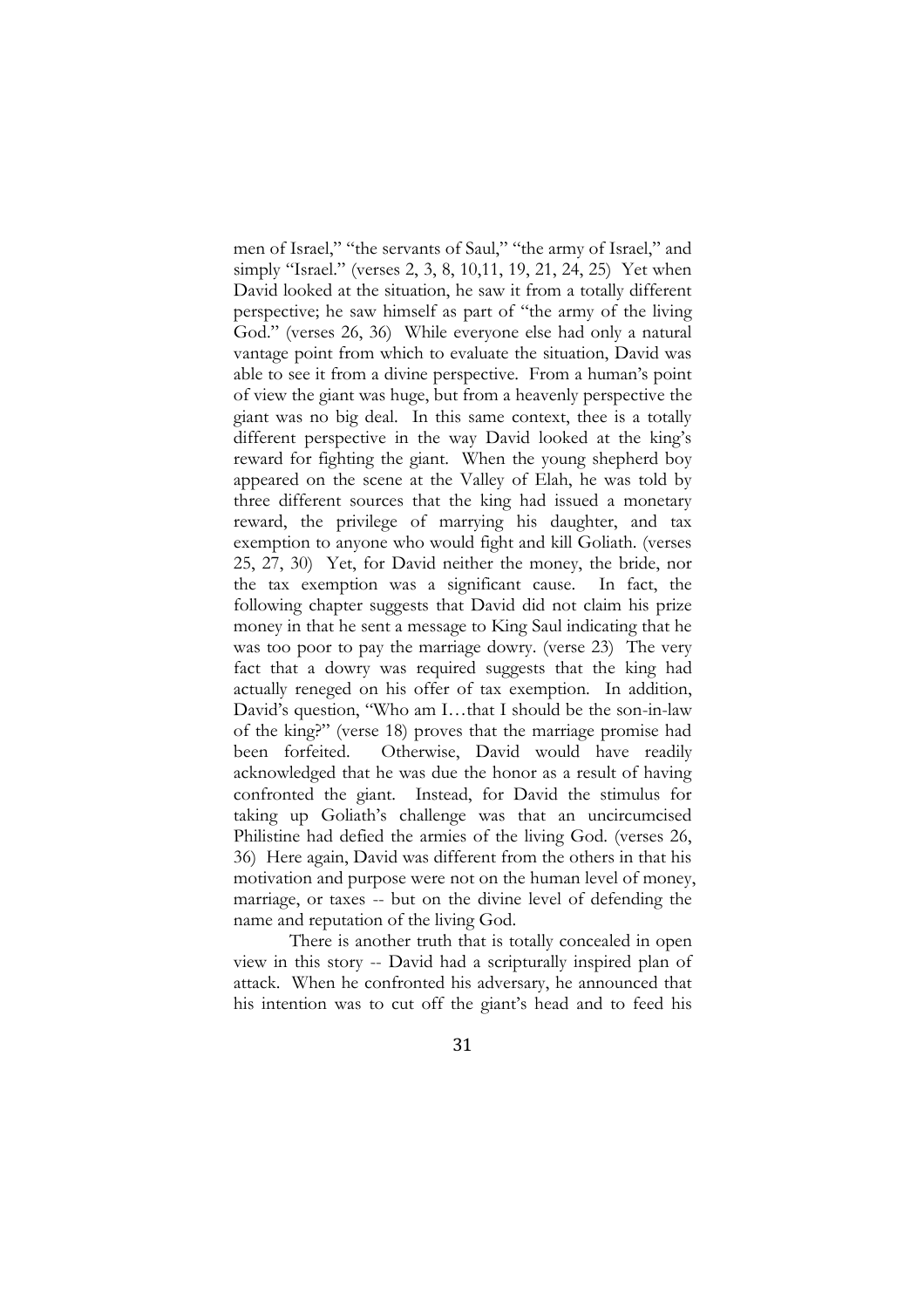flesh to the birds of the air. (verse 46) Although the story does not specifically tell us how he developed this plan, I feel confident that it must have been inspired by the promise in Deuteronomy 28:7 that when our enemies come against us one way they will have to flee seven directions. Certainly, David was impressed that, although there were thousands of Philistines on the field that day, only one was challenging him. While there was the possibility of attacks from a thousand different directions at once, his opponent was coming at him from only one angle. Surely, such a scenario must have quickened the biblical promise in his heart. Next, the young shepherd must have questioned how the singular opponent could flee away in seven different directions. Then the answer flashed into his mind, "If I cut off his head and let his body fall to the ground, that will be two directions. And if the birds of the air that consume his flesh fly away to the north, south, east, west, and straight up into the air, that will be five more directions. The total will be seven different prophetic directions!"

Yet there is one more factor to be discovered in the giant-conquering story, and it is again hidden in plain view in the story. This detail has to do with what David held in his hand as he challenged the giant. Since I made this discovery, I've asked audiences all across Asia, Africa, and both North and South America to tell me what the shepherd boy had in his hand when he went after Goliath, and no one has ever given me the correct answer. Everyone mentions the sling, and most mention the five smooth stones, but no one has ever told me that he also held a stick. Interestingly enough, it is the stick in his hand -- not the sling or the stones -- that is actually intended to be the focus of attention in this part of the story. (verse 40) In seeking the significance of the stick in David's hand, we must go back to the story of another shepherd who was sent out to fight another giant and do exploits for the Lord. As Moses wandered through the desert, caring for his fatherin-law's sheep, he encountered a burning bush from which he heard the voice of God Himself sending him off to single-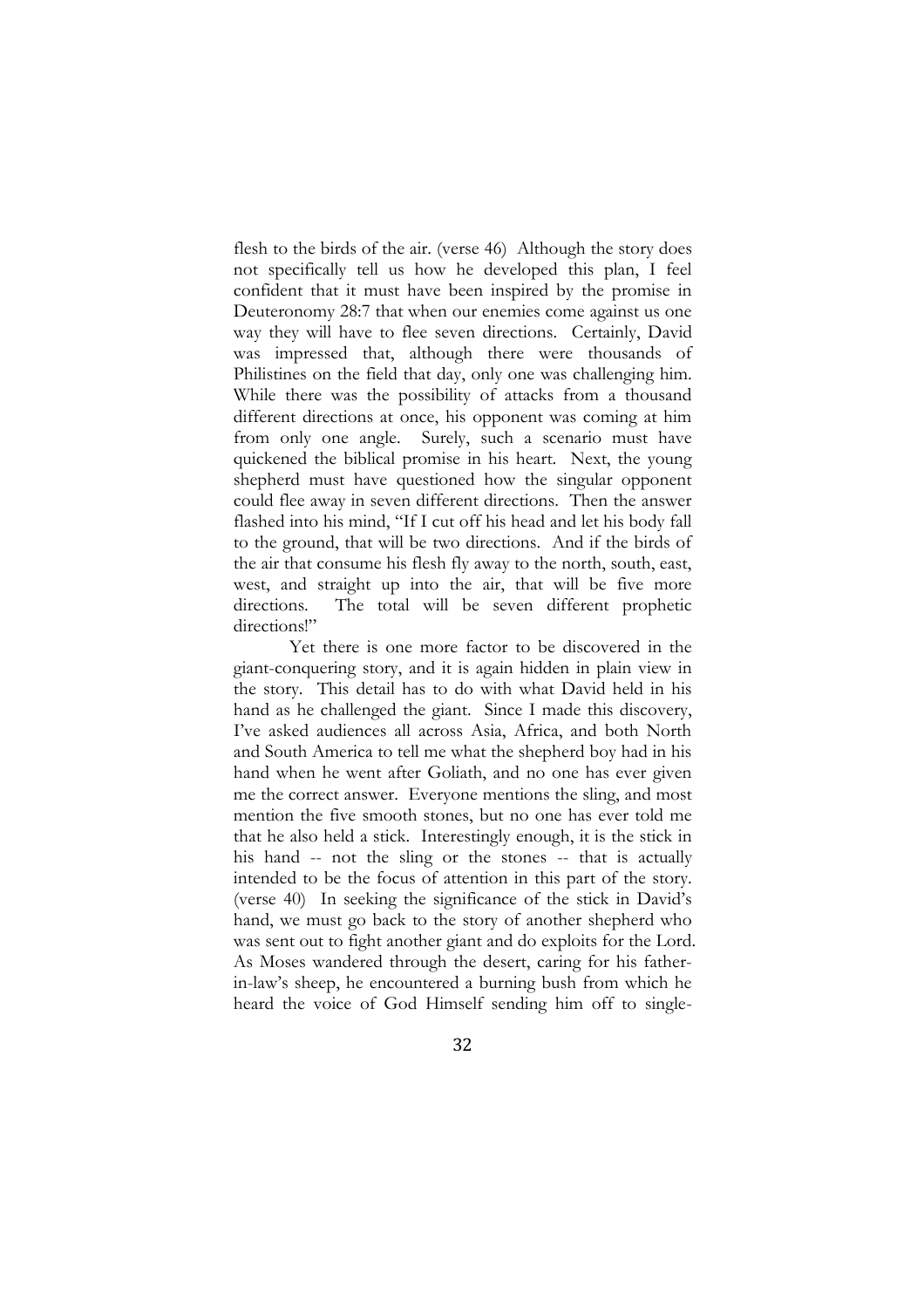handedly face the emperor of the mightiest nation on the planet -- an even more formidable foe than the one who stood before David in the Valley of Elah. When Moses replied that he simply couldn't take on such a gargantuan task, the Lord asked him one unpretentious question, "What is in your hand?" (Exodus 4:2) When Moses answered that it was stick, God directed that he throw it on the ground -- and when Moses obey, the stick turned into a snake. After God revealed to Moses that there was literally supernatural power in his hand, Moses actually changed the name of his stick to "the rod of God." (Exodus 4:20, 17:9) It was with this stick in his hand that Moses made his appearance before Pharaoh and began to challenge the most powerful government and army on the planet. It was with this rod in his hand -- and occasionally in the hand of his spokesman Aaron -- that Moses brought plagues and devastation upon the resistant nation, opened up the Red Sea as a way of escape for the Israelites, and even brought water out of a rock. (Exodus 7:19; 8:5-6, 16-17; 9:22- 23; 10:12-13; 14:16; 17:6) Undoubtedly, the young shepherd took a lesson from the life of the older shepherd as he determined to take his staff with him when he went into battle with the giant. Notice that the story in I Samuel actually focuses on the stick in David's hand in that it was only the stick, not the sling or stones, that Goliath noticed as the shepherd boy approached. (verse 43) Having mentioned the stick, Goliath then proceeded to curse David in the name of his pagan gods. David's response was that even though the Philistine came against him with a sword, a spear, and a javelin, he was coming against the giant with the name of the Lord of hosts, the God of the armies of Israel. Then for good measure, he added that it was the God whom Goliath had defied. In looking at the parallels set up in the conversation between the antagonist and the protagonist, it seems obvious that David perceived the stick in his hand to be symbolic of the power of God just as Moses had realized that his staff demonstrated the authority of God in his conflict with his foe. The stick in David's hand was his connection to the supernatural power of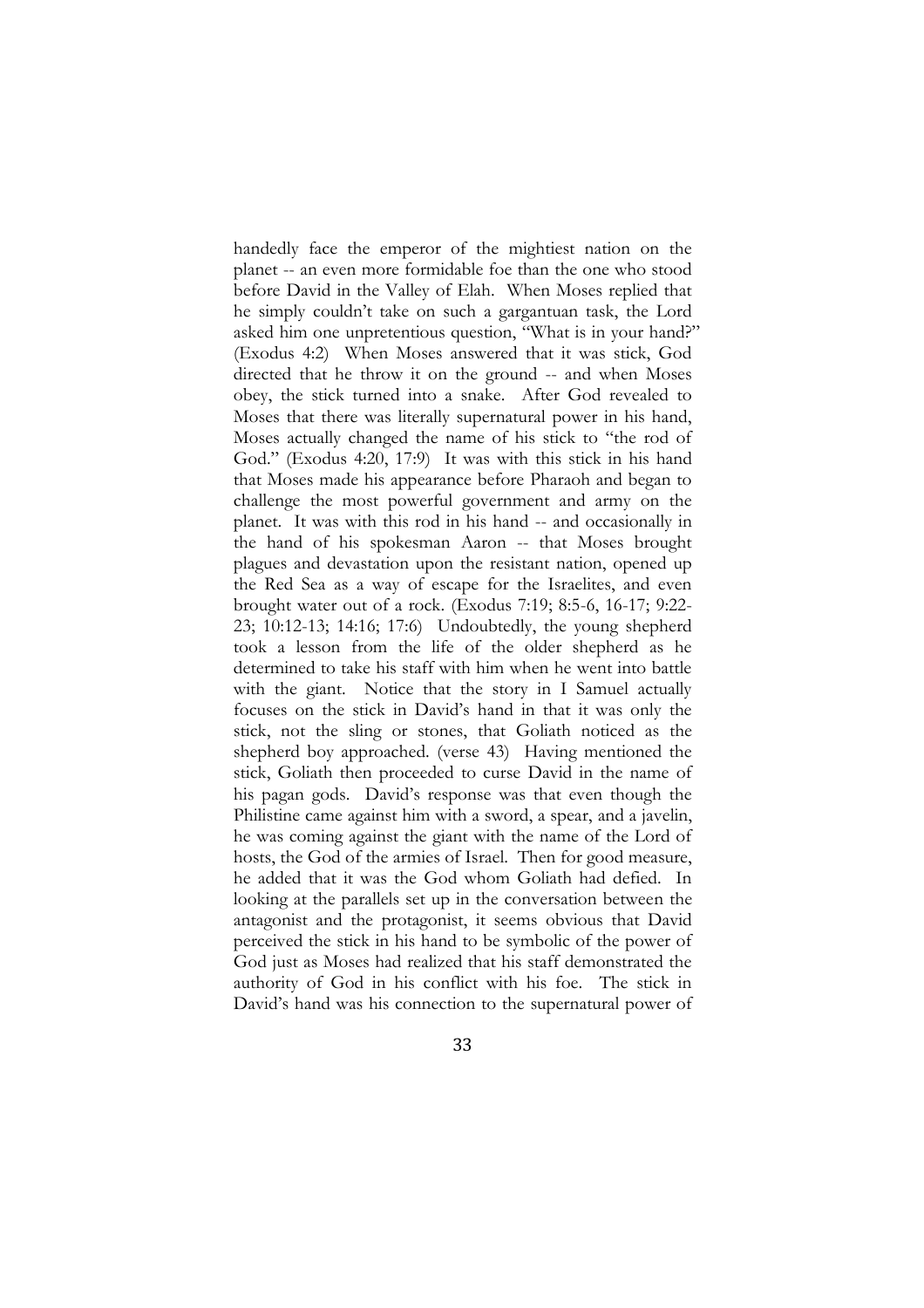God needed to guide his sling and hurl his projectile to its target.

Even as an adolescent, David had an awareness of the power of identifying with the name of the Lord -- an awareness that made him unique among the warriors of Israel. Whereas everyone else identified with the name of the king and nation, David proclaimed the name of his God -- a name that he would not use in vain; instead, it was the name that he knew would invoke victory as the Lord defended His reputation. David would later express what must have been in his heart that day when he penned the words of Psalm 20:7, "Some trust in chariots, and some in horses: but we will remember the name of the LORD our God."

It was not only the Philistine in the Valley of Elah who has met his Waterloo at the name of the Lord, but also every giant throughout history has learned to fear the authoritative power of the name of the Lord. In Acts chapters four and five, the first Christians were imprisoned for preaching the gospel. When they were brought to trial, they were offered what might have been the original plea bargain in that they were to be released if they would agree to never preach in "this name" again. (Acts 4:17) There was no concern about their preaching, healing, or doing any other sort of ministry -- as long as they didn't use the name of Jesus in the process. The Goliaths all through history have feared the name that is above every name (Philippians 2:9) because that know that at that name they must bow down powerless (verse 10). The wise Solomon wrote of his revelation concerning the authority of the name of God with the words, "The name of the LORD is a strong tower: the righteous runneth into it, and is safe." (Proverbs 18:10) He may have been taking a clue from his father David who had opened his twentieth psalm with the words, "The name of the God of Jacob defend thee." The term he used for "defend" could easily have been translated, "set thee on high." Thinking back on the methods of warfare at the time that these men wrote, the relationship among the terms "tower," "set on high," and "defend" is obvious. Since the weapons in use were spears,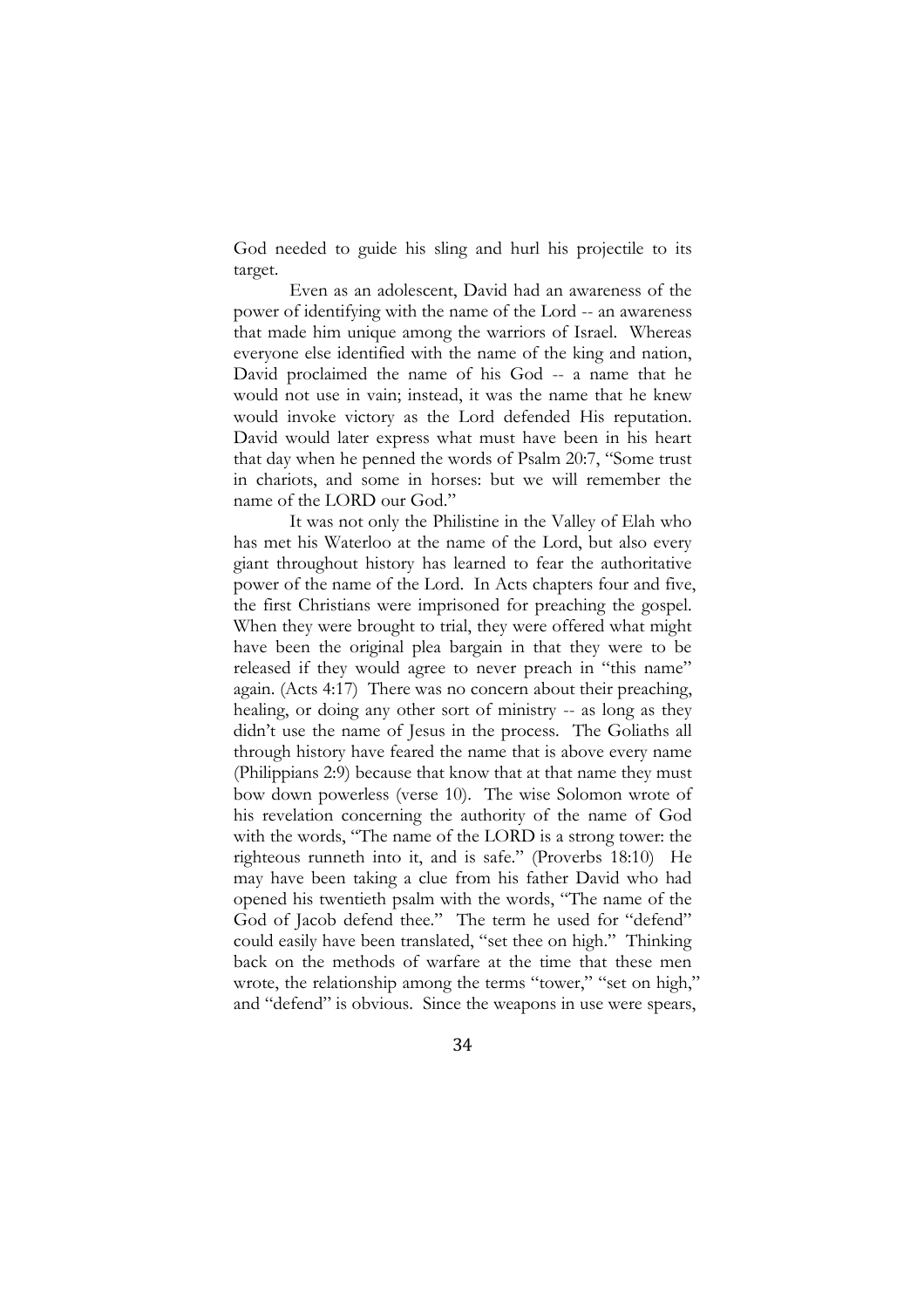arrows, and swords, the person on the high ground had all the advantage. Standing at the bottom of a tower aiming up with a bow and arrow or a spear could be more destructive to oneself than to his enemy since gravity would be pulling down on the arrow or spear. Eventually, everything that went up would come down -- possibly striking the one who sent it up. Our position of defense in the strong tower of the name of the Lord insures that no weapon formed against us will prosper. (Isaiah 54:17) In fact our enemies' weapons may even prove to be their own undoing as with Haman's gallows that was built for Mordecai (Esther 8:7), the pit that the culprit dug to ensnare his neighbor but fell into himself (Proverbs 26:27), and even Goliath's own sword that was used to cut off his head (I Samuel 17:51). On the other hand, the person at the top of the tower had gravity's force working for him rather than against him. Any projectile he hurled at the enemy would accelerate with the force of gravity, yielding it much more powerful as it impacted its target. So it is when believers use the name of the Lord. He adds His powerful authority to any energy we have exerted so that the impact is infinitely more forceful than we could ever initiate on our own. When challenged by sickness or disease, we can make our stand in the name of Jehovah Rapha, the God who heals all our diseases. When threatened by financial lack, we call upon the name of Jehovah Jireh, the God who supplies all our needs according to His riches in glory through Christ Jesus. If we are troubled, we can stretch forth the rod labeled Jehovah Shalom, the God of our peace. When lonely, depressed, scared, or anxious, we can present the stick etched with the inscription Jehovah Shama, the God who is ever present and who will never leave us nor forsake us.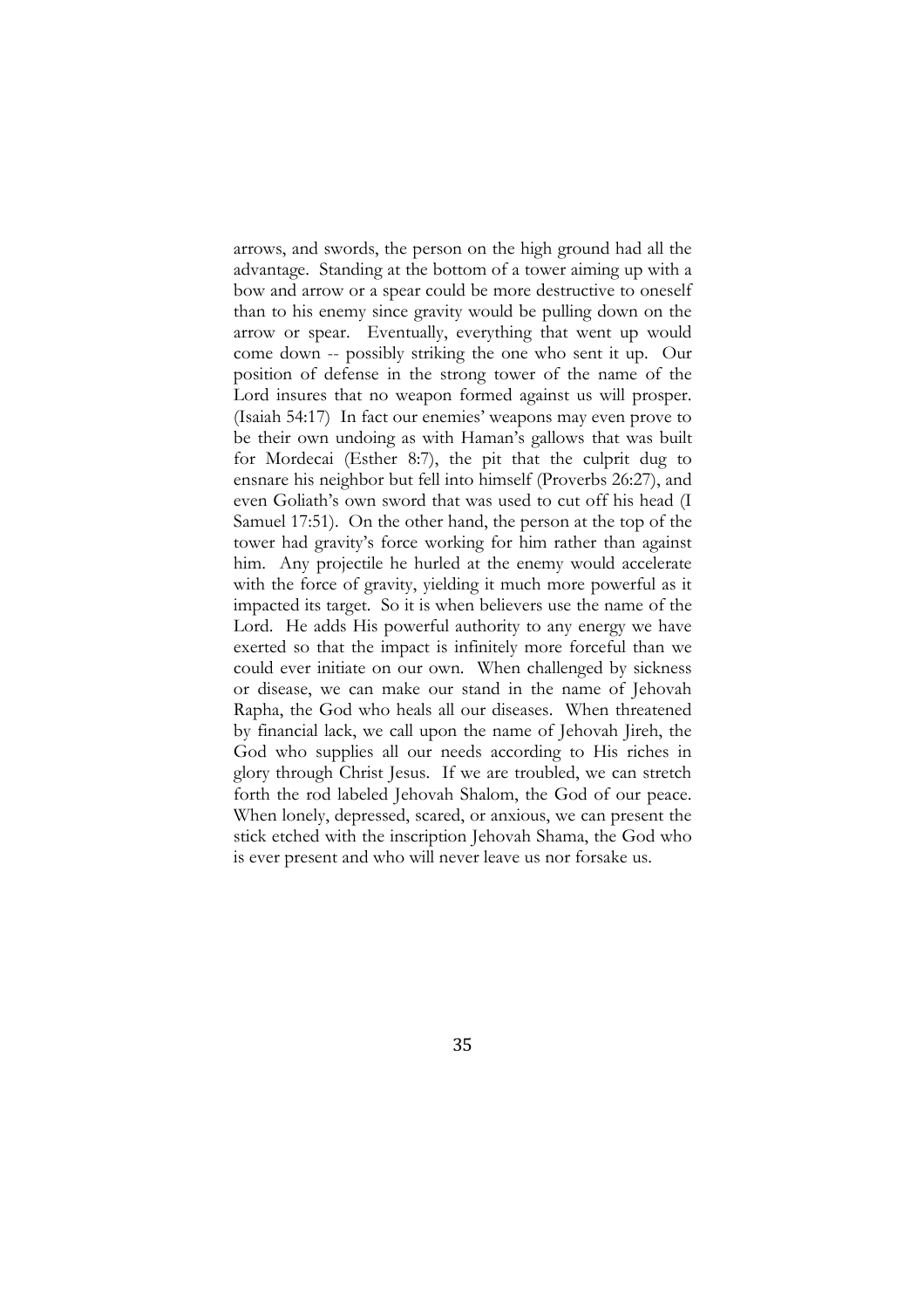Surely this message is what David had in mind when he penned the words,

Yea, though I walk through the valley of the shadow of death, I will fear no evil: for thou art with me; thy rod and thy staff they comfort me. (Psalm 23:4)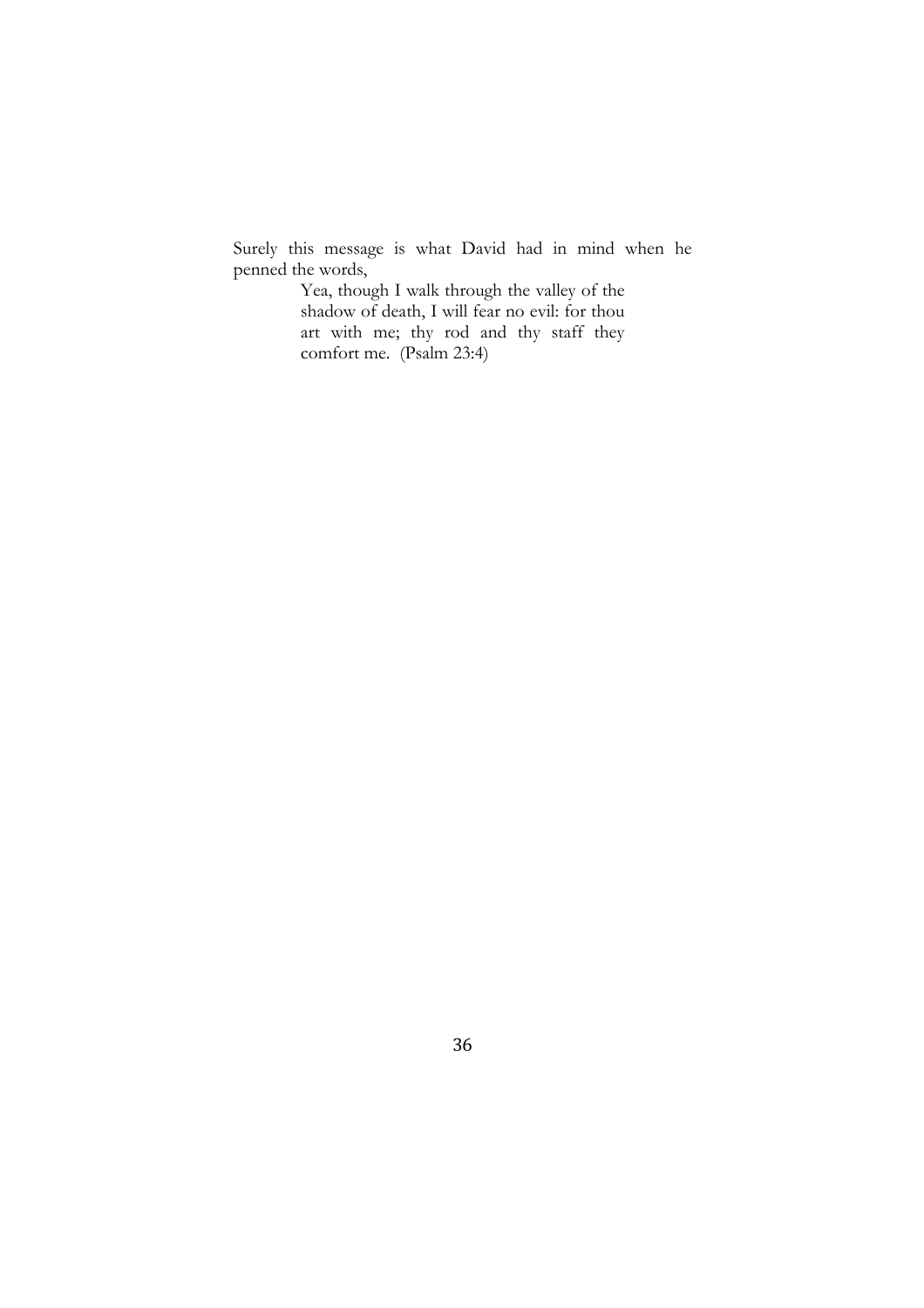### **Relationships**

As we've already learned, David's influence changed the lives and destinies of not only his own immediate acquaintances but also left an enduring effect on generations to come. Let's take a closer look at the circles of influence he demonstrated.

The first area of influence anyone has is upon himself. This may seem all too obvious, but we can see a dramatic example of this truth in the life of David. In I Samuel chapter thirty, we read the story of the devastation that David encountered at Ziklag. With their wives and families taken captive, their city burned, and their possessions stolen, David's men had turned against him and were speaking of stoning him. Standing alone with no one left to support him, David knew of only one thing he could do -- he encouraged himself in the Lord. (verse 6) He recognized that the first area of influence he had was over himself. Before he could muster his men to pursue the marauders and free their kidnapped families and take back their stolen goods, he knew that he had to bolster his own faith and willpower. His son, the wise King Solomon, would later pen the words, "As a man thinks in his heart, so is he," (Proverbs 23:7) which seem to depict the truth that permeated his father's being that day. Solomon lets us know that it is not what we think about, but the way we think about it that determines our destiny. On that fateful day with his future and the future of his men and the nation as a whole hanging in the balance, David had no choice but to think about his loss and that of his men; he had no choice but to think about those men who had served him loyally through thick and thin but were today threatening mutiny. However, he did have a choice concerning how he was going to think about these things. He made a choice to think about reclaiming the losses inflicted by the invaders rather than to hang his head in defeat; he made a choice to remember the extreme bravery and dedication his men had displayed over their time of service in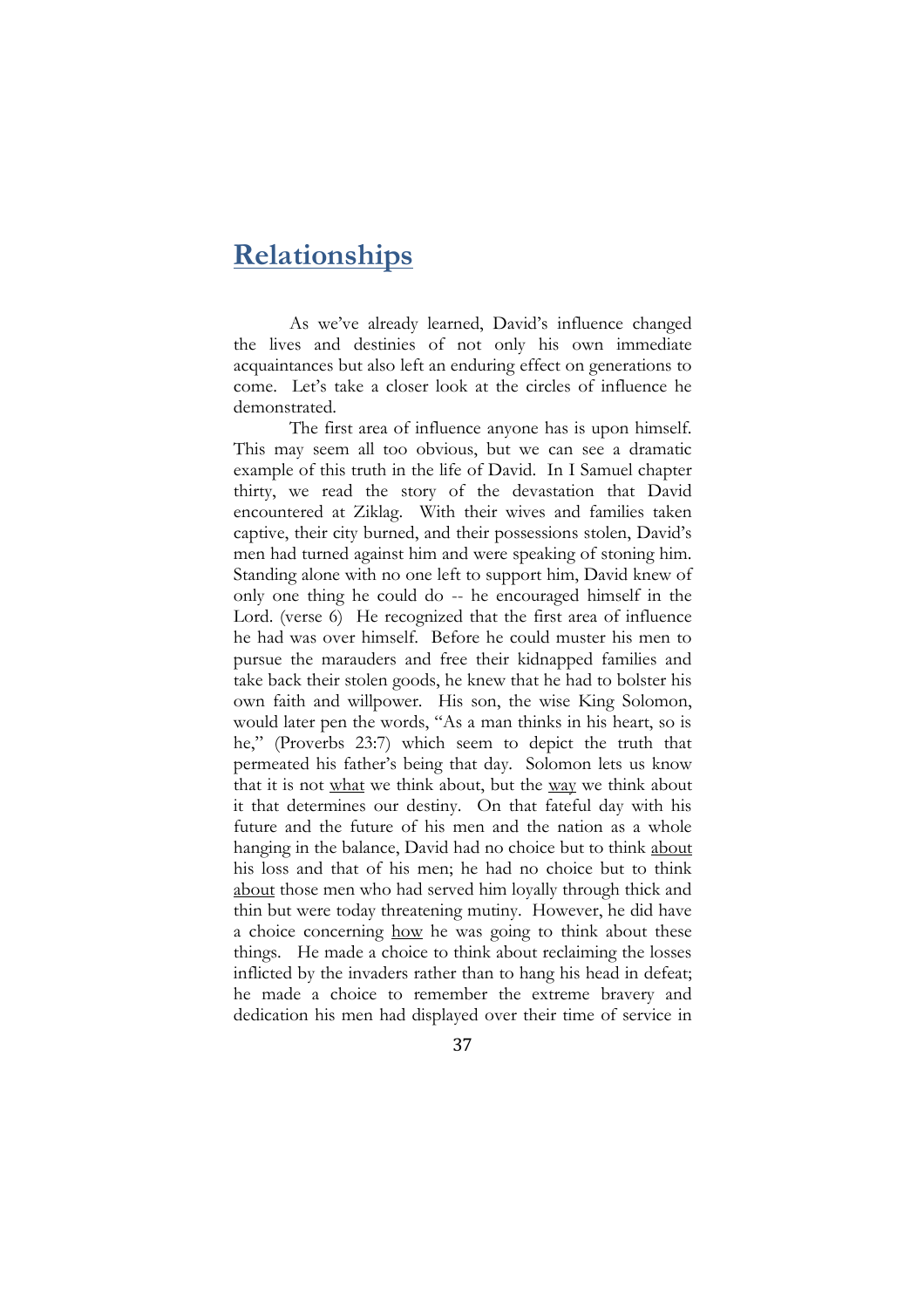his ranks rather than to distress himself with their present threats. As the Apostle Paul would note in the New Testament some one thousand years later, he chose to think on things that were of a good report. (Philippians 4:8) He determined to have a positive influence over himself -- the first circle over which he held sway.

The next outstanding area of David's was how he related to the people who are above him. He had what could have been a major challenge in his life in dealing with the person who was above him -- King Saul. Have you ever noticed that David told King Saul three times that he had killed a lion and a bear? (I Samuel 17: 34, 36, 37) This simple fact may not be very meaningful until we read the words of David's son Solomon in Proverbs 28:15, "As a roaring lion, and a ranging bear; so is a wicked ruler over the poor people." It's amazing that the wise king chose the exact two wild beasts that his father so bravely faced to describe a wicked king. It also seems as no coincidence that it was only to King Saul -- the wicked king who would eventually pursue and try to kill David -- that the shepherd told his story of having killed these threatening predators.

As the story of David unfolds, he had occasions in which the life of King Saul was in his hands, yet the righteous David refused to take his prey. He had the opportunity to take the life of the wicked king just as he had taken the lives of the lion and the bear, yet he rejected the occasion because he knew one other principle: vengeance is in the hand of the Lord, not in the hand of His people. Even though Saul had wronged David and would continue to seek to destroy him, David knew that his role was to allow God to deal with the enemy. In fact, I'm pretty sure that there was a reason that God let him slay the lion and the bear -- so David would know that he could take on Saul even though he was not supposed to.

> O LORD God, to whom vengeance belongeth; O God, to whom vengeance belongeth, shew thyself. (Psalm 94:1)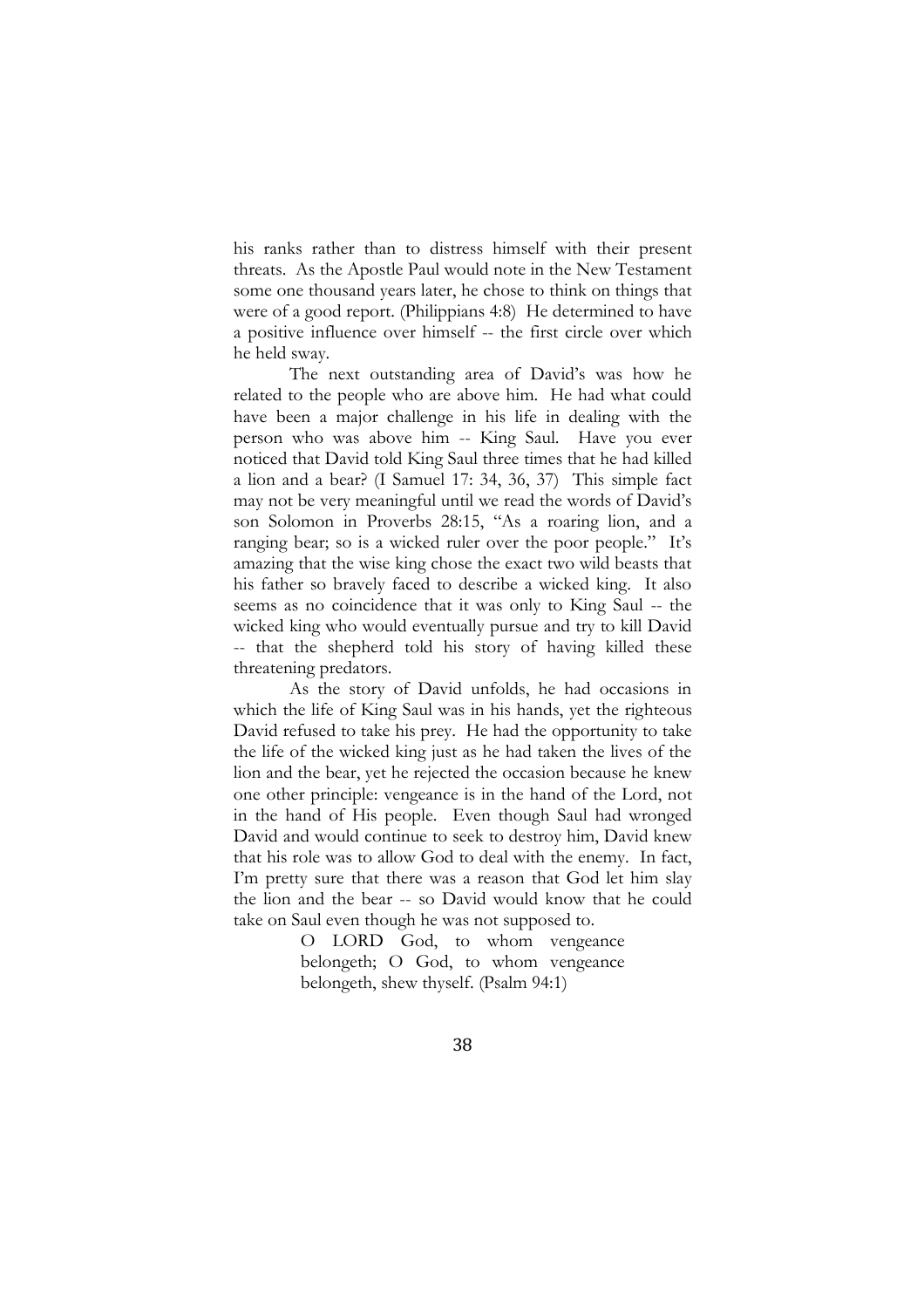Thou answeredst them, O LORD our God: thou wast a God that forgavest them, though thou tookest vengeance of their inventions. (Psalm 99:8)

To execute vengeance upon the heathen, and punishments upon the people. (Psalm 149:7)

Although David had done nothing to oppose the king, the young man became the target of the older man's violent hostilities. In addition to being an officer in the king's army and the king's personal musician who played calming music when tormenting spirits harassed Saul, David was also the king's son-in-law and the closest friend of the king's son. In each of these relationships, Saul lashed out against his servant. As an officer, David found himself under the king's ire because the people celebrated his victories more than they did those of Saul. As the minstrel, he found himself the target of the king's javelin when the spirit enraged him. As the son-in-law and friend of the king's son, David found that the king tried to involve both his wife and friend in attempts to capture and kill him. Even though Saul acted irrationally and unjustly toward his loyal servant, David committed to never retaliate or take vengeance into his own hands.

On at least two occasions, David had opportunity to take Saul's life and ascend to his throne. (I Samuel 24:1-22, 26:1-25) Once when Saul had pursued him into the wilderness, David happened upon Saul in a cave. He stealthily slipped behind the king and cut off a strip of his garment. On another occasion, he happened upon him and his bodyguards as they all slept. This time he took Saul's javelin (perhaps the same one that had been hurled at David previously) and his water bottle. Rather than taking his life, David simply took a token to prove to Saul that he actually had the king within his power. On both of these encounters, Saul was forced to acknowledge that David was acting righteously toward him while he was acting out of unjustified anger.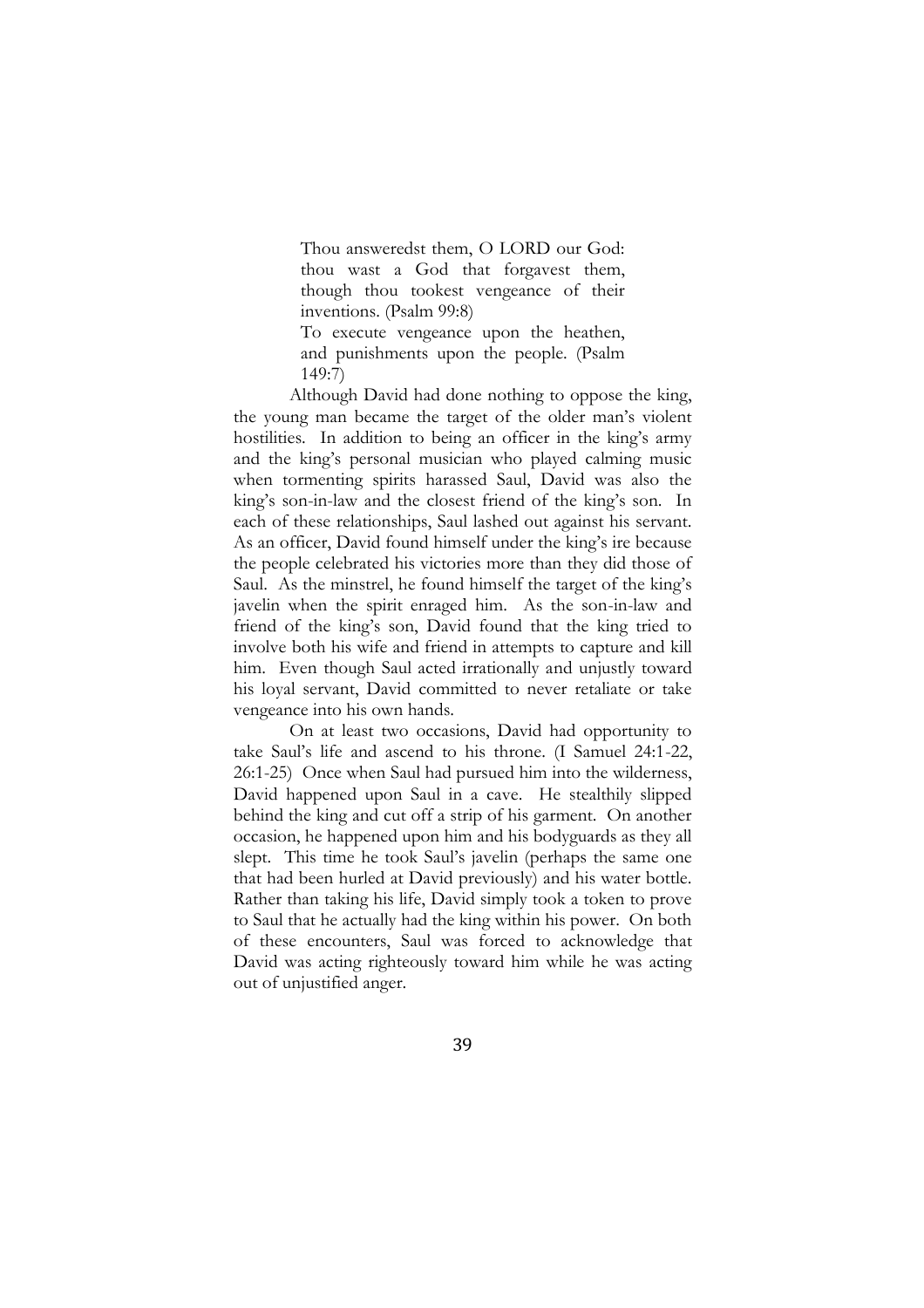When David was only a little shepherd boy, the prophet Samuel had anointed him as the next king of the nation. Even though he lived for many years with this promise from God burning in his heart, David knew that it was not his place to try to take the throne by climbing the corporate ladder -- as we would say in our modern society. We think that to get up the ladder, we must pull down the one who is above us. David, on the other hand, had apparently learned early in life the principle that he later recorded in the book of Psalms, "Promotion cometh neither from the east, nor from the west, nor from the south, but God is the judge; He puts down one, and sets up another." (verses 75:6-7) Even though, the Spirit of God had departed from Saul and had anointed him, David determined to continue to show total respect and loyalty to the man as long as he sat on the throne where God had originally placed him.

The next relationship that we must understand is how to deal with the people who are below us. This principle is illustrated in the lives of the men who came seeking refuge with David when he had to flee from the king's court. These men were described in the Bible as "everyone who was in distress, every one who was in debt, and everyone who was discontented." (I Samuel 22:2) In our modern vernacular, they were riffraff, outcasts, never-do-wells -- in general, square pegs in a society made up of round holes. It is incredible what David did with these square pegs; he whittled them into shape so that they not only fit into society, but also actually stood out as superior to their peers. Chapter twenty-three of II Samuel recounts how this band of riffraff became notable warriors who accomplished feats of strength, valor, and cunning that would easily win them recognition by The Guinness Book of World Records and Ripley's Believe It or Not. Unlike the contemporary philosophy of "I look tall when everyone around me is small," David knew that it was his responsibility to help those under him to become all they could be. As he tried to pull them up the ladder, he had to step up to the next rung himself. Without focusing on climbing the corporate ladder,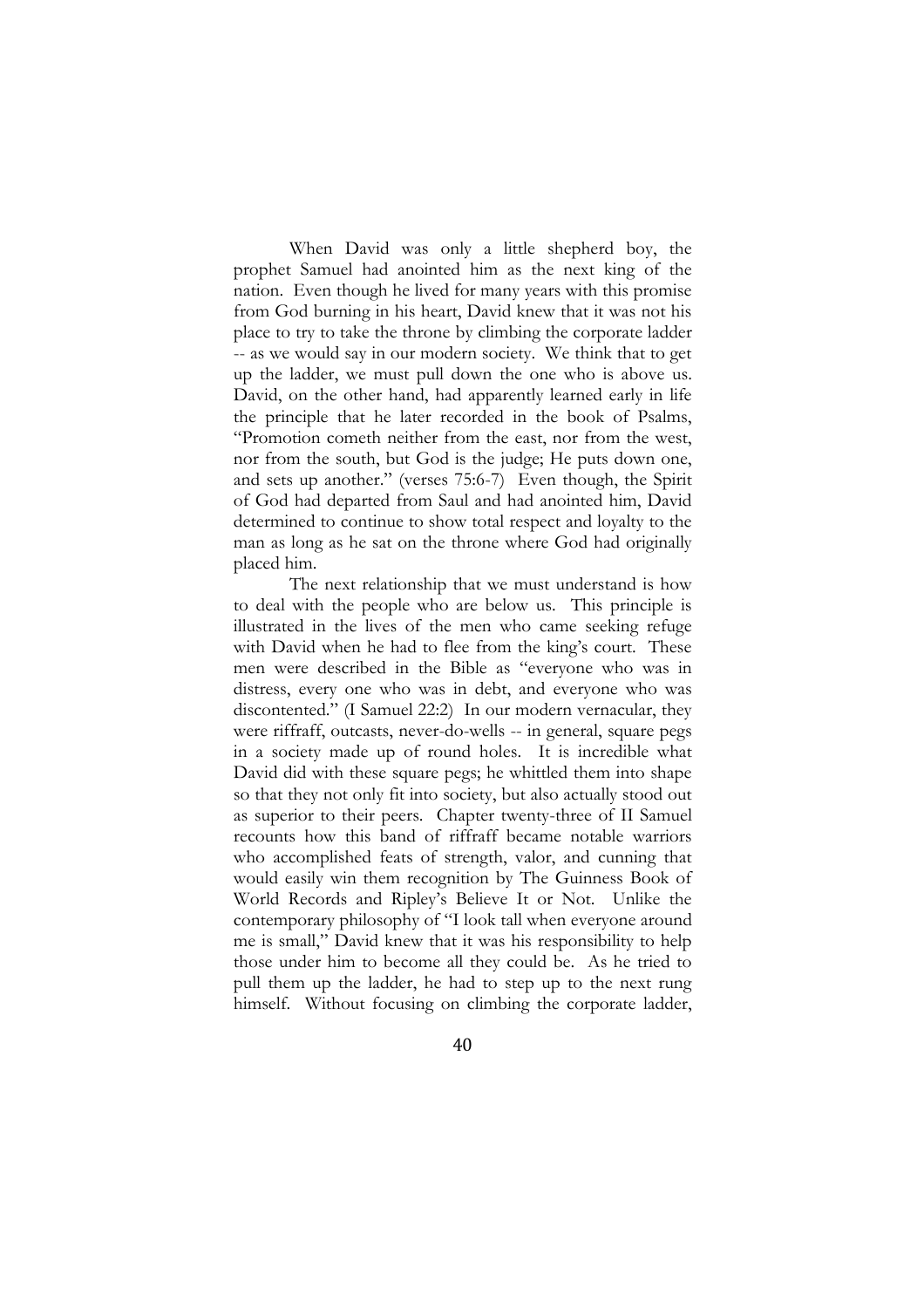he found himself getting closer and closer to the top each time he tried to help those under him achieve.

David's own father didn't call him to the interviews with the prophet because he couldn't see what was inside the lad. (I Samuel 16:7) Had Jesse been able to discern his young son's spirit, he would have called this little shepherd to the front of the line from the beginning. Unlike his father, David was able to look at the external evidence that would label these recruits as misfits; instead, he was able to discern the warriors that were inside of them. As Christians, we are commanded no longer to see one another according to our outward appearance -- by gender, color, race, creed, or ethnic origin -- but as the new men we are in Christ. (Colossians 3:9-11) We must look beyond what we see externally and discern what can become of those we are given an opportunity to mentor.

The Bible speaks many times about the importance of investing in the lives of others. In the parable of the banquet, the servants were sent out to the highways and hedges to find people who needed an investment made into their lives. (Luke 14:23) David learned that planting into the lives of others was of ultimate importance -- even when these other individuals were social outcasts and misfits. (I Samuel 22:1-2) The men that he took under his wing in the Cave of Adullam turned out to be the brave ones who protected him when he had to flee from Absalom. (II Samuel 15:14-15)

Developing leadership is a vital part of the faith. Moses imparted leadership into Joshua. (Numbers 27:18-20) Elijah developed the ministry of Elisha. (I Kings 19:19) Jesus nurtured the apostles. (Matthew 10:1) Peter mentored Mark. (I Peter 5:13) Paul raised up Timothy as a son in the faith. (I Timothy 1:2) These biblical leaders understood that developing leadership perpetuates the gospel and enhances ministry. When Jesus told the disciples that they would do greater works than He did (John 14:12), He was likely not saying that they would do more powerful acts than His but that their ministries would spread all over the world while His ministry was limited to one geographic location. When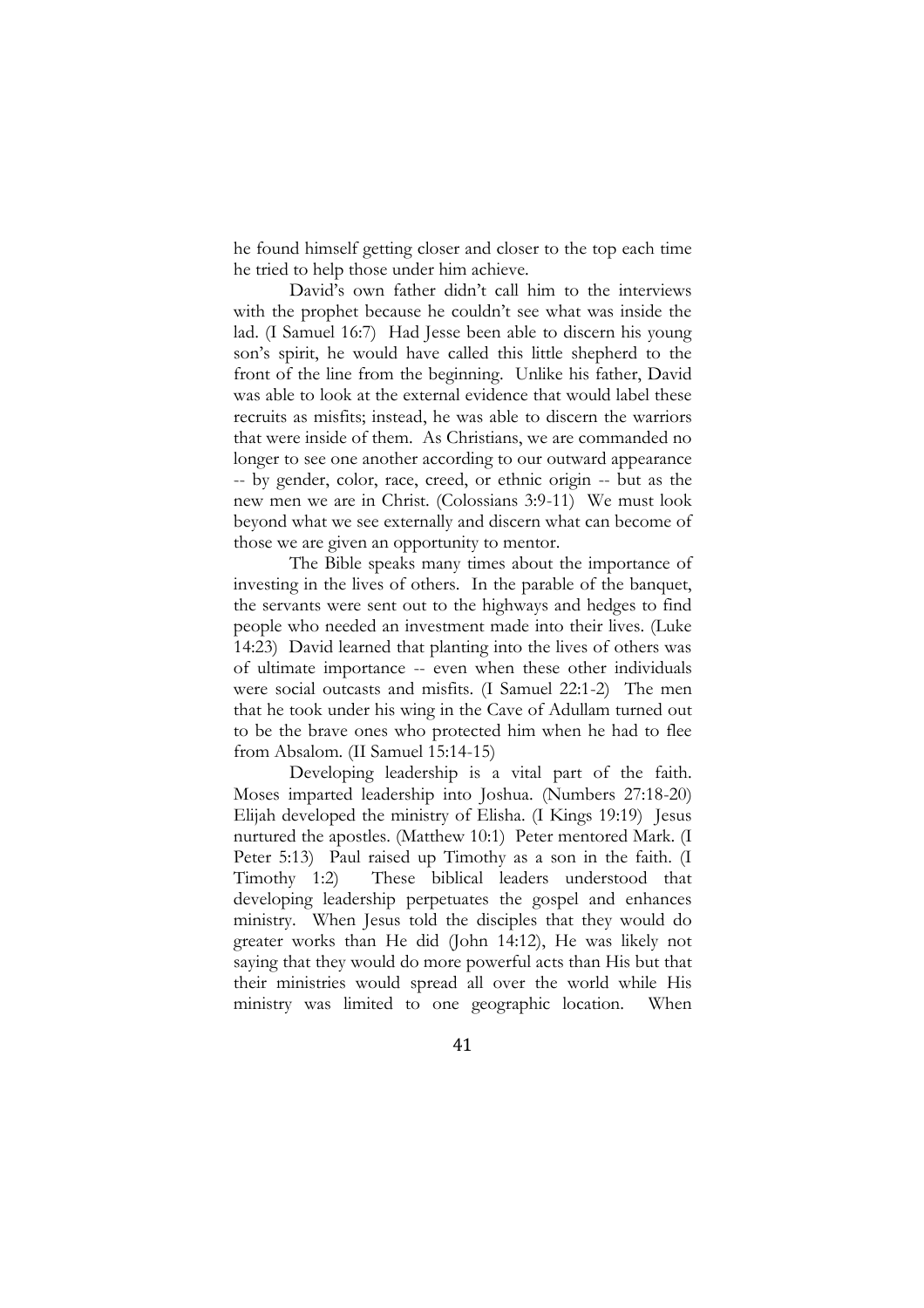Barnabus took Saul of Tarsus under his wing, he was probably aware that his own ministry and legacy would actually pale in the shadow of that of his young protégé. (Acts 11:22-26) Leaders in the Body of Christ must not be intimidated by the fact that their disciples may wind up doing what have done done -- or that they can actually do it better! David killed one giant, but his disciples killed four. Today's pastors must also determine to develop stronger leadership under their care to work along side them and to eventually succeed them. In addition, the pastors must instill the same spirit of mentorship in their trainees so that they become more aware of ways they can help the volunteers under them to develop their ministries.

> And the things that thou hast heard of me among many witnesses, the same commit thou to faithful men, who shall be able to teach others also. (II Timothy 2:2)

The principle of mentoring was evident in the lives of many of the leaders in the Old Testament. In fact, the Old Testament is very clear concerning the power of such mentoring. There are several examples given of when the spiritual sons were responsible to finish their spiritual fathers' work. In the case of David, it was his son Solomon who built the temple that was in his father's heart. (I Kings 5:5) Probably the most revealing example is the story of how God gave Elijah three mandates in I Kings 19:15-16 -- to anoint Elisha, Hazael, and Jehu. The prophet fulfilled the first mandate immediately by anointing Elisha as his successor. (I Kings 19:19) Many Bible teachers declare Elijah to be a failure since he did not accomplish the other two parts of his mission. However, if we understand the principle of fruitful multiplication, we will see the story in a new light. Because the elder prophet Elijah adopted the young prophet as his spiritual son, he was able to pass on the commission to him. When Elisha fulfilled the second mandate (II Kings 8:13), it was essentially a spiritual extension of the ministry of Elijah even though the senior prophet was not physically present. But the plot thickens even more when we see that the third part of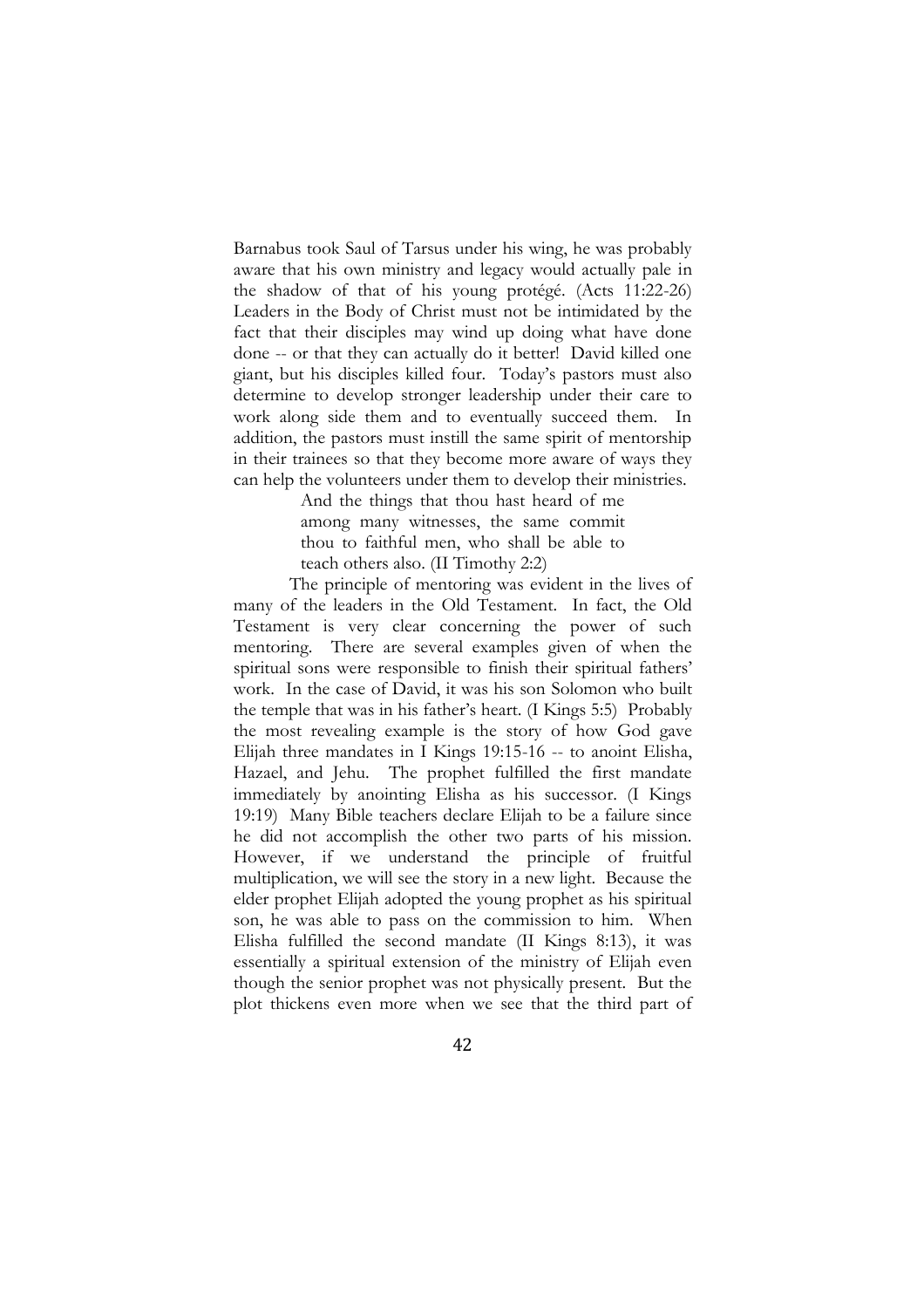Elijah's mission was accomplished by an unnamed disciple of Elisha. (II Kings 9:1-10) What a thought to mediate on -- the ministry was passed on to a third generation, but it was still fulfilled as if it had actually been done by the hands of Elijah. Interestingly enough, we don't even know the name of this third-hand recipient of the mandate, signifying that he as an individual was not nearly as important as the fact that he was the recipient of the blessing that was upon the original prophet. The same principle is of utmost importance for our success in ministry -- it must be passed on to subsequent generations through the raising up of disciples who will carry on the vision, mission, and message. Disciples must be trained to do what their mentors do -- and to do it even better.

Two other simple thoughts must also be considered in terms of our relationships with those who are below us. First, we must treat everyone equally and fairly. In the story of David's conquest of the Amalekites in I Samuel chapter thirty, he gave equal portions of the spoil to the ones who remained to watch over the camp and to the ones who actually went out to battle. (verse 24) Everyone received the same, no matter what he did. Next, we have to learn to listen to and take counsel from those who are under our leadership. Because they are actually in the spot where the "rubber meets the road," they may actually have a better vantage point than we do. Bathsheba averted an uprising and secured the throne for Solomon by persuading King David to declare his intent that Solomon was to succeed him as the next king. (I Kings 1) This was an excellent case of the wife being the neck that turns the head while the husband remains the head of the household.

The next level of relationship that we must develop is illustrated in David's relationship with Jonathan -- the relationship we must develop with those who are beside us, our peers. Jonathan and David were apparently about the same age, they were both accomplished warriors, and it seems that they shared many of the same interests. There was, however, one possible bone of contention between them: Jonathan, who was captain over one third of the army while Saul's two other sons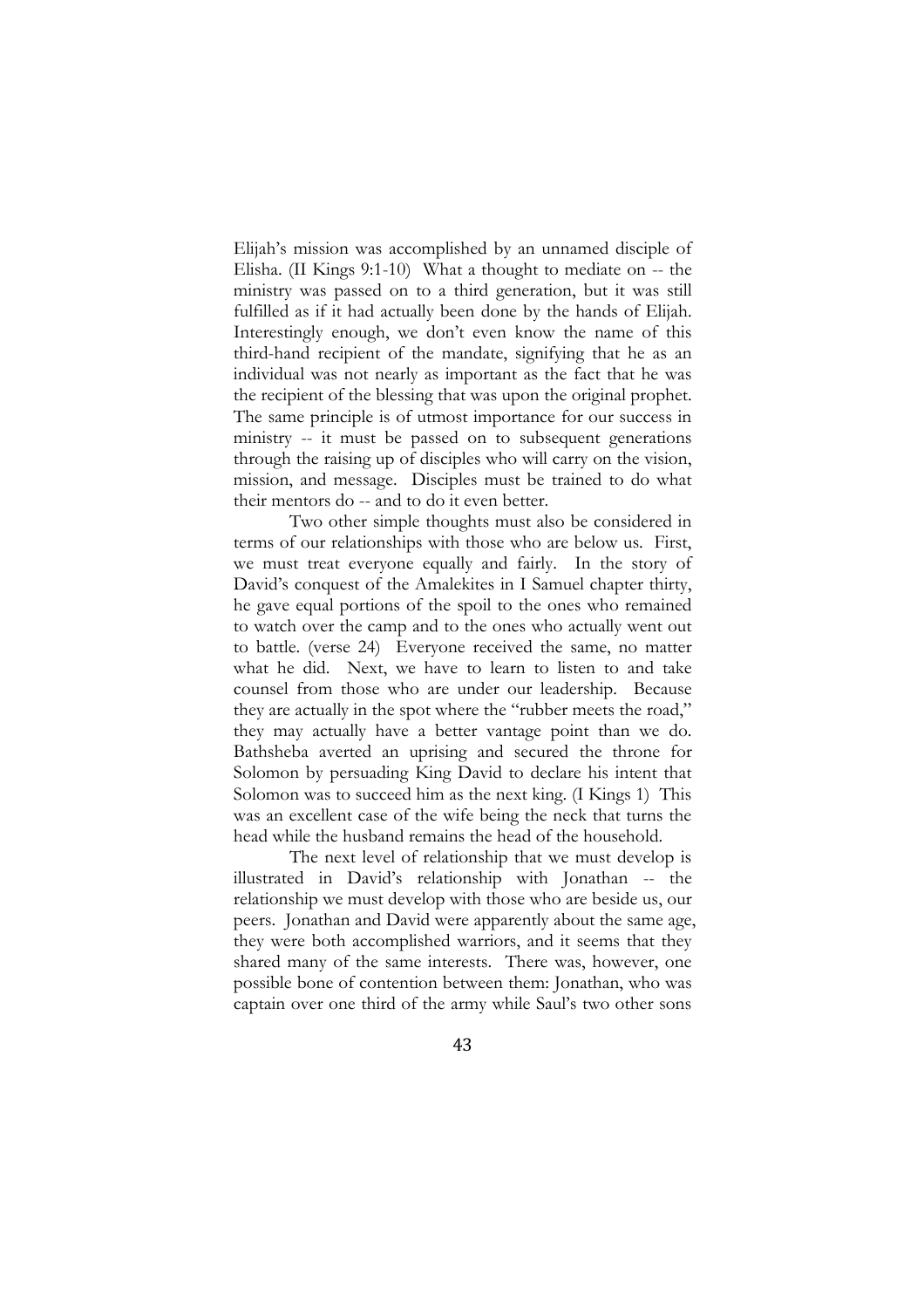were not given any positions of leadership (I Samuel 13:2, I Chronicles 10:6), was the heir apparent for the throne while David was the one anointed by the prophet to ascend to the royal seat. These two young men could have seen each other as rivals rather than friends. David and Jonathan, however, determined to support rather than challenge each other. They both seemed to know that God would ultimately decide who would be the next to wear the crown and that there was no purpose in their contending with each other for it.

Too often, we fail to see our peers as conveyors of God's blessings; instead, we tend to see them as contenders for the blessings of the Lord. The story of two local pastors illustrates this point dramatically. One pastor had a very large, exploding congregation; the other had a small, struggling group of followers. When the pastor with the growing congregation was forced to relocate to a larger facility, he bought a plot of ground just a few blocks from the other pastor's church. As soon as the construction began, the pastor of the smaller church began to feel very threatened by the fact that the larger congregation was moving into his "turf." He was afraid that the larger church would suck all the members out of his church and swallow him up. When the new pastor learned of the other pastor's concerns, he graciously asked him to lunch. He reached across the restaurant table and reassured the troubled pastor, "Please don't view me as an opponent. See me as a partner together with you. We're on the same team, doing the same task of bringing the gospel to this community. You know that every Sunday there are going to be thousands of people who will drive past your church on their way to visit my service. The thing you may not know is that when they get there, there will be hundreds who do not want to come back again. Some won't like my sermon; some won't like our music; some won't like worshipping in such a large group -- but for one reason or another, they will not be happy at my church. Many of them will remember seeing your building as they came to mine and will decide to try visiting your service the next Sunday. And many of them will stay after they visit with you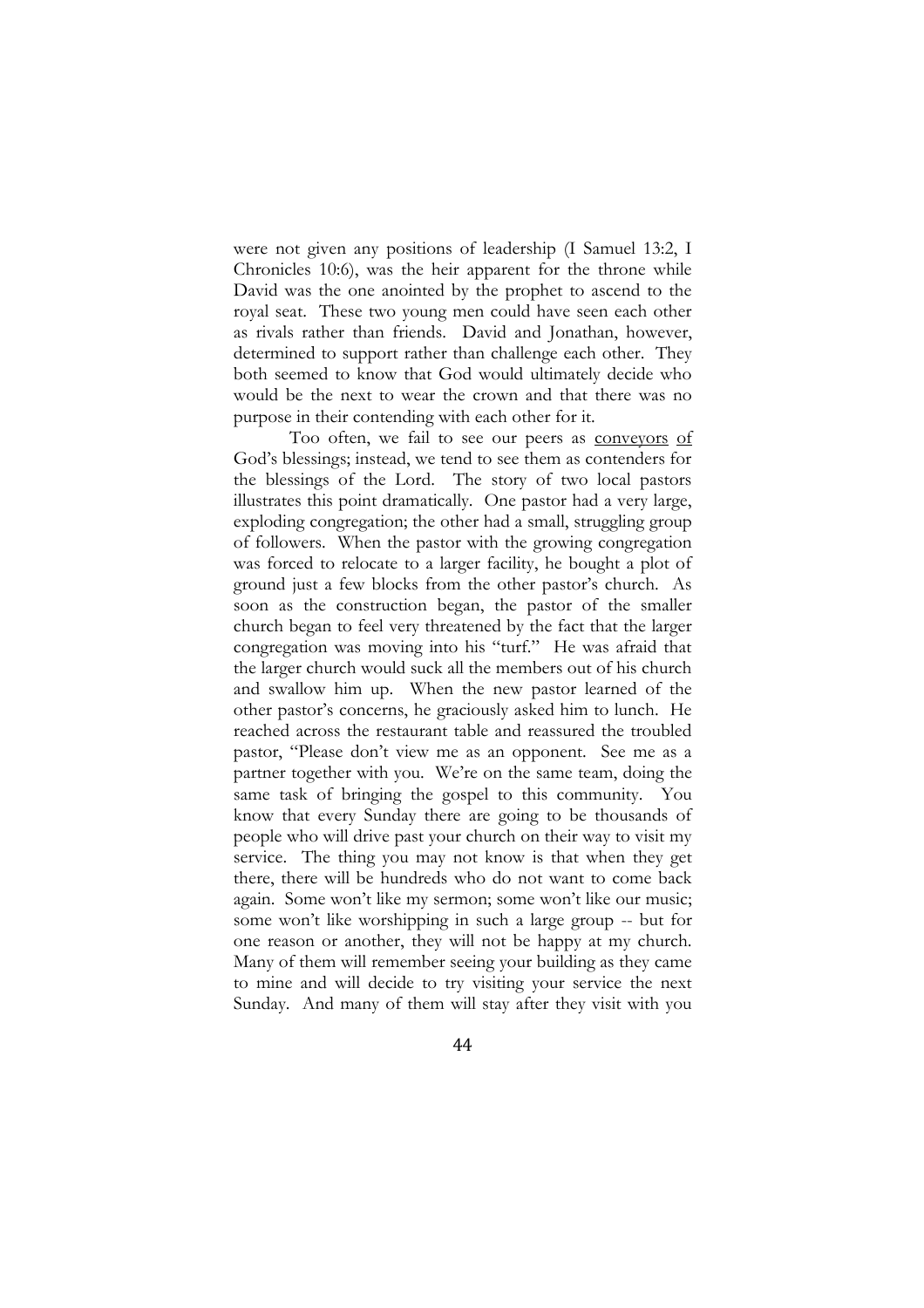once." With this little pep talk, the young pastor won the older pastor's confidence and they became partners rather than opponents. The result was that the smaller church doubled in size within the first year that the big new church was open!

David also had winning relationships with his supporters, those who were behind him. We often use the expressions like, "I'm behind you all the way," or "I'm behind you on this one," or "I've got your back," to register our support of a person and his projects. In David's life, it was the ones who had started out under him who became the ones who were so powerfully behind him. We've already made reference to one story from the chronicles of David's might men, but it is worth revisiting it here because it so poignantly illustrates the relationship between the king and his men. In the heat of battle one day, David made one of those wistful comments we often make when we long for the better times we remember of the past, "If only I could have a drink of water from the well at Bethlehem!" I'm certain that any water would have served to slake his thirst, but his soul cried out for the cool, clean waters of the community well outside the village gates because of the association with the blissful days of his childhood when, as a shepherd, he would draw deeply from that well to refresh himself and his sheep. When his bodyguards heard his sigh, they secretly broke from their ranks and fought their way through the enemy lines to get to the well. Once they had filled their flasks with the precious water, they again fought their way through the thick of the battle to bring the offering to their commander and chief. When David was offered the flask, he was surprised that his men had risked their lives to push through the fray in order to satisfy his whimsical request. Awestruck by their bravery and sacrifice, he refused to drink the water; instead, he poured it on the ground as a libation before the Lord. The key principle in this lesson is that he understood the love and dedication of his men as being inspired, not by himself, but by the life of God they saw in him. Therefore, he presented the water as an offering to God -- the one who really deserved it. For those who are behind us, we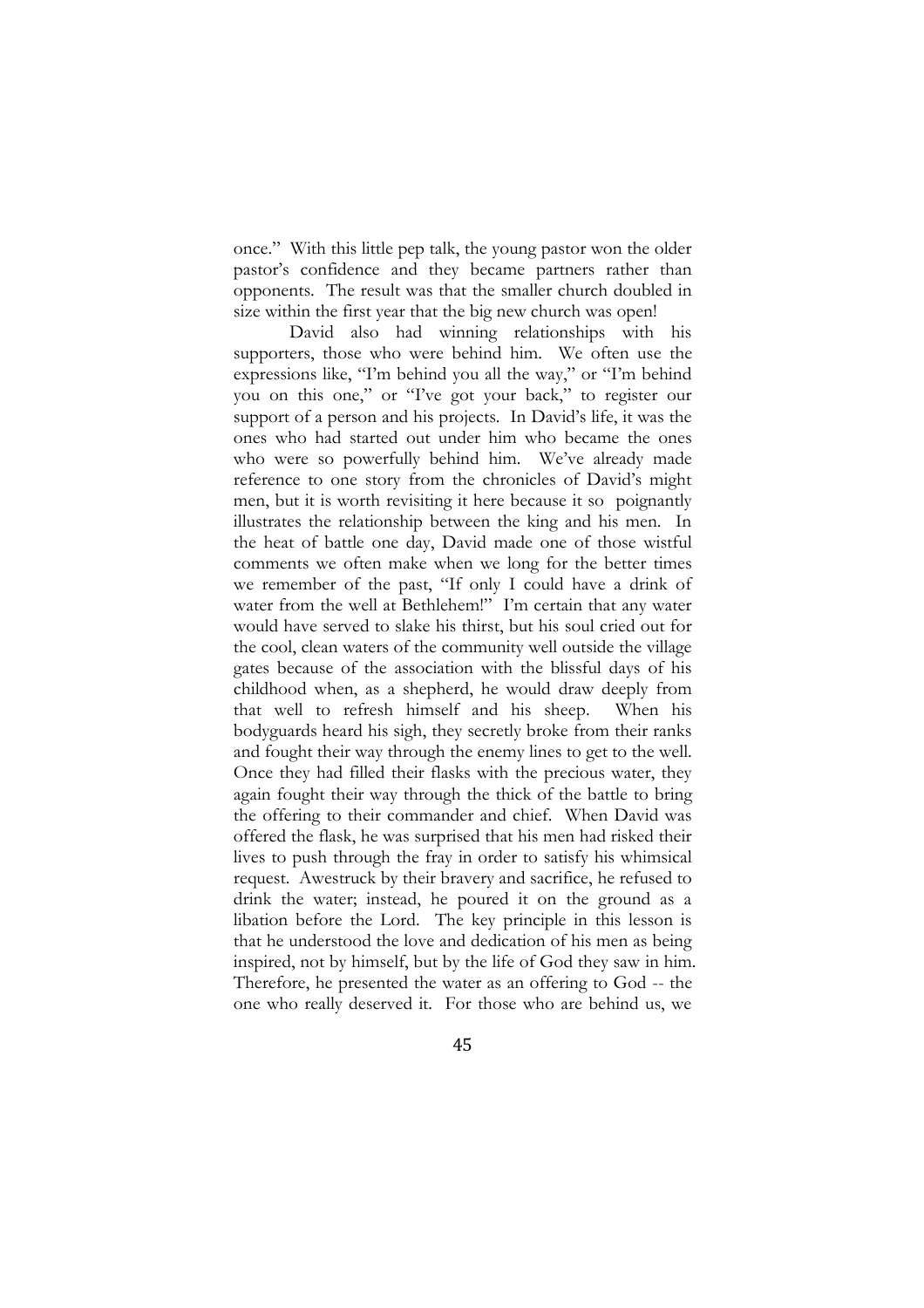must learn to recognize that any good they are attracted to in us is not of ourselves, but of Christ who lives inside us.

In the same fashion that we have supporters behind us, we will certainly have opponents in front of us -- the "in your face" sort people who challenge and accuse us. The classic example in David's life was Shimei who openly accosted and ridiculed David as he fled Jerusalem during the attack by his son Absalom. On what was already likely the most humiliating day of David's life, this rogue scoundrel made the most unthinkable spectacle of the king by chasing along side him as he fled before the advancing army led by his own son and slandered him publicly -- calling him every nasty name imaginable. Later, when David returned to Jerusalem in triumph, Shimei came bowing before the king to apologize for his foolishness and unwarranted accusations. Although David's men wanted to kill the slanderer, David spared the culprit's life. The king knew that, just as his supporters favored the life of God they saw in him, it was the manifestation of God inside him that had stirred up a manifestation of the demonic forces within Shimei.

For those who affront us with an "in your face" challenge, we must learn to realize that they are not so much attacking us but are fighting the Spirit of God inside us. At that point, we must remember Ephesians 6:12, "For we wrestle not against flesh and blood, but against principalities, against powers, against the rulers of the darkness of this world, against spiritual wickedness in high places." For the individuals we must pray as Jesus did for those who drove the nails into His flesh, "Father, forgive them for they don't even know what they are doing."

When David was encompassed by a multitude of enemies, he cried out as to where he should look for help. His mind questioned if he could look to the hills as a place of refuge from his pursuer, but his spirit immediately retorted that he must look unto the Lord for that was his only source of help.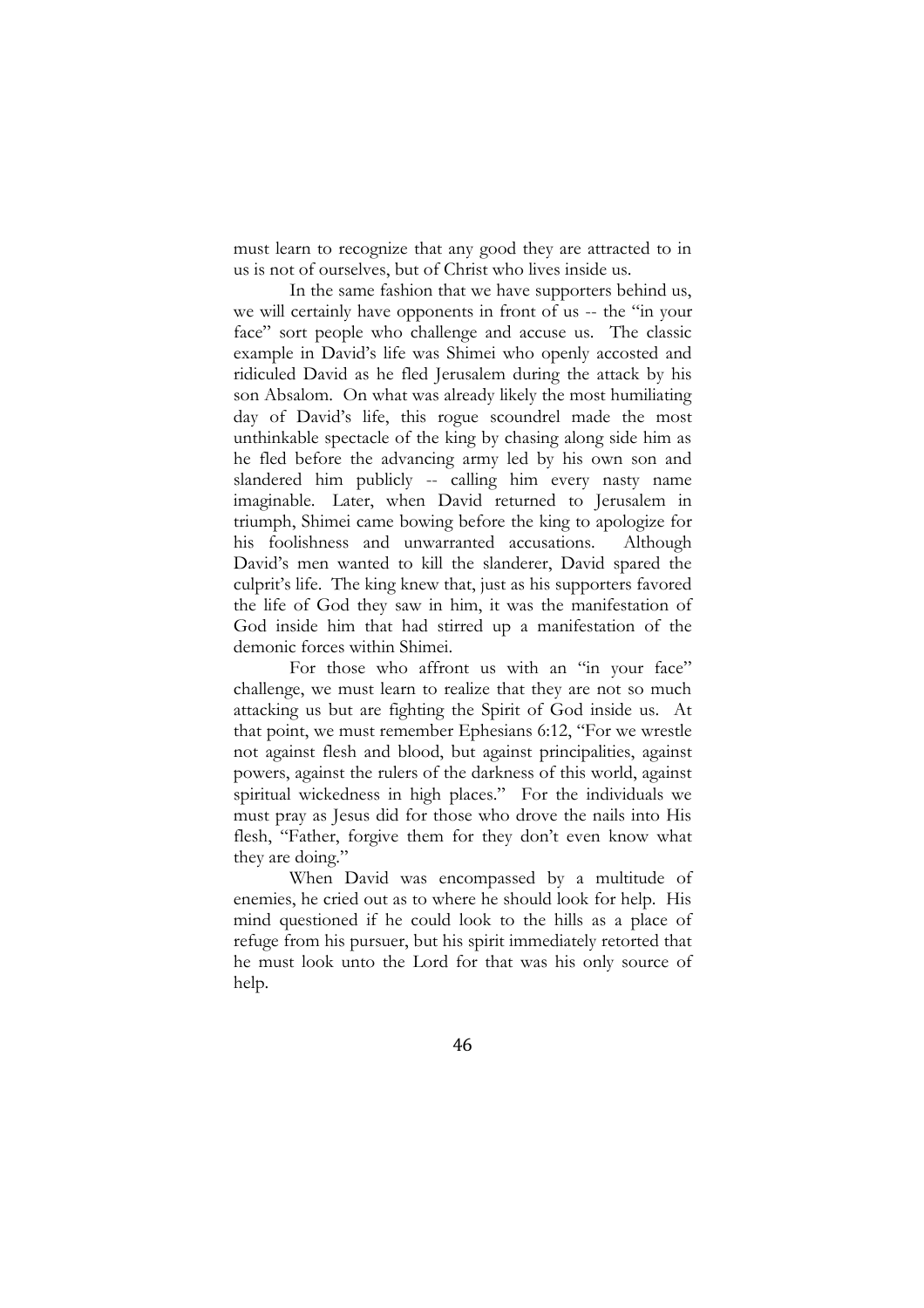I will lift up mine eyes unto the hills, from whence cometh my help. My help cometh from the LORD, which made heaven and earth. (Psalm 121:1-2)

Couple that with the story we learn from I Samuel 30:6, "And David was greatly distressed; for the people spake of stoning him, because the soul of all the people was grieved, every man for his sons and for his daughters: but David encouraged himself in the LORD his God," and we can see what a radical difference the presence of the Holy Spirit can make. No matter how desperate the circumstances may be, it can be changed through the edification that we can receive from the allowing the Holy Spirit to manifest Himself. Like David, God was ready to prepare a table for us -- even in the very presence of their enemies. (Psalm 23:5)

David also wrote of brethren living and functioning together in unity but used what seems at first glance to be a most unusual illustration to get his point across.

> Behold, how good and how pleasant it is for brethren to dwell together in unity. It is like the precious ointment upon the head, that ran down upon the beard, even Aaron's beard: that went down to the skirts of his garments; As the dew of Hermon, and as the dew that descended upon the mountains of Zion: for there the LORD commanded the blessing, even life for evermore. (Psalm 133:1-3)

If we understand the functionings of the Body of Christ, we can see why David wrote as he did. Unity within the body can only result when each individual finds his place and supplies his part. Paul said that the entire body would be edified in love when each member functions in the proper way. The imagery of the precious ointment speaks of the anointing oil poured over Aaron when he was commissioned into his position as high priest. This oil is symbolic of the presence of the Holy Spirit spoken of in I Corinthians 12:7 as the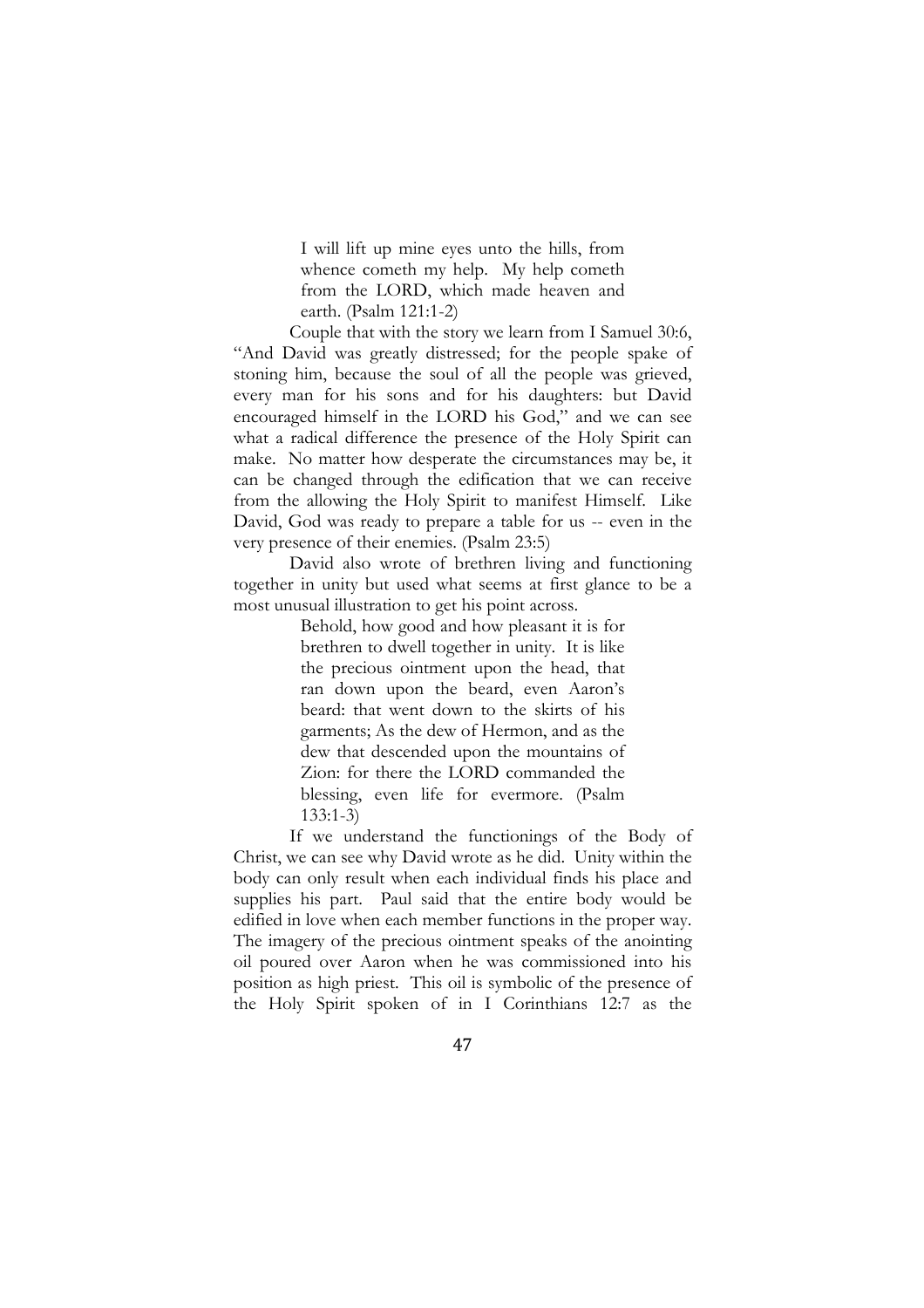"manifestation of the Spirit." David goes on to say that the oil runs from Aaron's head, to his beard, and all the way to the fringes of his skirt. This speaks of the flow of God's anointing throughout the properly submitted Body of Christ from the Head Jesus Himself -- through the called ministers to the total body -- so that no one is excluded in the manifestation of the Spirit. As Paul said, "It profits withal." Everyone in the church is blessed when we all function in our spiritual gifts under the motivation of the love of God the Father.

David next mentioned the dew that flows from Mount Hermon. This reference brings to mind a beautiful illustration of how important it is to be God's pipeline in our ministries. The water that flows from Mount Hermon forms the Jordan River that flows into two different bodies of water. One is the Sea of Galilee that is teeming with life; the other is the Dead Sea, which as its own name depicts, sustains nothing in its waters. The difference between these two seas is that the Galilee receives and gives -- it is a pipeline. The Dead Sea has no outlet -- it is only a taker. Because it does not relate to others, it is dead. The only way to keep spiritually alive is through properly relating to others -- above, beneath, beside, behind, and in front of you.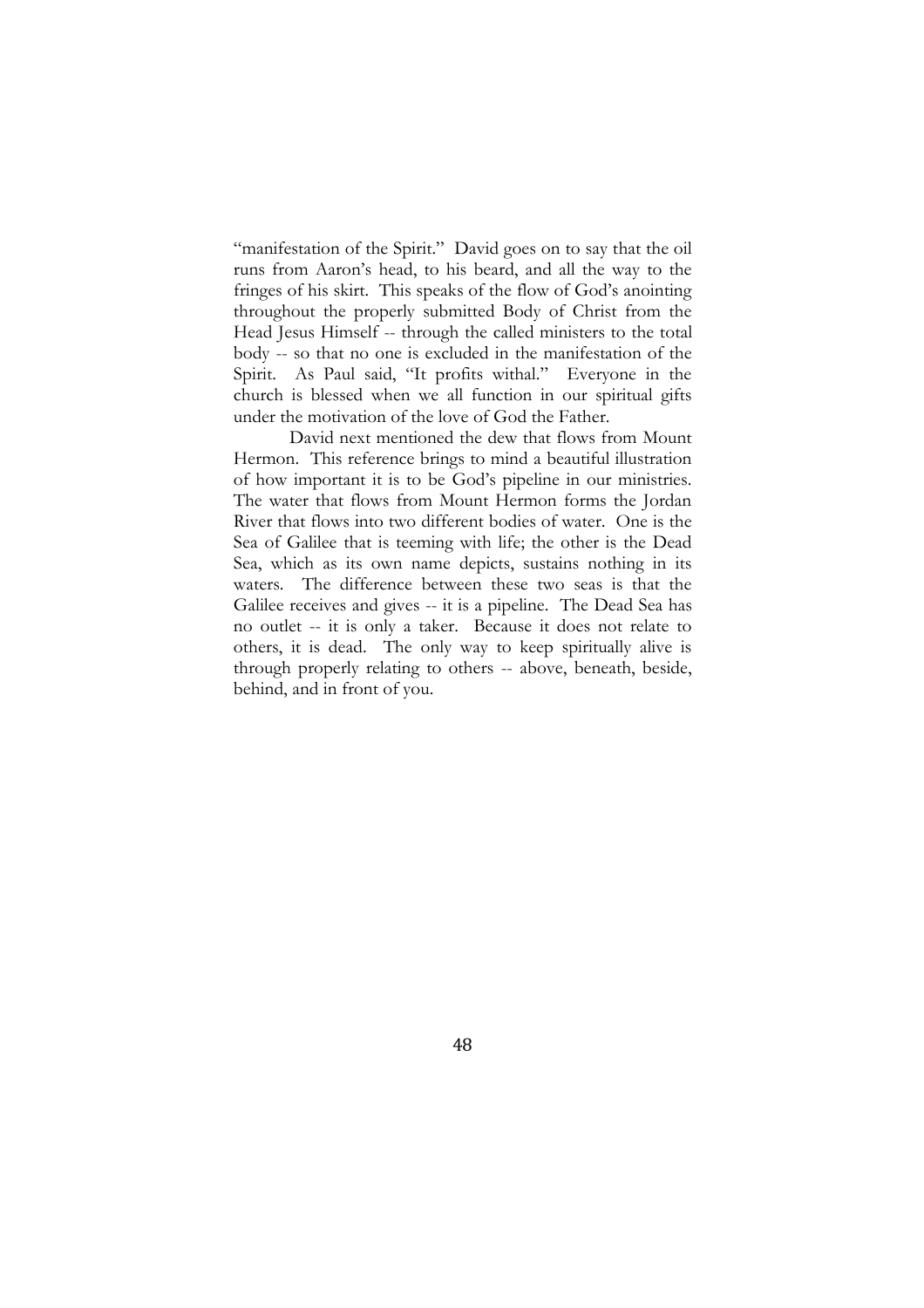# **Capturing Jerusalem**

Until David took the city of Jerusalem, it had never been captured. When Joshua came into the Promised Land, he defeated the king of Jerusalem, but the city itself was never taken. (Joshua 10:23-24, 15:63) The Jebusites boasted that Jerusalem was so secure that its guards were the blind and the lame men. (II Samuel 5:6) Its natural position made it virtually invincible; therefore, it was unnecessary to position the ablebodied soldiers there. These strong warriors were used elsewhere while the rejects defended the city. The city actually "defended itself" since it was built on the top of high cliffs with deep ravines surrounding it. When an attack would come, all these handicapped soldiers had to do was to simply push boulders over the edge of the cliff upon the approaching forces -- they did not need to be marksmen or skilled warriors.

David outfoxed the Jebusites by sending some men up the water duct to take the city from the inside. After David took the city, Jerusalem then became his stronghold. (II Samuel 5:7-9) From the city of Jerusalem, we learn a lesson concerning strongholds: their power is in their natural position. You don't have to have a strong warrior inside a stronghold to be able to protect it because the stronghold itself is its own protection. Let's apply this principle to our own lives - especially out thought lives. The devil doesn't have to be strong to have a powerful control over us. He could be blind and crippled -- but if he gets inside our stronghold, he can exercise tremendous authority. He doesn't have to have real strength or ability as long as he has a controlling position in our thought life. When the devil gets inside our thinking and begins to feed us with lies and deception, he saps whatever energy and power was already inside us. Sometimes the devil tries to trick believers with the lame idea that he (the devil) has no power, making the believer lethargic in his spiritual life. Other times, he deceives them with the lame idea that that he (the devil) has lots of power, scaring the believer into retreat.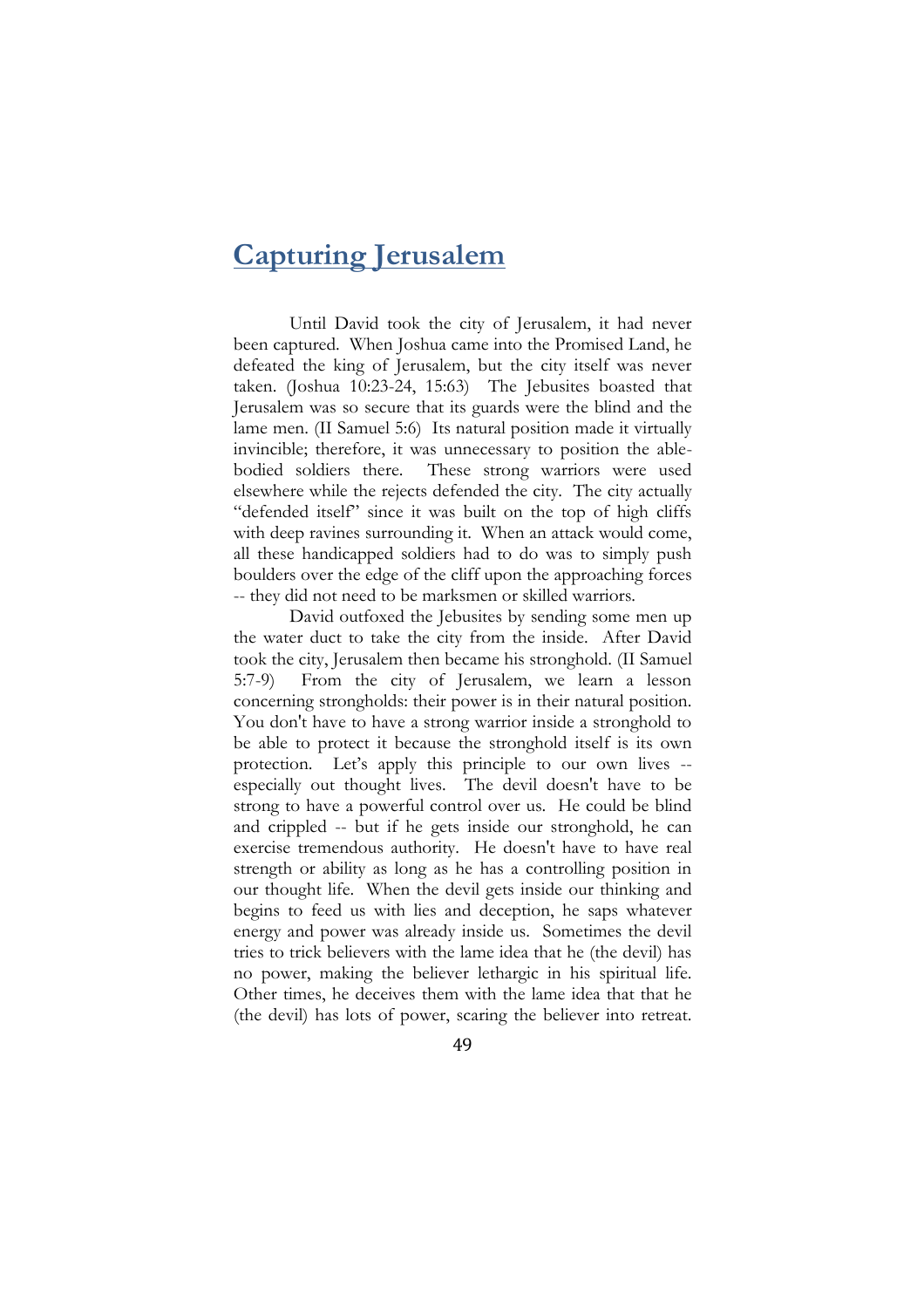Regardless of his approach, every thought that the enemy inspires is a lie that is totally void within itself. The power that it carries is simply the authority that we give it by allowing it a place inside our minds.

> For the creature was made subject to vanity, not willingly, but by reason of him who hath subjected the same in hope. (Romans 8:20) Because that, when they knew God, they glorified him not as God, neither were thankful; but became vain in their imaginations, and their foolish heart was darkened. (Romans 1:21) This I say therefore, and testify in the Lord,

> that ye henceforth walk not as other Gentiles walk, in the vanity of their mind. (Ephesians 4:17)

On the other hand, the truth can get inside our stronghold and make it just as strong a fortification for the truth as it was for the devil's lies. The power of our mind is incredible. When we believe the evil thoughts of defeat, we are defeated. When the thoughts of God get into our minds and our spirits and fill us with thoughts of success, we are successful. Just as David transformed the city of the Jebusites into his prized capital, Jesus is intent upon taking the strongholds of Satan and making them His treasured show places. One interesting side note is that when David took the city of Jerusalem, he armed it with his mighty men -- not the lame and blind men as did the Jebusites. In like fashion - when Christ takes over our minds and hearts, He fortifies our strongholds with the powerful truths of the Word of God! The verb translated "keep" in Philippians 4:7 literally means to build a fort. In Christ, we can fortify our minds with powerful truths that declare and determine victory.

> For though we walk in the flesh, we do not war after the flesh: (For the weapons of our warfare are not carnal, but mighty through God to the pulling down of strong holds;)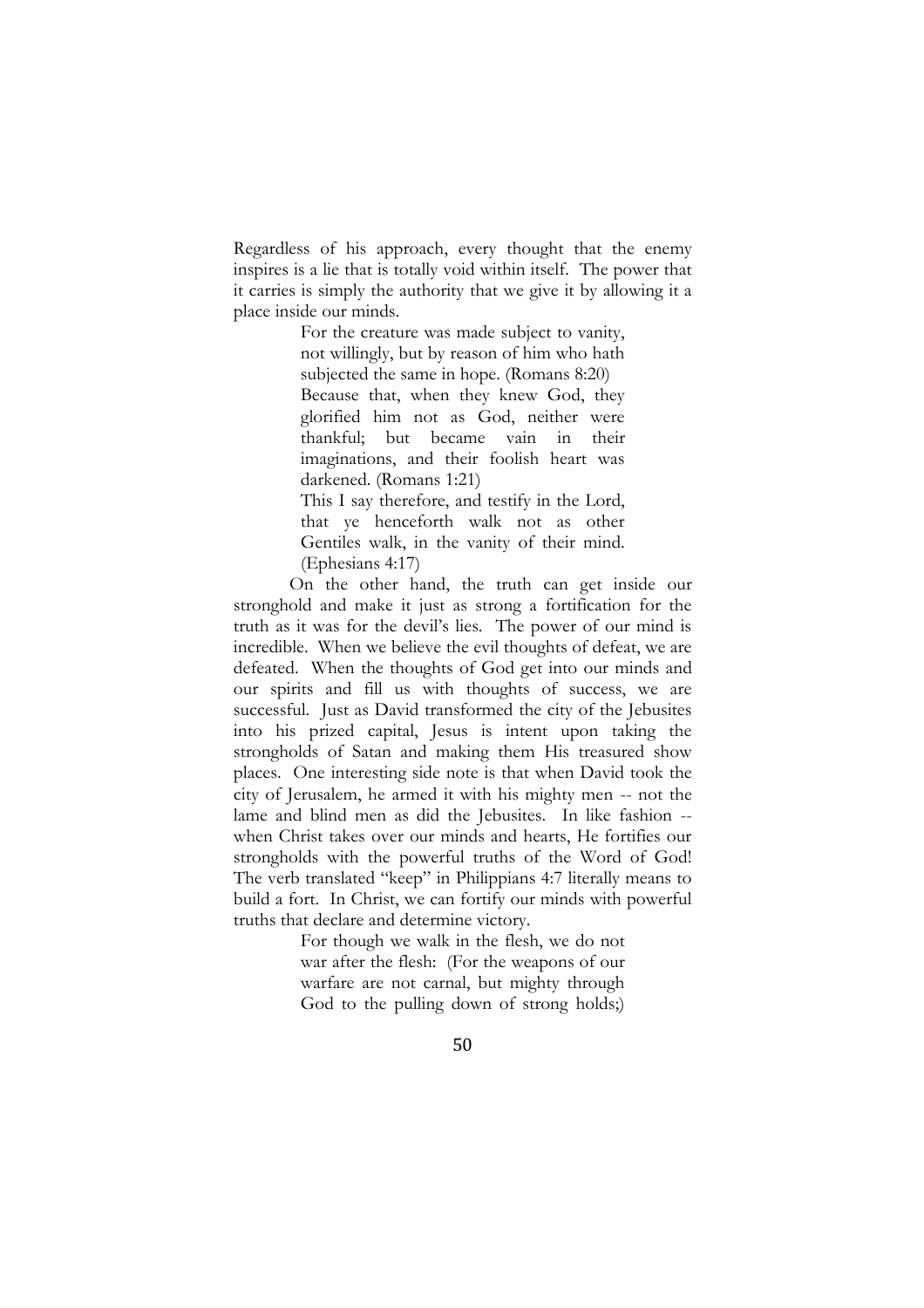Casting down imaginations, and every high thing that exalteth itself against the knowledge of God, and bringing into captivity every thought to the obedience of Christ. (II Corinthians 10:3-5)

For many years when I read this passage, I thought that the "things that exalt themselves against the knowledge of God" were things like atheism that says there is no God. I thought that Paul was saying that the weapons of my warfare were for the purpose of destroying the arguments of the people who say there is no God. In actuality, this is not at all what this passage is saying. Our weapons are strong enough to destroy all the arguments against any area of the knowledge about God. There are lots of things that we should know about God: however, for some reason, we don't because there is an idea that has gotten into our heads that keeps the true knowledge of God from getting into us. We know that God exists, but we fail to attain the true knowledge of who God is and what God does. God is Jehovah Tsidkenu, which means that He is the God of our righteousness. The day that Jesus came into our lives, His righteousness came into us. However, the devil will come to each and every one of us with accusations to combat our righteousness consciousness. If that lie penetrates into our minds and we agree with it, he begins to build a stronghold against the knowledge of God's righteousness within us. God is also Jehovah Rapha -- the God who heals all of our diseases -- but the devil wants to plant lies inside us saying that our ailment is either too big for God to heal or too insignificant for Him to notice. The truth is that God is just as willing to heal the little aches and pains as He is willing to heal cancer. He is just as able to heal the most dreaded plague, as He is able to cure a minor ailment. We can go through all the redemptive names and qualities of God to learn what we should be thinking about God. Anytime we allow thoughts contrary to these truths into our hearts, we have permitted the enemy to use his deceit to begin a stronghold in our minds.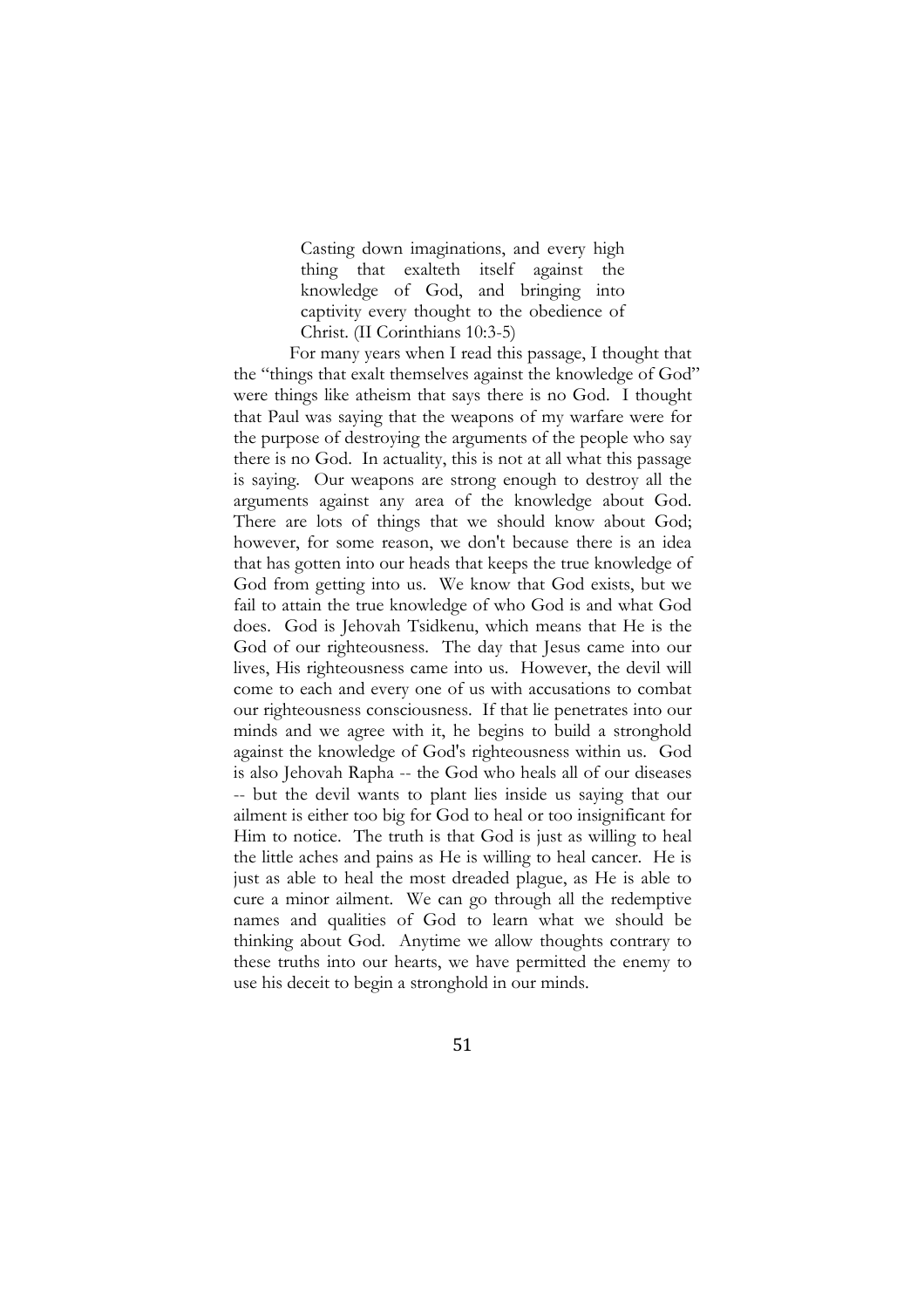A number of years ago, a contestant in a beauty contest knew that she was going to lose to one of the other participants, so she decided to resort to dubious means to defeat her. Her tactic to get the girl out of the completion was to curse her by telling her that every time she looked in the mirror, she would see how ugly she was. The curse worked, and the front-runner dropped out of the completion. In fact, she totally dropped out of life and spent the rest of her life as a recluse in her house. She spent all of her fortune on beauty products and cosmetic surgeries. No matter how many people tried to convince her that she was still a gorgeous lady, she never overcame the lie that had was planted in her mind during that pageant. It was a lame idea, but it took root in the stronghold of her mind and destroyed her future and life.

One of the unique characteristics of strongholds is that they are positioned so that in the event of an attack, enemies would actually bring destruction upon themselves. In Sri Lanka, I have climbed to the top of Sigiriya, the spectacular "Lion Rock" fortress on top a gigantic rock whose sheer walls rise about twelve hundred feet above its luscious green jungle surroundings. This fortress, built in AD 473, was surrounded by huge slaps of stone that were triggered with rope mechanisms so that an avalanche of destruction would instantly engulf any intruding army. In Israel, I was able to climb the equally impressive fortress of Masada that was built by King Herod. This encampment poised atop the thirteenhundred-foot precipice became the last bastion of the Jewish people against the Roman invasion. When the [legion](http://en.wikipedia.org/wiki/Roman_legion) laid siege to the fortress in AD 72, the Romans realized that the only way to take the stronghold was to build a [circumvallation](http://en.wikipedia.org/wiki/Circumvallation) wall to allow them to approach the plateau. They forced Jewish slaves to haul in the thousands of tons of stones and earth that it took to build the ramp because the attackers knew that the Jews in the fortress would not kill their national brethren. Otherwise, the Jews hold-up in the fortress would have pummeled their attackers to death with their arsenal of rocks. From my vantage point perched atop Sigiriya or Masada, thinking of the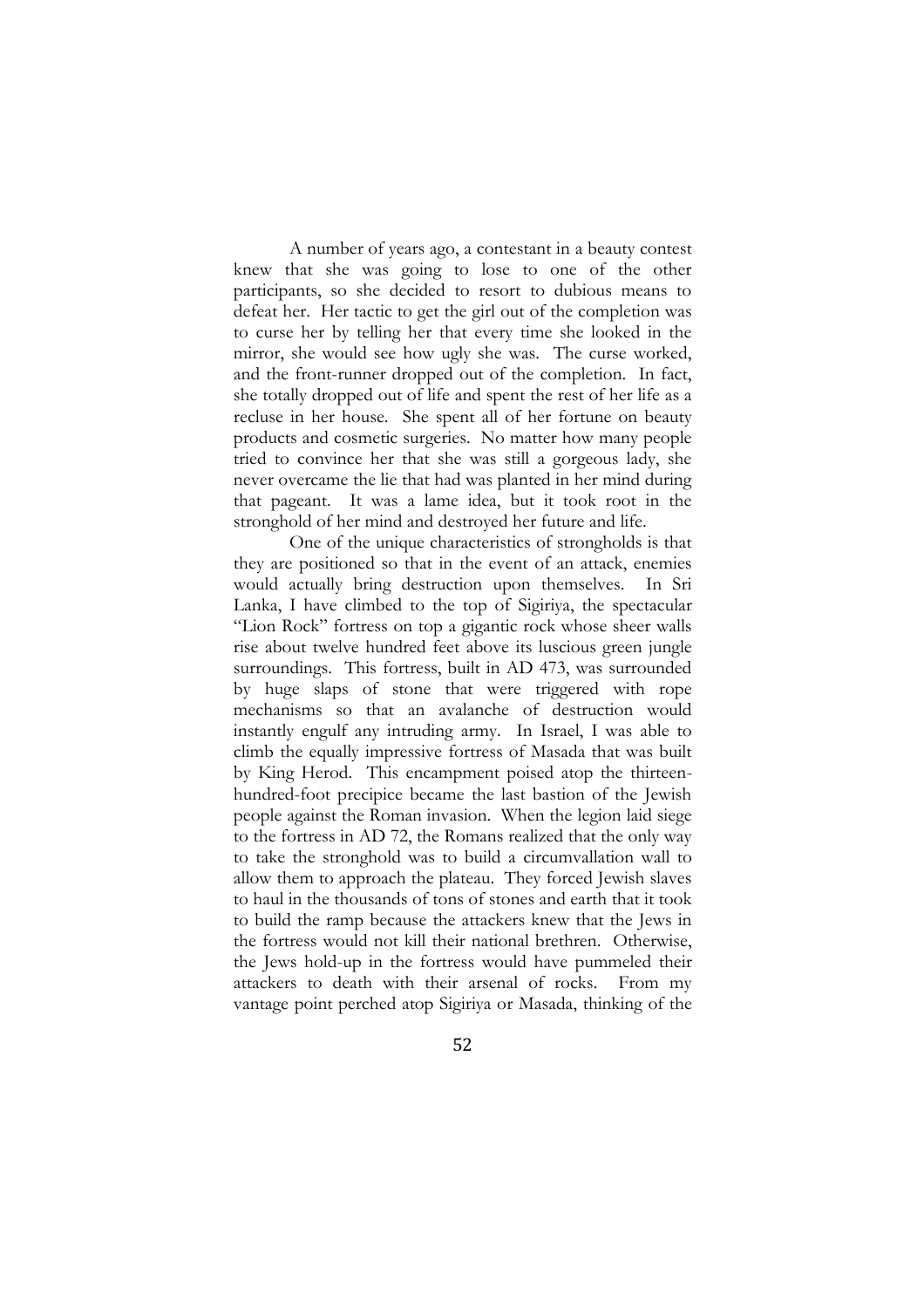sheer insanity of launching an attack against either of these strongholds, I began to gain a perspective of how well defensible our position is Christ can and should be if we only renew our minds to become strongholds of truth rather than citadels for the enemy's blind assumptions and lame ideas.

Let's examinety how David out-tricked the Jebusites when he took the city of Jerusalem from the lame and blind guards. According to II Samuel 5:8, the attack approach was through the water canal. In Ephesians 5:26, Paul uses water as a symbol of the Word of God. If this symbol can also be applied to the story of David's conquest of Jerusalem, we can see that the lesson exactly parallels biblical truth -- the only way we are to take control of the strongholds in our lives is to infiltrate them with the truth of the Word of God -- the weapon that is more powerful than the enemy's lies. One interesting footnote to this story is that the King James translation of this verse says that he sent his men into the city through the gutter. What a powerful thought -- what had been a gutter, filled with the garbage thoughts of this world, became the avenue through which the renewing and life-giving truths of God could invade!

Perhaps that is the reason David wrote that he had hidden the Word of God in his heart so that he would not sin against God (Psalm 119:11) and prayed that the Lord would search his heart to see if there was any evil way in it (Psalm 139:23). His son Solomon followed with his own admonition concerning the importance of the heart when he said in Proverbs 4:23, "Keep (guard) thy heart with all diligence; for out of it are the issues of life."

We are repeatedly instructed that God searches the hearts of men (I Kings 8:39, Psalm 44:21, Psalm 139:1-2, Acts 1:24, Romans 2:16, Hebrews 4:13 -- to list only a few); yet we are faced with a real problem in that sometimes we don't even know our own hearts. Jeremiah instructed us concerning this inherent danger of the heart when he said that it is so deceitful that it may even fool the individual himself. (Jeremiah 17:9) But the Apostle Paul offered us a word of consolation that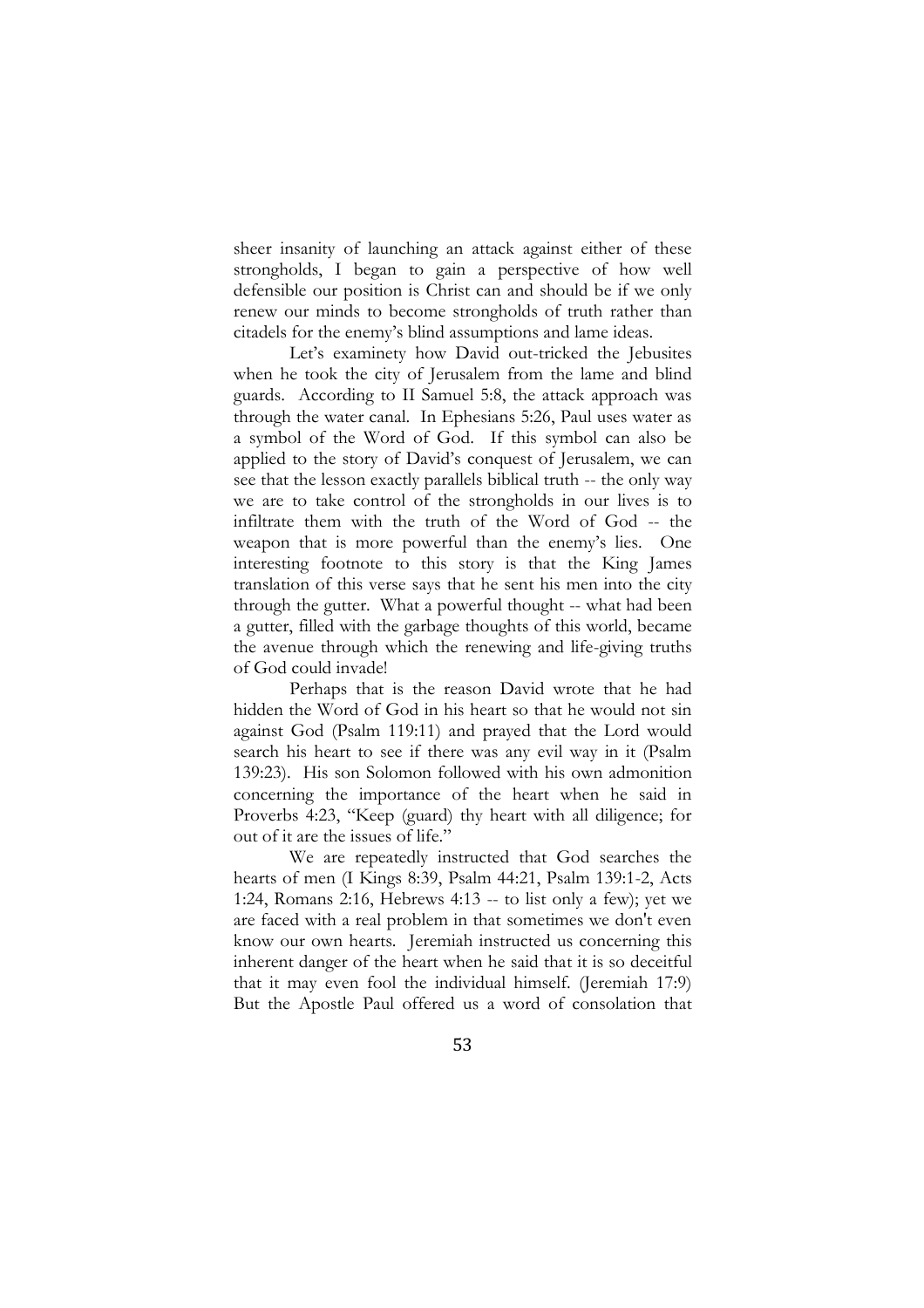through the human spirit enlightened by the Holy Spirit we can have a true knowledge of our hearts. (I Corinthians 2:11, Romans 8:27) David gave us an example of how to pray for our hearts in Psalm 19:14 when he said, "Let the words of our hearts and the meditation of my heart, be acceptable in thy sight, O LORD, my strength, and my redeemer." At this point, it is apparent that there is a real connection between the words of our mouths and the thoughts of our hearts -- a truth confirmed by Jesus' declaration in Matthew 15:18 that those things which proceed out of the mouth come forth from the heart.

Actually, one of the best ways to really know our hearts is to listen carefully to the words that come out of our mouths before we have time to contrive a response -- when we hit our thumbs with the hammer, when someone pulls in front of us in traffic, or when someone offers us an interesting bit of gossip. An excellent illustration of this principle occurred on national television a few years ago when a contestant on a game show was awarded a brand new car. Before she had time to offer a prepared response, out of her mouth erupted the words, "I can't take that car! I work for their competitor!" Of course, everyone on the show was stunned -- even the winning contestant. After a few seconds, the host gained enough composure to carry on with the show and questioned the lady about what she had said. It was true, she was turning down a prize worth thousands of dollars because inside her was loyalty to her employer. It wasn't her brain that made the response; it was her heart. As Christians, we must have our hearts so full of the truth of God and the life of God that we will automatically respond with God's Word and nature from the heart.

In Psalms 141:3, David expressed his desire to guard his mouth and acknowledged that his lips were a gateway. "Set a watch, O LORD, before my mouth; keep the door of my lips." However, it is in the following verse that we see that the true heart of the matter is the matter of the heart. "Incline not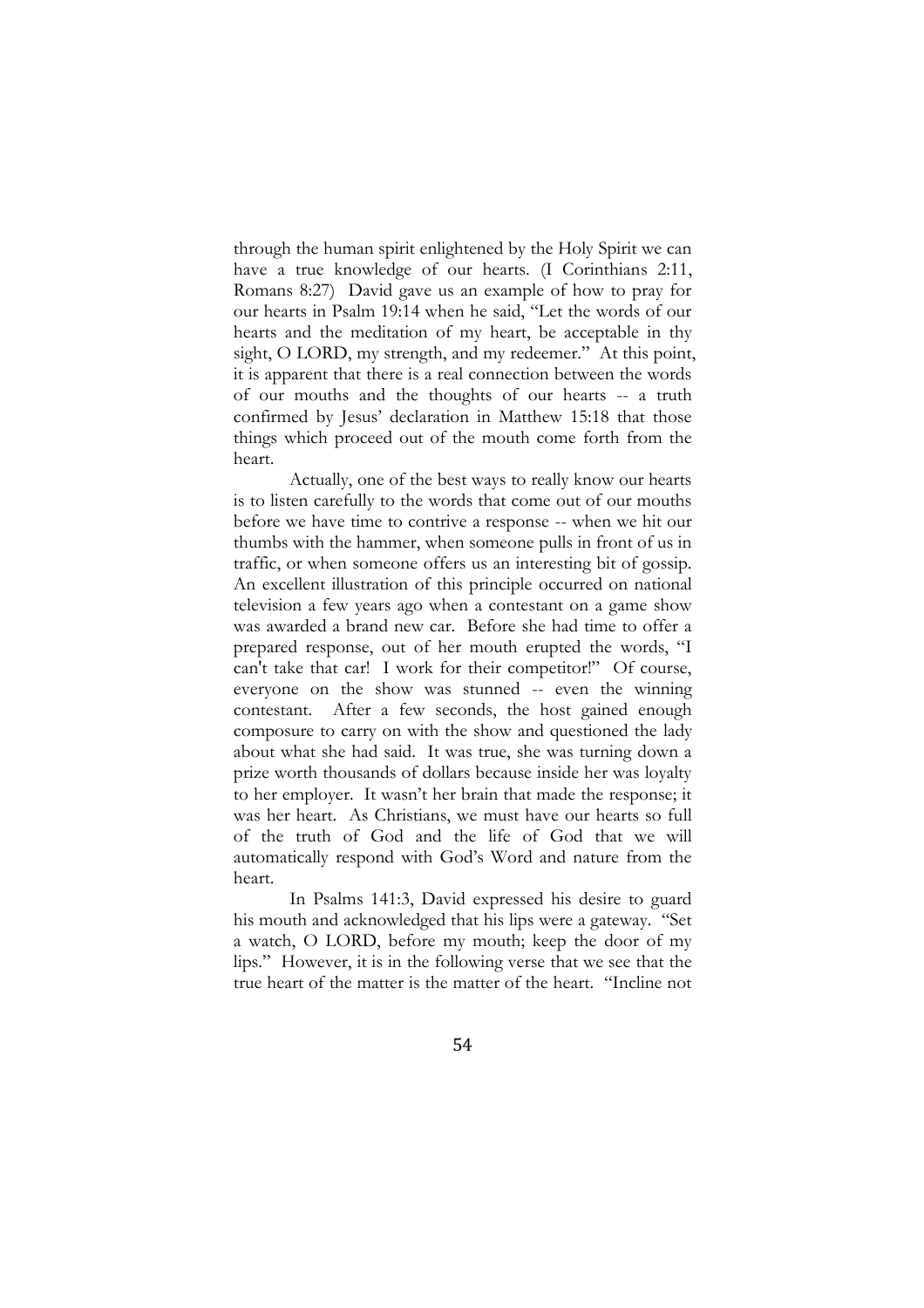my heart to any evil thing, to practise wicked works with men that work iniquity."

In Psalm 19:14 we find a powerful key, "Let the words of my mouth, and the meditation of my heart, be acceptable in thy sight, O LORD, my strength, and my redeemer." David prayed that the words of his mouth -- the sayings he initiated and the things that he repeated from others -- would be acceptable unto the Lord. Let me suggest that David likely used the same filter that is described in the New Testament as a screen for eliminating words and thoughts that would have been displeasing to God:

> Finally, brethren, whatsoever things are true, whatsoever things are honest, whatsoever things are just, whatsoever things are pure, whatsoever things are lovely, whatsoever things are of good report; if there be any virtue, and if there be any praise, think on these things. (Philippians 4:8)

Here Paul listed eight criteria that must be met before any thought qualifies to be meditated upon. Simply being true does not make it eligible to become part of our thinking process. Once it passes the truth filter, it then must be subjected to the filter of justice and the honesty filter, followed by the purity filter, then the filter of loveliness, the good-report filter, the virtue filter, and the praiseworthiness filter. If it makes it through all these filters, then -- and only then -- is it acceptable for a Christian to think or meditate on.

So what does this say about the bad news reports that we hear? How should they affect us? First of all, we need to determine if they are true. Quite simply, much of what is published today -- especially in tabloids and on the Internet, but even in many reputable news sources -- simply is not true. In that case, ignore it unless you have an opportunity to correct the misinformation in order to protect other innocent subjects. Next, we must apply the just and honest filters to determine if what is said is presented with a bias that is distorting the truth. The kernel of truth that inspired the gossip may be true, but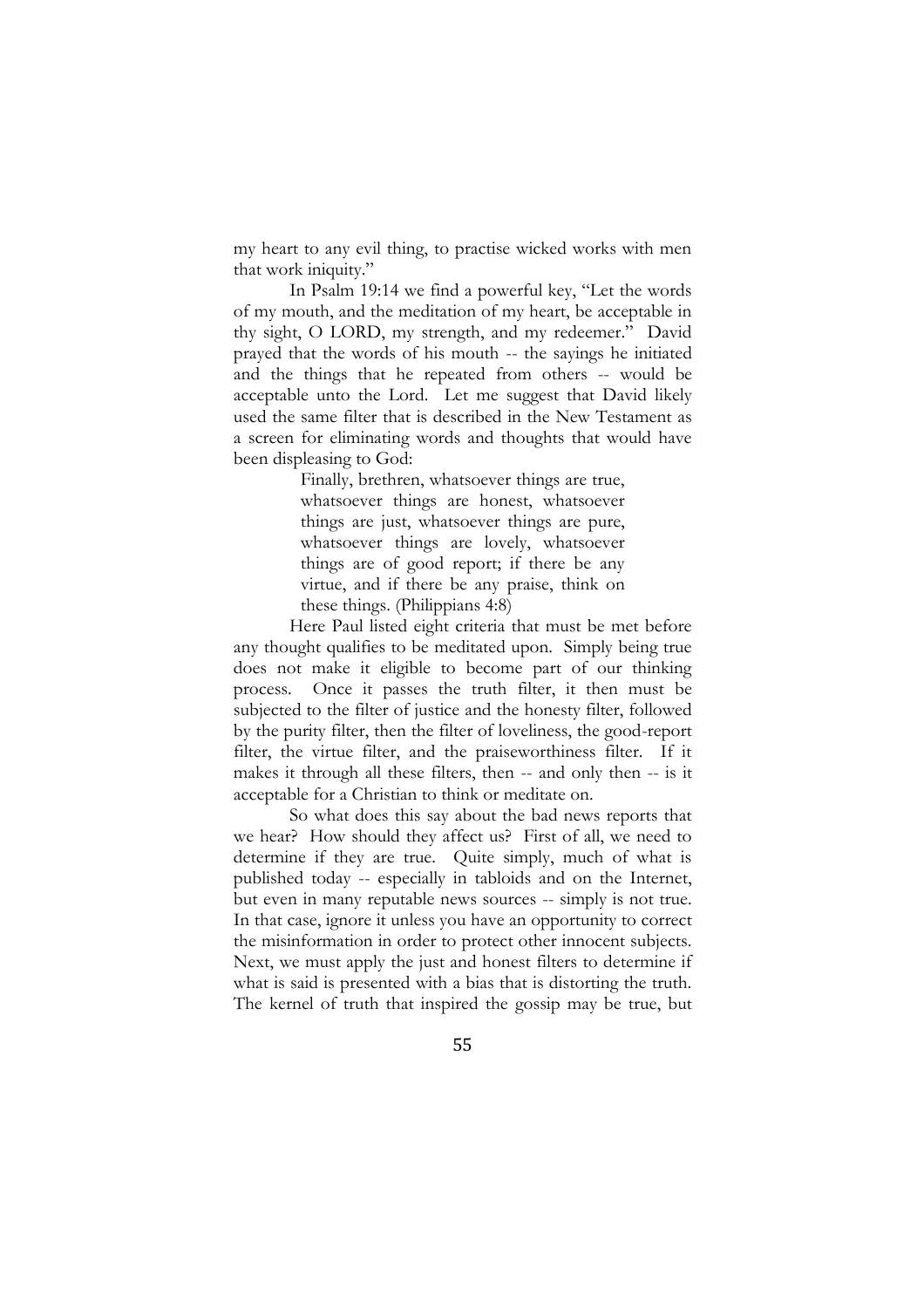what about the assumptions or exaggerations that came along with it? An old expression goes, "Figures don't lie, but liars figure." For example, all of the scientific evidences that have been presented as proof of evolution actually have another story to tell -- one that proves the instantaneous creation of the universe by an intelligent being. However, the scientific publications as a whole are unjust and dishonest in the way they report this information. Since the reports have failed the next layers of filters, we have to discard them from our meditations unless we have the ability to correct the interpretations into honest and just concepts. Other filters include purity, loveliness, praiseworthiness, and virtue. These filters readily disqualify any kinds of reports that slander and harm others. Obviously, when people are in error, they need to be corrected; but slander or "getting even" are not correction! Therefore we must not meditate on these aspects of the issue. Rather, we must meditate on a positive quality associated with their wrongdoing -- the fact that Jesus came to redeem falling man and that He gave us the ministry of reconciling these wayward men to Him.

One other test is the good-report filter where we have to ask ourselves if the report is good as well as true. If what we hear is true but negative in nature, it does not qualify as a tenant for space in our hearts and minds. That doesn't mean that we ignore the truth; it simply means that we are not to meditate on it. In an economic downturn, for an example, it would be foolish to ignore the fact that the economy is in serious difficulty; however, to allow that negative report to become a focal point in our thoughts would be disastrous. My own personal experience when our country entered a financial crisis demonstrates how this principle can work. The newspaper reported the results of a study that showed that giving to non-for-profit organizations had fallen off around twenty percent during the first months of a major economic setback. At the same time, a number of ministries I knew of were forced to lay off employees due to lack of funding. All this happened just at a time when I was making the most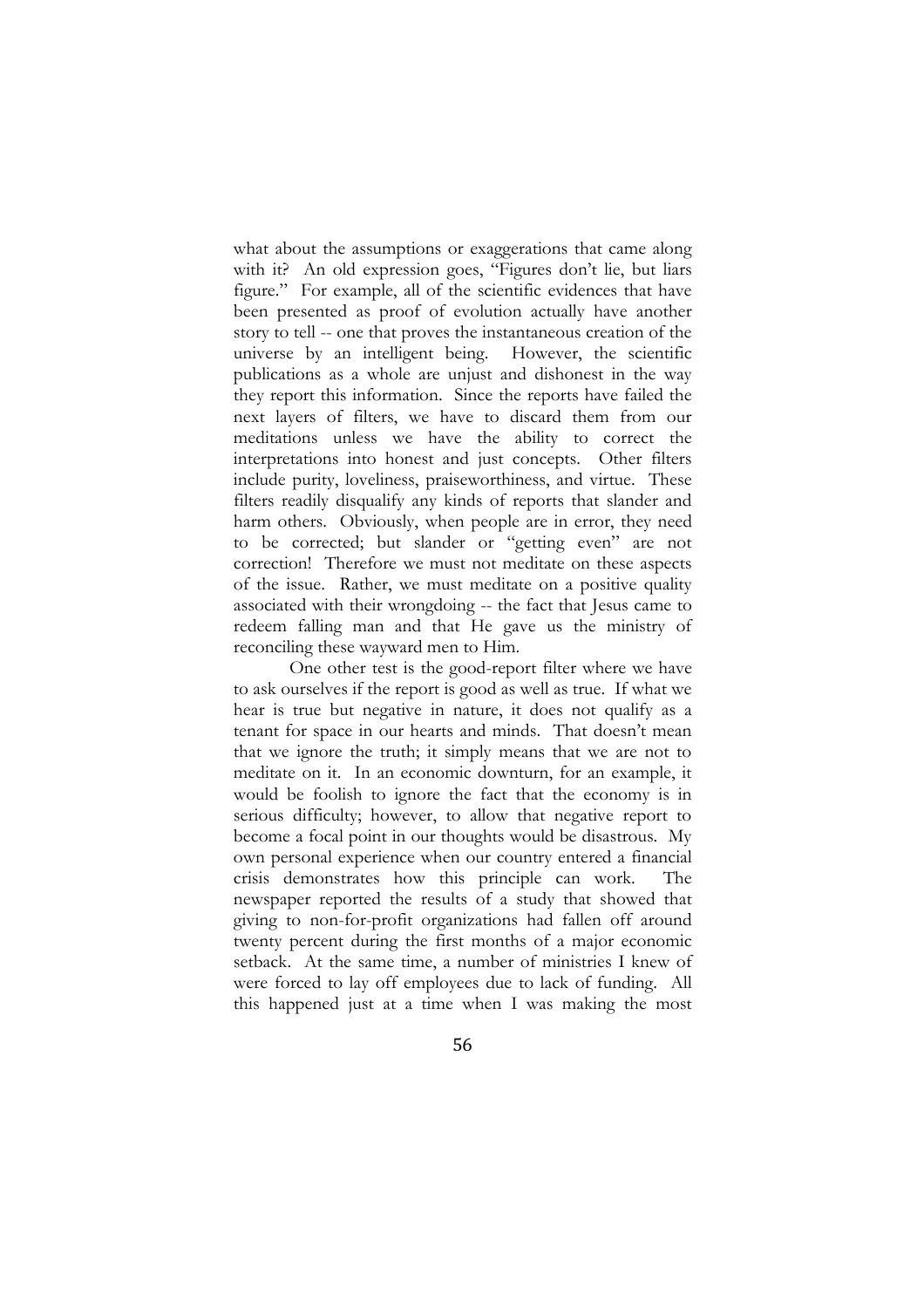aggressive faith decisions in our ministry. These news reports were true reports that I could not -- and did not want to -ignore. However, these reports were not good reports, so I knew that I could not allow them to become the focus of the meditation of my heart. Instead, I found another report that I also knew to be true but also passed the good-report test: "But my God shall supply all your need according to his riches in glory by Christ Jesus." (Philippians 4:19) This passage became the focus of my meditation even when I acknowledged the currently prevailing economic difficulties. I knew that I couldn't ignore the facts, but I also knew that I could not focus my attention on them. With full awareness of the financial strain, I chose to focus on the fact that I had a God who would supply all my needs -- not according to the present economy, but according to His riches. Almost as soon as I made the decision to focus on the good report of Philippians rather than the negative report of the media, I was faced with a major request. A pastor I had been assisting in Burma contacted me with a need. Revival was spreading through his area, and he had seen a major influx into his church. In fact, it was so great that he needed to expand his facility. He asked me to help him with the cost of this expansion. Had I been focusing on the news reports, I would have told him that I was sorry; however, I was focusing on the good report that my God would supply every need. Because of that, I was able to promise him in faith that I would help. Not long afterwards, I went to Africa on a mission trip and was given a huge offering which covered the pledge I had made toward his building. Who would ever have thought that I would receive an offering on the mission field, much less one generous enough to undertake a building project! Imagine -- even while we were experiencing an economic downturn in America, God supplied for a church in Asia by an offering in Africa!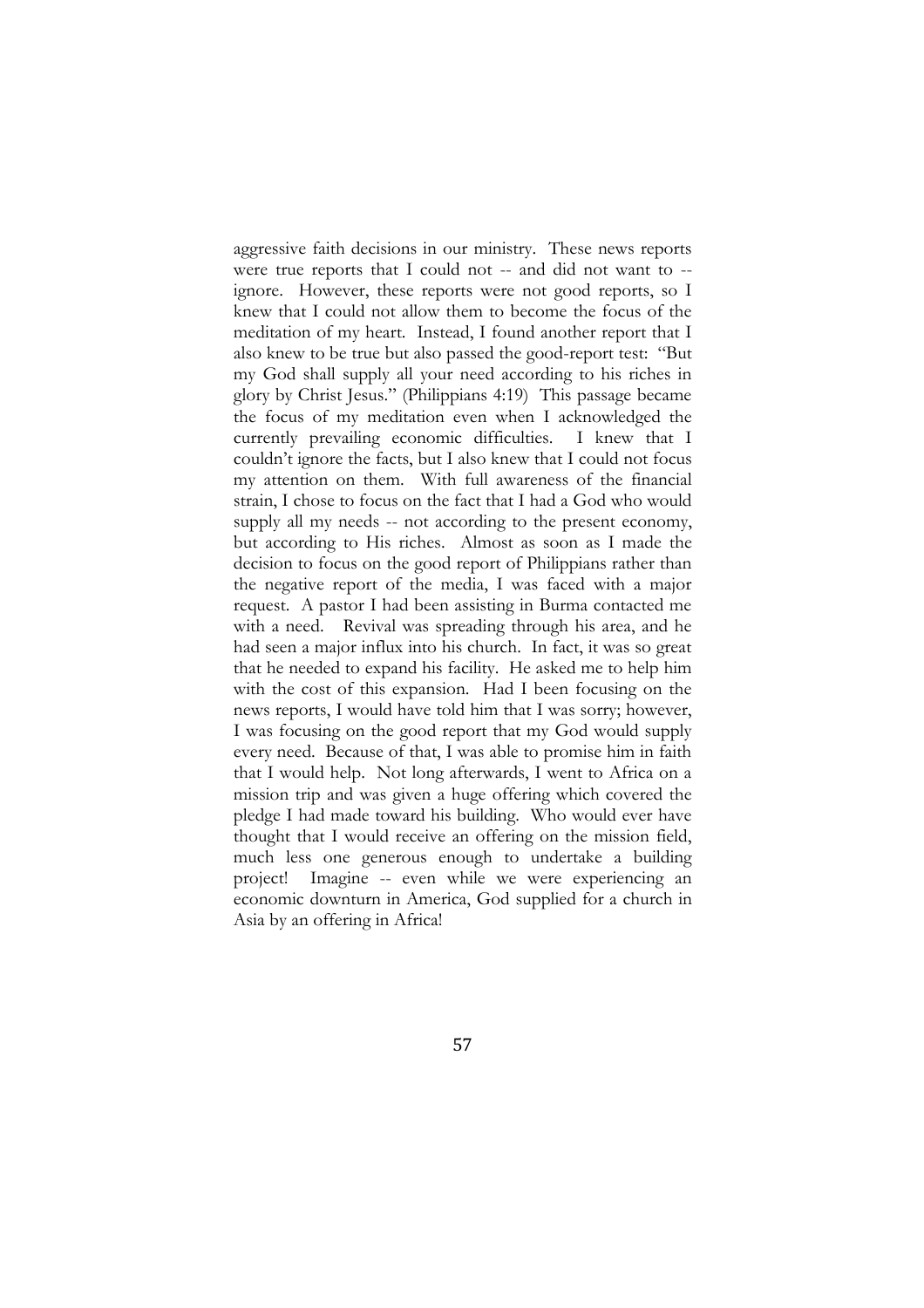### **The Power of the Secret Place**

Did you ever realize that no one was watching when David slew the lion and the bear, but the whole world watched when he killed Goliath? While the rest of the army of Israel trembled for forty days without even trying to fight, David "stepped up to the plate" and did something no one else could do. David was able to slay the giant in public because he had slain the lion and the bear in secret. His secret victory over the wild beasts was the secret to his victory over the giant!

Even though David knew and demonstrated the power of winning battles in the secret place with God so that his victories could be manifest openly before men, he had one secret moment in which he forfeited this intimacy with God for intimacy with Bathsheba by bringing her into the secret place where he lost the personal battle of integrity. The ultimate result was not only public exposure but also a scourge that was never lifted from his family. (II Samuel 12:10) His public giants wouldn't fall because he had failed to subdue the private lion of greed and the secret bear of lust.

The Ten Commandments fall into two major categories: offences against man -- which are public -- and sins against God -- which are private. These two distinct categories evoke two significantly different responses. Public repentance is usually because we are caught in our exposed actions against men; private repentance may actually be because we are sorry that we have sinned against God in the secret place of our hearts. Again, we can turn to the life of David to see implications of these two levels of repentance. David originally tried to avoid public repentance by hiding his wrongdoings against Uriah and Bathsheba. However, when Nathan exposed David's sin and elaborate cover-up scheme, the king went further than a simple public repentance; he made a private penitence in which he acknowledged that his sin was not simply against the innocent couple but ultimately against God Himself. (Psalm 51:4) Why? Because he knew that he must go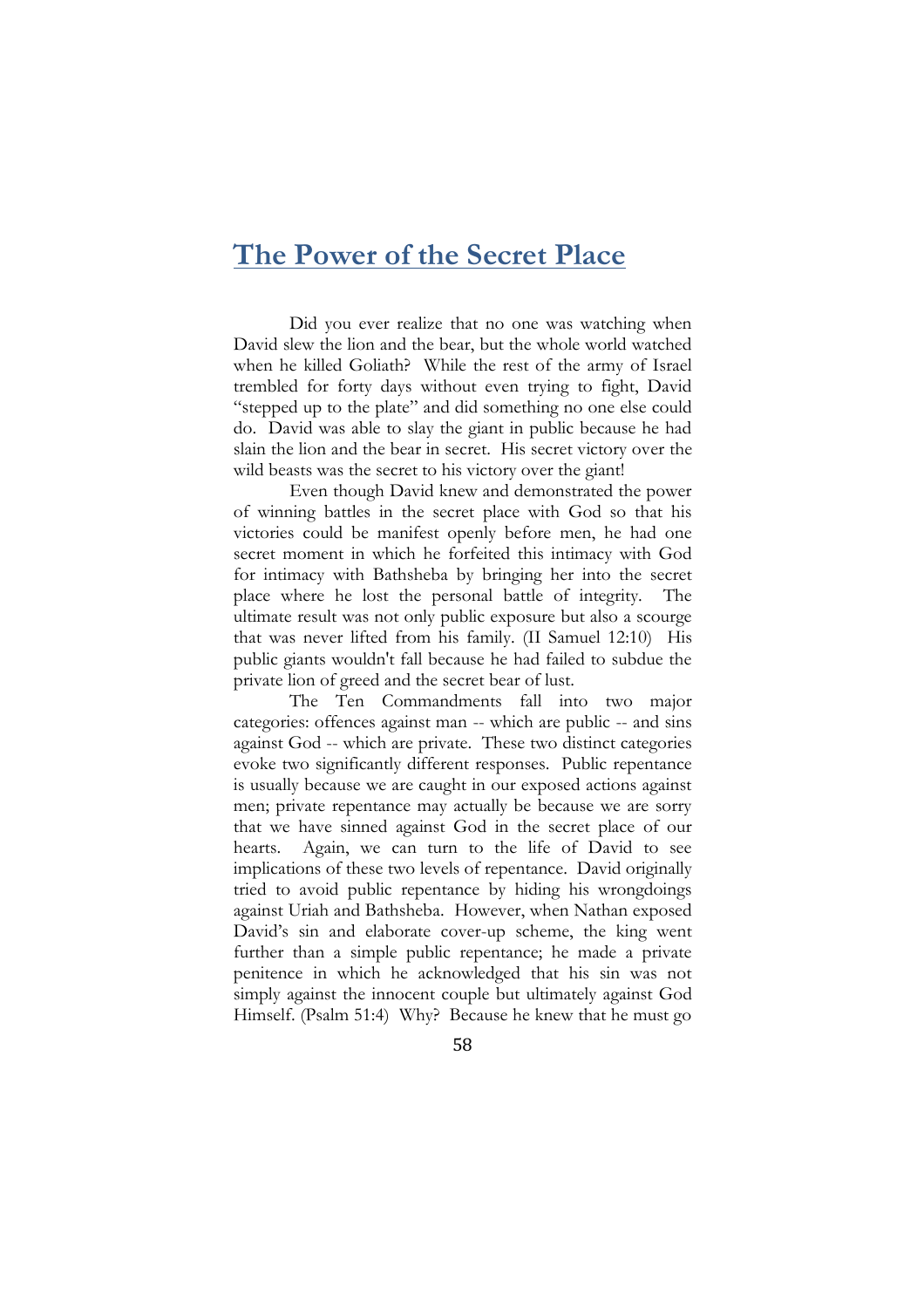back and deal with his private failures against his lions and bears in the secret place (Lamentations 3:10) if he ever hoped to again have public victories against the giants that awaited him.

In Matthew chapter six where Jesus addressed the necessity of developing a strong secret life, He actually showed how the secret place relates to our total personality. He first spoke of our giving -- representing our physical personality (the body). He then spoke of fasting, which although it has to do with our bodies is actually a soulical function in that it is literally afflicting the soul. (Isaiah 58:5) Finally, He turned to our spiritual man when He spoke of prayer in that this is our communication with God Himself. In each one of these dimensions, the Lord showed us that there are battles that must be won in private in order for there to be victories manifest in the open. If even non-Christian philosophers can acknowledge that character is who we are behind closed doors, how much more must we as believers realize that our destinies are determined in the secret places. If we want to slay giants in public, we must contend with the lions and bears in our private lives.

The tenth commandment, which spoke to the hidden heart attitude of covetousness, was essentially a sneak preview to the New Testament connection between the secrets of the heart and their public manifestations. (Matthew 5:27-28, II Peter 2:14) Just as lust hidden in the secret place of the heart is as destructive as open physical sin of adultery, so is covert covetousness to the overt sin of stealing. This "stealth attack" of the inner man was apparently the sin that Paul personally struggled with (Acts 20:33, Romans 7:7); yet, he apparently dealt with it and won a victory so that it never hampered his public ministry (Acts 23:1, 24:16; Romans 9:1; I Timothy 1:5, 1:19, 3:9; II Timothy 1:3).

We can also see the power of secret victories when we observe that people with strong private prayer lives get big results with very short prayers. Jesus needed only three words to bring a man back from the dead after four days of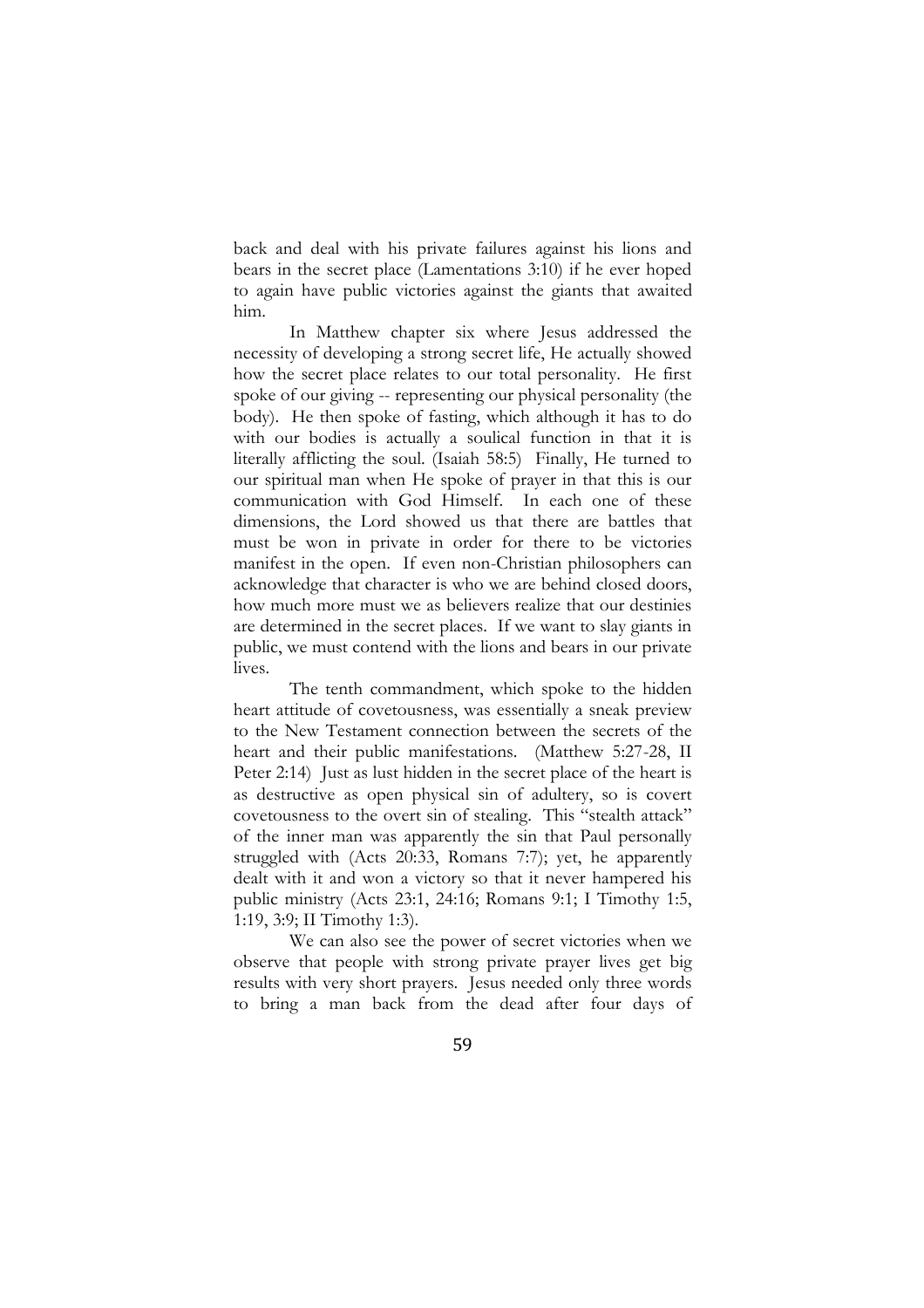interment; yet, He prefaced this short prayer with the acknowledgment that He had laid the foundation in His undisclosed private payer time. (John 11:41-42) Elijah needed only two sentences to call fire down from heaven, but we also know that his personal life was characterized by a lifestyle of intercession. (I Kings 18:36-37, James 5:17)

Joel prophesied that young men would see visions (verse 2:28), a prophecy that was repeated in the first sermon in the newborn church (Acts 2:17). It seems to me that this visionary nature of young men may be linked to their ability to overcome the obstacles and challenges of the enemy. (I John 2:14) In other words, if we want to be victorious, we must visualize ourselves as victorious. Our internal secret revelations bring external public manifestations.

David did just that when he went out to fight Goliath. Notice how he answered the giant when the big bully challenged him, "This day will the LORD deliver thee into mine hand; and I will smite thee, and take thine head from thee; and I will give the carcasses of the host of the Philistines this day unto the fowls of the air, and to the wild beasts of the earth; that all the earth may know that there is a God in Israel." (I Samuel 17:46) To get the full impact of this statement, we have to consider the fact that David didn't even have a sword when he declared that he was going to cut off the giant's head. There was no way he was going to use what he had in his hand -- a stick, five smooth stones, and his sling -- to take off Goliath's head; yet he was able to see beyond the natural to the supernatural. Just as he had taken on the lion and the bear without a natural weapon, he could visualize God's provision even during the struggle. Just as Samson had found that when all he had was a jawbone, it was all he needed; David knew that when the name of the Lord was all he had, it would be all he needed. We, too, must visualize ourselves victorious with God's supernatural weapons that are mighty through God to the pulling down of strongholds. (II Corinthians 10:3)

One all-important key when taking a challenge bigger than yourself is to refuse to see yourself small in your own eyes.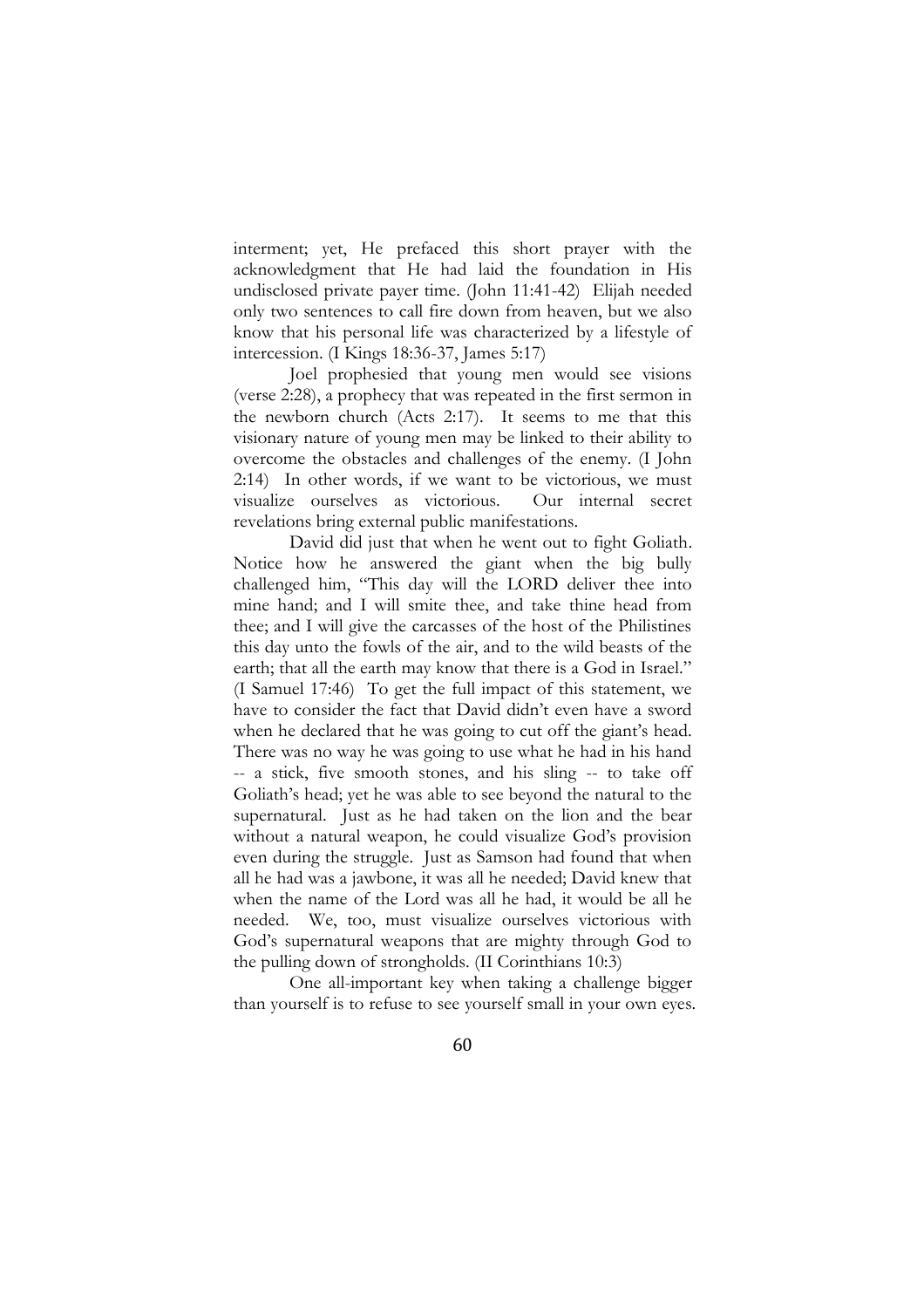When the spies saw the giants in the Promised Land, they saw themselves like grasshoppers; and the scriptures record, "and so they were." (Numbers 13:30) On the other hand, David refused to be intimidated by any of the demeaning circumstances in his life -- right up to facing a giant that had held the entire army at bay for over a month.

When the prophet came to his house to anoint a new king, David's own father didn't even call him for the lineup because he didn't consider him worthy to even be considered. This Cinderella discrimination and two-ugly-sister favoritism has destroyed many potentially great men and women -- but not David because he refused to see himself as the diminutive, ruddy, insignificant, kid brother. When he showed up at the encampment, his oldest brother "let him have it with both barrels," accusing him of coming out to the battlefield to make trouble. Out of pride and naughtiness in his own heart, Eliab attempted to demean his little brother's place in the family business by referring to his "few sheep in the wilderness." Yet, David didn't even bother to answer these railings; instead, he went directly ahead to the matter at hand -- sizing up the giant task he was to challenge. When he was brought to the king's tent, this little shepherd boy refused to be intimidated by the monarch's discouraging words, "Thou art not able to go against this Philistine to fight with him: for thou art but a youth, and he a man of war from his youth." Finally, he met Goliath himself with total confidence that he was big enough for the challenge.

Although we always refer to this story as "David and the Giant," to get the real meaning out of the story, we need to drop the word "and" from the title. Actually, this is a story about "David, the Giant." This little narrative shows how this little boy proved to be bigger than any number of obstacles that were thrown in his path. First of all, he was bigger than criticism. The first thing that David encountered when he showed up at the encampment was his oldest brother's scorn - accosting that would have been enough to discourage most of us. But not so with this giant-hearted shepherd boy! Next, he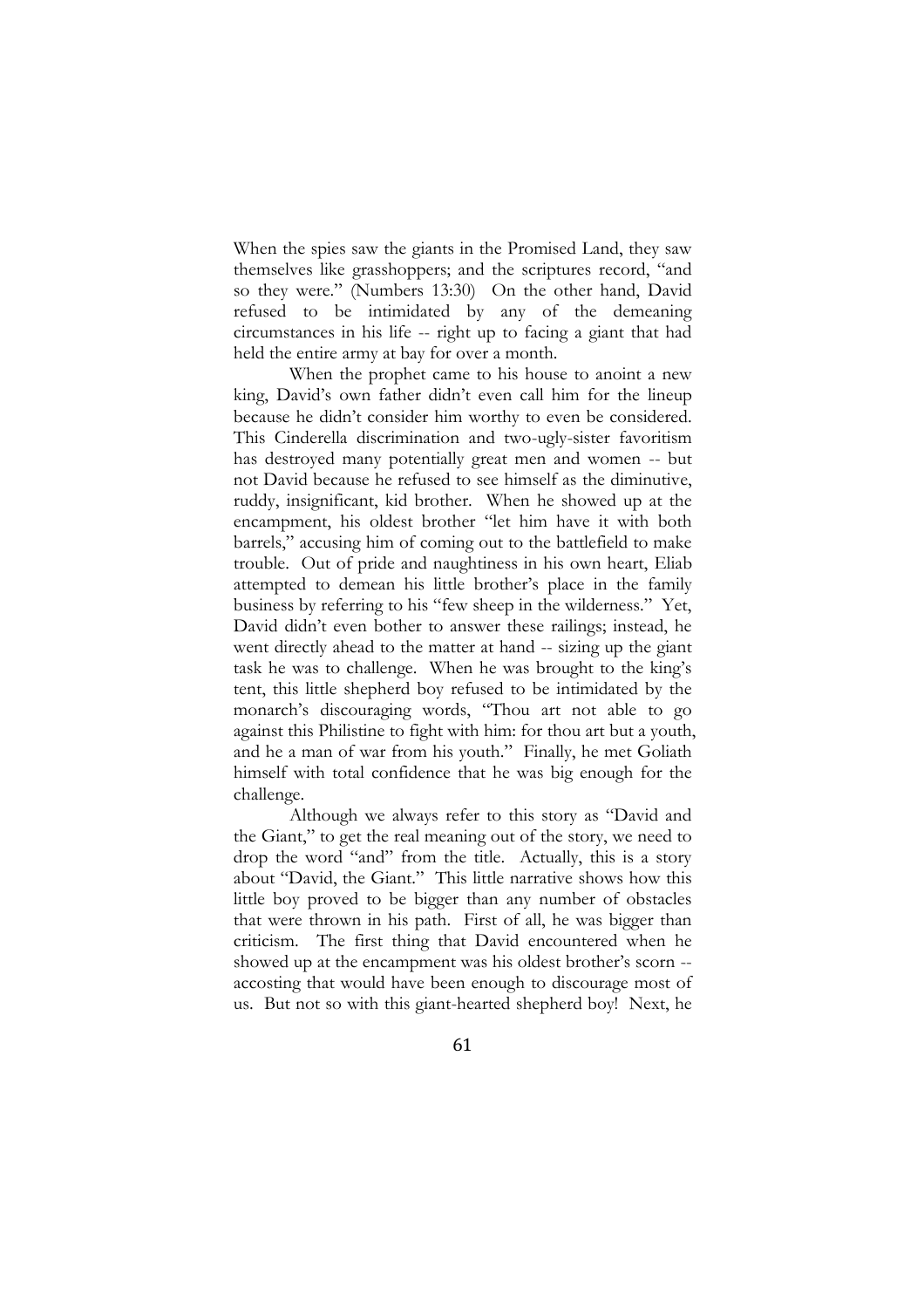proved to be bigger than the reward. Although the king had offered a bountiful ransom to anyone who would step forward to fight the Philistine, David seemed totally unmoved by the reward. His question, "Is there not a cause?" showed that he was motivated by the cause, not the cash. Next, we see that he was bigger than the situation. Though his challenge was a giant, he didn't shrink back; instead, he actually ran to the conflict. As soon as the giant collapsed before the miniature warrior's slingshot, David proved that he was bigger than himself because the entire army -- who had cowered before the giant for forty days -- instantly sprang into action and routed the enemy. Lastly, we can conclude that David was bigger than time. Had David not arrived on the scene, the story would have ended with just the forty days that the Israelite army stood hopelessly in the corner, but David stepped into history with a story that is still recounted in every Sunday school class some three millennia later! He became a giant in history because he was a giant in the secret place of his own heart.

David wasn't intimidated by the shadow cast by the menacing giant; rather, he was standing in the very shadow of the Almighty because he had spent time with Him in the secret place.

> He that dwelleth in the secret place of the most High shall abide under the shadow of the Almighty. (Psalm 91:1)

When David was fleeing from King Saul, he had a special hiding place in the Cave of Adullam in En Gedi. It was likely this physical hideout that inspired his words in this passage and also in Psalm 32:7 and Psalm 119:114 in which he referred to God Himself as that place of protection. An interesting flipside to that coin is found in the story of King Saul's retreat into a cave in En Gedi (possibly even the same cave that always provided safety for David) yet this trip into the cave could have proven fatal to King Saul because it wasn't the cave itself -- but rather the Lord who covered him with His wing while in the cave -- that was David's protection. (I Samuel 24:1-22) The secret place that David described in this psalm is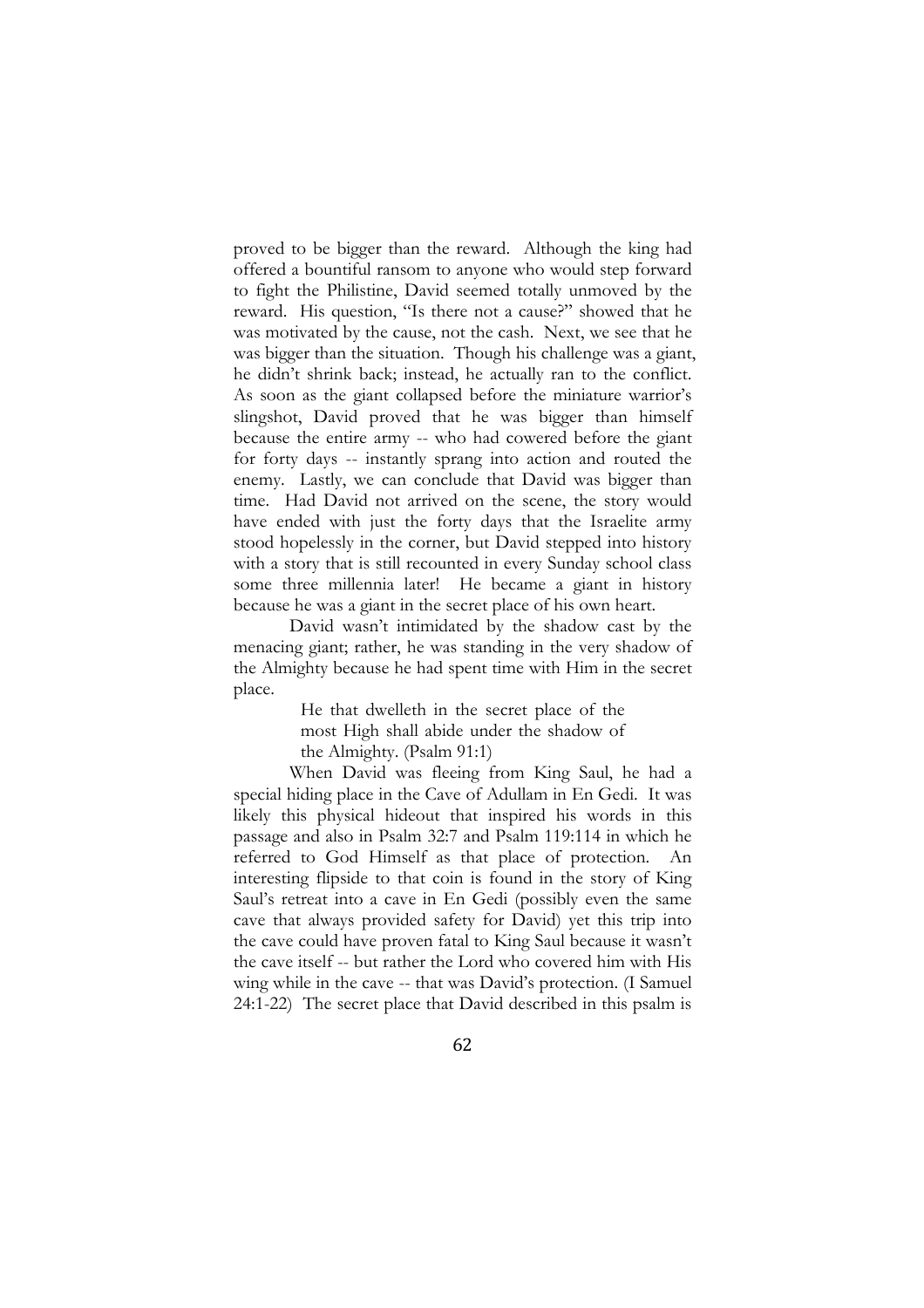a place where one can relax from his own vigilance because he knows that God is watching over him and protecting him. It is a place of intimacy where one can fellowship with the Almighty and be rejuvenated by that relationship. It is a place similar to the Tent of Meeting where Moses retreated from society so that he could advance with God.

There are three powerful secret places in each of our lives: one is the inner secret place of our heart, another is the secret place of God's intimate presence, and third is the private physical place of separation that draws the first two together. Paul found that secret place in the desert of Arabia where he went for three years to seek the face of God concerning the perplexing situation he found himself in after his encounter with the risen Christ on the road to Damascus. He had to somehow reconcile himself with this revelation that he had been so certain was contrary to all the Old Testament and Jewish tradition he had always honored. (Galatians 1:18) He returned with an unshakable revelation that propelled him throughout the then-known world and gave birth to the gentile church and a major portion of the New Testament writings. Jesus found His secret place in the desert where He fasted for forty days and then faced Satan head-on in cosmic conflict. (Luke 4:14) He came out of there in the power of the Holy Ghost to minister healing, deliverance, miracles, and salvation. Suzanna Wesley found her secret place every time she pulled her apron over her head to block out the clamber of her house full of children. She came out from there with the inspiration and ability to plant the passion for ministry in the hearts of her sons who would eventually become two of the most important figures in modern church history -- Charles and John Wesley. David found his secret place in his bed in the middle of the night.

> At midnight I will rise to give thanks unto thee because of thy righteous judgments. (Psalm 119:62)

This verse paints a beautiful picture of the relationship we can have with the Lord. David said that he rose up at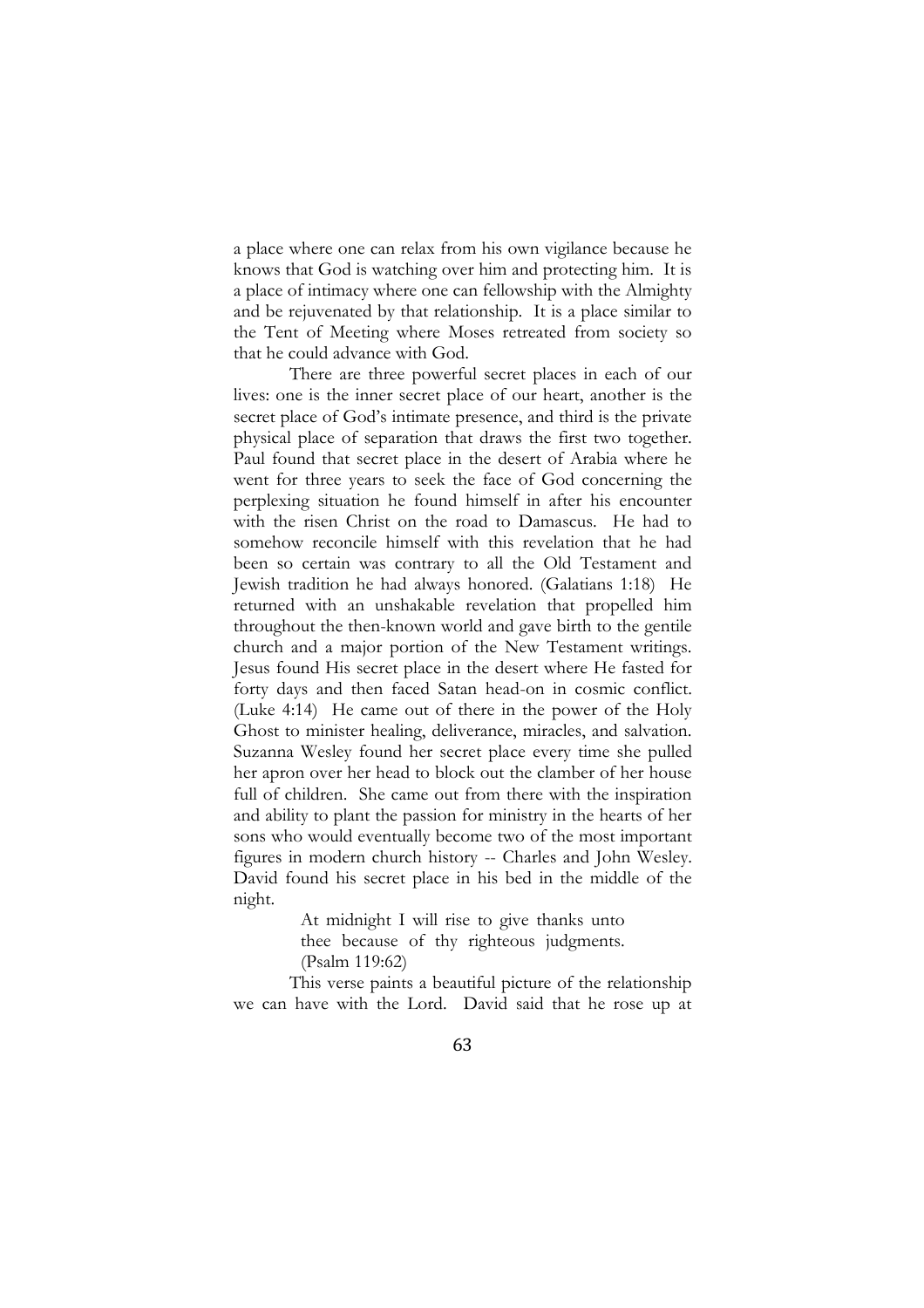midnight, indicating that he cannot sleep because something is so strongly on his mind. Generally, we have sleepless nights because we are anxious or worried about something. However, the Psalmist made it clear that the reason he could not sleep was because he was overwhelmed with thankfulness. I can imagine that he must have awakened in the night with such feelings of gratitude for God's graciousness toward him that he just couldn't lie in bed and say a prayer of thanksgiving; he had to get up and take his pen in hand to write a psalm to express his emotion. He defined the reason for his gratitude as the righteous judgments of God. The dictionary definition of the Hebrew word he used is "a formal verdict (favorable or unfavorable) pronounced judicially, especially a sentence or formal decree, including the act, the place, the suit, the crime, and the penalty." From the context of the verse, it seems that the judgment he is referring to is a favorable pardon for David rather than an unfavorable sentence against his enemy. In that case, the full definition really brings life to the incident. David could recite exactly what he did, where he was when he did it, all the conditions surrounding his offense, and exactly how his action was in violation to the divine law of God; yet, God ruled favorable and pardoned him. No wonder he had to get out of bed in the middle of the night to write a psalm of thanks!

Mine eyes prevent the night watches, that I

might meditate in thy word. (Psalm 119:148)

It might seem that David suffered from insomnia. However, I doubt that this was really the case. Notice that he says in this verse that he prevents the night watches, which seems to indicate that he made a deliberate attempt to stay awake. The Hebrew verb can mean to anticipate, and a number of versions translate the passage with that meaning. If we interpret the passage with these two thoughts in mind, we get a picture of David lying in his bed making a deliberate choice between two options: falling asleep or using the quiet hours of the night to contemplate the Word of God. Even if the deliberate aspect of the verse is eliminated since it is only implied, the verse still presents David as lying in his bed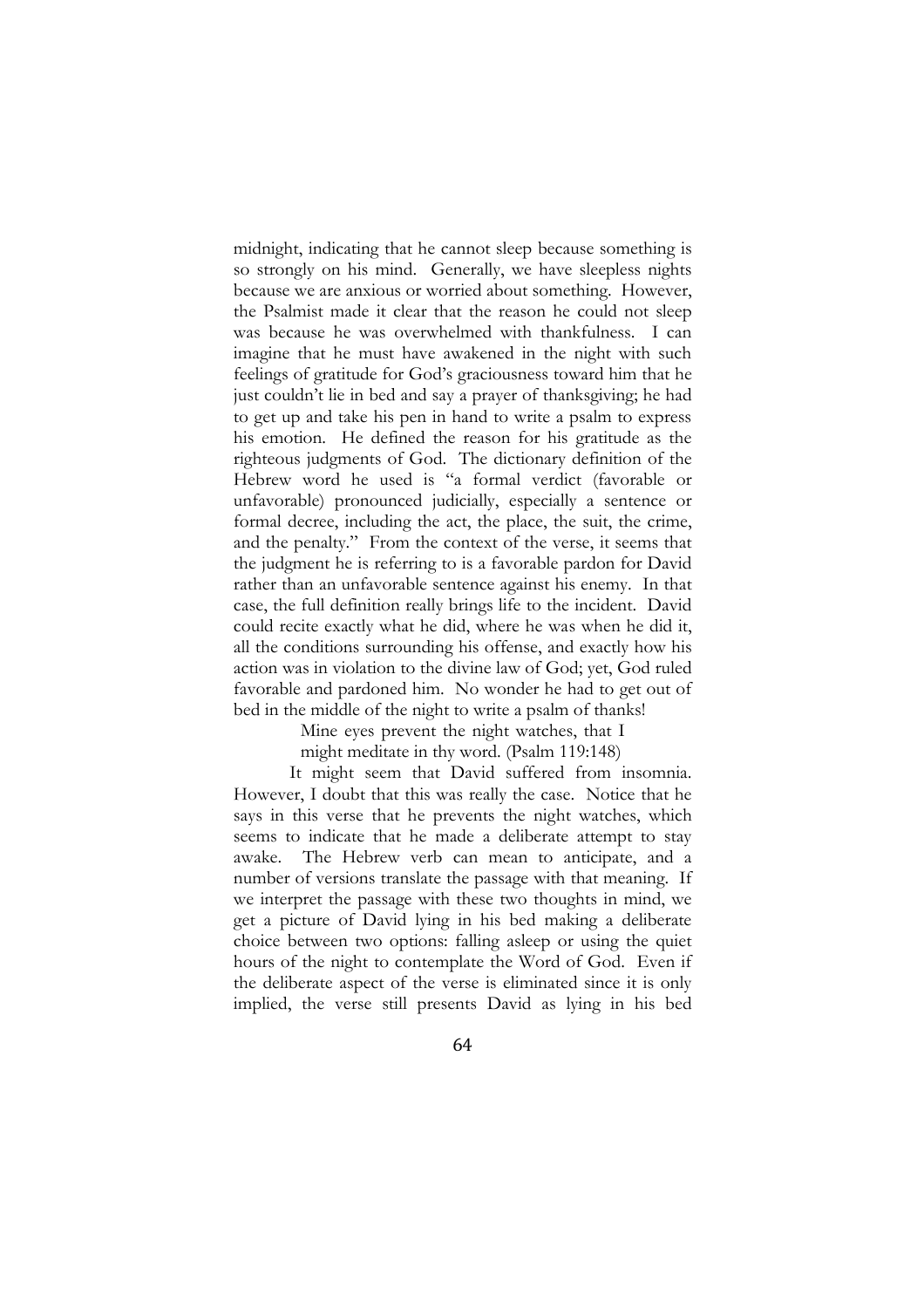making a deliberate choice between tossing and turning in an attempt to fall asleep and using those solitary moments to fill his heart with the truths of God's Word. Either way, we see an inspiring portrait of the man after God's own heart. (Acts 13:22) If it worked for David; certainly, it will work for us.

We may find our secret place in our cars as we crank up the worship CD while commuting to work, along the jogging trail as we pray in tongues while doing our morning exercise, at a retreat where we have gone to separate ourselves in fasting and prayer, beside our beds when you kneel in intercession and worship, at the church altar as we bow before the majesty of the Almighty, in our favorite arm chairs as we pore over the pages of God's precious written Word, or in the sanctuary as we drink in the anointed proclaimed Word of God. Regardless of where it is and how it happens, we must find and sanctify that secret place where we meet and have intimate fellowship with God. It is the key to our success as Christians. It is the thing that we have that the rest of the world doesn't have that lets us be someone the rest of the world will never be and accomplish things that the rest of the world will never achieve. It is our secret to victory. It is a matter of spiritual -- and sometimes physical -- life or death!

The seed that produces life is the Word of God. David hid the Word in his heart that he would not sin. (Psalm 119:11) This constant flow of the Word of God renews the believer so that he is able to more readily manifest the nature of his heavenly Father. Keeping the valve open of our spirit man through the entrance of the Word of God brings life. (Psalm 119:130) Of course, there is always the other side of the coin for those who do regard iniquity in their hearts. Jesus summed up their lives in Matthew 15:19, "For out of the heart proceed evil thoughts, murders, adulteries, fornications, thefts, false witness, blasphemies."

We must diligently guard our secret place because if we protect it God will protect us in His secret place.

> For in the time of trouble he shall hide me in his pavilion: in the secret place of his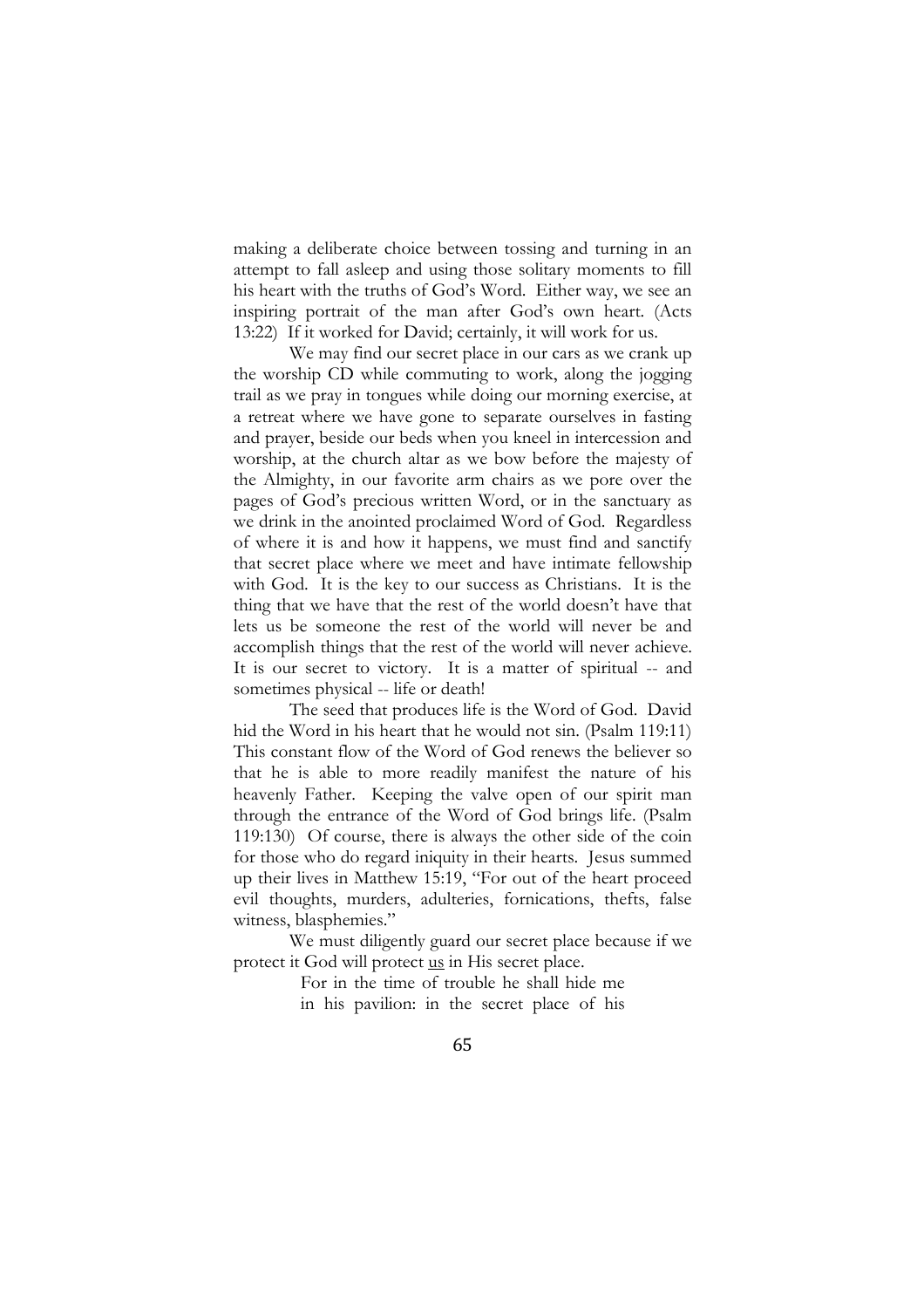tabernacle shall he hide me; he shall set me upon a rock. (Psalm 27:5)

At this point, I would like to take a look at the concept of the treasures that we store in our secret place because they are the litmus test as to what is valuable in our lives and how we really regard our secret place. In Isaiah 45:3, we see that even God stores His treasures in secret places. In Luke 12:34, Jesus taught us that our treasures and our hearts always wind up in the same place. In other words, whatever has a real priority in our lives will be the thing in which we invest your treasures. Because the two most important commodities in modern society are time and money, it has been said that if we can take a look at a person's check book and his daily planner we can know exactly what is important to that person. If we see that he has written numerous checks to his church and to ministry organizations, we know that his faith has a high priority in life; however, if country club fees and sporting goods stores dominate his expenditures, we know that something else is at the top of his list. If we see that he has blocked out plenty of time in his schedule for regular church activities and volunteer service, we know where his priorities lie; however, if his tee-off times and his business lunches are the most prominent entries on his calendar, we can rethink his commitments.

As we have already seen, the other valuable commodity we store in our secret place is our thoughts. Just as money and time can be employed to help us produce desired results, our thoughts can be inestimable resources of change -- sometimes positive and sometimes detrimental. The thoughts that we allow to abide in the secret place of our hearts can be our most valuable assets, or they can become our most formidable foe. David warned us in Psalm 10:8-9 that the enemy waits in the secret place, which verse eleven shows to be the heart, to snare and destroy his prey. It is his desire, as with Ananias and Sapphira, to fill our hearts with vanity, lies, and negative thoughts because he knows the scriptural truth that a man becomes exactly like what he thinks about in his heart.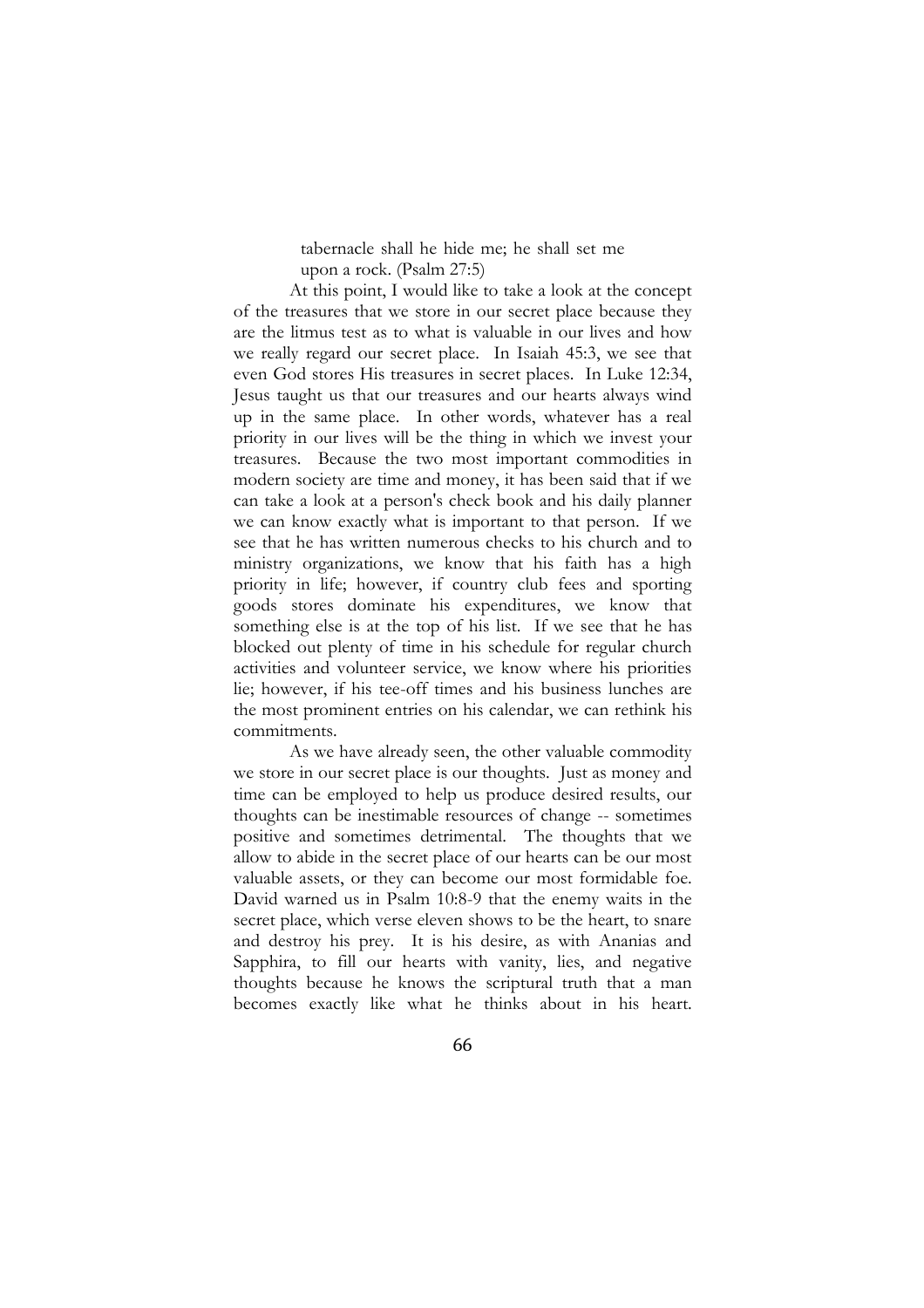#### (Proverbs 23:7)

Several years ago, a dear friend of mine was diagnosed as having an advanced case of one of the most aggressive forms of cancer. In fact, when the doctor gave her the report, he advised her to go straight from his office to the airport and catch a plane to a special cancer clinic in Texas. He insisted that there was no time to delay -- even to stop by her house and pack a suitcase for the trip. As believers, my friend and her husband determined that they would first have prayer before going for the specialized treatment. Their pastor called all the elders of the church together for a special prayer meeting and laid hands on my friend; however, she could sense doubt behind their prayers "of faith." She told her husband that she could hear what they were saying with their lips but could also read what they were thinking by looking at their eyes, faces, and body language -- and the two did not agree. She told him, "These people are not going to heal me; they are going to kill me! Please get me to a place where people really believe what they say!" When he promised to take her anywhere an airplane could fly, she asked to go to Indiana to be with my wife and me. I arranged for special prayer by two great apostles -- our pastor, Dr. Lester Sumrall, and the pastor of the church that was at that time the world's largest congregation, Dr. Yonggi Cho. She then spent the next three days in our home and received a constant diet of faith-filled words that came with confidence out of our hearts, not just words out of our heads. When she did check in at the cancer clinic, the doctor refused to admit her with the explanation that theirs was a specialized facility and only people with cancer could be treated there! For my friend -- and for each of us -- the treasure that is stored in the secret place of the heart was the difference between life and death. In Mark 11:23, Jesus emphasized that not doubting in the heart coupled with the positive confession is the key to a successful faith life. Paul also spoke of the power of coupling heart belief and the oral confession in Romans 10:10, while James 1:8 described the futility of having a heart and mouth that were not in agreement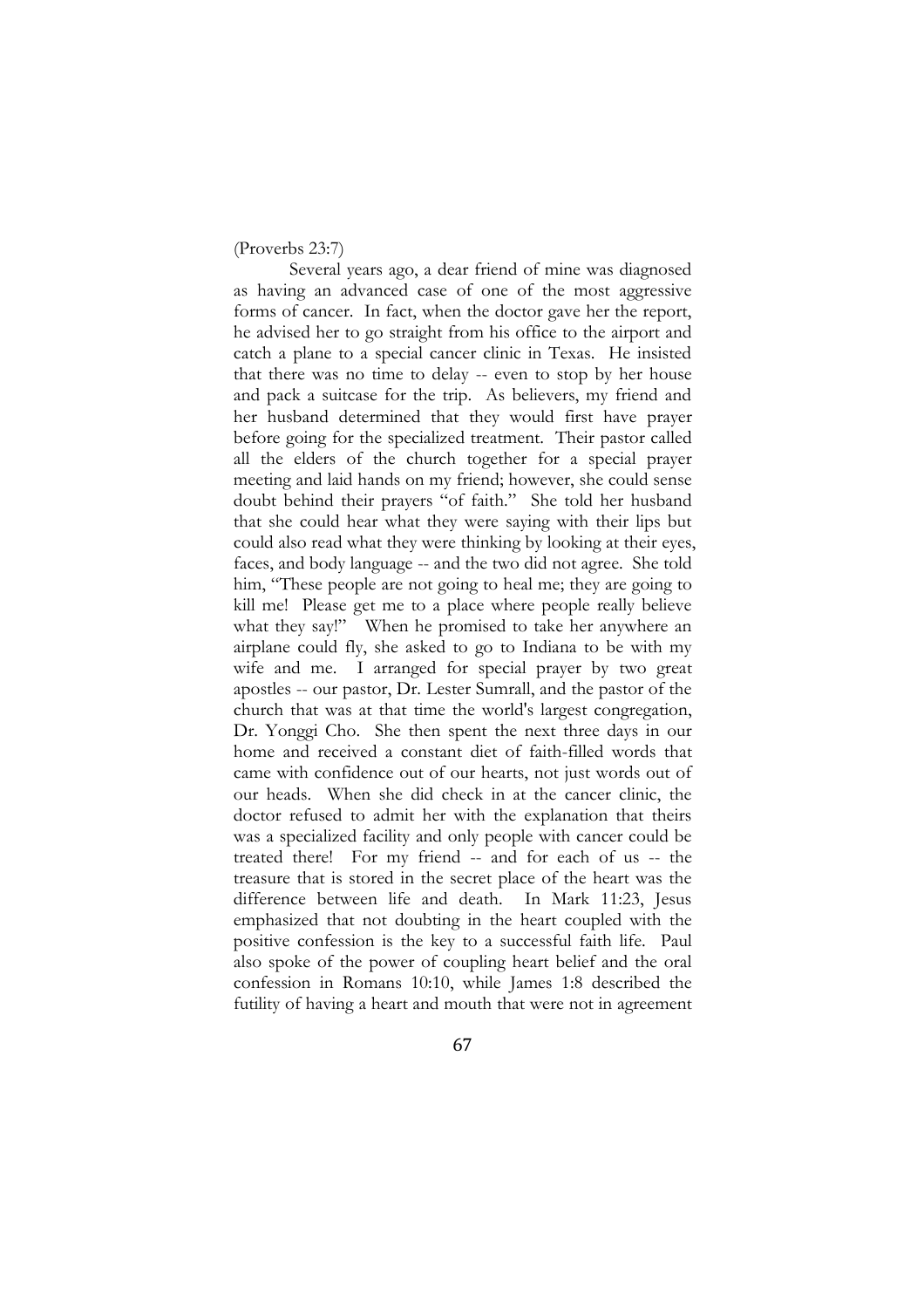and Isaiah 29:13 concluded that such disagreement is abominable to God.

Because David had a revelation of his victory in the secret place of his heart and then spoke it out publicly he was able to set destiny into action. So can we!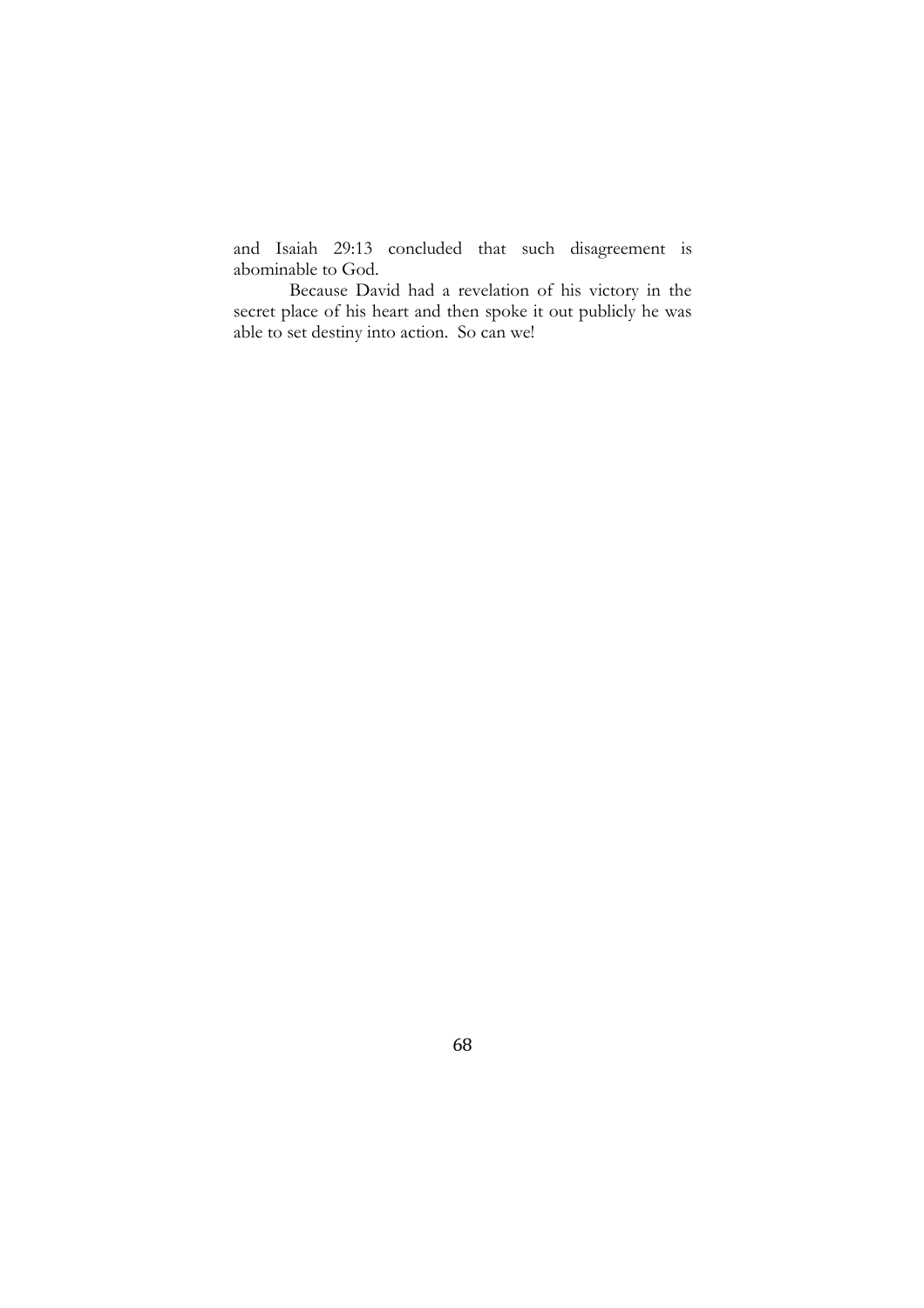## **David's Covenant**

At the height of his career as Israel's second king, David desired to build a monument to the God who had so spectacularly blessed him. When David presented his plan to build a temple in Jerusalem to his spiritual advisor Nathan, the Lord's response came that David was not to build a house for God but that He would build a house for David. God, in His divine humor, used a play on words to establish a new line of blessing. God had brought a new factor of reality into the movement of human destiny. David was not to build a building for God, but God would establish a family lineage for the king whom God recognized as a man after His own heart. The Lord further promised that it would never fail that one of David's descendants would sit on the throne in Jerusalem. From that moment on, a new covenant was in force. Psalm eighty-nine is a poetic description of this covenant, which was to be passed on to one son at a time throughout all generations.

> My covenant will I not break, nor alter the thing that is gone out of my lips. Once have I sworn by my holiness that I will not lie unto David. His seed shall endure for ever, and his throne as the sun before me. It shall be established for ever as the moon, and as a faithful witness in heaven. Selah. (verses 34- 37)

Solomon was the first heir to David's throne. It was during his reign that Israel reached her zenith in all areas. Israel actually became the focus of all human interest because of Solomon's wealth, wisdom, and wonderful architecture. However, Solomon failed tragically in his responsibilities to God. Of the seven-fold job description for the king of Israel spelled out in Deuteronomy chapter seventeen, Solomon violated all but two -- and these were two that were the ones that were impossible for him to break:

1. He had to be a Jew.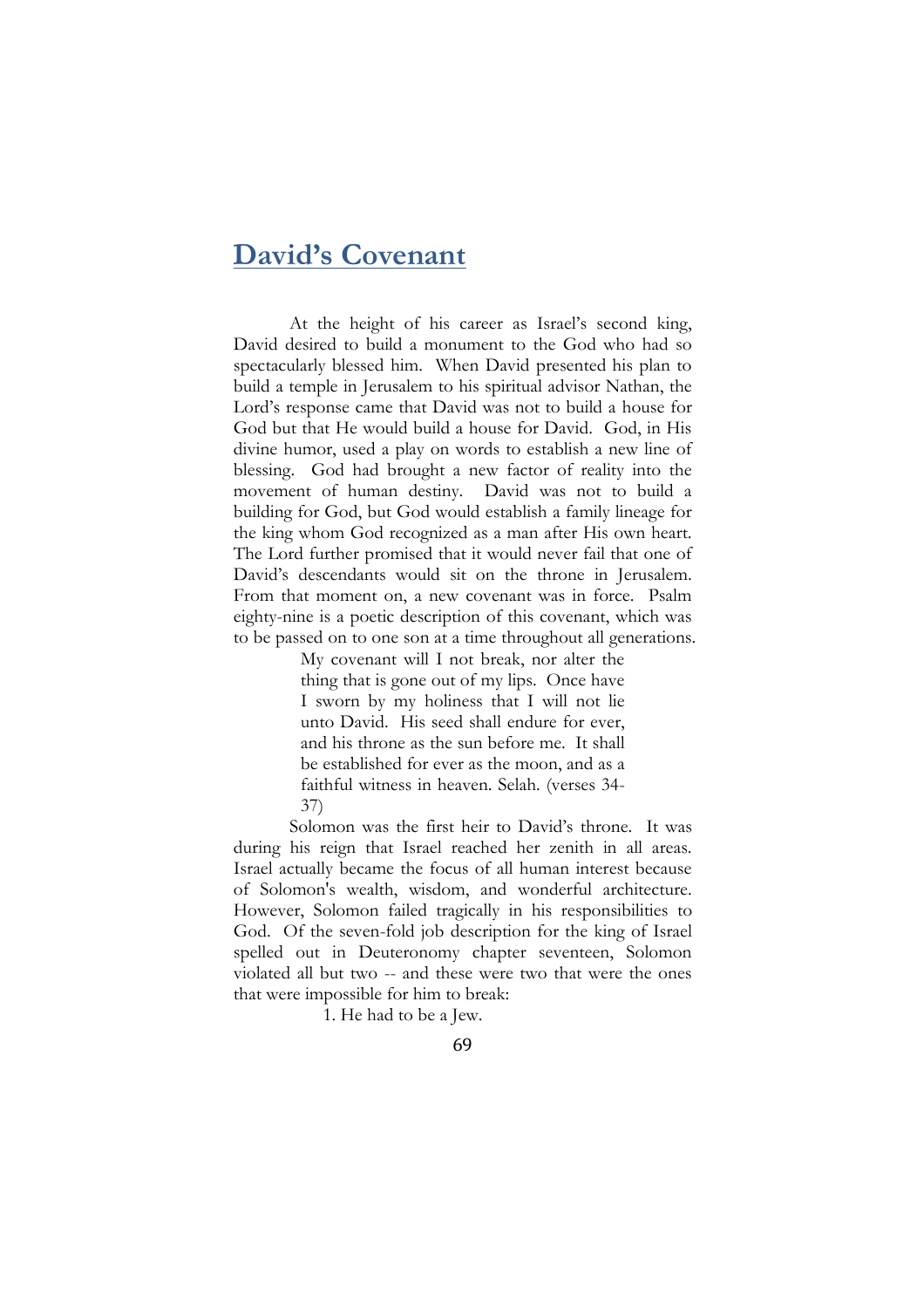2. He had to be called by God.

He blatantly violated the other five.

- 3. The king was not to acquire numbers of horses. First Kings 10:26 declares that Solomon maintained fourteen hundred chariots and twelve thousand horsemen.
- 4. The king was not to make treaties with Egypt and buy horses there. Second Chronicles 9:28 declares that he did just that.
- 5. The king was not to take many wives. First Kings 11:3 lists Solomon's wives as being seven hundred plus three hundred concubines.
- 6. The king was not to acquire large amounts of gold and silver. First Kings 10:27 astounds us with the fact that Solomon made silver as common as stones in Jerusalem.
- 7. The king was required to make a copy of the law for himself and read it daily to continue to revere the Lord and obey His decrees. First Kings 11:9 records Solomon's tragic failure on this point.

Upon the death of Solomon, his son Rehoboam came to the throne. Jeroboam (an officer under Solomon who had been charged as a dissident) pleaded with the new king to lessen the taxes and deal more generously with his subjects. Rehoboam refused and, instead, decided to increase the tax rates. His foolishness led to the division of the kingdom -- a consequence that had been prophesied would come because of Solomon's wickedness. Now, the covenant people were no longer one; they were two separate nations -- Israel in the north and Judah in the south. The histories of these two nations are quite diverse, mainly because of the covenant made with King David. Because Judah contained the city of David, Jerusalem, the promise of the Davidic line rested in that nation. The northern kingdom experienced nothing of this stability or blessing. From the very beginning of the separate state of Israel, the nation plunged into idol worship. Not one of its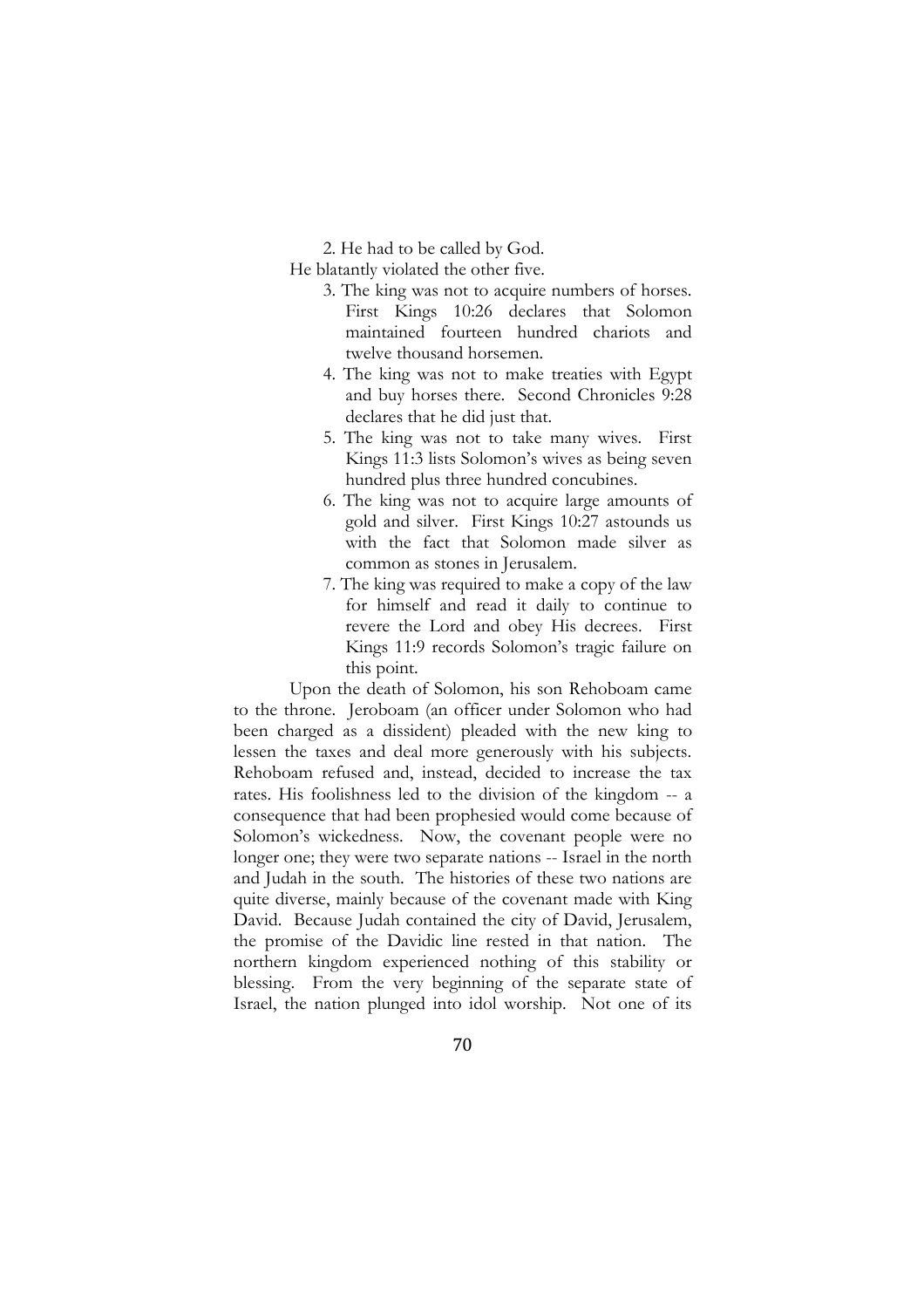kings came from the Davidic lineage. Only two dynasties ruled for more than two generations. At least half of her kings were murdered. Most of the monarchs served short reigns, with one on the throne for only seven days.

The history of the southern kingdom is not devoid of its failures, sins, and backsliding; but it does bear one amazing characteristic: twenty-two kings from the same family with over four centuries of unbroken leadership. Many times, the leadership was wicked and an abomination in the sight of the Lord, but it was still the house of David in power. Each time God said, "I've had enough," He remembered His covenant with His friend David and held back judgment in favor of grace. Let's take a quick overview of the reign of the Davidic dynasty.

There were several occasions when God was ready to bring total annihilation to the people and king of Judah, but His hand was stayed because of His vow to King David. Scripture records several of these instances. First Kings chapter eleven recounts the story of how Solomon's wives turned his heart from the Lord and he began to worship the pagan gods that they had introduced into Israel. The anger of the Almighty was kindled against Solomon, and He proclaimed that the kingdom would be torn away from Solomon's hand. "Yet," God added, "for the sake of thy father David, I will not do it during your lifetime. And for the sake of My servant David, I will give one tribe to your son to continue your lineage." (I Kings 11:12-13, 32-34) In the days of Abijam, God considered removing the lamp of the Davidic line from Jerusalem; again, because of His vow to David, God showed mercy and extended the house of His servant. (I Kings 15:4) When Jehoram brought the wicked Athaliah into the royal family, God considered total destruction of Judah; yet, His promise to King David again stayed His hand. (II Kings 8:19) When the Assyrian general Sennacherib surrounded the city of Jerusalem in the days of Hezekiah, it was, again, for the sake of David that God spared the city and the Judean king. (II Kings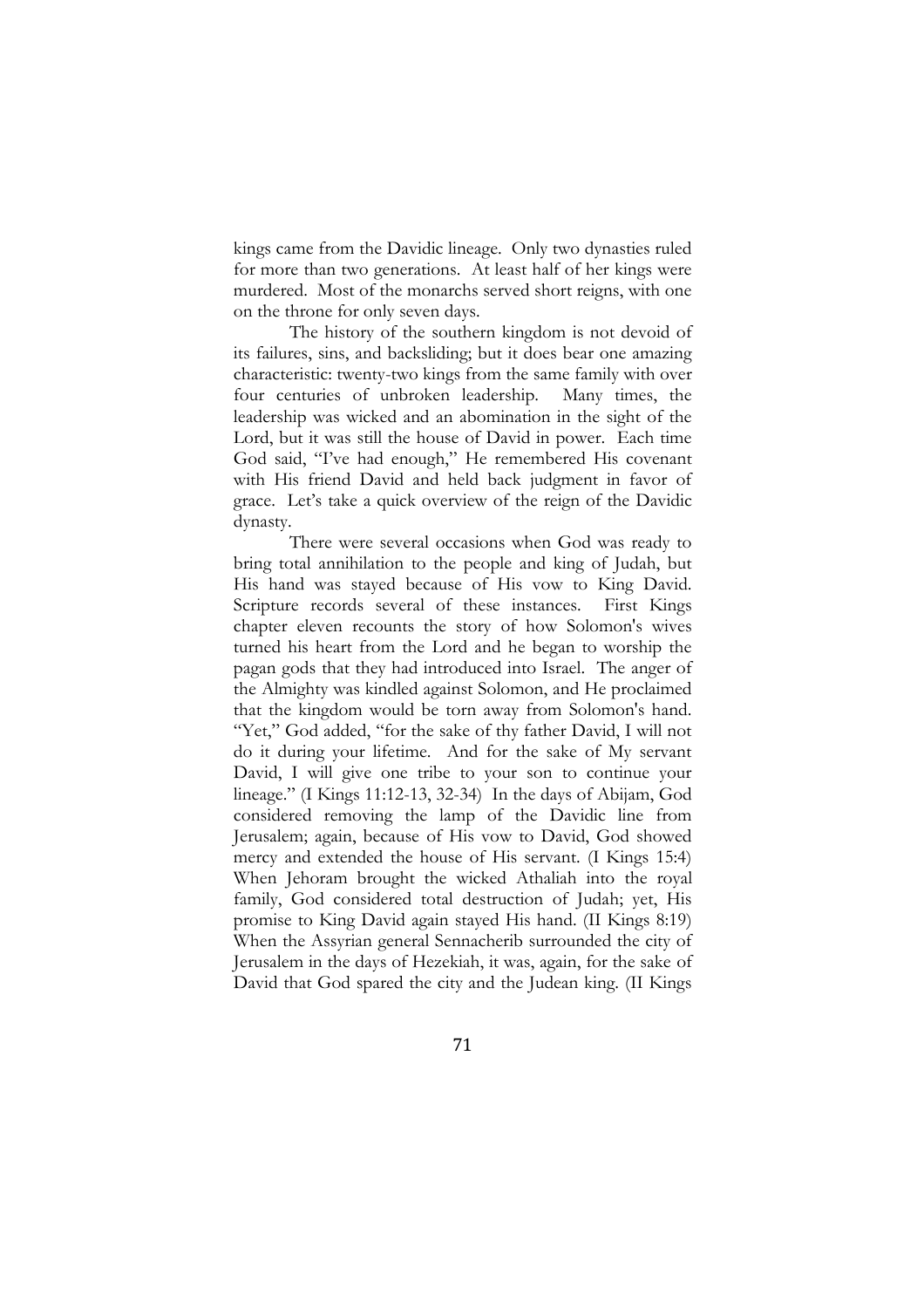19:34 and Isaiah 37:35) Hezekiah's life was also extended because of God's covenant with David. (II Kings 20:5-6)

Finally, the situation became so blatantly wicked that God did release His wrath upon King Jehoiachin (Coniah). God ultimately declared that no man of his seed would ever sit on the throne of his father David. (Jeremiah 22:28-30) Had God finally forsaken His promise to establish the house of David? No! Read on. Only five verses later, the prophet declares:

> Behold, the days come, saith the LORD, that I will raise unto David a righteous Branch, and a King shall reign and prosper, and shall execute judgment and justice in the earth. (Jeremiah 23:5)

The prophet Amos reaffirmed this promise when he spoke of the restoration of the tabernacle of David (Amos 9:11-12), a promise confirmed in the New Testament to be a prophecy of the coming of Jesus (Acts 15:16).

When we open the New Testament, we are immediately confronted with the title verse to the book of Matthew.

> The book of the generation of Jesus Christ, the son of David, the son of Abraham. (verse 1:1)

Of course, it is obvious that the order of the New Testament would be that it should begin with the story of Jesus; however, I have always found it interesting that God chose Matthew to be in first place in the lineup of the gospels. Had I been in charge, I would have started with Mark that seems to be the oldest of the Jesus biographies. Most people would have chosen John since it seems to be the one most people relate to and is the one most new converts are directed to read first. However, God -- in His infinite wisdom -- saw to it that the first evangelist's work in the roster was to be Matthew's. Thus, the opening verse of Matthew's gospel - and, therefore, the introductory verse to the whole of the New Testament -- presents Jesus as the son of David and the son of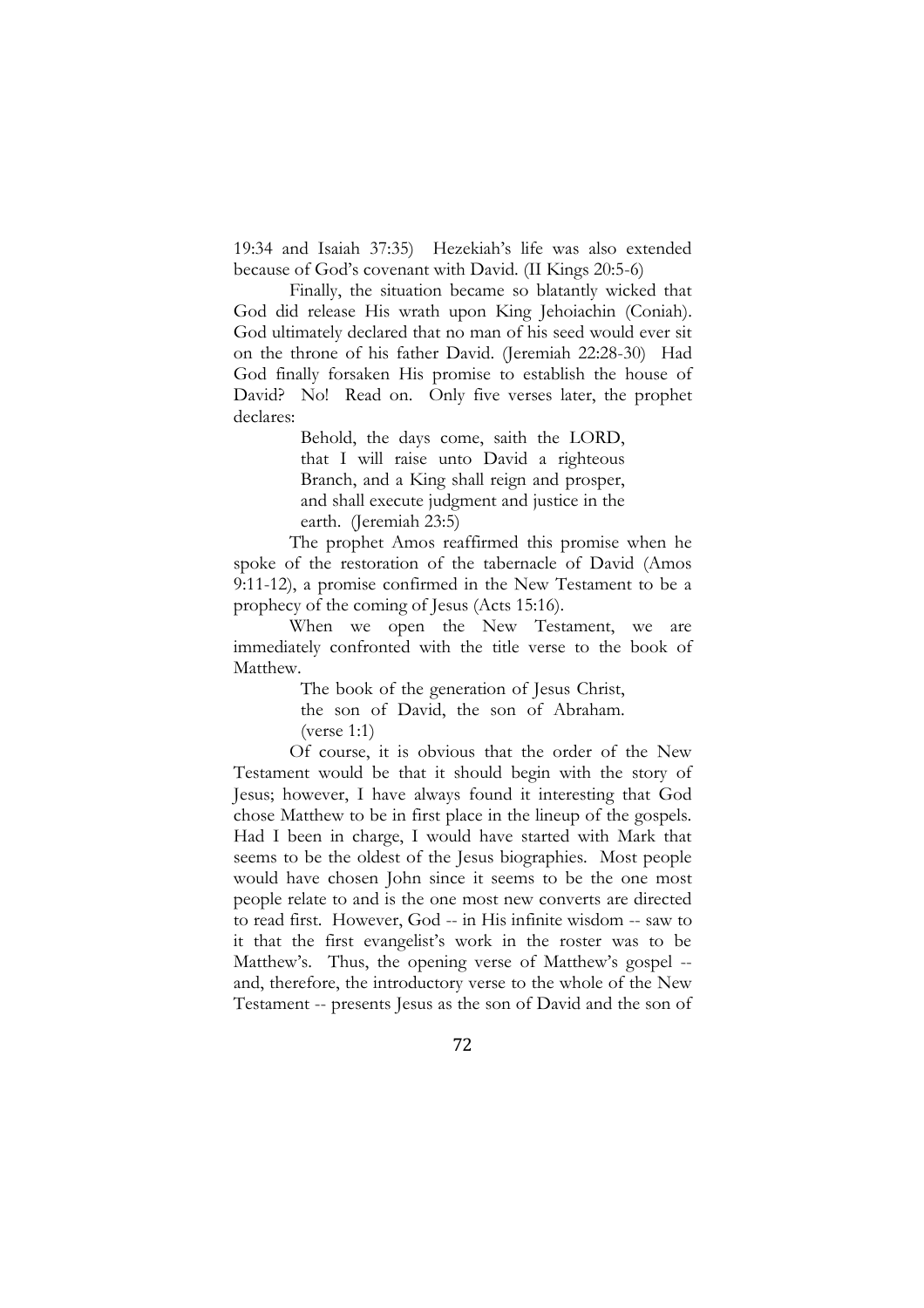Abraham. Notice the particular use of the articles in this sentence. Jesus is not a son of David or a son of Abraham. In both cases, it is specifically said that He is the son. The two great covenants of the Old Testament were both designated to a coming son. Now, the wait is over! Jesus has arrived as the final heir and recipient of both of these covenants. With this one passage, the final fulfillment of all of the Old Testament has come to into focus. And God specifically engineered the New Testament so that this climactic verse would strategically be the opening passage of the New Testament.

The fulfillment of all that God spoke to King David culminated in the person of Jesus. However, the finalization of these promises will only be manifest in the Lord's return at the Second Coming. At that point, the re-establishment of Jerusalem and the temple will mean the re-establishment of the house of David.

> The LORD also shall save the tents of Judah first, that the glory of the house of David and the glory of the inhabitants of Jerusalem do not magnify themselves against Judah. In that day shall the LORD defend the inhabitants of Jerusalem; and he that is feeble among them at that day shall be as David; and the house of David shall be as God, and the angel of the LORD before them. And it shall come to pass in that day, that I will seek to destroy all nations that come against Jerusalem. And I will pour upon the house of David, and upon the inhabitants of Jerusalem, the spirit of grace and of supplications: and they shall look upon me whom they have pierced, and they shall mourn for him, as one mourneth for his only son, and shall be in bitterness for him, as one that is in bitterness for his firstborn. In that day shall there be a great mourning in Jerusalem, as the mourning of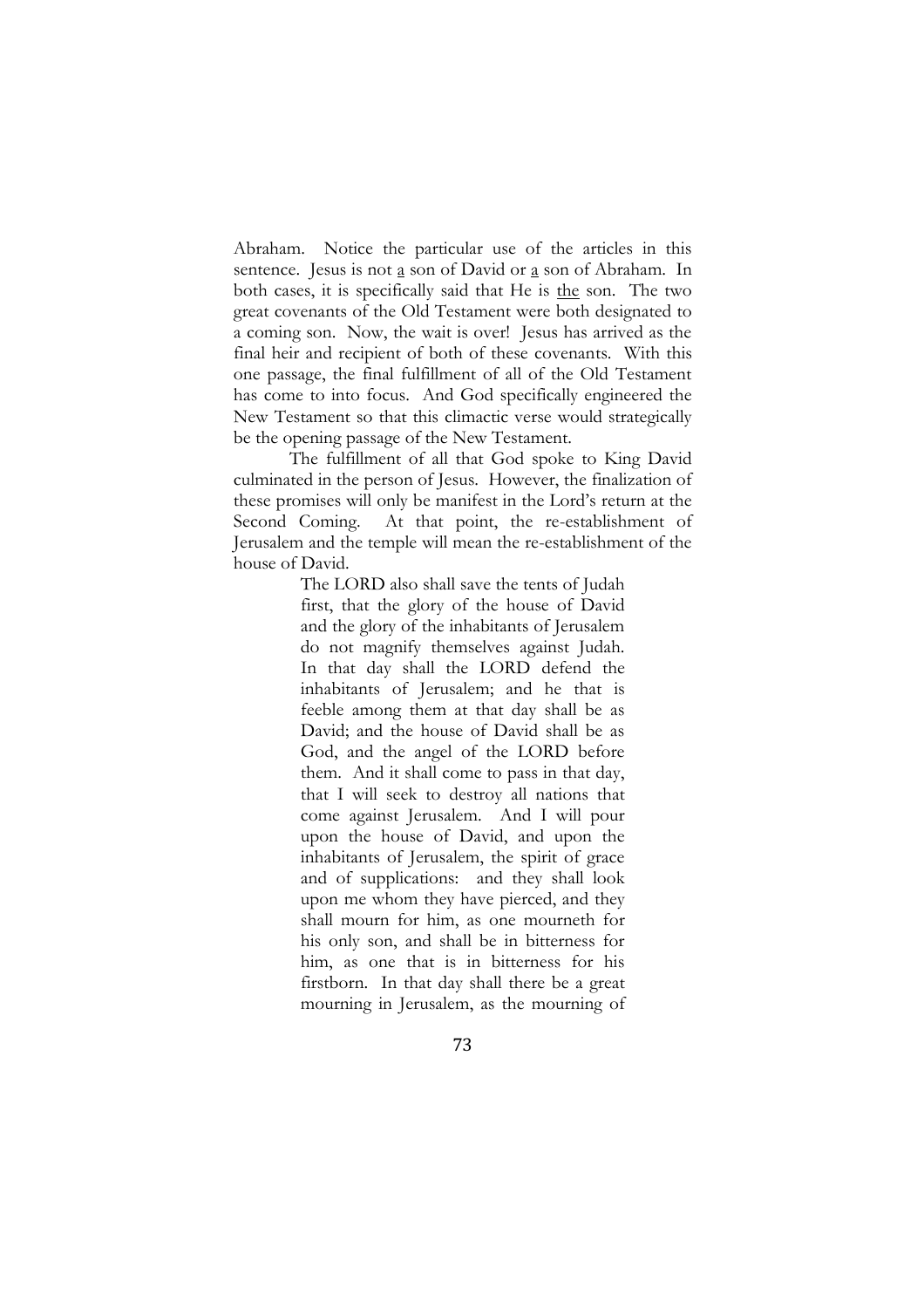Hadadrimmon in the valley of Megiddon. And the land shall mourn, every family apart; the family of the house of David apart and their wives apart; the family of the house of Nathan apart, and their wives apart; The family of the house of Levi apart, and their wives apart; the family of Shimei apart, and their wives apart; All the families that remain, every family apart, and their wives apart. In that day there shall be a fountain opened to the house of David and to the inhabitants of Jerusalem for sin and for uncleanness. (Zechariah 12:7-14, 13:1)

Finally, we see the fulfillment of Nathan's words to King David -- there will be a temple in Jerusalem and there will be an everlasting kingdom of David's seed ruling from the city of David. The following chapter of Zechariah's prophecy describes the utter defeat of a global move to challenge the Jerusalem-based kingdom and the ensuing universal rule of the Davidic king. But to truly understand the covenant concerning the establishment of the house of David, we must also understand the house he was not allowed to establish -- the temple.

With the same breath in which God established David's household, He also made another promise that became the perpetual desire and longing of the covenant people -- that there would be a temple to God in Jerusalem. David desired to build a temple on the sacred mountain, but was forbidden by the prophet Nathan.

> Thus says the Lord, Would you build me a house to dwell in? I have not dwelt in a house since the day I brought up the people of Israel from Egypt to this day, but I have been moving about in a tent and a tabernacle. In all the places that I went with all the people of Israel, did I speak a word with any of the judges of Israel, whom I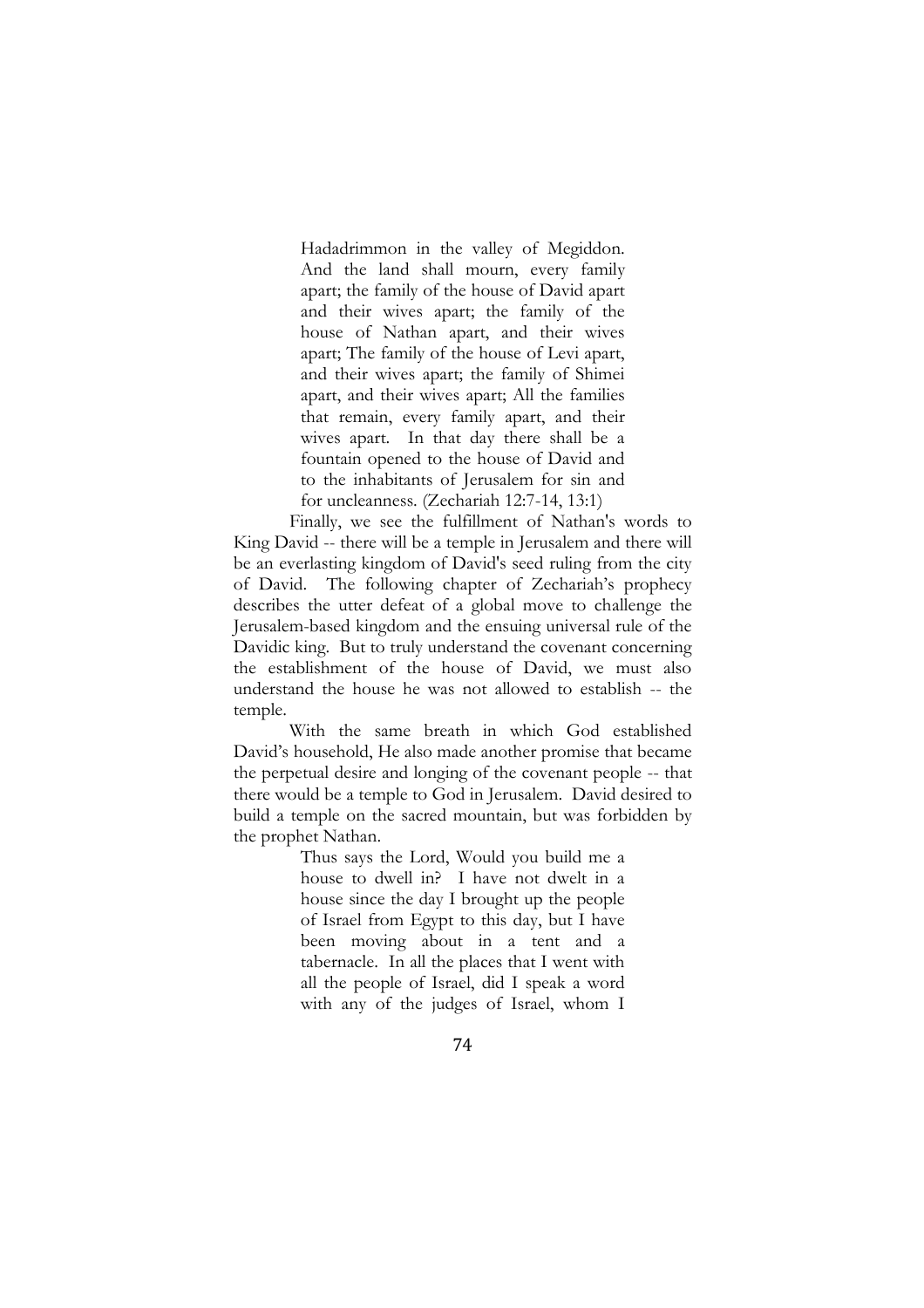commanded to shepherd my people Israel, saying, why have you not built me a house of cedar?…Moreover the Lord declares to you that thy Lord will make you a house. (II Samuel 7:5-7)

Here the stress seems to be on the fact that the political unity -- the house of David -- should be secured before the temple was built. After David's reign, his son Solomon did establish a temple in Jerusalem. But we must not overlook the significance of David's role in making the temple a reality.

> And David said, Solomon my son is young and tender, and the house that is to be builded for the LORD must be exceeding magnifical, of fame and of glory throughout all countries: I will therefore now make preparation for it. So David prepared abundantly before his death. Then he called for Solomon his son, and charged him to build an house for the LORD God of Israel. And David said to Solomon, My son, as for me, it was in my mind to build an house unto the name of the LORD my God: But the word of the LORD came to me, saying, Thou hast shed blood abundantly, and hast made great wars: thou shalt not build an house unto my name, because thou hast shed much blood upon the earth in my sight. (II Chronicles 22:5-8)

When David spoke to Solomon about building the temple in Jerusalem, he explained that he could not build the sanctuary himself because of the blood that was on his hands. The wording he used seemed to indicate that the issue at hand had to do with the many wars that David had fought during his reign. In fact, this is exactly how Solomon understood the conversation. We can see this from the explanation he gave to King Hiram when he asked his assistance in supplying materials for the construction of the temple.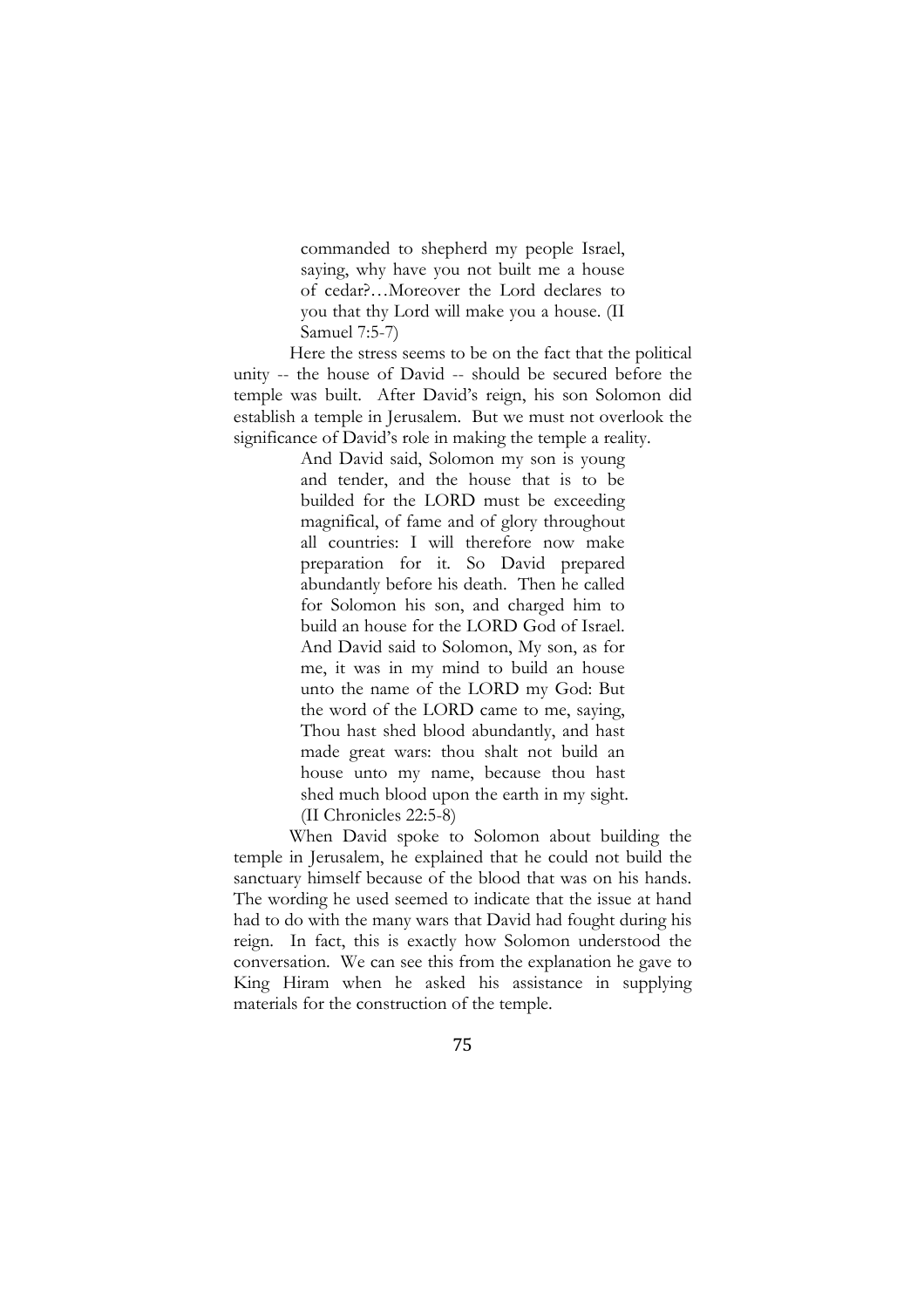And Solomon sent to Hiram, saying, Thou knowest how that David my father could not build an house unto the name of the LORD his God for the wars which were about him on every side, until the LORD put them under the soles of his feet. But now the LORD my God hath given me rest on every side, so that there is neither adversary nor evil occurrent. (I Kings 5:2-4)

However, the true blood that was on David's hands was that of Uriah. Because of this blood, God never allowed David to be at peace, resulting in his not being able to build the temple.

> Now therefore the sword shall never depart from thine house; because thou hast despised me, and hast taken the wife of Uriah the Hittite to be thy wife. (II Samuel 12:10)

In order to grasp the significance of the paradox demonstrated here, we need to consider one of the perplexing questions concerning the personality of David. When we read the psalms, we see a picture of an ecstatic worshipper; yet, when we read the historical books, we get a very different picture of a bloodthirsty warrior. As a preface to the explanation of the seeming dichotomy in David's life, let me first make reference to one of today's leading theologians who has said that missions exist because worship does not. The premise of his statement is that, when we get a glimpse into the throne room of heaven in the book of Revelation, we see that the activity of heaven is worship. Life in heaven is not centered around all the activities we know here on earth; rather, it seems to be solely focused on worship. The twenty-four elders, all of the heavenly hosts, and all the redeemed from every segment of the human family are continually before the throne, adoring God and the Lamb and proclaiming their great deeds. Since not every human has been given the chance to choose to join in this eschatological chorus, human activity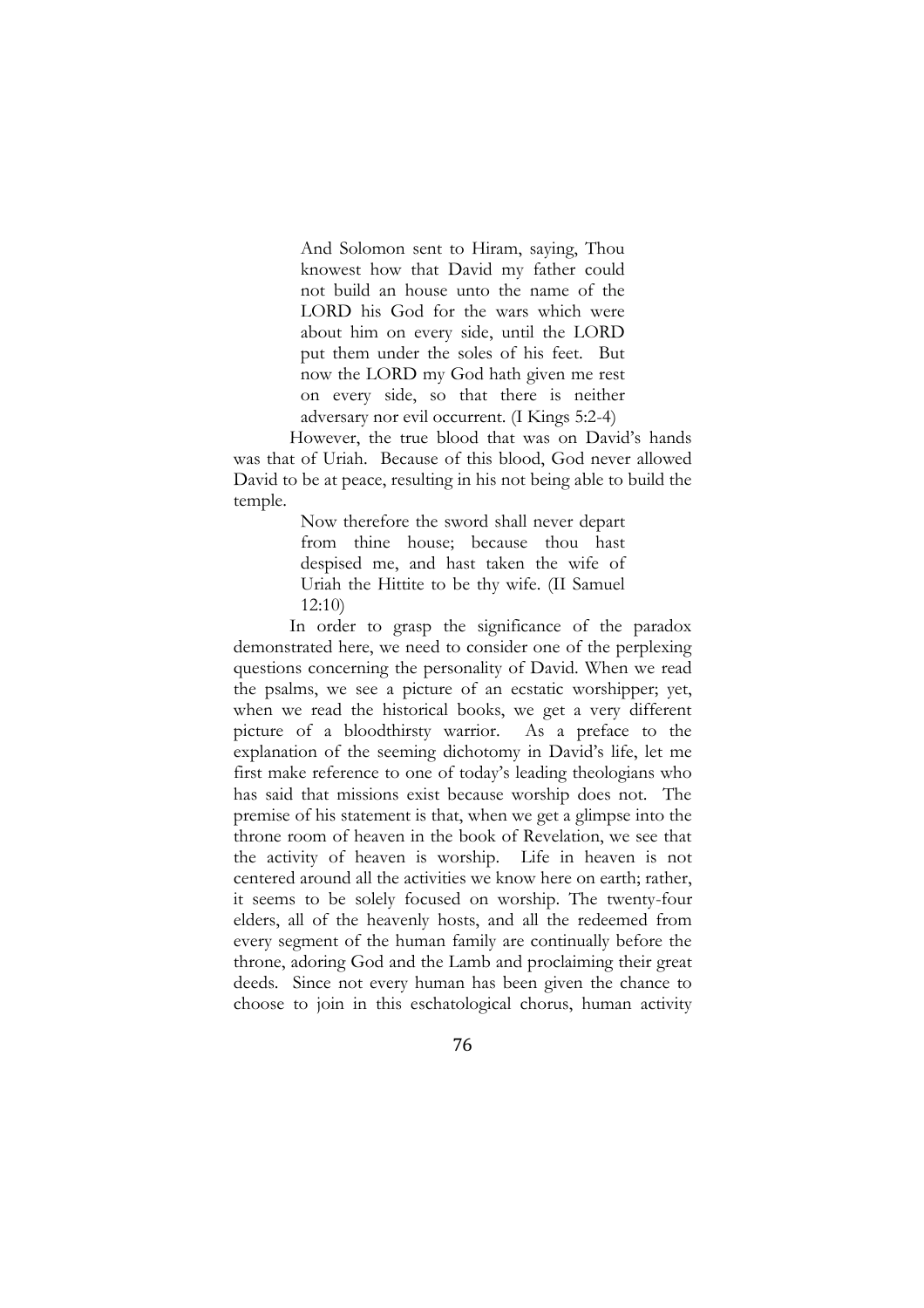must be first directed to recruiting choir members -- thus, missions or whatever other activity we are involved in! Until we understand this principle, David will remain one of the biggest conundrums in the Bible. He seems like a schizophrenic with his psalms filled with beautiful, poetic adorations to God while the narrative of his life is violent slaughter and conquest. The two sides of this great figure seem almost irreconcilable. Even in the midst of his melodic compositions, we occasionally find a gory rant against his enemies. How can all these radically different pieces fit together logically? The answer is in the centrality of worship. Actually, David was worship leader first and king and warrior second. His battles were to eliminate the worship of false gods, and his government was to establish a people under a theocratic society that put worship in preeminence. All the wealth he accumulated through taxation of the people, his entrepreneurism, and the conquests of pagan lands was dedicated to the funding of the temple that his son would eventually build as a monument to worship. In other words, his life was centered around worshipping God -- and one of the main focuses in that worship was the erection of the temple. Every other activity, no matter how foreign it might seem, was in one way or another to culminate in worship, especially temple worship.

The prophets and historians alike testify to the role exuberant worship played in David's physical life and in the eschatological reestablishment of his lineage and kingdom.

And to this agree the words of the prophets; as it is written, After this I will return, and will build again the tabernacle of David, which is fallen down; and I will build again the ruins thereof, and I will set it up: That the residue of men might seek after the Lord, and all the Gentiles, upon whom my name is called, saith the Lord, who doeth all these things. (Acts 15:15-17 referring to Amos 9)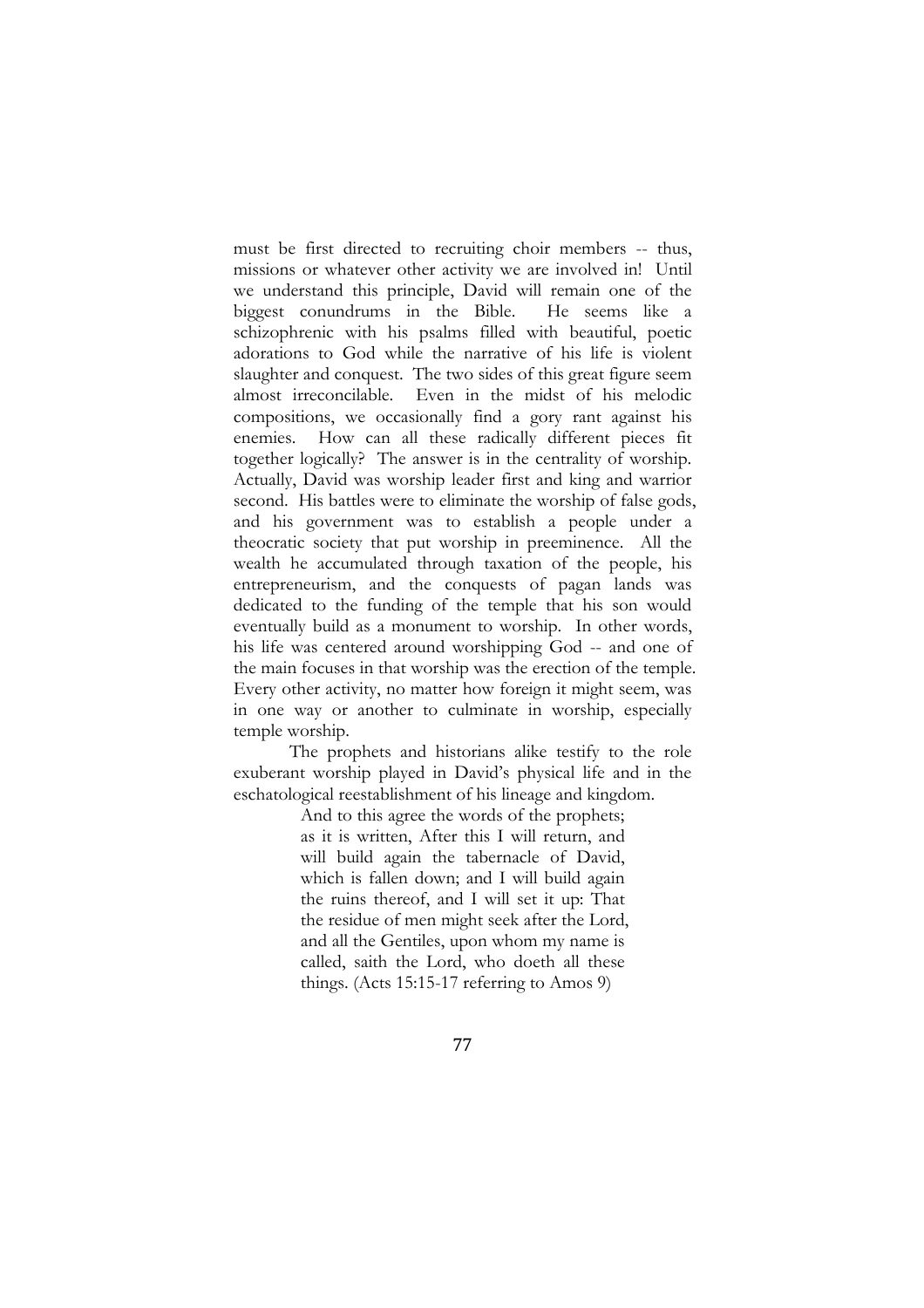The reference to the tabernacle of David speaks of a special tent that the king constructed in Jerusalem to house the Ark of the Covenant when he brought it back after the Philistines had captured it. (II Samuel 6:17) David's tabernacle was different from both the tabernacle of Moses and the temple of Solomon in that it did not have the thick curtain of the Holy of Holies surrounding the ark to keep it out of sight and out of reach. In both the former and latter situations, only the High Priest could approach the ark -- and that was only once a year under very exacting conditions. In David's tent, the ark was visible and accessible to all. When the ark was placed in this tabernacle, David danced with all his might and celebrated so extravagantly that his wife was embarrassed. Undeterred by her criticism, David declared that he could continue and even intensify his worship. (II Samuel 6:12-22) One significant fact about the arrangement that David made concerning this tabernacle was that there was continuous worship in the presence of the ark. (I Chronicles 16:37-40) This worship was of staggering proportions with some four thousand worshippers regularly serving before the tabernacle. (I Chronicles 23:5) To get a perspective, we need to realize that the forty largest orchestras in the world today employ only about three thousand five hundred musicians -- still several hundred short of the number employed for this singular praise ensemble! After all, David did say that it was with music that he entered into the very presence of the Lord. (Psalm 100:2) It is likely that the repetitive nature of music reaffirms the truths of the lyrics by the same principle that meditation solidifies the truths of the scriptures as we repeat and recite them. Praise and worship music seems to actually be spiritual in its very nature. In fact, the very origin of music is described as having been incorporated in Lucifer, who was at that time the anointed cherub who covered the very presence of God. (Ezekiel 28:13) Thus we see music closely associated with the intimate presence of the Lord. On a side note, it seems that when Lucifer became the devil he perverted the quality of music and turned it into an instrument to bring his servants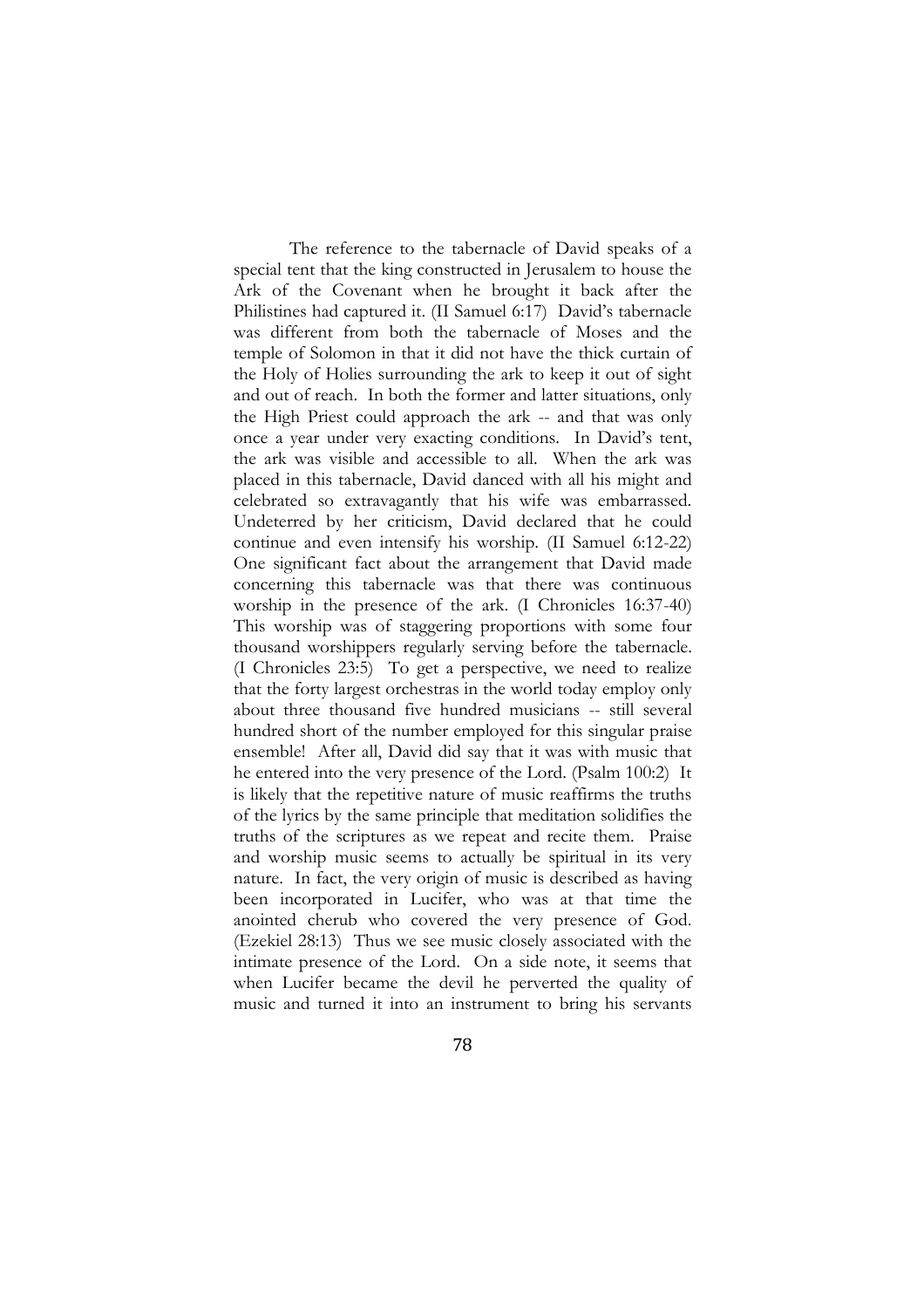into closeness with him. Music -- both sacred and diabolical - gets into the human spirit and also sets the atmosphere - either for the Holy Spirit or demonic spirits. We see this principle demonstrated in the fact that David was able to calm the evil spirit that was in Saul when he played his harp. (I Samuel 16:23)

One of David's major accomplishments as king of Israel was to turn the former Jebusite city of Jerusalem into the focal point of Jewish life. Under his direction, the city became the center of the military, the politics, the culture, the education, the administration, the economy, and most of all the religion of the nation. Although Solomon would be the one to build the temple and import so much wealth that the city would be coined "Jerusalem of gold," David made the city to prosper in every physical dimension and established it as the focal point of spiritual life. The denial of his desire to build the temple illuminates another aspect of David's true leadership character. The test of real leadership is whether we are willing to do all the work and let our followers get all the credit. David drew up all the blueprints for the temple and worked hard to raise all the money to build it -- all the while knowing that the temple would forever be remembered as Solomon's Temple! Somewhere along the line during this process of preparing for a temple that he would never set foot into, David wrote, "I was glad when they said unto me, 'Let us go into the house of the LORD.'" (Psalm 122:1) In this verse, he was celebrating the fact that his followers had become leaders because they had caught what their leader had taught. His leadership had come to fruition as they had gotten hold of his spirit and his spirit had gotten hold of them! True leaders rejoice when they no longer must lead but know that their vision is guaranteed through their followers.

The writings of David show how significantly the temple figured into his spiritual mentality. It is often easy to read biblical passages with certain images in our heads and not take the time to consider if those mental pictures are accurate. For example, many of us have a misconception that has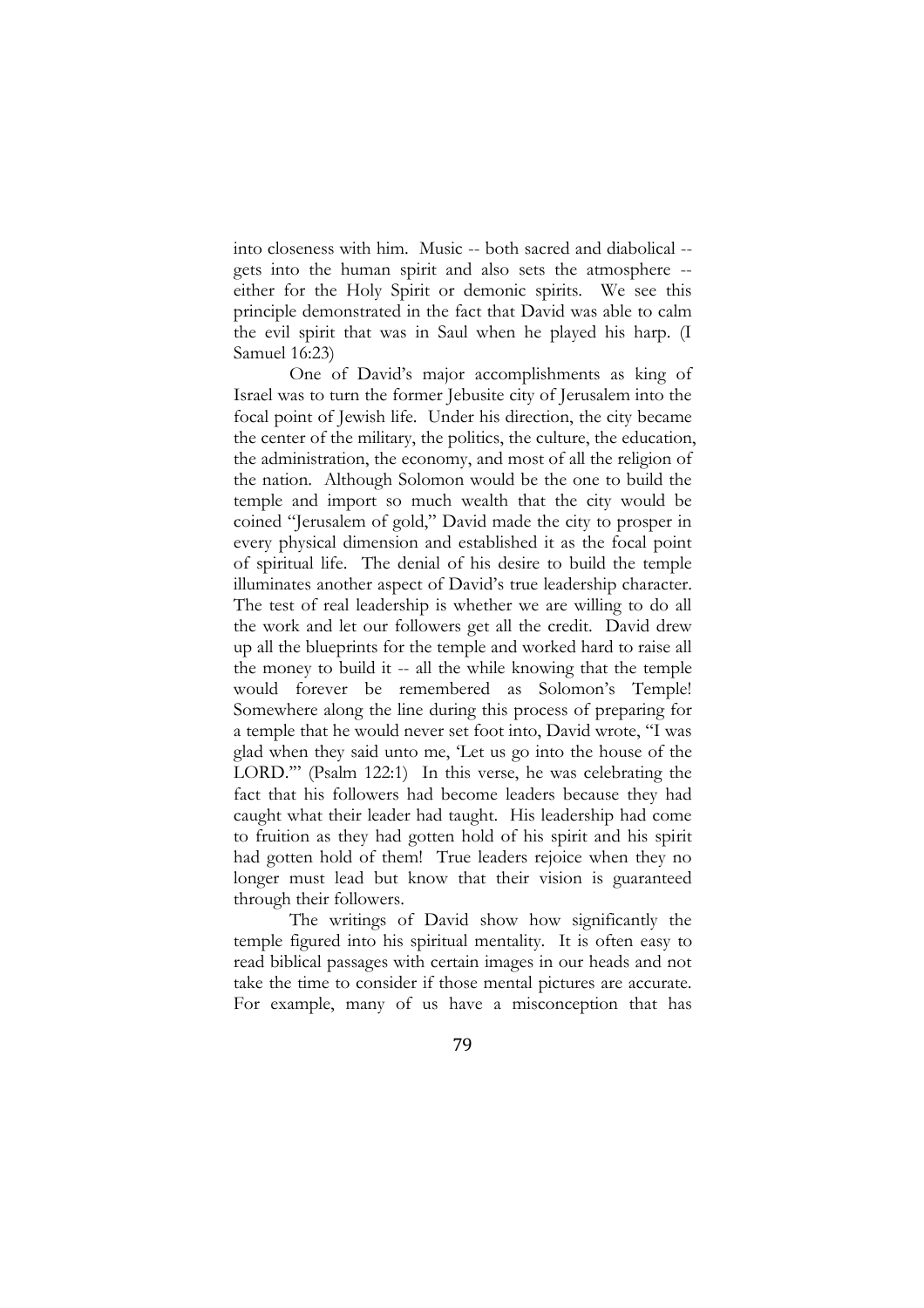somehow slipped into our imagination of King David standing, kneeling, or even whirling about in exuberant worship inside the courts of the temple. After all, he mentions the sanctuary fourteen times (verses 20:2, 63:2, 68:24, 73:17, 74:3, 74:7, 77:13, 78:54, 78:69, 96:6, 102:19, 114:2, 134:2, 150:1) and the temple ten times (verses 5:7, 11:4, 18:6, 27:4, 29:9, 48:9, 65:4, 68:29, 79:1, 138:2). However, it may take a genuine reality check to place these psalms in their proper chronological context -- the period before the temple was even built! How is it that David could write so explicitly and so eloquently describe his emotions as he worshipped in a temple that didn't even exist? The answer is simple -- he was there in the spirit. He had entered into the faith realm to the point that he was experiencing the yet-to-be-built temple as genuinely as if he were in the actual building. He was experiencing the sanctuary prophetically in preparation for the fulfillment of the vision. Andrew Wommack described his experience of walking through the unfinished building of his headquarters when it was nothing more than an empty shell. As he walked through the open cavern, he imagined every wall and door that was yet to be built as he cautiously avoided walking through the "solid" walls and was careful to turn the handle on each door as he went through it. He said that he was actually less excited when he walked into the finished building that when he "experienced" it by faith.

> One thing have I desired of the Lord, that I will seek after; that I may dwell in the house of the Lord all the days of my life, to behold the beauty of the Lord, and to enquire in his temple. (Psalms 27:4)

One really perplexing statement that David penned about the temple is found in Psalm 74:7-8.

> They have cast fire into thy sanctuary, they have defiled by casting down the dwelling place of thy name to the ground. They said in their hearts, Let us destroy them together: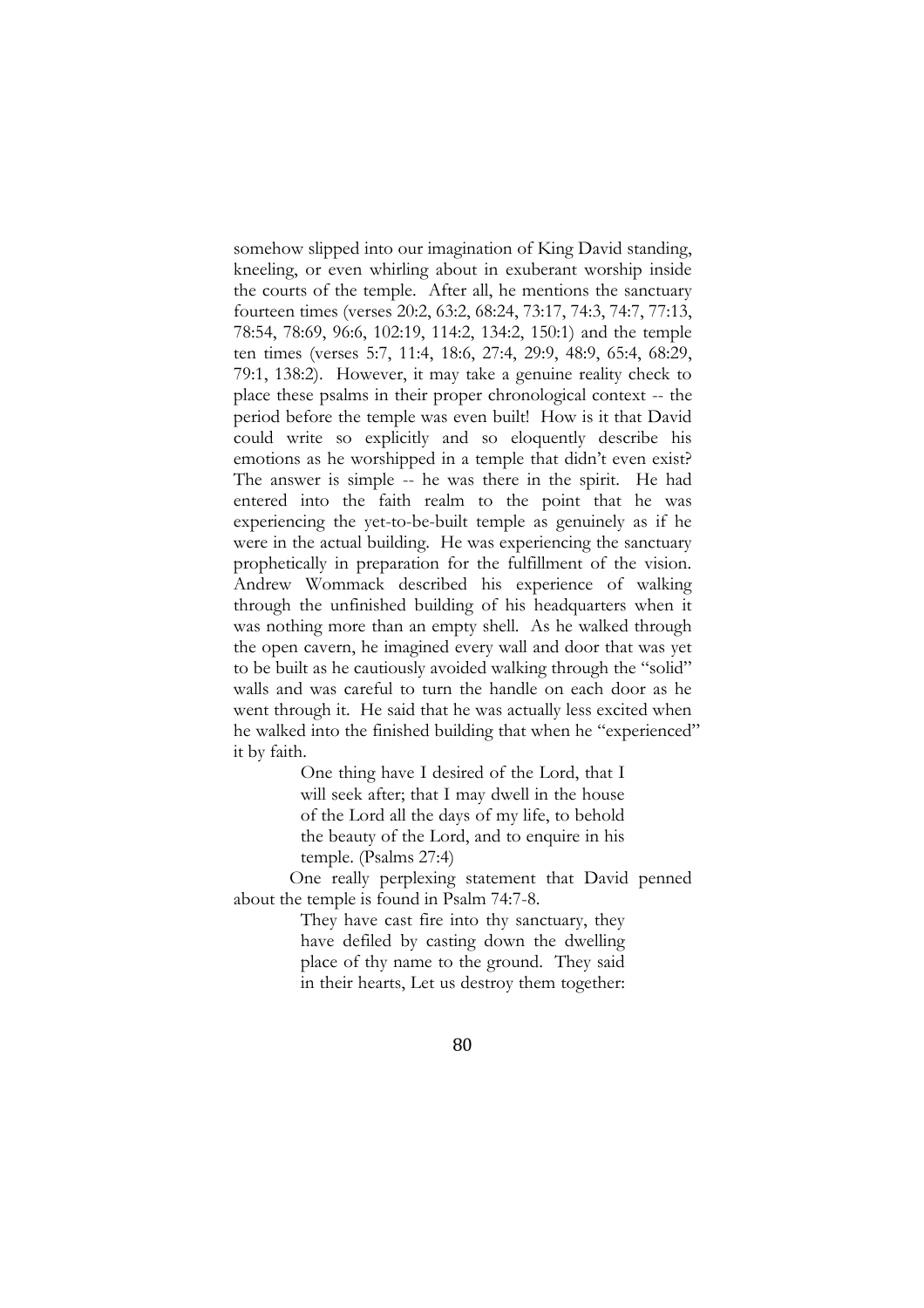they have burned up all the synagogues of God in the land.

These verses can be very perplexing at first glance because they refer to things that didn't even exist in the time of David. Verse seven talks about the burning of the sanctuary, an apparent reference to the Babylonian destruction of the First Temple followed centuries later by the razing of the Second Temple by the Romans -- which incidentally occurred on the same calendar date, the [Tisha B'Av,](http://upload.wikimedia.org/wikipedia/commons/9/91/He-TishaBAv.ogg) the ninth day of the Jewish month of Av. Verse eight refers to synagogues, which grew out of the period of the Babylonian Exile. The reference to the synagogues is easily explained in that the actual Hebrew term used here is a word that simply means "appointed." David was referring to any place that was appointed as a place of worship. It could have been as simple as a family altar in a home or as well established as a national site such as Gibeon where Solomon worshiped before the construction of the temple or at the tabernacle where David housed the Ark of the Covenant. The destruction of the temple referred to in verse seven must be seen in light of the prophetic gift that resided in the Psalmist. Even though David could see into the future and understand the temple he was drawing the blueprints for and raising funds for would wind up in ashes, he knew that he had to follow through with preparing for its construction. In our own lives, we can learn a simple lesson from this passage: do it anyway. Even though some of our efforts may face challenges and possible defeat, we can't just sit idle and do nothing.

Although the Bible is full of teaching concerning the prophetic importance of the temple to covenant life, allow me to conclude our discussion with what is likely the most foundational passage -- the dedication prayer uttered by Solomon when the first temple was inaugurated. Notice how the influence of David permeates the significance of the temple and its prophetic role.

> And Solomon stood before the altar of the LORD in the presence of all the congregation of Israel, and spread forth his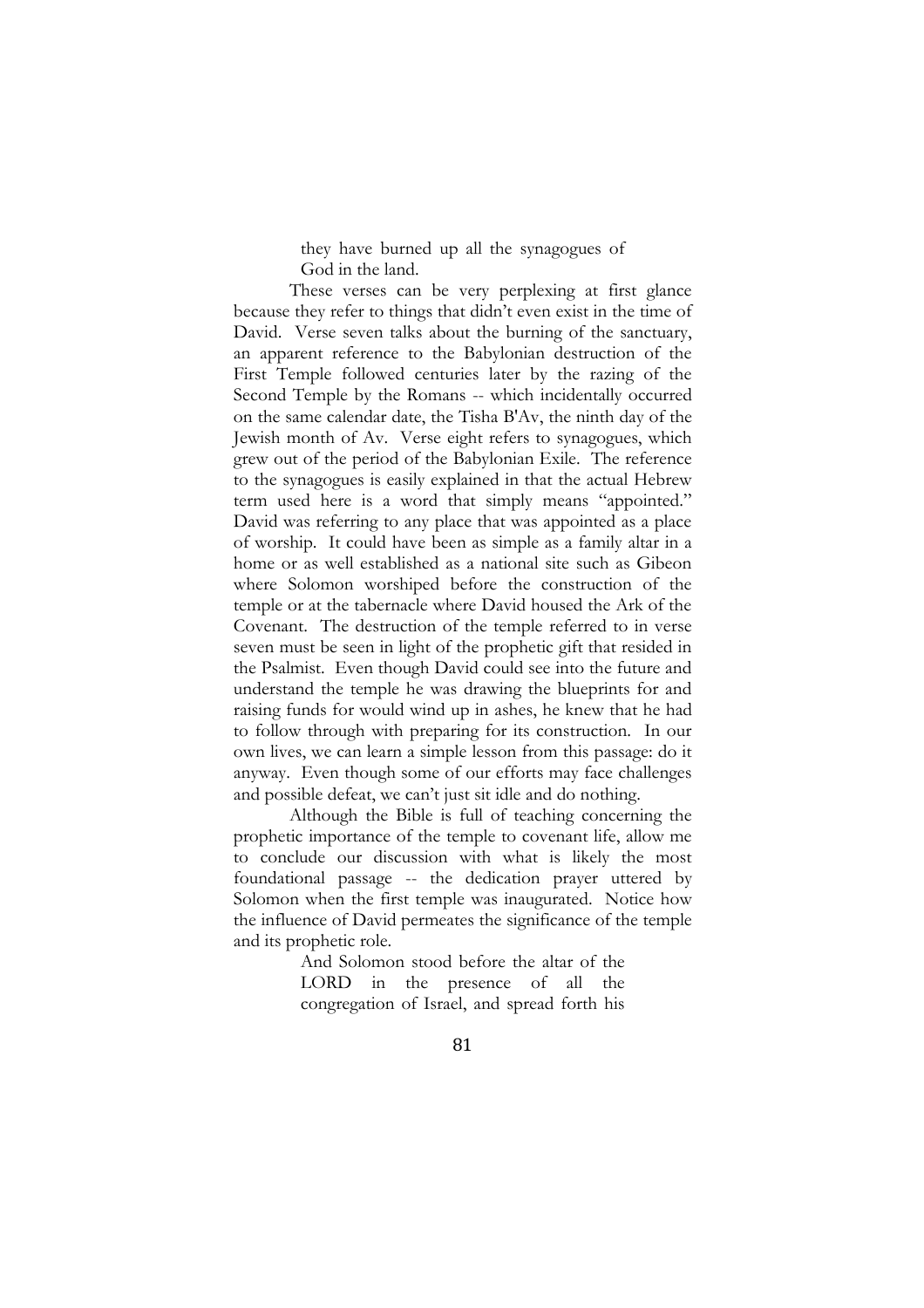hands toward heaven: And he said, LORD God of Israel, there is no God like thee, in heaven above, or on earth beneath, who keepest covenant and mercy with thy servants that walk before thee with all their heart: Who hast kept with thy servant David my father that thou promisedst him: thou spakest also with thy mouth, and hast fulfilled it with thine hand, as it is this day. Therefore now, LORD God of Israel, keep with thy servant David my father that thou promisedst him, saying There shall not fail thee a man in my sight to sit on the throne of Israel; so that thy children take heed to their way, that they walk before me as thou hast walked before me. And now, O God of Israel, let thy word, I pray thee, be verified, which thou spakest unto thy servant David my father. But will God indeed dwell on the earth? behold, the heaven and heaven of heavens cannot contain thee; how much less this house that I have builded? Yet have thou respect unto the prayer of thy servant, and to his supplication, O LORD my God, to hearken unto the cry and to the prayer, which thy servant prayeth before thee today. (I Kings 8:22-28)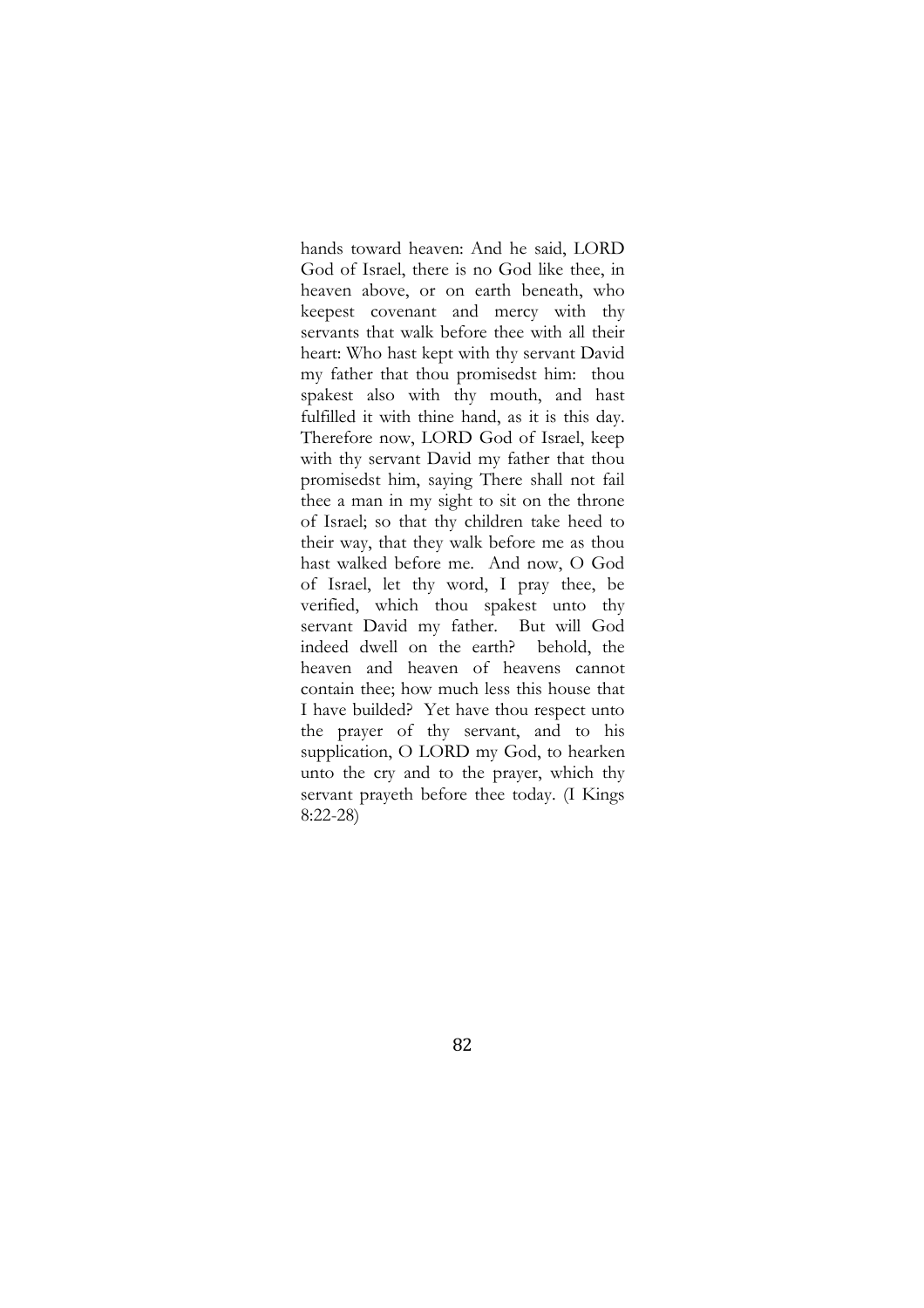# **Parenting**

Although King David left an indelible impact on all of human destiny, we can see that he essentially "missed the boat" in one specific area of influence where he should have focused his attention. In this one arena of life -- his parenting skills, well actually, his lack of them -- David teaches us a number of lessons the hard way.

The Bible records that David fathered at least nineteen sons and one daughter through his nine legitimate wives. We are left no record of the offspring from his concubines, and we know that he kept at least ten such mistresses. We know the life stories of six of these progeny, and each story spins a tragic yarn.

Let's begin by looking at the illegitimately-conceived son born from David's illicit relationship with Bathsheba. Even before its very first breath, the child was marked for death through Nathan's prophecy. Yet, the great king fasted and prayed for several days as the baby lingered in the balances between life and death until finally the death angel snatched the child's soul away and David conceded in his battle for his life. This baby's short lifespan painted the picture that the Apostle James described centuries later: lust conceives sin that ultimately produces death. (verse 1:15) David's lust for Bathsheba produced the sinful acts of adultery, deception, intrigue, and murder with the end product of the baby's death.

The next son we should study would be Amnon who became lovesick for his half-sister Tamar. When David visited his son after having heard of his illness, Amnon asked that Tamar be sent to her brother's apartment to serve him dinner in bed. The Bible records a horrid story of how Amnon was actually feigning the sickness as part of a plot to get more than dinner in bed from his unsuspecting sister. Each time I read this story, I think of a magazine ad that shows a pre-teen lad with a rather challenging look on his face and the wording:

LEAVE ME (Okay, it may seem like I hate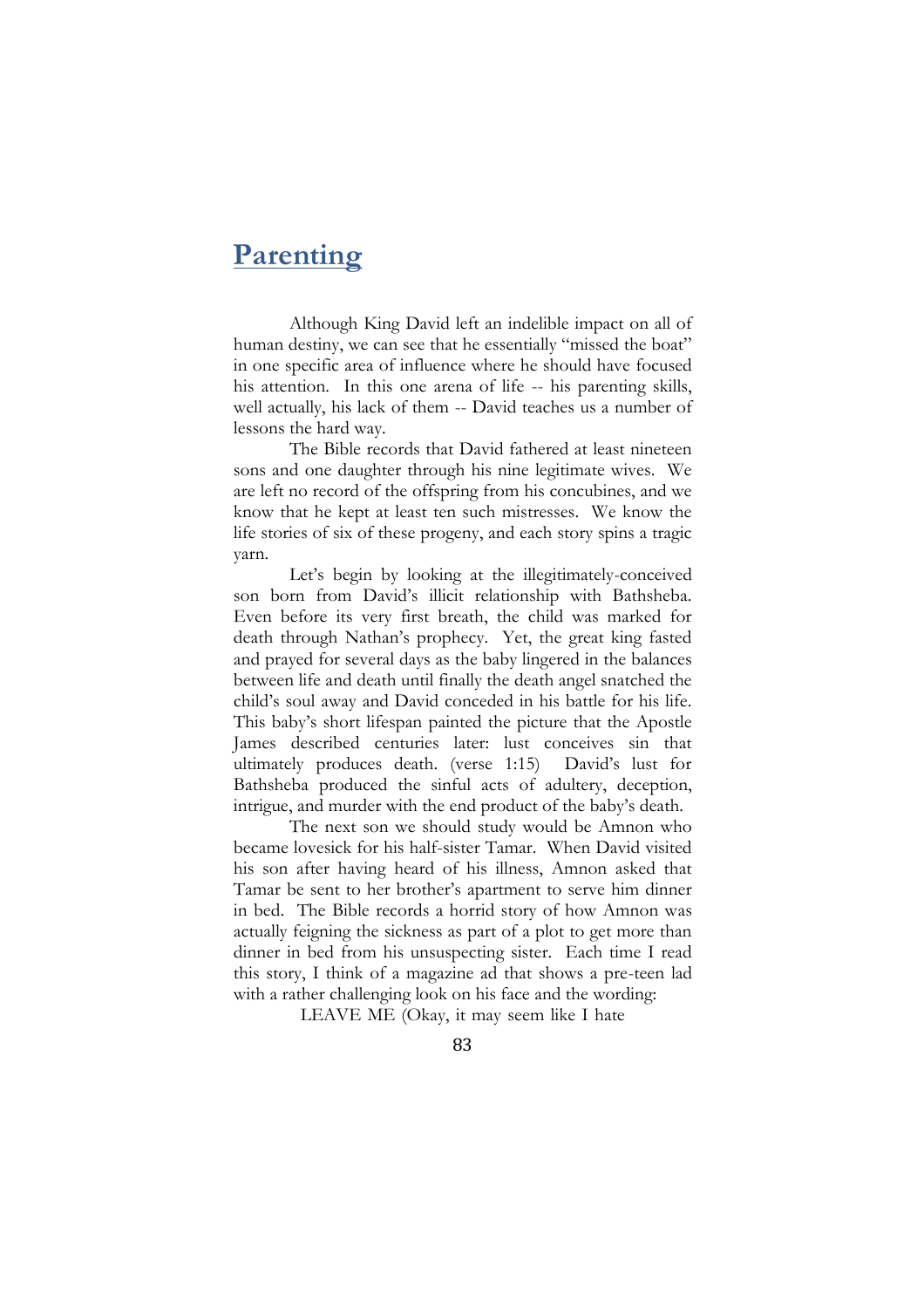my parents, but I'm really demonstrating what a therapist would call "asserting my identity," so I can grow up to be a welladjusted individual. Sure, I say I want freedom, but without parental supervision, I'm much more likely to smoke pot and stuff. I hope my parents don't try to act like my friends. What I really need is parents.) ALONE.

The message it intends to communicate is that parents need to learn to read between the lines of what their children are saying. David failed to do this. He heard what the young man said with his lips, but he failed to hear what he was saying with his emotions. It would seem that only the dullest man would not discern that something much more involved than a simple plate of food must have been on the son's mind. How would a meal by any certain cook have any effect on the boy's malady? Certainly, the father could see that there was testosterone involved and that the young man was up to no good. David failed to pick up on whatever signals the son was sending and fell right into the lad's plot by directing the girl to bring the food.

When Amnon followed through with his sordid plan, the young girl's life was ruined forever, but the father seemed insensitive to the whole situation. Certainly, he could not undo what had happened, but he could have done something to prove that he cared for the girl and that he disapproved of the son's action. Instead, he seemed to ignore the problem in hopes that it would go away. However, as all humans -- and especially parents -- should know, problems don't just go away by being ignored.

David, with his nation to run, failed to stop long enough to raise his own children. In doing so, he failed in two of the greatest requirements of parenting: he did not give Tamar respect, and he did not involve himself in the life of either Tamar or Amnon. It is too easy for parents to see their children as just kids and fail to realize that they are complete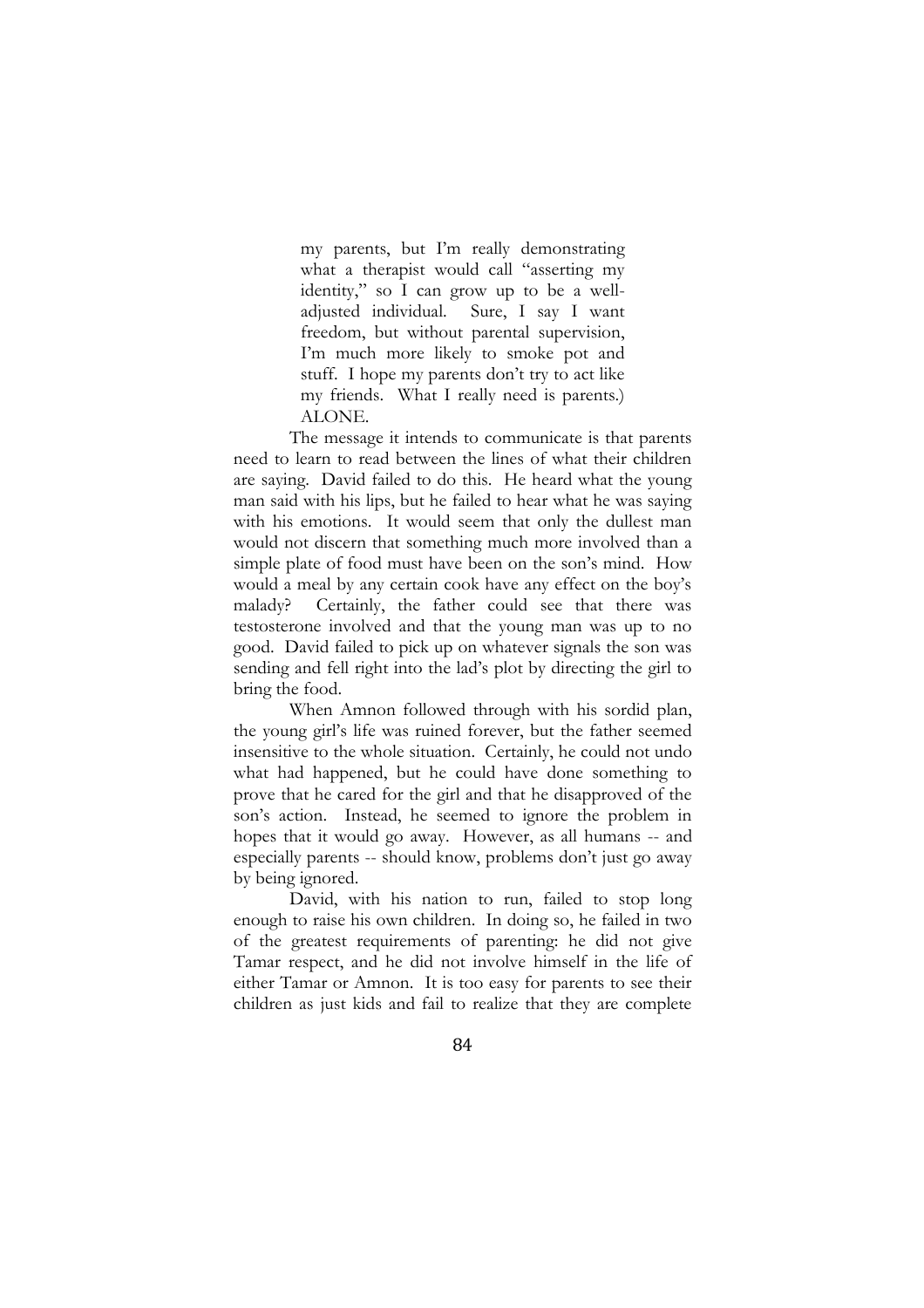human beings -- just like anyone else. They are no less due respect and attention than any adult, even the important people who would frequent the office of the nation's monarch. As his children, Tamar and Amnon needed and were entitled to their father's special mentoring and care -- not just his provision and position.

The story of Tamar's assault doesn't end with just the half-brother who abused her; it spreads throughout the family as Tamar's full brother Absalom determined to avenge her rape. He waited a while to cover up his motive and to conceal his plot. Finally, the proper time to execute his scheme presented itself, and the vengeful brother staged a great party as a ploy to entrap his sibling. Next, he approached his father requesting that all his brothers be directed to attend the festivities. When David declined that request on the account that it would be too expensive for Absalom to host all seventeen of his brothers, the unknown siblings by the concubines, and their guests, Absalom responded by insisting that Amnon be sent even if no one else could attend. Again, David revealed his lack of discernment by not realizing that something was awry when Absalom singled out as his special guest the one brother against whom he had been waging a cold war. Certainly this request was an ominous harbinger of calamity to come, yet David walked full tilt into Absalom's snare just as he had done with Amnon's trap.

The short version of the long story is that Absalom murdered Amnon -- but the crime was left without proper closure by the dysfunctional father. David's reaction was that he distanced himself from the murderous son by banishing Absalom from Jerusalem for three years. When he finally did allow him to return to the city, it was with the stipulation that he would not be permitted to see his father -- an alienation that continued for the next two years. This isolation was a dramatic display of his desire to punish the son but at the same time a glaring demonstration of his inability to correct him. David failed to recognize the major difference between punishment and correction: the former condemns the sin, while the latter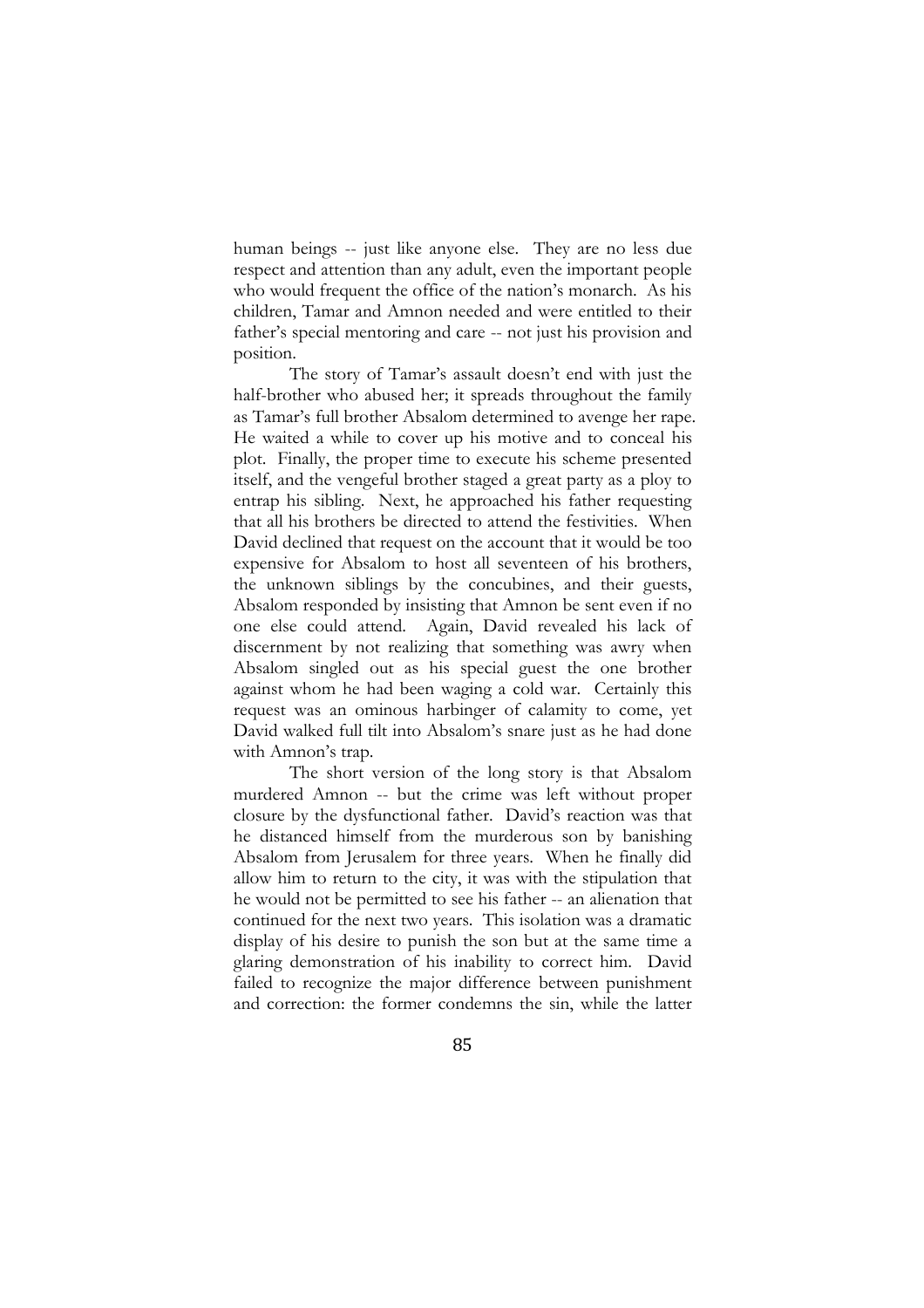reforms the sinner. David's refusal to see or even receive communication from his son was a rather flagrant statement of condemnation; whereas, a willingness to receive his son and mentor him through a rehabilitation process would have been an affirmation of his role and responsibility as a loving father.

The wounds in Absalom's soul and spirit become glaringly evident as we follow the story as it is spun in the scripture. One of the first clues that he has never fully healed from the scars of Tamar's abuse is that he named his own daughter after his beloved sister -- a sign that this injury is always fresh in his thoughts. His attempt to seize the throne away from his father is the most blatant sign of the turmoil and hostility raging inside his unsettled soul. One especially flamboyant act in the coup seems to herald the full message; when Absalom invaded his father's palace, he had a pavilion erected on the roof and made a public display as he copulated with all ten of his father's concubines. In an act of retaliation for the assault on his sister's virginity, Absalom tried to even the score with the man who had done nothing to correct the injury to her. This blatant act of disrespect was also a headline statement to the father who had not shown him acceptance, love, respect, and guidance.

Because David failed to properly handle his sons' criminal actions, he lost one of his sons at the bloodthirsty hands of the other and then lost his own concubines and almost lost his kingdom at his hands as well. With Amnon, David failed to punish his sin at all; with Absalom, he failed to correct rather than punish; and with both sons and the daughter, he failed to heal the injuries resulting from the wrongs inflicted and the punishment imposed.

In the chaotic moment after Absalom was executed, David wailed and clamored dramatically that he would have rather died than to see his son killed. How tragic it is to see this sudden revelation of the soul of the king. Buried inside the heart of this seemingly utter failure of a father was a deepseated love for his son. The ironic thought is that even though he would have been willing to have died for him, he had never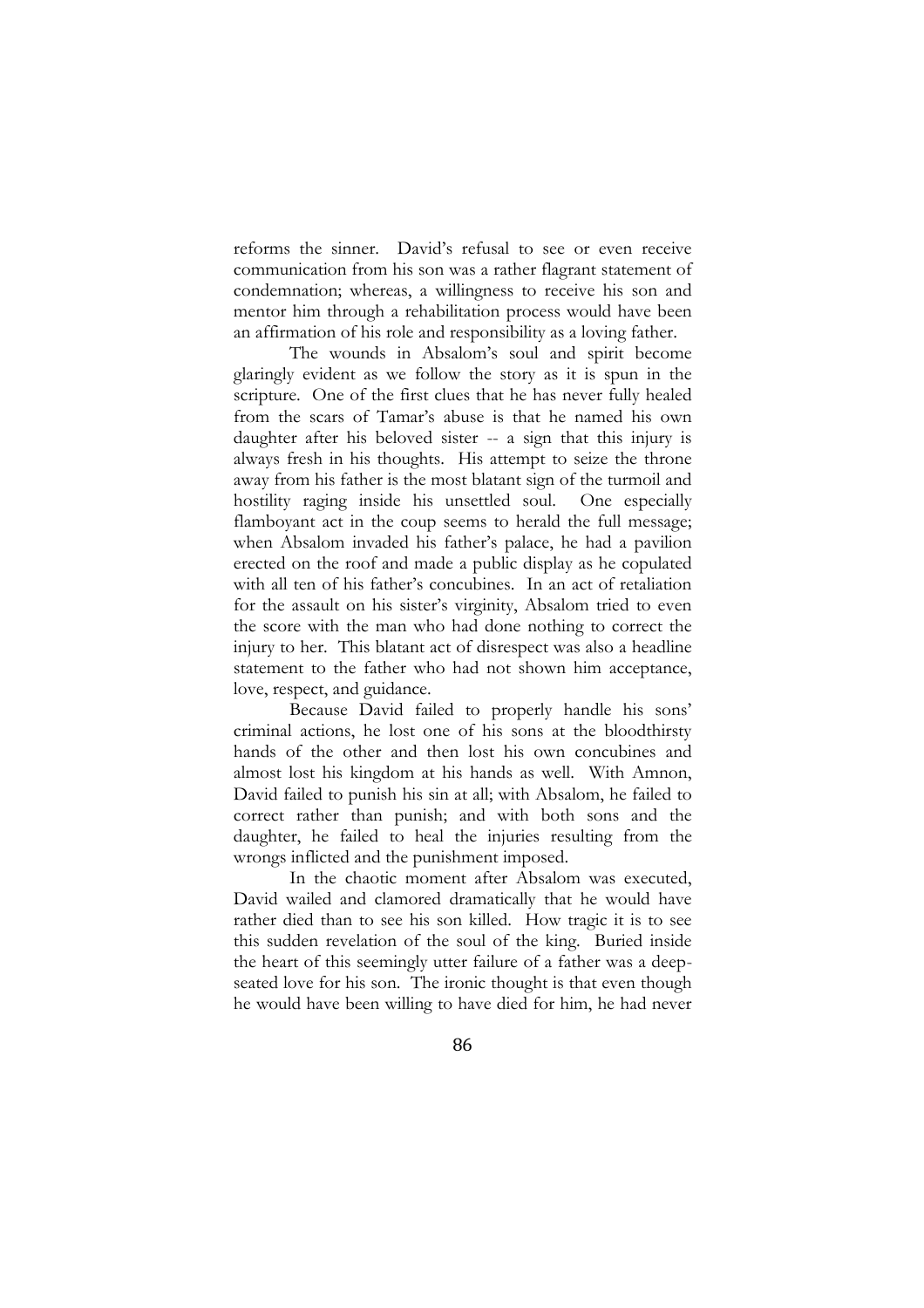demonstrated a willingness or ability to live for him!

Dr. Lester Sumrall used to say that success is not a success until it produces a successor. If this is the case, we see again that David was a failure as a father. Although there seems to have been a private understanding between the king and Bathsheba that their son Solomon was to succeed him on the throne, no acknowledgment of this arrangement was ever established as part of public record. This failure to establish a formal last will and testament resulted in the demise of another of his sons. When David was old and in rapidly deteriorating health, his son Adonijah staged an attempt to take the kingdom by having himself named to the throne. When this news reached David, he gave the directive from his deathbed that Solomon was to be proclaimed as the next king. He later followed up with a public coronation of the chosen son. The scripture records that David stood up on his feet at the ceremony, suggesting that it was an almost heroic act considering his frailty. In those last few hours of his life and with the last ounces of strength he could muster from his worn-out body, David conveyed his vision and the responsibility of the position as king to his son. He then challenged and commissioned Solomon to fulfill them. Certainly, this was a noble conclusion to his long and extensive political career; on the other hand, it was a pitiful comment on his career as a father. He had waited until the last minute of life to impart himself into the life of the son whom he should have been mentoring every day of his life.

Two points from the life of Solomon seem to indicate the impact that this last-minute father-son quality time had upon him. The first is positive -- although it seems to be a counteractive attempt to the lack of mentoring during his formative years. Solomon not only personally instructed his son, but also authored the book of Proverbs that records the instructions he gave him concerning practical daily living. It also contains chapters of wise counsel concerning the role he was expected to fulfill as king and gives instructions concerning the responsibilities associated with the position. Apparently,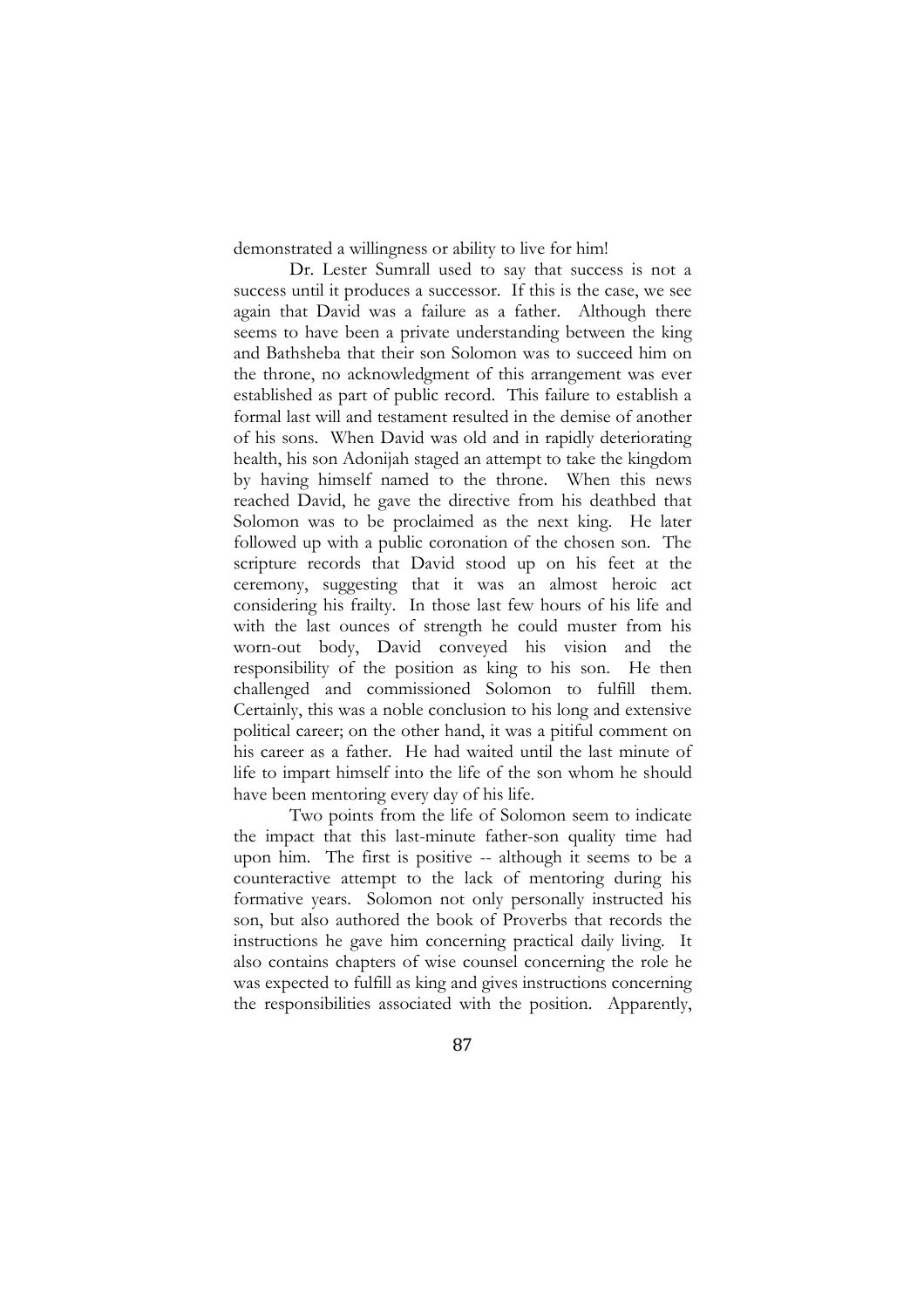the short lessons David gave him in his dying moments awakened Solomon to what he had missed during his developmental years and inspired him to a lifetime of instruction for his own son. The second result in Solomon's life was very negative -- his turning to idols. David, it is said, was a man after God's own heart -- but this heart attitude was something he could not pass on to Solomon in a few short sessions together. Although David was able to communicate some instructions to his son in those last fateful minutes together, he was not able to impart his heart to him. (I Kings 11:4) That's something that takes a lifetime of living together, not just a few minutes of classroom time together.

Adonijah, even though he was deprived of the throne, still had an ambitious design to gain some bid at the crown. By asking permission to marry the Shunammite woman who had cared for David in his old age, he felt that he might gain some leverage to displace Solomon -- a scheme that ended in his execution. Because his father had failed to give this son direction and guidance, his life was doomed to failure. This tragic demise could have been averted if David had properly parented his sons and taught them throughout their lives how to share and to work together rather than against one another. The whole scenario could have been short-circuited if the father had instilled into his sons his personal vision and will for their personal lives and their places in the kingdom he had built.

It has been said that the beauty of the Bible is that it presents its heroes with their warts and all. In the story of David, we are certainly able to see, as Dr. Lester Sumrall loved to say, that even great men have clay feet. This great champion failed as a parent in many ways: discerning the needs of his children, involving himself in their lives, giving them proper respect, administering correction and healing rather than simply punishment, providing guidance and direction, establishing a successor, imparting his very heart to them, and - - in general -- being there for them. The baby he fathered with Bathsheba was unconnected; Tamar was unprotected; Amnon and Absalom were uncorrected; Adonijah and Solomon were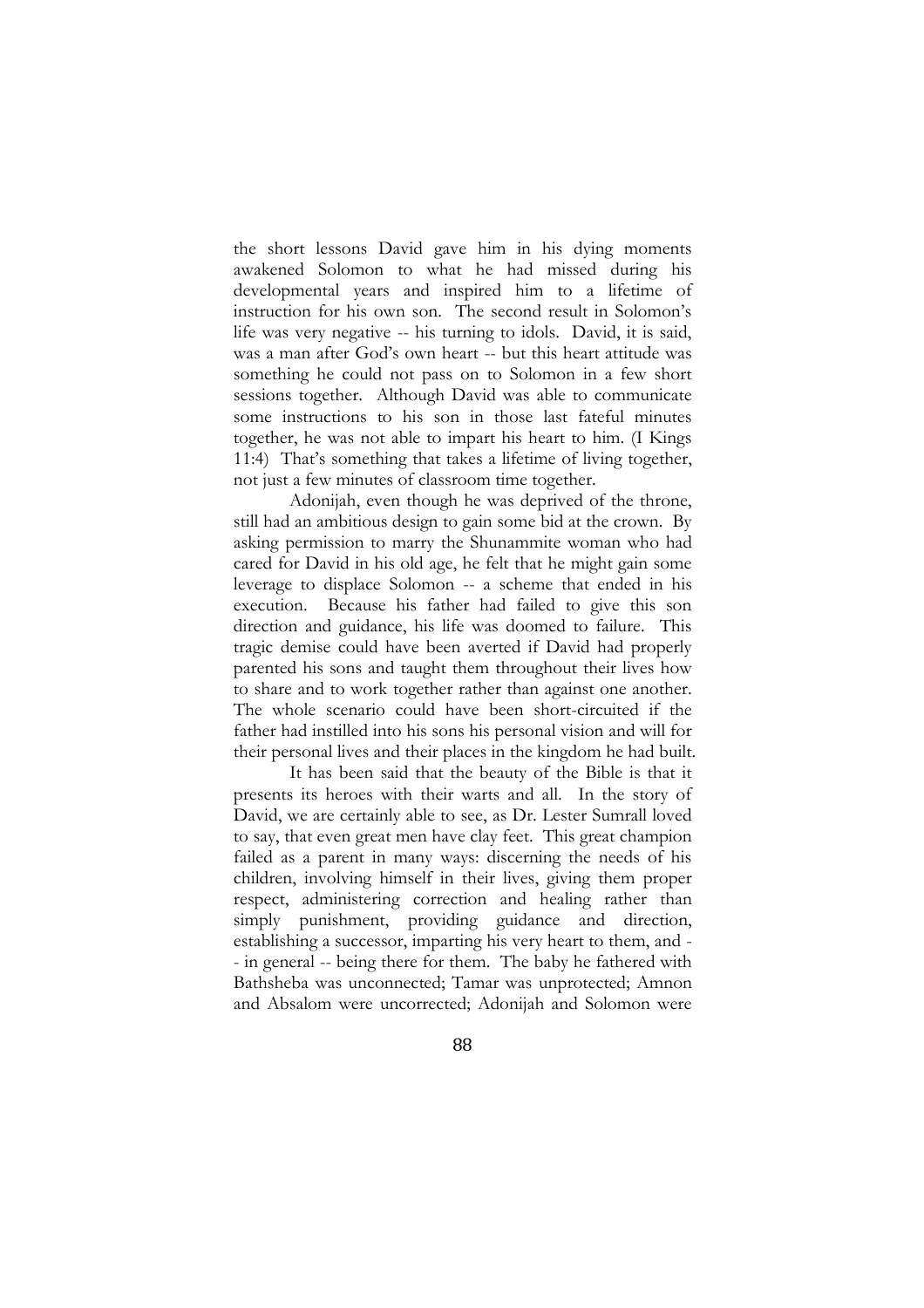undirected. However, in spite of his personal failures, David did have an insight into the importance good parenting. Notice his comments in the book of Psalms:

> We will not hide them from their children, shewing to the generation to come the praises of the LORD, and his strength, and his wonderful works that he hath done. (Psalm 78:4)

> Now also when I am old and grayheaded, O God, forsake me not; until I have shewed thy strength unto this generation, and thy power to every one that is to come. (Psalm 71:18)

> Lo, children are an heritage of the LORD: and the fruit of the womb is his reward. As arrows are in the hand of a mighty man; so are children of the youth. Happy is the man that hath his quiver full of them: they shall not be ashamed, but they shall speak with the enemies in the gate. (Psalm 127:3-5)

Our children are our future to direct. God has given us His Word as a sword for our present hand-to-hand conflicts (Ephesians 6:17); but for future, long-range combat, He has also given us our children as arrows. However, arrows must be aimed if they are to secure victory; therefore, it is our responsibility to carefully train them for their godly destinies. In II Kings 13:14-19, we read an interesting story that teaches an important principle concerning the direction of the arrows God has placed in our quivers. The prophet Elisha called King Joash to his bedside just before he passed out of this earthly life. "Take bow and arrows," the old prophet commanded, putting his hand on top of the king's hand as he aimed the arrows. Next, he directed the king to shoot the arrows out the open window, proclaiming, "The arrow of the LORD's deliverance." Then he directed the king to take the arrows and strike the ground. When the king struck the ground three times, the prophet rebuked him, reprimanding him for not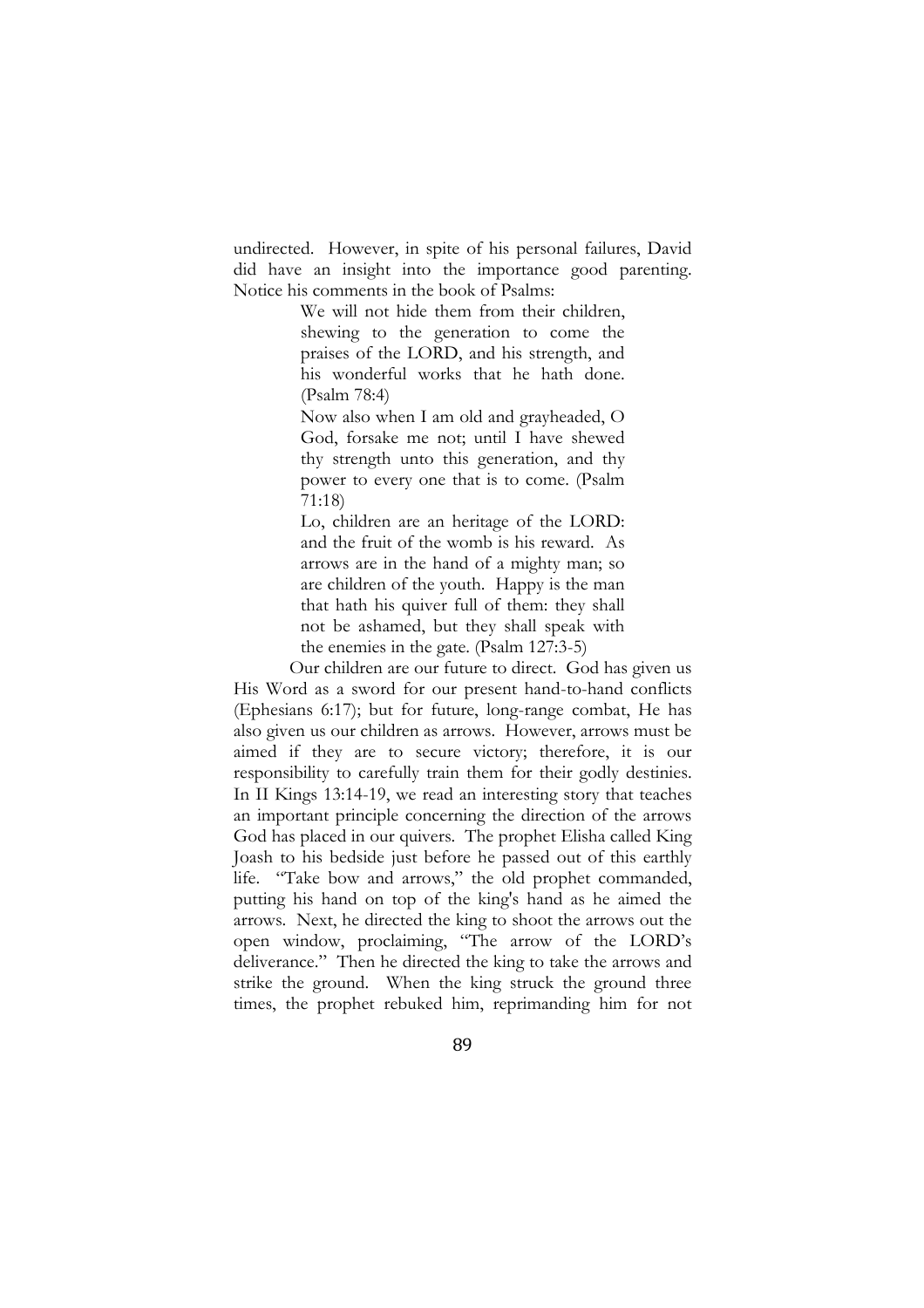striking five or six times to symbolize total destruction of his enemy. Similarly, godly parents are required to direct their children as arrows toward the target and then do everything in their power to propel and empower them toward their goals in life. The king's final visit with his mentor the prophet proved to be bittersweet. Victory was ensured, but there was no guarantee for total peace. We must realize that our children can be a reservoir of joy or a source of sorrow (Proverbs 23:24, 17:25), and we must never stop short of "striking the ground" with them, anticipating the very best.

Solomon is often spoken of as the wisest man in history. The Bible specifically says that he surpassed all the kings of the earth in riches and wisdom (II Chronicles 9:22) and that his wisdom excelled the wisdom of all the children of the east country and all the wisdom of Egypt (I Kings 4:30), and Solomon himself confessed that he exceeded all that preceded him in Jerusalem (Ecclesiastes 1:16). In fact, the scripture goes so far as to declare that God gave Solomon wisdom that exceeded the sand on the seashore. (I Kings 4:29) Every Sunday school child can tell the story of how Solomon asked for wisdom rather than riches or power when God have him the opportunity to ask for anything that he desired (II Chronicles 1:10-12) and the story of the visit of the queen of Sheba who was overwhelmed with his exceeding wisdom (I Kings 10:4-24, II Chronicles 9:3-23). Solomon made at least seventy-nine direct references to wisdom in the writings that we still have preserved today, and we have no way of knowing how much more he might have said in the literature that has been lost over time. (I Kings 4:32, 11:41) He unambiguously declared that he desired wisdom more than rubies (Proverbs 8:11) and gold (Proverbs 16:16) or military strength (Ecclesiastes 9:16) and weapons (Ecclesiastes 9:18). However, there is one aspect of Solomon's wisdom that is often overlooked -- it's source. Solomon was actually instructed to seek wisdom by his father, King David. First Chronicles 22:6- 19 records the story of how David passed the vision of building the temple to his son with the words, "Only the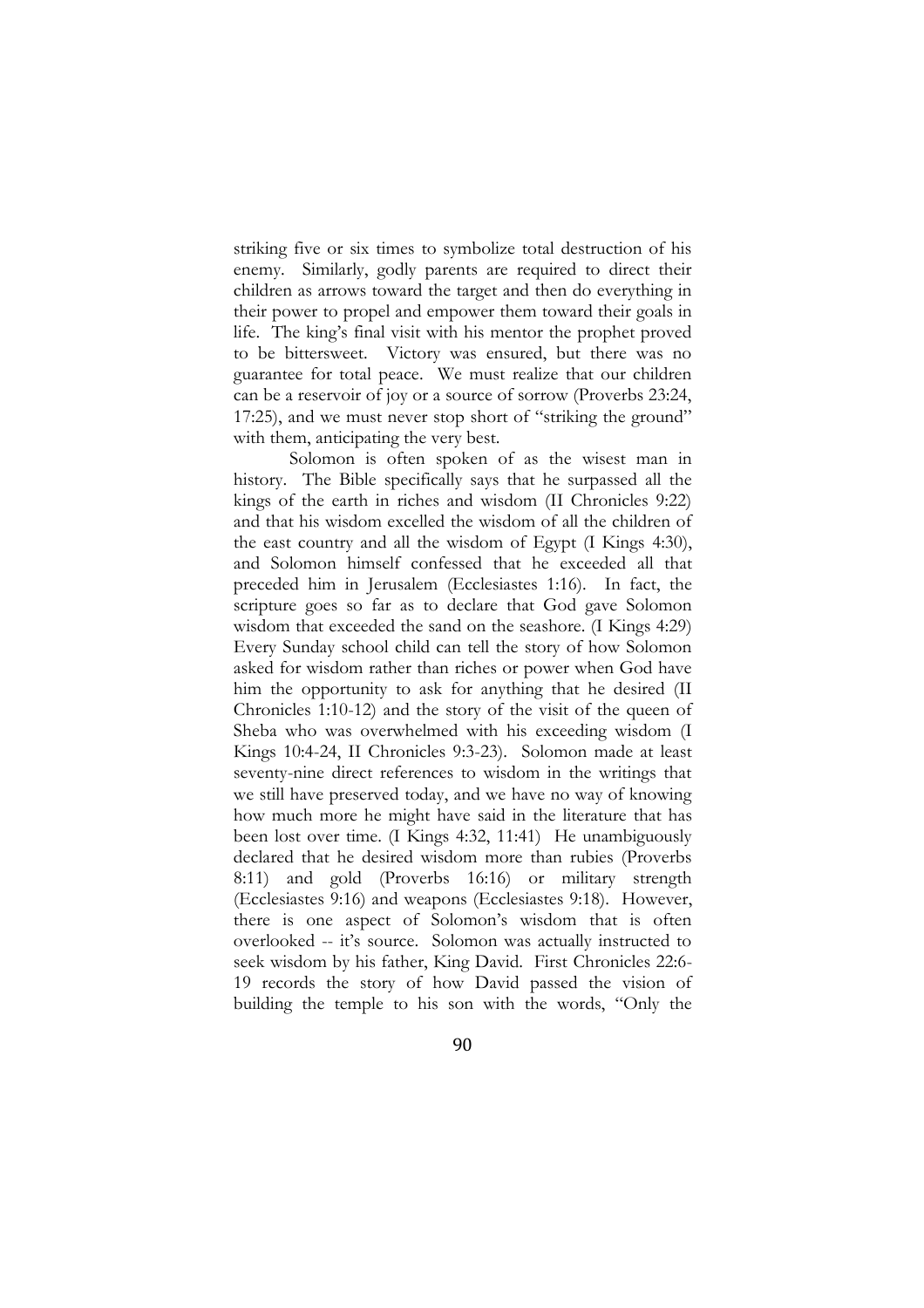LORD give thee wisdom and understanding, and give thee charge concerning Israel, that thou mayest keep the law of the LORD thy God." (verse 12) Actually, David gave some very significant teaching on wisdom that became the foundation for his son's proverbs (Psalm 49:3, 51:6, 90:12, 104:24, 105: 22, 111:10, 136:5), with Solomon actually quoting one of his father's maxims verbatim (Psalm 111:10). The impact of this solitary father-son discussion led Solomon to repeatedly admonish his own son to diligently seek wisdom. (Proverbs 3:21, 5:1)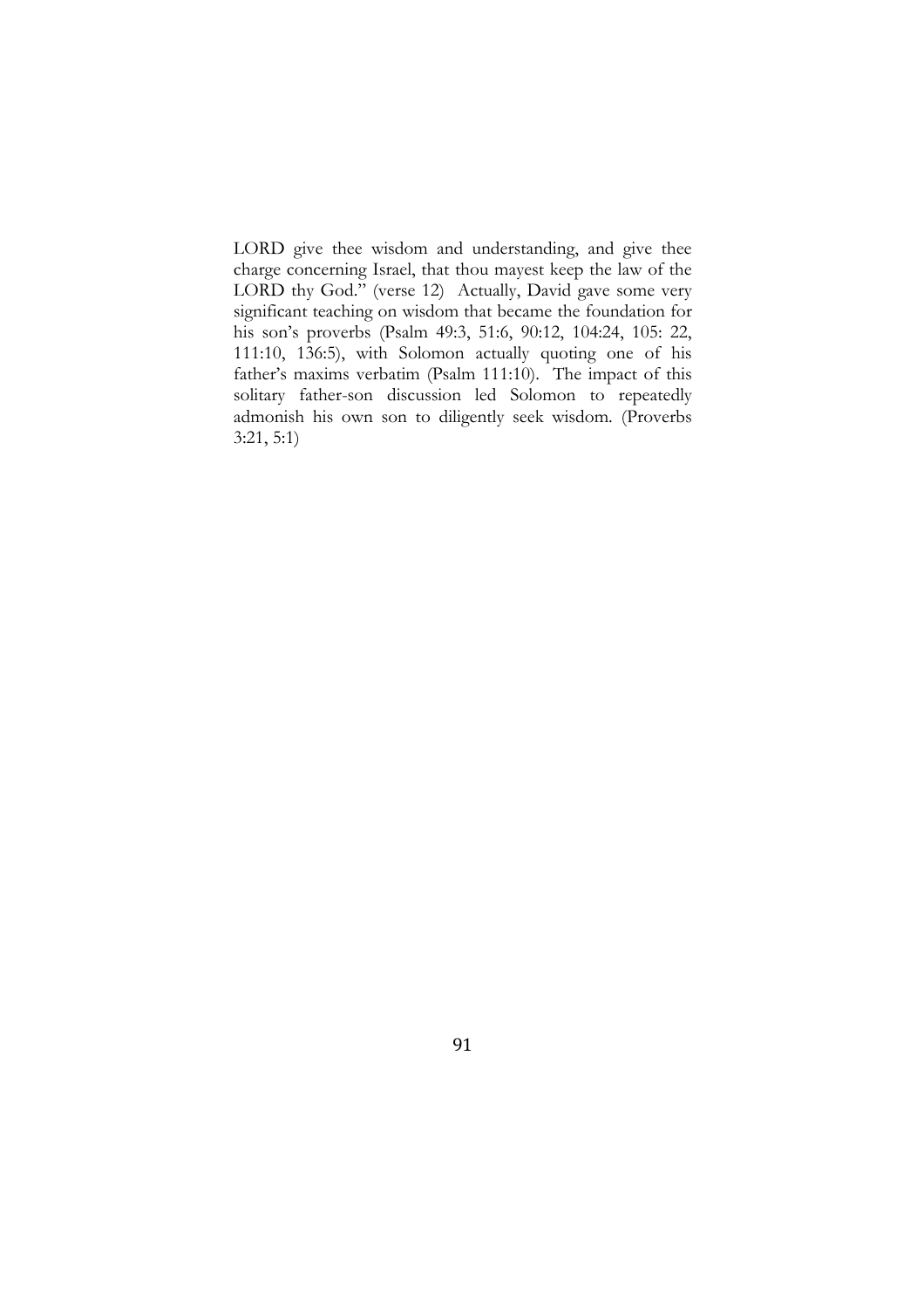### **David's Final Legacy**

Behold, thou hast made my days as an handbreadth; and mine age is as nothing before thee: verily every man at his best state is altogether vanity. Selah. (Psalm 39:5)

In this psalm, David reminded himself of the brevity of man's life and summed up his thoughts with the idea that no matter how long or how well a man lives, his life is actually nothing in comparison to the eternal scope of God's plan. Interestingly, David was the one who made the calculation that a man's lifespan was seventy years unless he might gain a few extra because of exceptional health (Psalm 90:10), and he was exactly seventy years old at his death (II Samuel 5:4). It also seems noteworthy that the Psalmist prayed for the favor of good health in his old age, "Cast me not off in the time of old age; forsake me not when my strength faileth." (Psalms 71:9) It might be assumed that he was hoping for those extra ten years he predicted in the passage from Psalm seventy-one; yet, it seems that he did not obtain this divine favor of good health and extra years. (I Kings 1:1) Some biblical scholars believe that this was the result of the lingering effects of his sin with Bathsheba. (Psalm 32:3, 38:3)

David's son Solomon, apparently aware of what happened to his father, gave us a remedy for the physical maladies that can result from sinfulness.

> Be not wise in thine own eyes: fear the LORD, and depart from evil. It shall be health to thy navel, and marrow to thy bones. (Proverbs 3:7-8)

Dying is the great equalizer of all men. In I Kings 2:2, King David summed up his life with these simple words, "I go the way of all the earth." David had fought lions, bears, giants, and mighty armies. He had served his nation as their king and brought it to dominance in the entire middle-eastern political area. He had amassed a staggering personal fortune and forged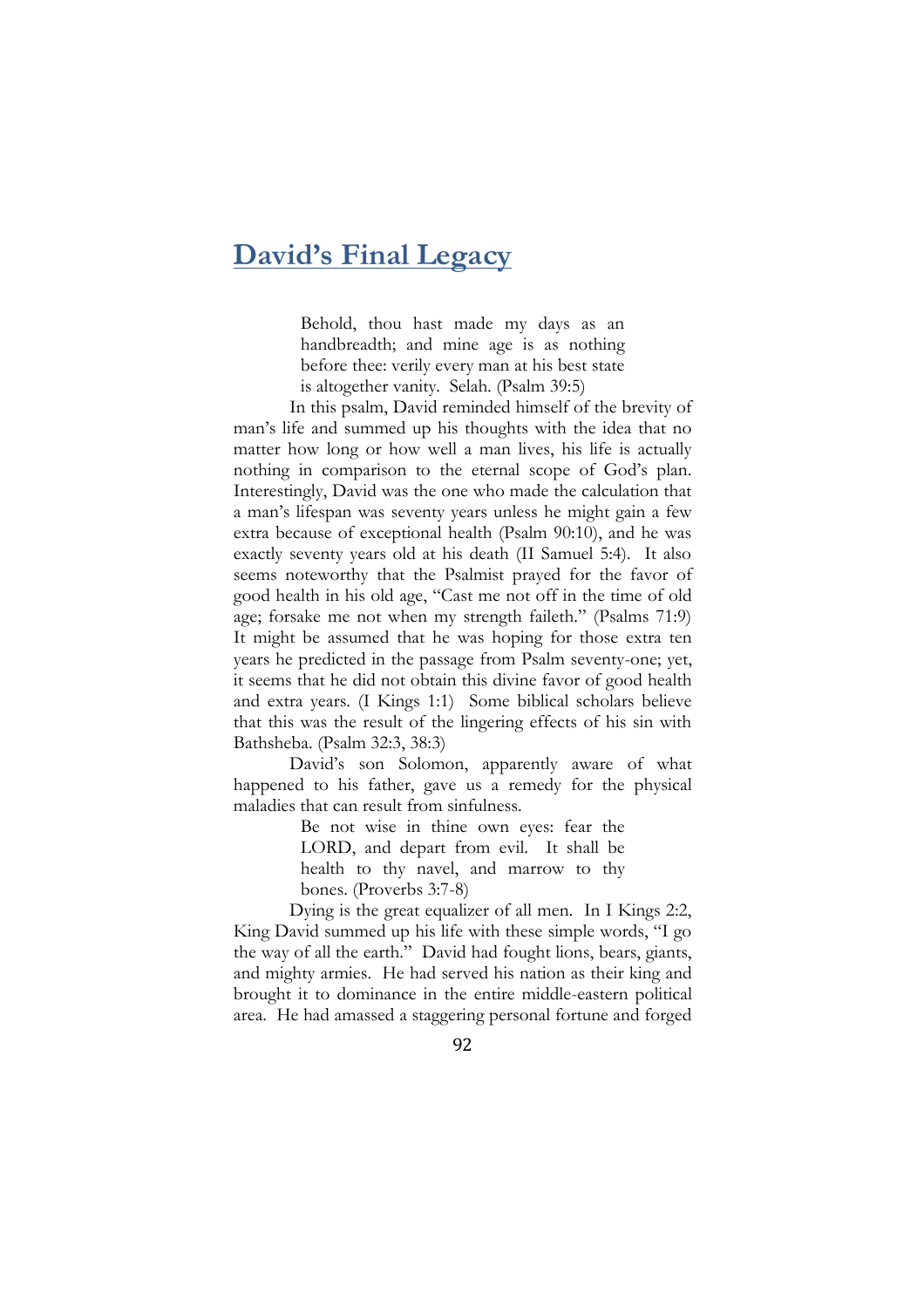his country into a world financial leader. Yet, as he neared the end of his life, he realized that he was no different from any other man on earth. He was going the same way that all men go. There was no special plan for the politically powerful, the decorated military hero, or the financial tycoon. Every man, no matter what status he may have held in life, has the same status in death.

Our only comfort will be in the fact that the One who has conquered death is with us as we meet our destiny. The twenty-third Psalm instructs us that only those who have the rod and the staff of the Good Shepherd -- well, actually the Good Shepherd Himself -- can walk through the valley of the shadow of death without fear of evil. Regardless of the tranquil picture it presents, this psalm -- one of the most comforting scriptures as we face the reality of death -- was not written when David was quietly tending his flocks on a green mountain meadow. Instead, it was penned while David was under constant threat of death by his pursuing enemy.

Like David who could write of the peaceful guardianship of God even while death was breathing down his neck, Christians need not fear the process of dying, the experience of death, the judgment that follows death, or hell that finalizes death in what the Bible calls the "second death." Death to a Christian is not the end; it is actually a new beginning. In speaking of His own death, Jesus described it as a change of address. He said that He was going away and that He was to return to bring us to be with Him at this new address. (John 14:1) If we view death this way, there is no more to fear or dread about it than the simple act of moving from one home to another. The Apostle Paul saw himself in a strait between two -- to stay or to go. He felt that to die would be for his personal gain, but to stay would be beneficial to the believers he was ministering to. As soon as he was certain that he had done all that he needed to do here on earth, he was ready to move on to his new home.

If we were to look carefully at the scripture, I believe that we might see a principle of progression concerning the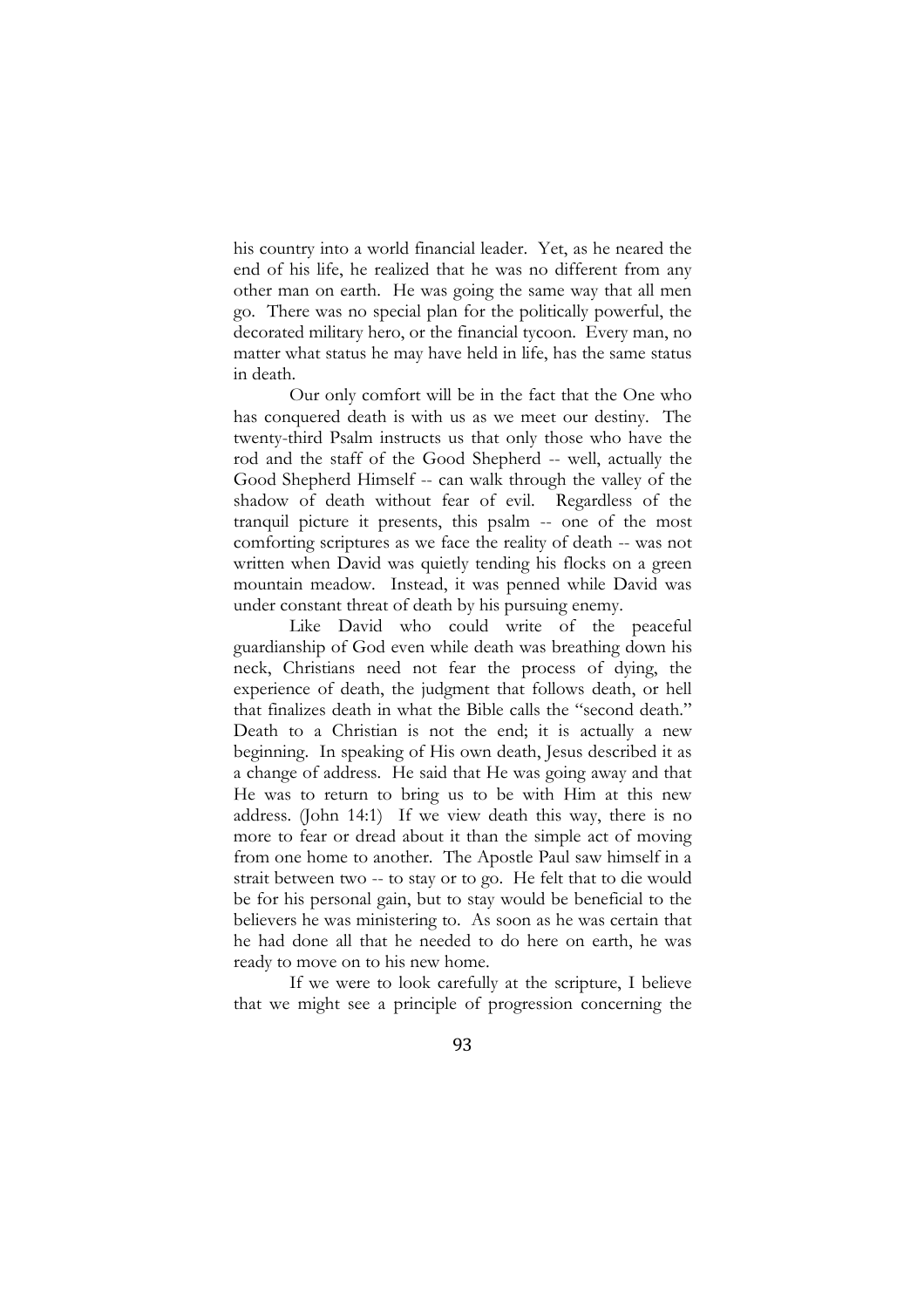promises of God; they become prayers and then prophetic proclamations. Let's take just a minute to trace this development concerning one specific promise. In Numbers 14:21, the Lord declared, "But as truly as I live, all the earth shall be filled with the glory of the LORD." This promise became a prayer -- in fact, King David's final prayer in Psalm 72:19-20, "Let the whole earth be filled with his glory; Amen, and Amen. The prayers of David the son of Jesse are ended." The prophets established it as a proclamation when Daniel affirmed that a stone cut without hands would smite the image of Nebuchadnezzar's dream and then become a great mountain that would fill the whole earth. (verse 2:35) Isaiah and Habakkuk more specifically echoed the original promise when they said that knowledge of the Lord (or knowledge of the glory of the Lord) would fill the earth as the waters cover the sea. (Isaiah 11:9, Habakkuk 2:14) With the confirmation of two or three witnesses, this promise was unequivocally established. (Deuteronomy 19:15, Matthew 18:16, II Corinthians 13:1) One explanation as to why Jesus was introduced in the New Testament as the son of David and the son of Abraham (Matthew 1:1) is that He fulfilled David's dying prayer that the glory of the Lord would fill all the earth as He fulfilled the prophecy that all the families of the earth would be blessed through Abraham's seed. (Genesis 12:3) Even as he was facing his own personal end through death, David prophetically prayed the future into being!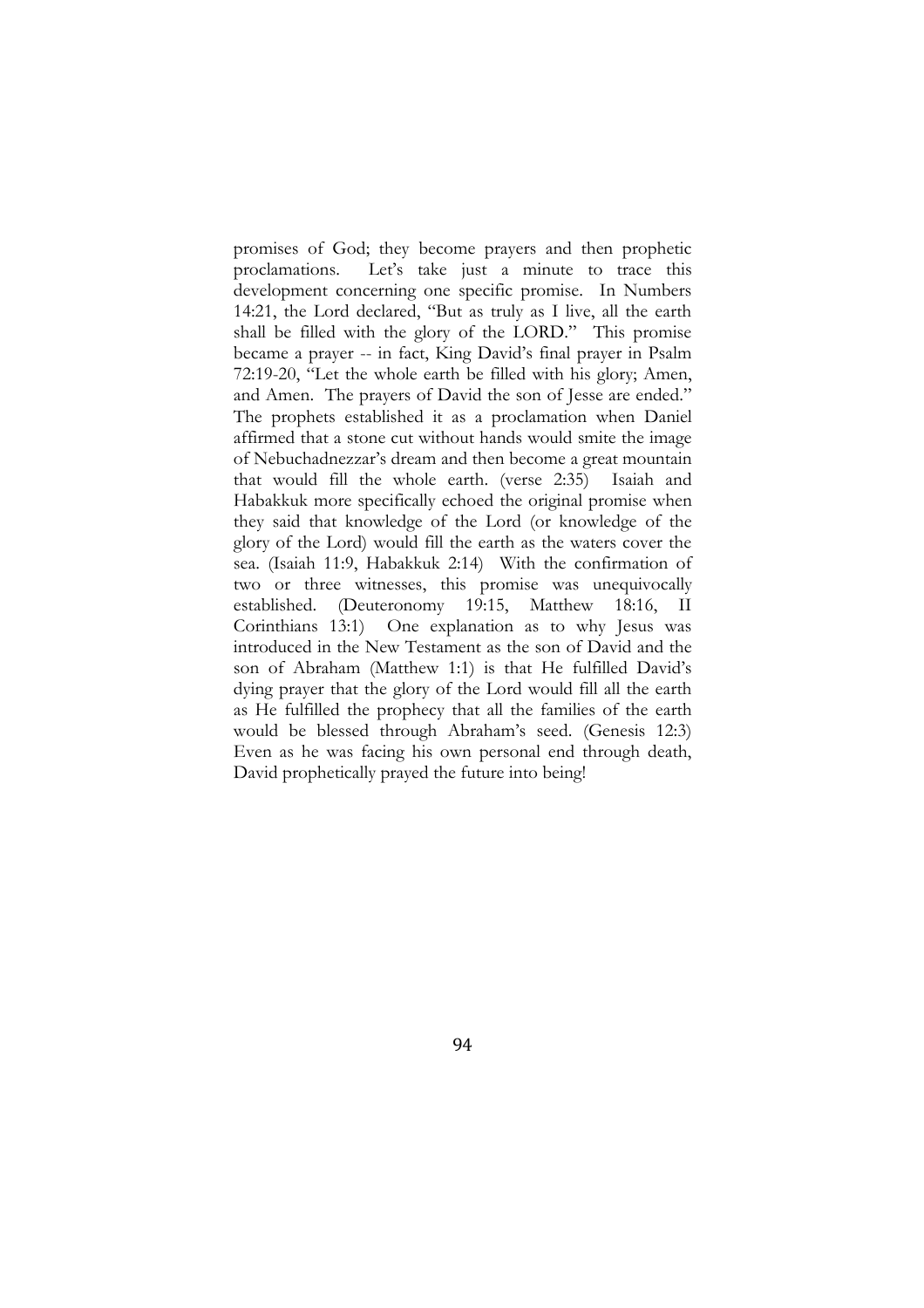# **Conclusion**

If you don't mind, I'd like to end the study of David's life by looking at the beginning -- his initial calling into the Lord's service. Let's think back to the time when the prophet Samuel was directed to Jesse's house to anoint the next king of Israel. (I Samuel 16:1-13) We all remember how the prophet wanted to choose Jesse's first son because he was so tall, handsome, and strong. However, God said, "No." God continued to veto each decision the prophet desired to make as he called the next son and then the next and then the next until he had seen all seven of the brothers who had been called to the feast. At that point, the prophet questioned the father if there were any remaining sons. Of course, David -- the lad who was so unlikely for the throne that he hadn't even been beckoned to the interview -- was the one whom the Lord selected.

David's call was quite unlike what we normally think of a calling from God -- burning bushes, blindingly bright lights on the road to Damascus, and angelic visitations. In fact, it is so different that it is almost hard to believe. David's call didn't even come to David himself. It actually came to the prophetjudge Samuel who then told David that God had called him. I choose to conclude with this story so as to leave you with one simple -- yet life changing -- thought: we must not view David as anyone out of the ordinary. Certainly, he was anointed and prophetically chosen; however, he never experienced the dramatic supernatural visitations that we often associate with being "called by God." In fact, it is amazing that David was actually anointed three times before he realized that he had a heart issue that needed to be corrected. (I Samuel 16:13, II Samuel 2:4, II Samuel 5:3) If David could change the world without having to have otherworldly encounters, so can we. His secret was simply his determination to maintain a right heart relationship with God -- a simple principle and lifestyle at all of us can decide to adopt.